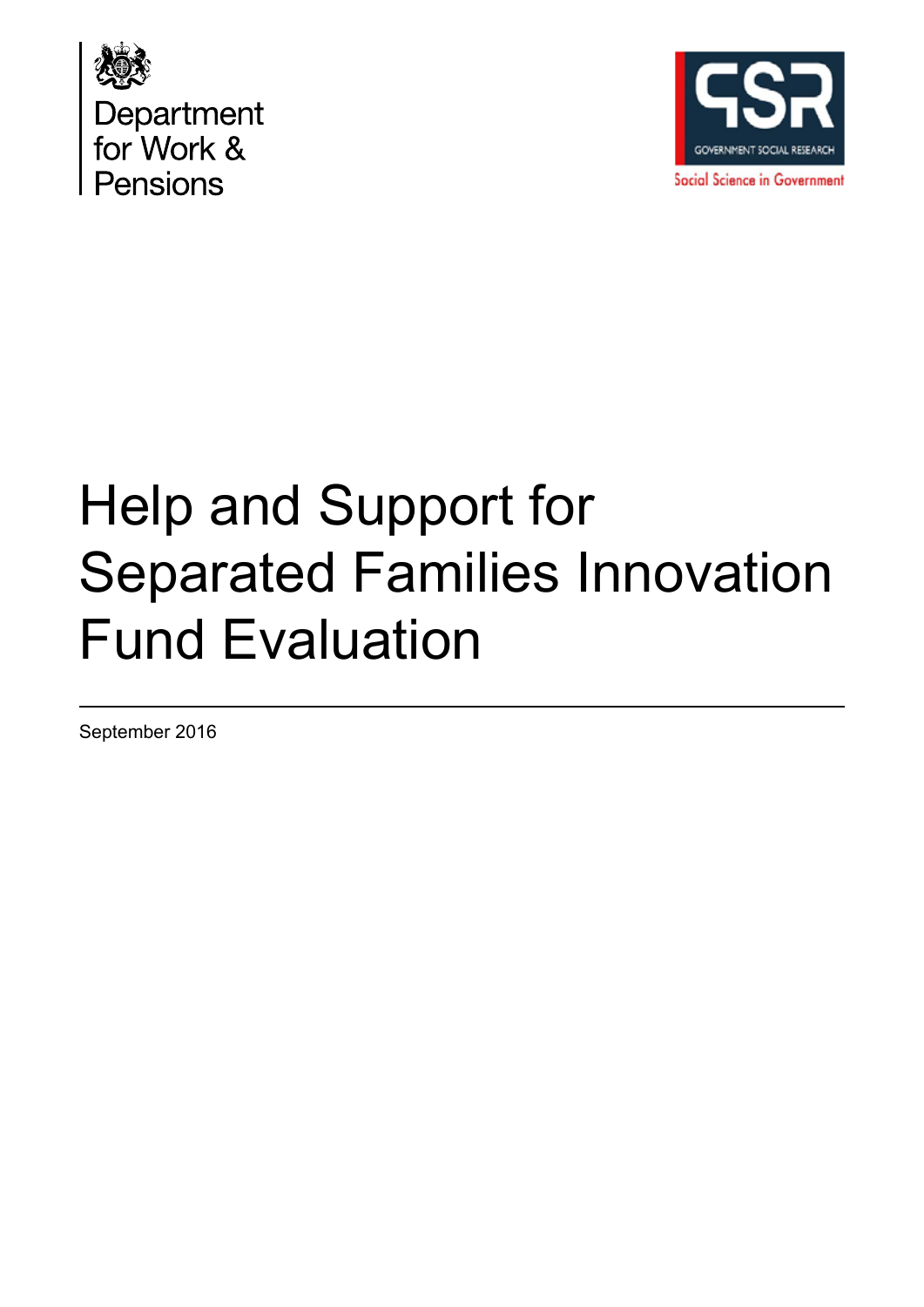Research Report No 929

A report of research carried out by TNS BMRB on behalf of the Department for Work and Pensions

© Crown copyright 2016.

You may re-use this information (not including logos) free of charge in any format or medium, under the terms of the Open Government Licence. To view this licence, visit http://www.nationalarchives.gov.uk/doc/open-government-licence/ or write to the Information Policy Team, The National Archives, Kew, London TW9 4DU,

or email: psi@nationalarchives.gsi.gov.uk.

This document/publication is also available on our website at: https://www.gov.uk/government/organisations/department-for-work-pensions/about/ research#research-publications

If you would like to know more about DWP research, please email: Socialresearch@dwp.gsi.gov.uk

First published September 2016.

ISBN 978 1 911003 43 4

Views expressed in this report are not necessarily those of the Department for Work and Pensions or any other Government Department.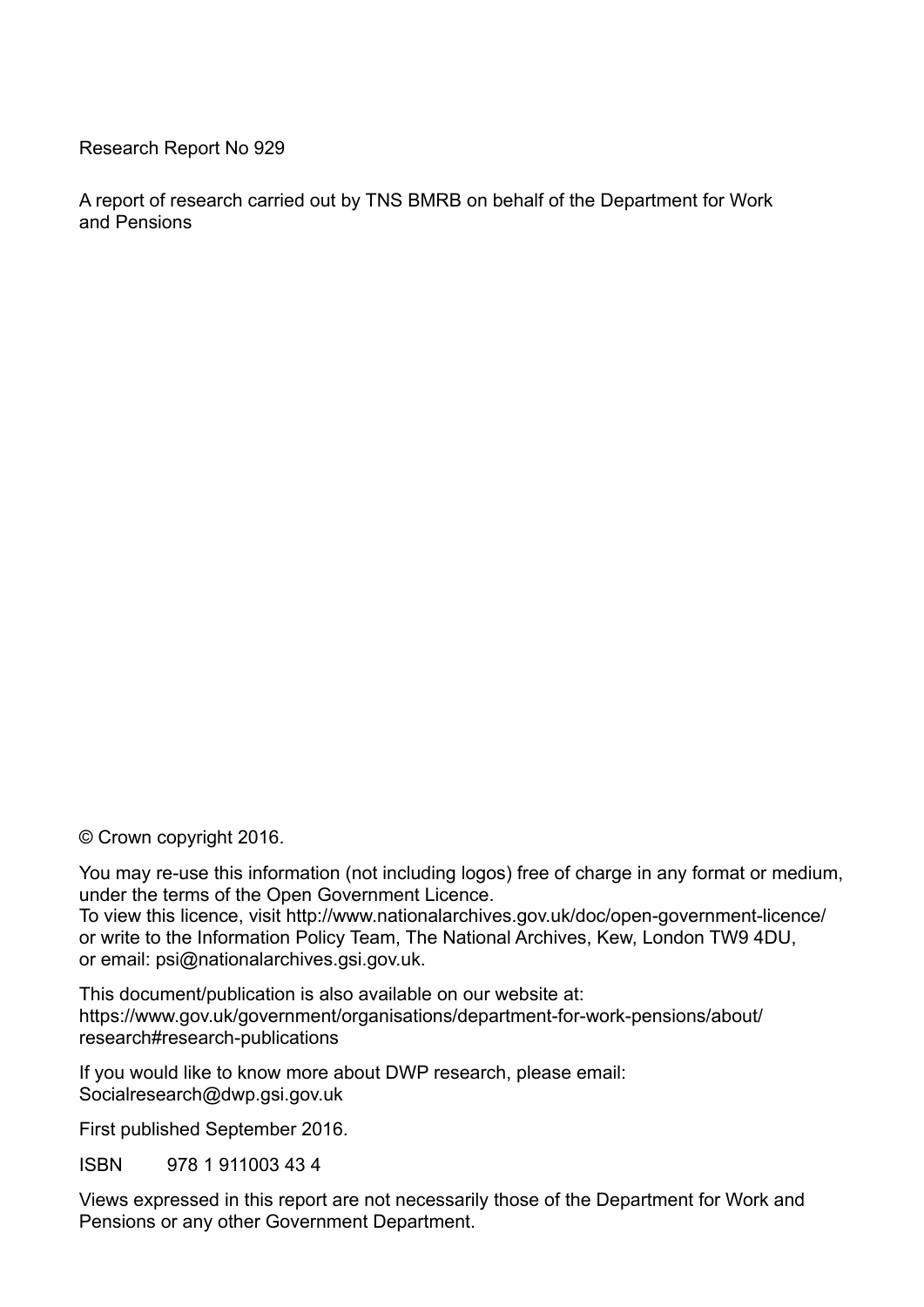# **Summary**

The evaluation was conducted by TNS BMRB in partnership with Bryson Purdon Social Research (BPSR), London Economics and researchers at the Department for Work and Pensions (DWP). It involved a blend of qualitative and quantitative research with project staff, parents and DWP officials involved in the 17 funded projects providing talk-based mediation or therapeutic support, information or advice and/or contact-based interventions. Fieldwork was conducted between March and November 2015.

The evaluation was not a true impact evaluation as there was no counterfactual, rather it provided learnings for future work. It comprised both a:

- **qualitative process evaluation** of the service delivery, examining factors that contributed to effective referral of clients to the service, successful engagement and positive experiences of the intervention; and
- **quantitative examination of outcomes** in terms of parental collaboration, contact with children, use of courts and child maintenance arrangements.

The report concludes with consideration of issues of scalability and replicability if projects were to be rolled out.

The findings from the evaluation will be used to inform DWP's investment in relationship support services, following the doubling of funding to £70 million over the current parliament<sup>1</sup>.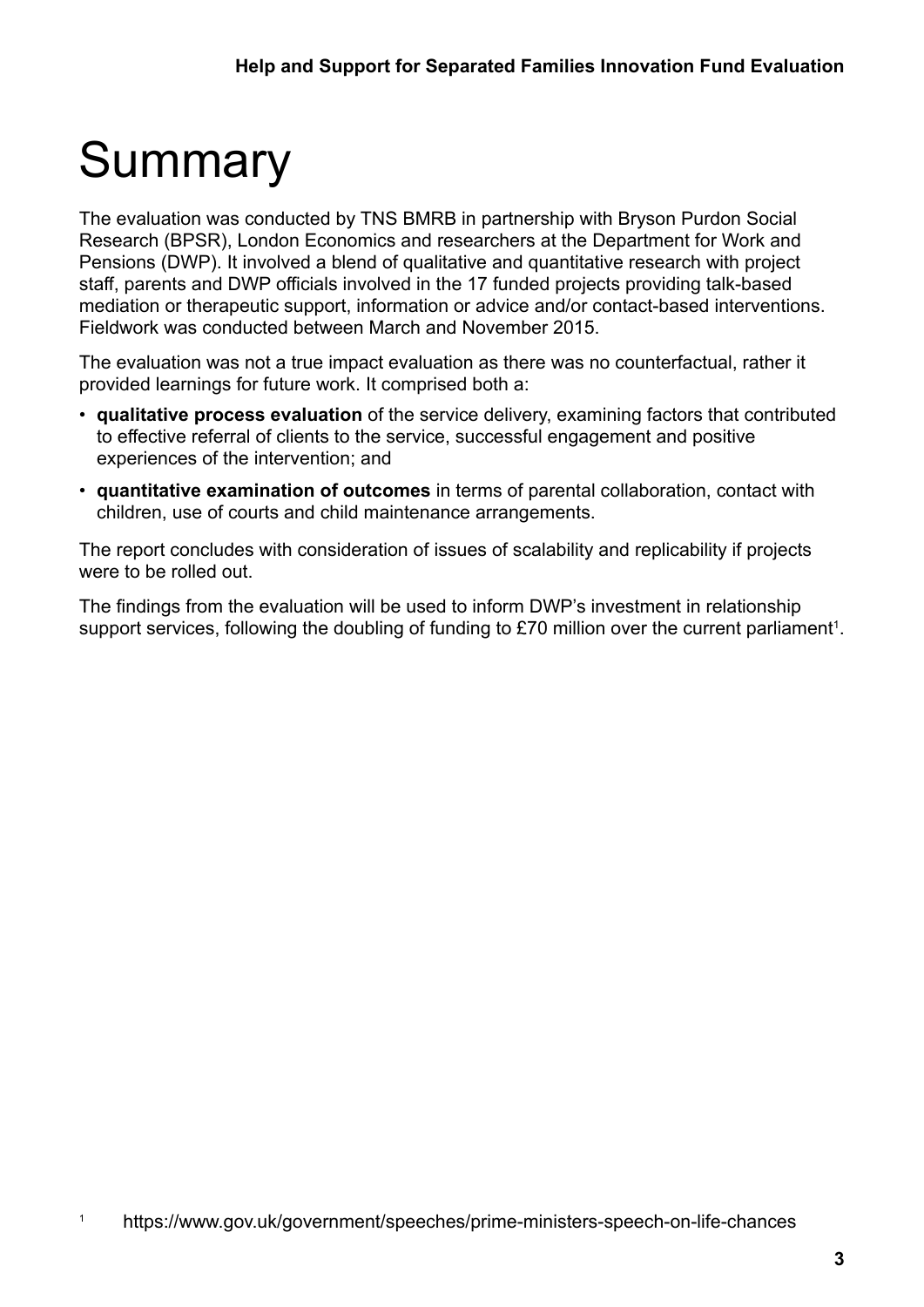# Contents

| 1 |     |       |                                                                |    |  |  |  |
|---|-----|-------|----------------------------------------------------------------|----|--|--|--|
|   | 1.1 |       |                                                                |    |  |  |  |
|   | 1.2 |       |                                                                |    |  |  |  |
|   | 1.3 |       |                                                                |    |  |  |  |
|   | 1.4 |       |                                                                |    |  |  |  |
| 2 |     |       |                                                                |    |  |  |  |
| 3 |     |       |                                                                |    |  |  |  |
|   | 3.1 |       |                                                                |    |  |  |  |
|   | 3.2 |       |                                                                |    |  |  |  |
|   | 3.3 |       |                                                                |    |  |  |  |
|   |     | 3.3.1 |                                                                |    |  |  |  |
|   |     | 3.3.2 | Overview of the alternative parenting collaboration measure 32 |    |  |  |  |
|   | 3.4 |       |                                                                |    |  |  |  |
| 4 |     |       |                                                                |    |  |  |  |
|   | 4.1 |       |                                                                | 34 |  |  |  |
|   |     | 4.1.1 |                                                                | 34 |  |  |  |
|   |     | 4.1.2 |                                                                |    |  |  |  |
|   |     | 4.1.3 |                                                                |    |  |  |  |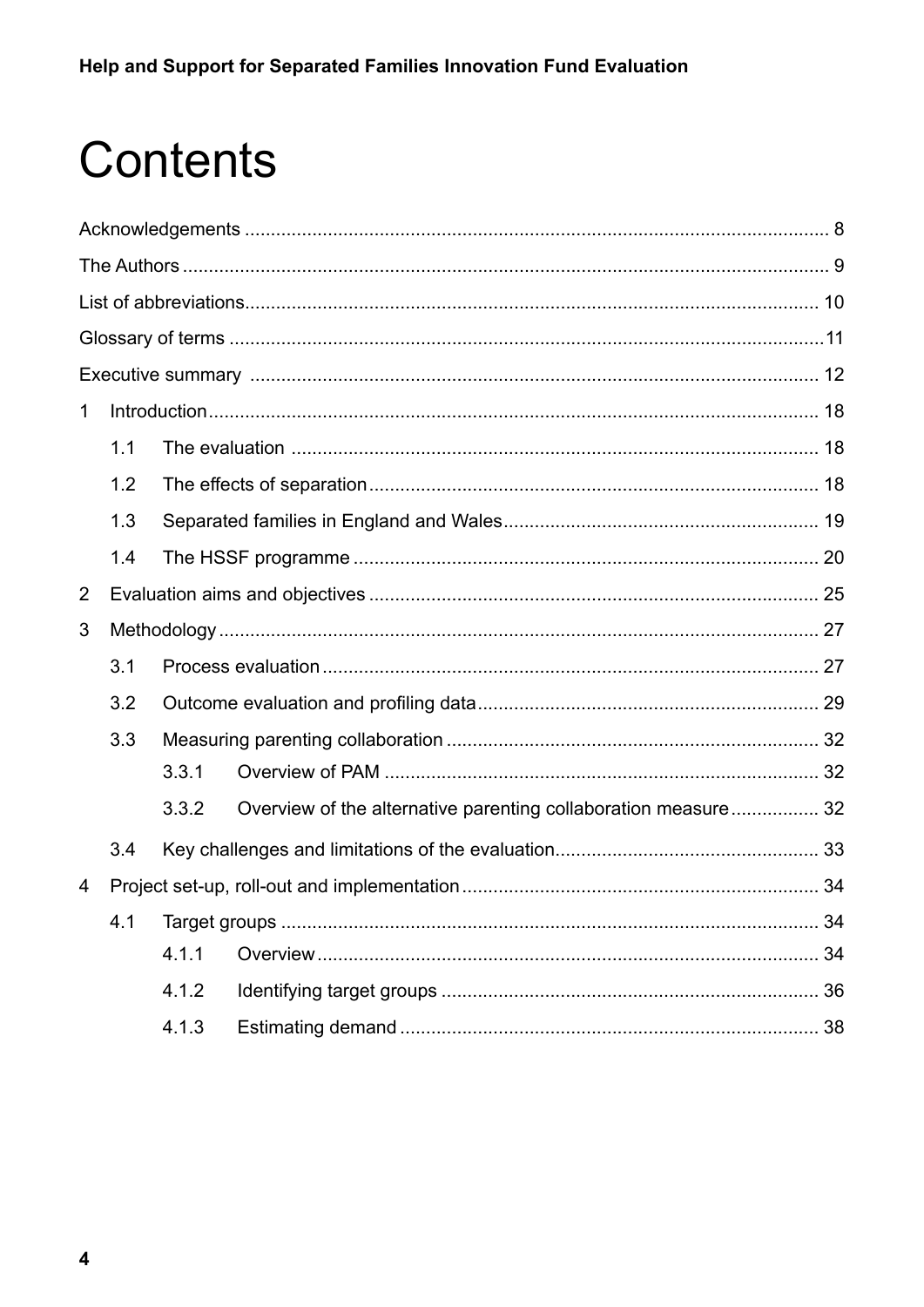### **Help and Support for Separated Families Innovation Fund Evaluation**

|                | 4.2 |       |                                                                           |  |  |
|----------------|-----|-------|---------------------------------------------------------------------------|--|--|
|                |     | 4.2.1 |                                                                           |  |  |
|                |     | 4.2.2 | Understanding lower than expected client numbers  41                      |  |  |
|                |     | 4.2.3 |                                                                           |  |  |
|                |     | 4.2.4 |                                                                           |  |  |
|                | 4.3 |       |                                                                           |  |  |
|                | 4.4 |       |                                                                           |  |  |
| 5              |     |       |                                                                           |  |  |
|                | 5.1 |       |                                                                           |  |  |
|                | 5.2 |       |                                                                           |  |  |
|                |     | 5.2.1 |                                                                           |  |  |
|                |     | 5.2.2 |                                                                           |  |  |
|                |     | 5.2.3 |                                                                           |  |  |
|                | 5.3 |       |                                                                           |  |  |
|                |     | 5.3.1 | Barriers and facilitators for information-based projects 54               |  |  |
|                | 5.4 |       |                                                                           |  |  |
|                |     | 5.4.1 |                                                                           |  |  |
|                | 5.5 |       |                                                                           |  |  |
| 6              |     |       |                                                                           |  |  |
|                | 6.1 |       |                                                                           |  |  |
|                |     | 6.1.1 |                                                                           |  |  |
|                |     | 6.1.2 |                                                                           |  |  |
|                |     | 6.1.3 |                                                                           |  |  |
|                | 6.2 |       | Project participants' views of the support received from project staff 68 |  |  |
|                | 6.3 |       |                                                                           |  |  |
| $\overline{7}$ |     |       |                                                                           |  |  |
|                | 7.1 |       |                                                                           |  |  |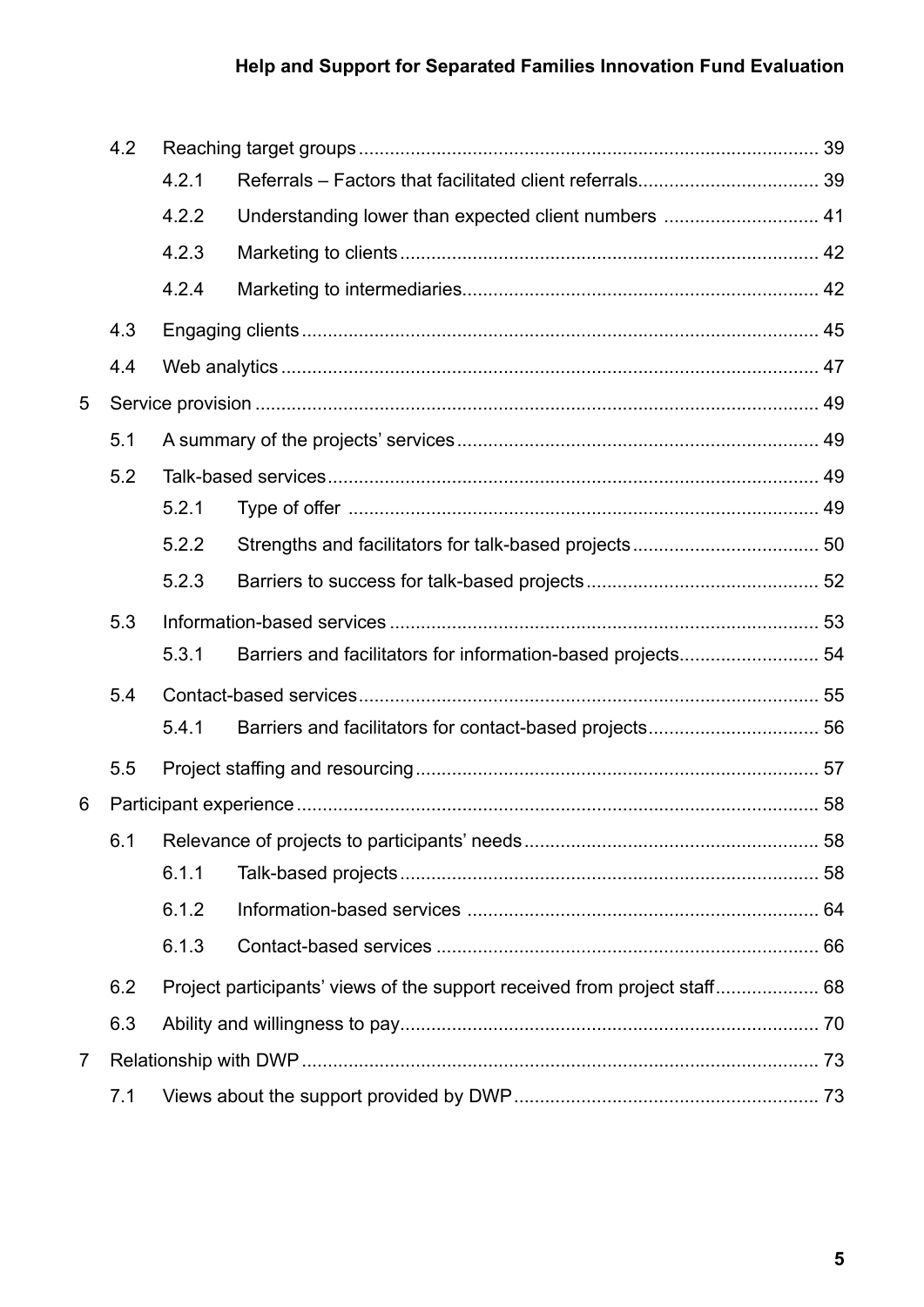### **Help and Support for Separated Families Innovation Fund Evaluation**

| 8 |     |                                                                         |  |  |  |
|---|-----|-------------------------------------------------------------------------|--|--|--|
|   | 8.1 |                                                                         |  |  |  |
|   | 8.2 | Changes in levels of effective co-parenting as measured through PAM and |  |  |  |
|   |     | 8.2.1                                                                   |  |  |  |
|   |     | 8.2.2                                                                   |  |  |  |
|   |     | 8.2.3                                                                   |  |  |  |
|   |     | 8.2.4                                                                   |  |  |  |
|   |     | 8.2.5                                                                   |  |  |  |
|   |     | 8.2.6                                                                   |  |  |  |
|   | 8.3 |                                                                         |  |  |  |
|   |     | 8.3.1                                                                   |  |  |  |
|   |     | 8.3.2                                                                   |  |  |  |
|   |     | 8.3.3                                                                   |  |  |  |
|   |     | 8.3.4                                                                   |  |  |  |
|   |     | 8.3.5                                                                   |  |  |  |
|   | 8.4 |                                                                         |  |  |  |
| 9 |     |                                                                         |  |  |  |
|   | 9.1 |                                                                         |  |  |  |
|   | 9.2 |                                                                         |  |  |  |
|   | 9.3 |                                                                         |  |  |  |
|   | 9.4 |                                                                         |  |  |  |
|   | 9.5 |                                                                         |  |  |  |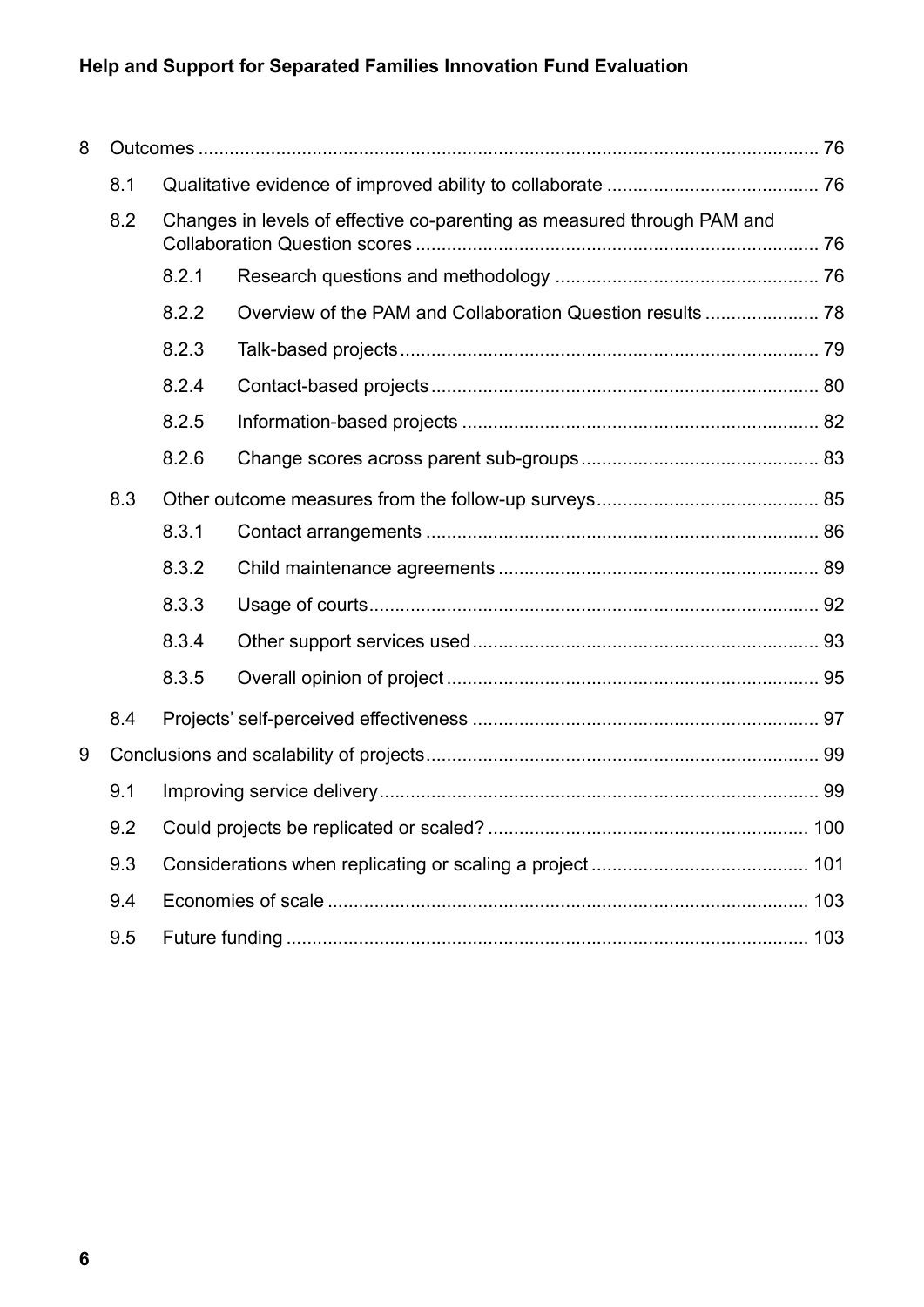# **List of tables**

| Table 1.1 |                                                                         |  |
|-----------|-------------------------------------------------------------------------|--|
| Table 1.2 |                                                                         |  |
| Table 1.3 |                                                                         |  |
| Table 4.1 |                                                                         |  |
| Table 8.1 | Collaboration measure summary statistics, information-based projects 80 |  |
| Table 8.2 |                                                                         |  |
| Table 8.3 | PAM change scores, by parent status, time since separation and age of   |  |
| Table 8.4 | Whether contact arrangements had improved compared to those in place    |  |
| Table 8.5 | Whether child maintenance arrangements have improved since              |  |
| Table 8.6 | Whether project played a role in decision not to go (back) to the       |  |
| Table 8.7 |                                                                         |  |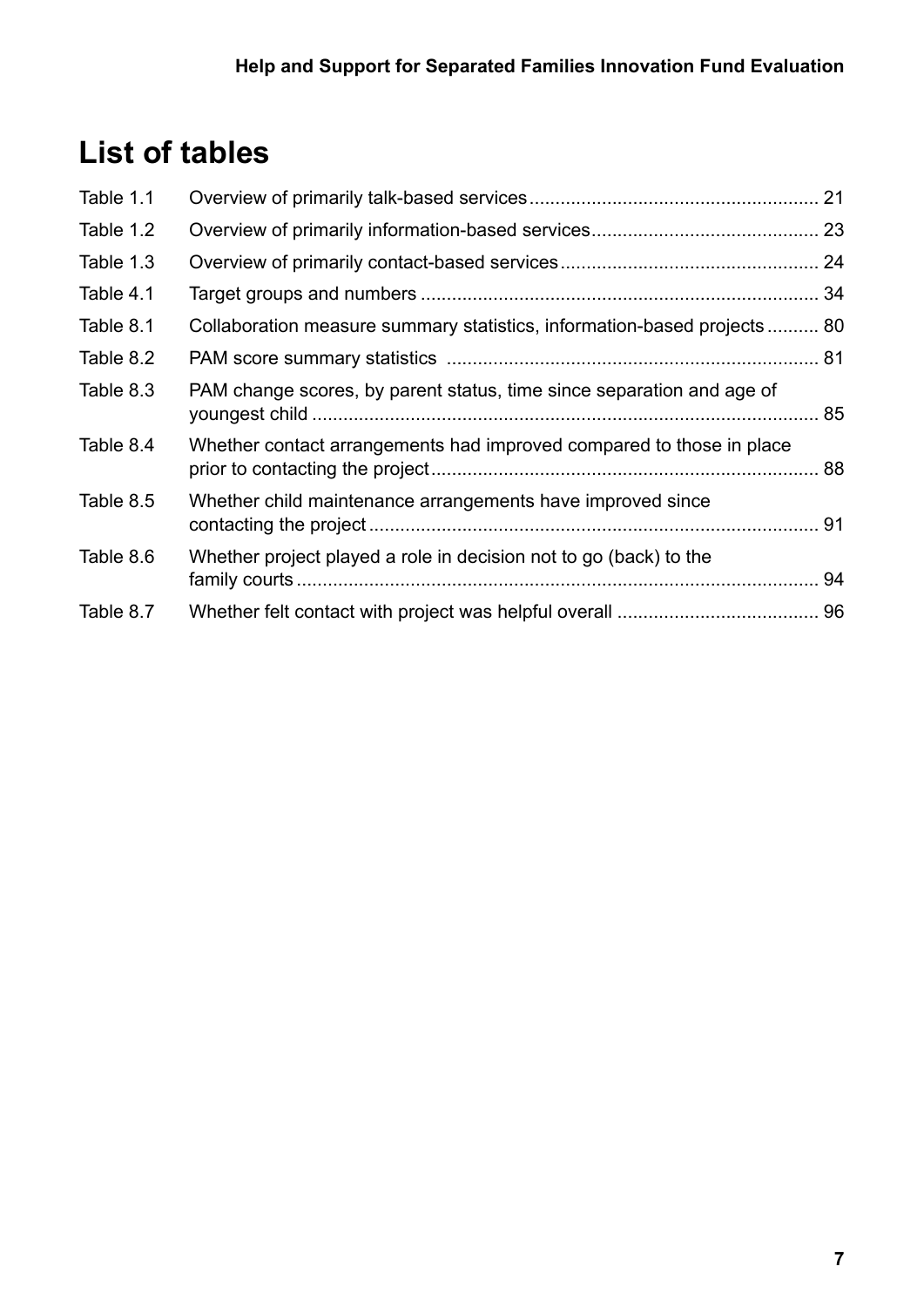# <span id="page-7-0"></span>Acknowledgements

The authors would like to thank the parents and staff involved in each of the 17 Help and Support for Separated Families (HSSF) projects as well as Department for Work and Pensions (DWP) staff working on the delivery of the Fund for giving their time to take part in this study. We are also grateful for the support and input at every stage of Catherine Flynn and Yvonne Smith from DWP.

Similarly, DWP extends its thanks to the many individuals and organisations involved in the projects, whose hard work has enabled a better understanding of this vital topic.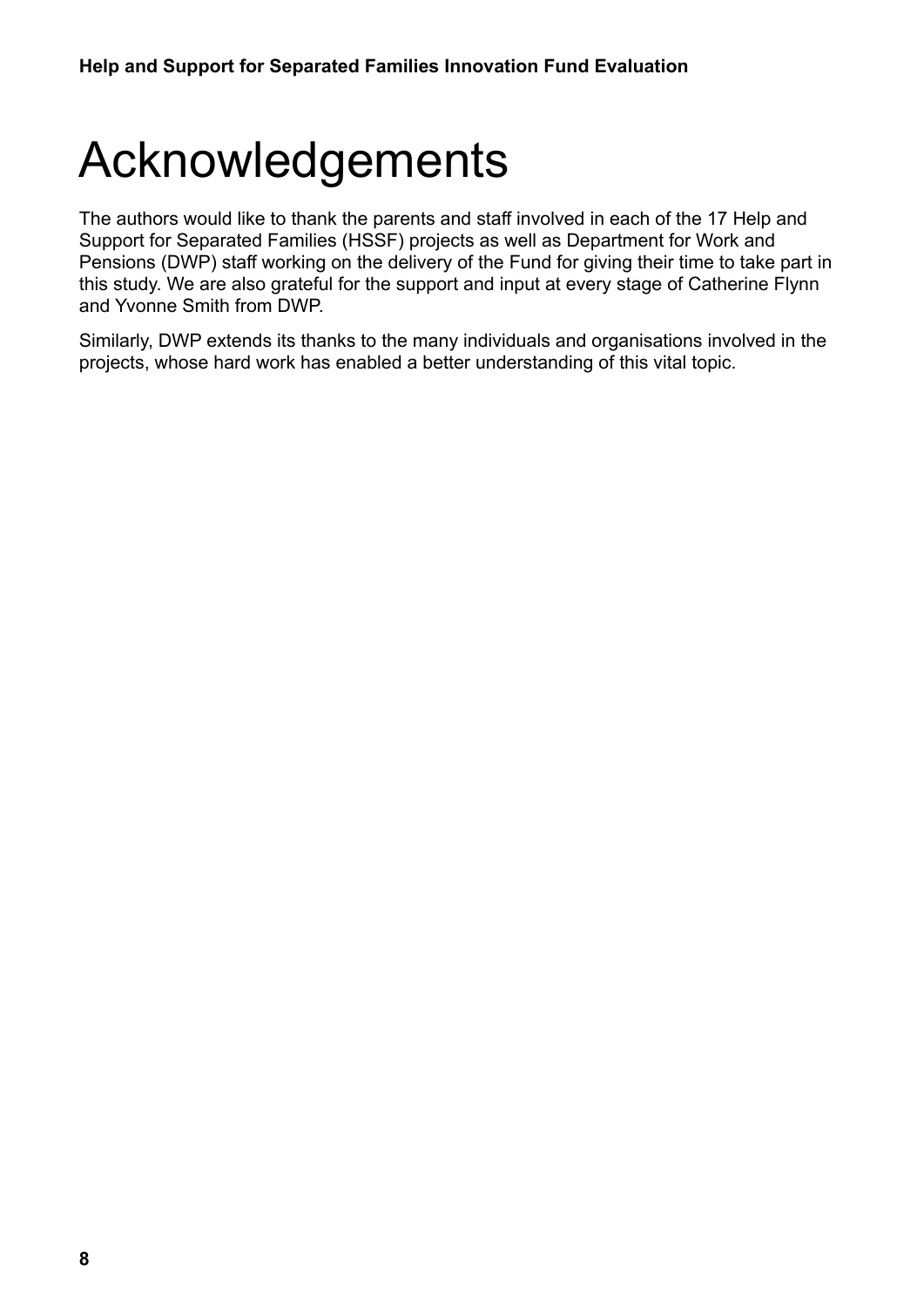# <span id="page-8-0"></span>The Authors

**Andrew Thomas**, Research Associate, TNS BMRB **Carrie Harding**, Senior Associate Director, TNS BMRB **Anna Cordes**, Associate Director, TNS BMRB **Richard Brind**, Research Associate, TNS BMRB **Sarah Cheesbrough**, Head of Policy, TNS BMRB

**Caroline Bryson**, Partner, BPSR **Susan Purdon**, Partner, BPSR

**Gavan Conlon** Partner, London Economics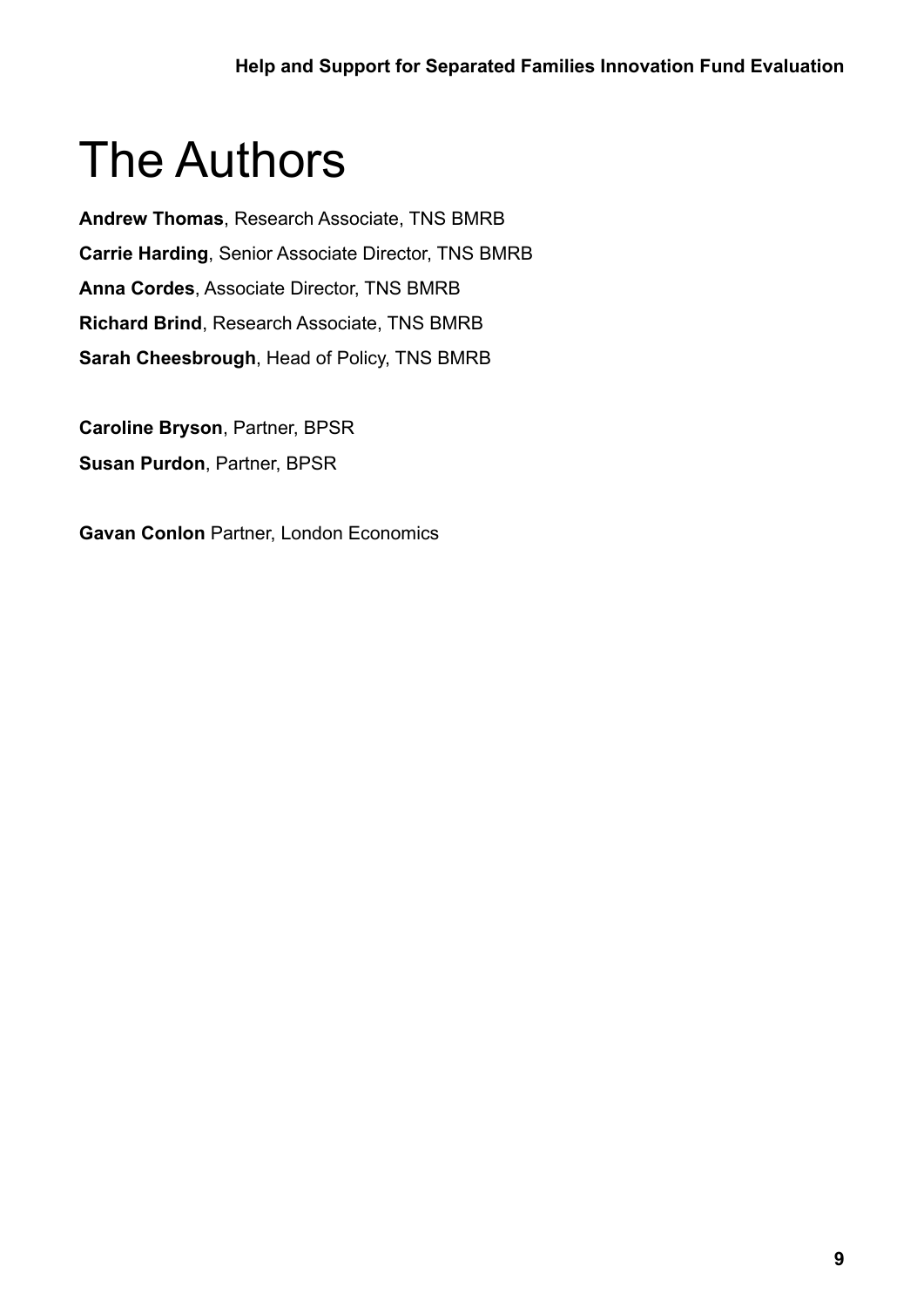# <span id="page-9-0"></span>List of abbreviations

| <b>BMT</b>     | Behaviour modelling training                                                                |
|----------------|---------------------------------------------------------------------------------------------|
| <b>Cafcass</b> | <b>Children and Family Court Advisory and Support Service</b>                               |
| <b>CATI</b>    | Computer-assisted telephone interviewing                                                    |
| <b>CAWI</b>    | Computer-assisted web interviewing                                                          |
| <b>CMS</b>     | <b>Child Maintenance Service</b>                                                            |
| <b>CSA</b>     | <b>Child Support Agency</b>                                                                 |
| <b>DfE</b>     | <b>Department for Education</b>                                                             |
| <b>DOORS</b>   | Detection Of Overall Risk Screen (to detect and respond<br>to well being and safety risks). |
| <b>DWP</b>     | Department for Work and Pensions                                                            |
| <b>FDMS</b>    | <b>Family Decision Making Service</b>                                                       |
| <b>HSSF</b>    | Help and Support for Separated Families                                                     |
| <b>KPI</b>     | Key performance indicators                                                                  |
| ΜI             | <b>Management Information</b>                                                               |
| <b>NACCC</b>   | <b>National Association of Child Contact Centres</b>                                        |
| <b>PAM</b>     | Parenting alliance measure                                                                  |
| <b>SCCC</b>    | <b>Supported Child Contact Centres</b>                                                      |
| <b>SIB</b>     | Social Impact Bond                                                                          |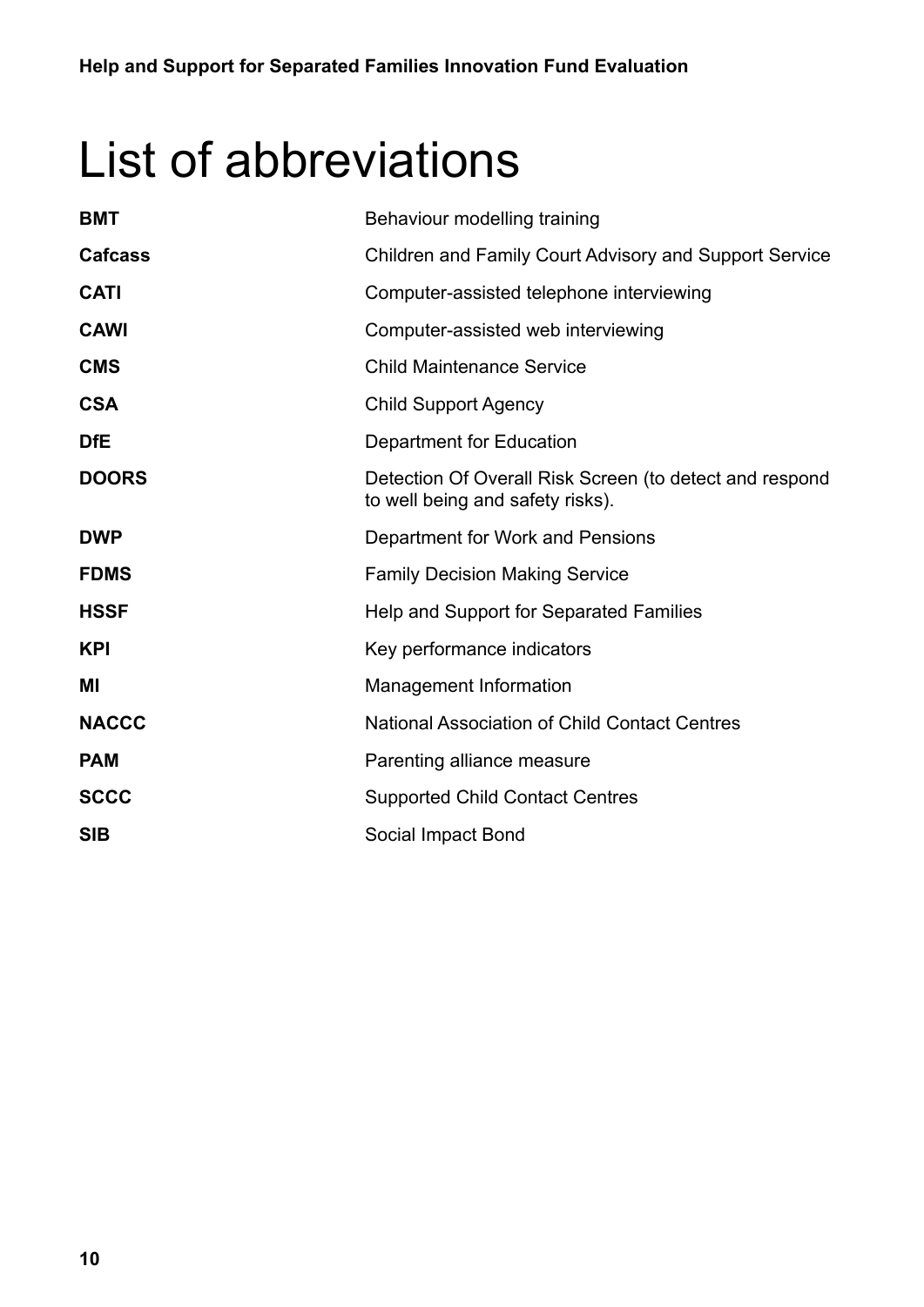# <span id="page-10-0"></span>Glossary of terms

| <b>Parent with care</b> | When the parent considered themselves to be the main<br>day-to-day carer of the child(ren).                 |
|-------------------------|-------------------------------------------------------------------------------------------------------------|
| Non-resident parent     | When the parent considered themselves not to have<br>day-to-day care.                                       |
| <b>Shared care</b>      | When the parent considered that they shared the<br>day-to-day care of the child(ren) with their ex-partner. |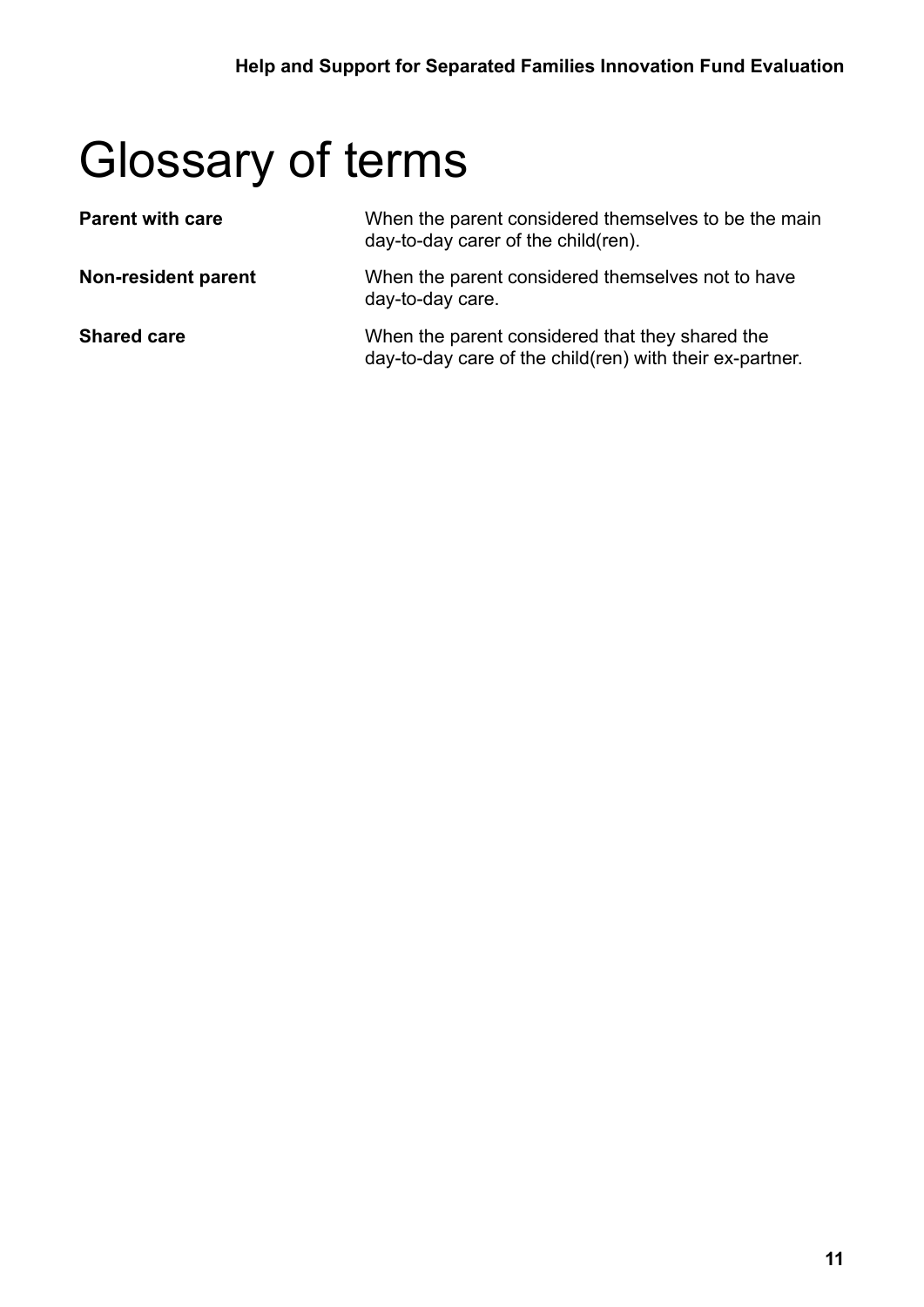# <span id="page-11-0"></span>Executive summary

This report sets out the findings of an evaluation of the Help and Support for Separated Families (HSSF) Innovation Fund. The Fund was part of a wider programme, HSSF, which aims to help parents avoid adversarial approaches upon separation and collaborate in the best interests of their children. The programme funded 17 projects providing:

- **Talk-based services** involving mediation or a therapeutic intervention;
- **Information-based services** providing legal advice, information and signposting; and
- projects to assist with **contact arrangements** for non-resident parents.

The evaluation was conducted by TNS BMRB in partnership with Bryson Purdon Social Research and London Economics, together with researchers at the Department for Work and Pensions (DWP). The findings will be used to inform DWP's investment in relationship support services, following the doubling of funding to £70 million over the current parliament. DWP has led on the development and co-ordination of the HSSF programme with support in evaluating bids and setting up the projects from the Department for Education and Ministry of Justice.

This is not an impact evaluation in the true sense of the word, as it was not possible to make comparison with a counterfactual. Rather, the evaluation aimed to quantitatively assess **outcomes** in terms of increased collaboration between the separated parents (using the Parenting Alliance Measure (PAM)<sup>2</sup>), reduced conflict and, where appropriate, stable contact or financial arrangements. It also considered qualitatively the **process** of service delivery looking at effective ways of referrals to the service and marketing, how best to engage parents and what factors supported successful implementation. Fieldwork was conducted at three stages between March and November 2015: at set up with project staff and DWP officials, during the delivery phase with project staff and parents and then a final stage, either shortly after the intervention with project staff or with parents approximately seven months after they engaged with the service.

# **Key findings**

### **Reaching target groups**

All projects found it difficult to estimate the level of take up for their service, due to both uncertainty about likely response from eligible groups and limited capacity within projects to conduct the analysis. In practice, projects need to build in contingency for unexpectedly high or low take up, consider potential barriers to take up among target groups and allow for review in the early stages.

<sup>2</sup> Abidin, R. R. and Konald, T. R. (1999). *PAM Parenting Alliance Measure Professional Manual*, Lutz, Fl, Psychological Assessment Resources Inc.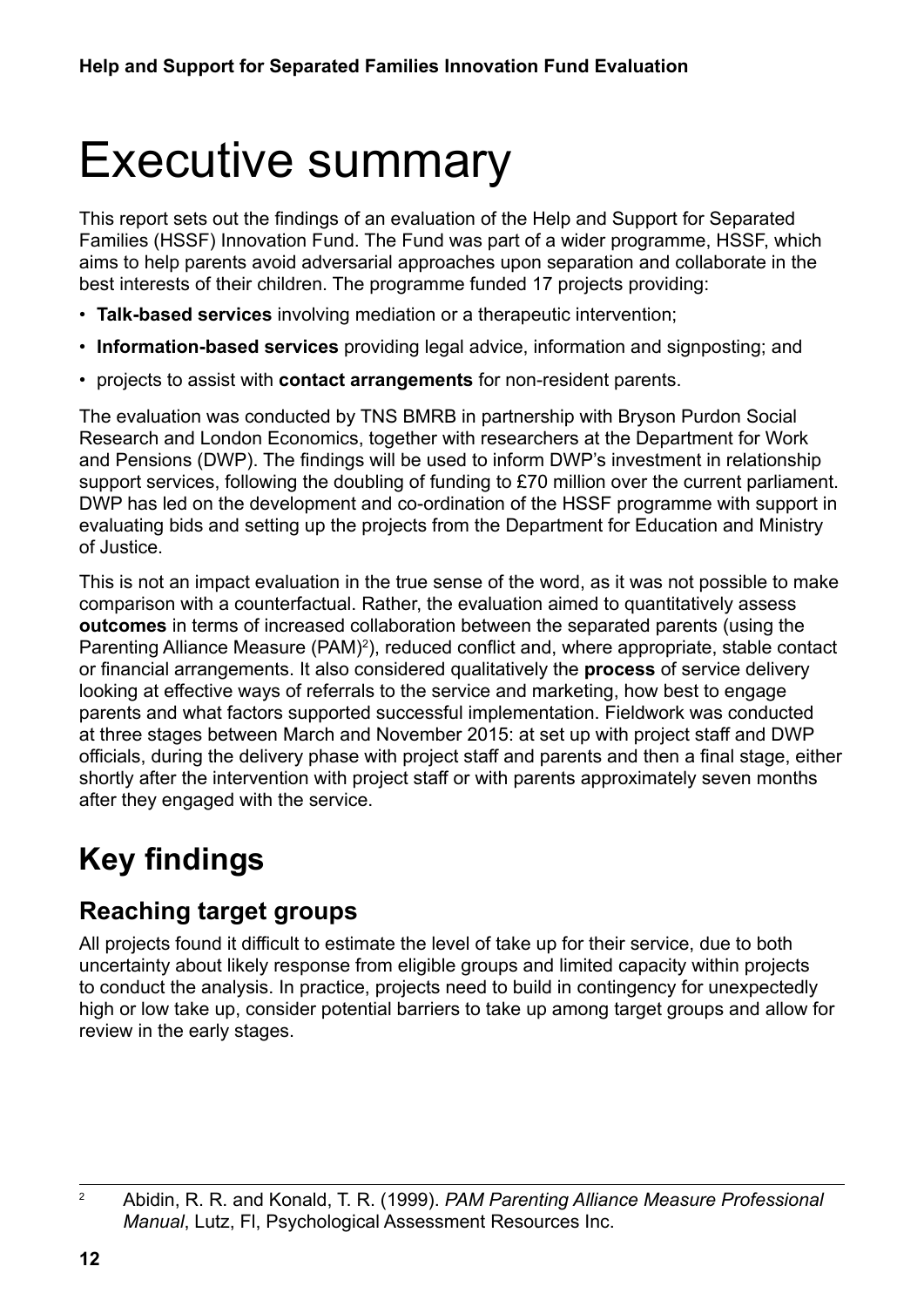## **Factors affecting initial take up**

Most projects relied on a mix of self-referral via blanket marketing or their website as well as referrals from other services or the courts. Referrals worked best when there were established links with the referring service lending authority to their project from the courts or the Children and Family Court Advisory and Support Service (Cafcass) (such as for the Tavistock Centre and National Family Mediation) or reducing the need for marketing and networking (such as Malachi working through local schools). Projects that were already well regarded by other services, such as Sills & Betteridge, were also better able to both develop their offer than those starting from scratch. Relying on client self-referral, whether from blanket marketing, including social media, or websites was less reliable. Relate, for example, found only a tiny fraction of their website users went on to register for their services. Whilst new services put considerable effort into marketing to intermediaries, the process of building awareness and trust required sustained efforts. Referrals were also lower if the service was working across a large and/or rural area.

Marketing directly to a very wide range of clients was also less effective than tailoring messages to target groups. Parents either did not engage with general marketing or they actually required services that were beyond the scope of the projects. Legal, as well as some other types of service, also faced difficulties attracting both partners to the service, especially if they were providing legal advice to one parent.

Looking specifically at the effectiveness of two website projects (OnePlusOne and Relate), both sites benefited from referrals from other specialist sites, rather than general social media marketing, but had different levels of engagement beyond the initial landing page potentially reflecting the need for effective sign posting for visitors.

## **Engaging clients in the service**

After the initial referral, services needed to be both flexible in the type and channel of service they offered and have strong onward referral links to specialist services to deal with clients who were not emotionally ready, were reluctant to take part in the service offered or had entrenched legal or financial issues.

### **Successful Service Provision**

#### **Talk-based services**

Factors that predicted more successful service delivery among the eight projects providing mediation or therapeutic interventions included:

- **Referral from an established service**, such as the courts or Cafcass, which acted as an endorsement to the service.
- **Careful assessment of preparedness** to avoid wasting resources if one or both partners was unwilling or not ready to engage in mediation.
- **Well trained, skilled and dedicated** staff to engage parents sensitively and sustain that engagement between sessions.
- **Integration of services**, either in house or through strong connections with other organisations.
- **Flexibility** in terms of the length of the intervention, requirements for both parents to attend both sessions and the preferred channel of communication.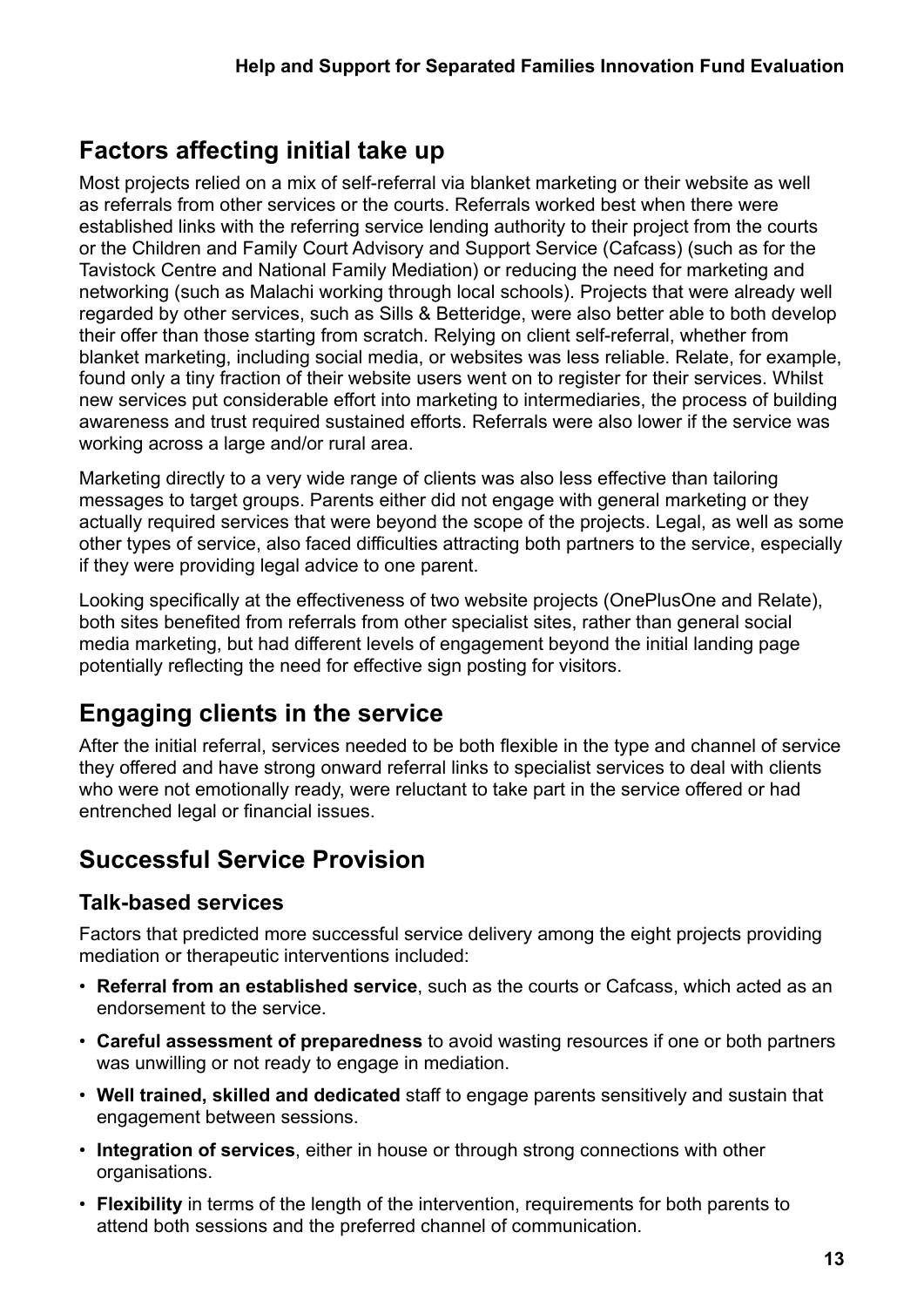Services were limited in their effectiveness if either parent had serious health or learning difficulties or there were entrenched financial or contact issues. The wider family could be both a support and barrier to success. In some cases, relatives could influence one partner negatively whilst other projects found that engaging them in the process could work to support the mediation. Also if one parent had to travel a long distance it was harder to sustain face-to-face appointments which could not necessarily be substituted by online communication.

#### **Information-based services**

Six projects offered an information-based service. Those offering **legal advice** gave effective advice about the process and could increase client confidence, but there was a high level of drop off after receiving this advice rather than going on to use counselling and group work on offer. Services offering **web-based advice** received positive feedback about the quality of information offered and the flexibility for clients to browse at a time that suited them. The web-chat facility provided by Children 1<sup>st</sup> worked well for clients who preferred some 'distance' when talking about very sensitive issues.

#### **Contact-based services**

Two projects offered contact and visiting arrangements for non-resident parents to see their children. Both had some early difficulties attracting referrals, partly because fewer potential clients were approaching solicitors (who had been the main source of referrals) following changes in legal aid. To succeed with often challenging, conflicted parents, projects required deep integration with more specialist services and highly skilled staff.

### **Project staffing and resourcing**

Whilst the overall level of demand had proved hard to predict there were some common concerns across projects about higher than expected resource required for administration and the challenges of recruiting and retaining skilled staff. Networking with other specialist professionals as well as those in the sector to share good practice was found to be very valuable. Those working with more challenging parents also recognised the need for more support and time away from front line delivery.

### **Participant experience**

#### **Talk-based projects**

Parents were very enthusiastic about the service they experienced, feeling it had:

- improved communication between partners;
- had a positive psychological impact;
- improved relationships between partners and children; and
- brought a number of other practical impacts.

Both parents and staff felt that these overlapping benefits all contributed to reduced conflict, less dependency on court action and improved arrangements for children. The only exceptions appeared to be when the mediation began at a late, often very entrenched, stage of the separation where the courts were already heavily involved.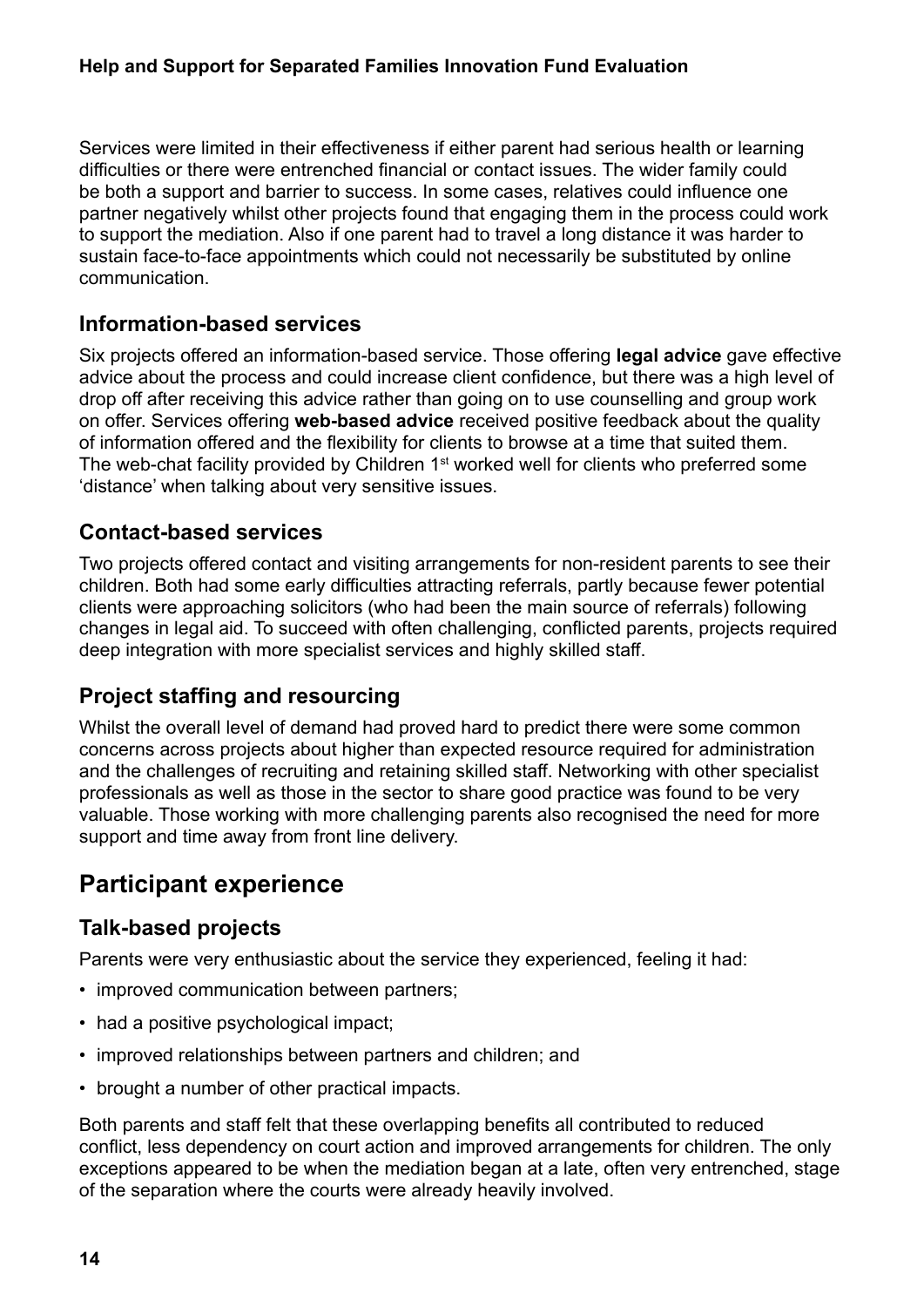#### **Information-based services**

Clients welcomed the breadth of information that could be provided by information services and the signposting to other support. Expert legal advice was appreciated and although parents might be at too early a stage to expect resolution of issues, clients valued the opportunity to use the service as a 'sounding board' to consider their options.

#### **Contact-based services**

Some parents using contact-based services, particularly those engaging with Pinnacle People who provided support and activities for children at a city farm, gained from the opportunity to improve communication with their ex-partner although some clients were concerned that they did not know the backgrounds of others using the service, or that the arrangements lacked legal enforcement. The service offered by the National Associated of Contact Centres (NACC) found it more challenging to raise awareness of the additional services beyond providing contact.

#### **Support received from project staff**

Clients were very positive about the quality of support they received from staff, their knowledge, professionalism and dedication to the service. Parents appreciated the flexibility staff tried to offer with the only issues centring on geography if working across large rural areas and delays if the service was over-subscribed.

#### **Ability and willingness to pay**

Most participants, regardless of income level, felt that they could not have paid in full for the service. Clients receiving legal advice said they would be more likely to consult a solicitor directly rather than pay for this service. When asked to consider how charges could be made acceptable, clients talked of the need for clearer 'guaranteed' and legally binding outcomes. Staff reflected the same concerns and felt that charges would act as a further barrier to engagement and means testing could add lengthy delays.

### **Outcomes**

In the qualitative research, parents reported clear benefits in terms of more effective communication, respect for the ex-partner's view point, better parenting and other indicators of well-being.

### **Parental collaboration**

Of the 13 projects recording PAM parental collaboration scores, there were statistically significant improvements in co-parenting for the majority (nine) of the projects with the remainder showing small positive changes. However, for the nine projects who followed up seven months after initial engagement, these improvements had fallen back and fewer were still showing statistically significant rises. Improvements tended to be understandably higher among talk-based interventions than information only services. Whilst both parents with care and non-resident parents benefited from the interventions initially, only parents with care showed statistically significant improvements in their PAM scores in the seven month followup survey.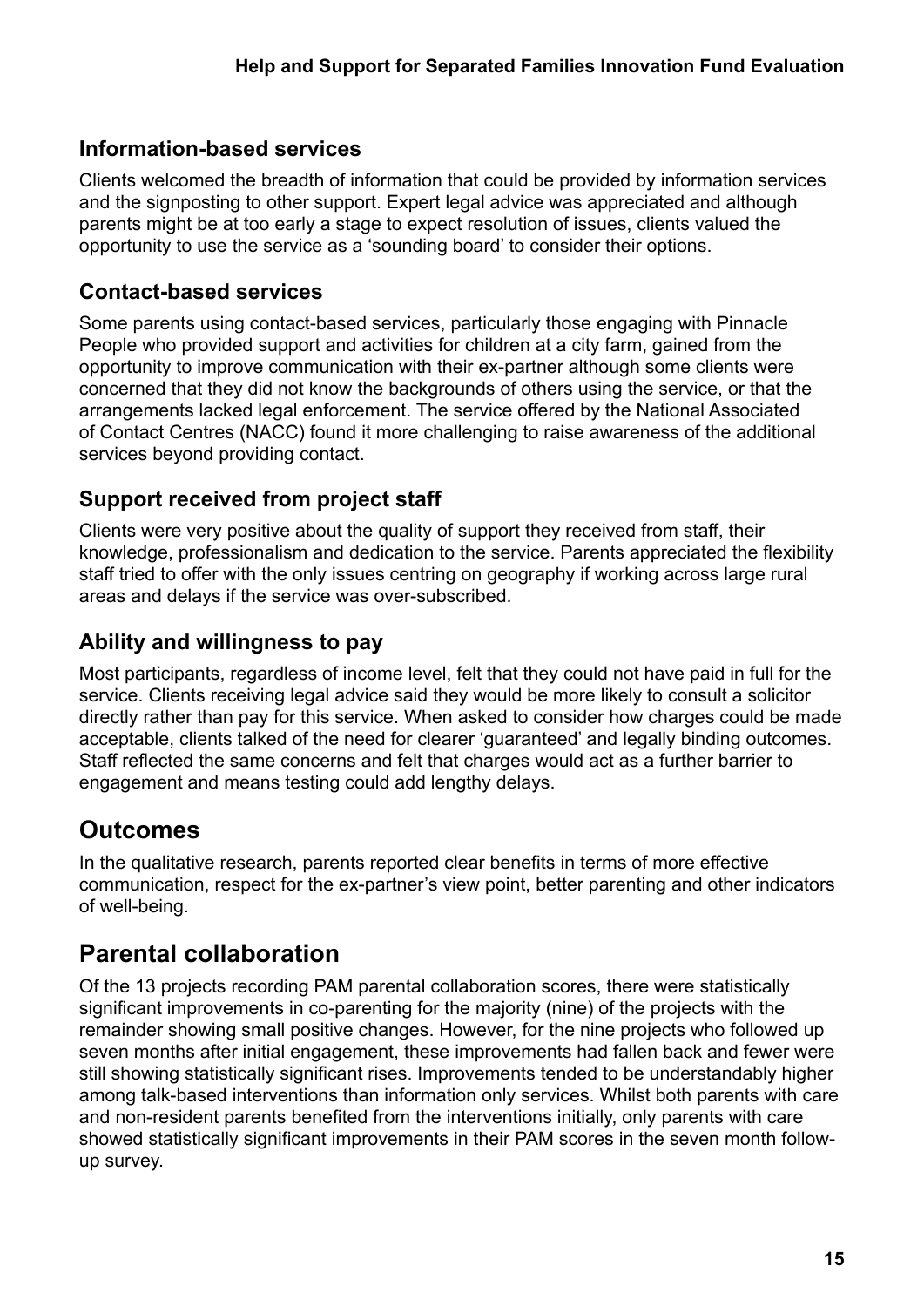### **Other outcomes**

Parents with shared care arrangements were significantly less happy with their contact arrangements than parents with care or non-resident parents (21 per cent compared to 35 per cent and 39 per cent respectively). This demonstrates that it is not simply the amount of contact that matters but also how parents co-operate around that contact. There was no clear pattern in which type of project supported an improvement in contact, reflecting the very different target groups, although clients of talk-based services were more likely to attribute any improvement to the project. Although their problems were among the most entrenched, clients of the intensive intervention of National Family Mediation, reported higher than average improvements in contact and most of these parents (six out of seven) attributed it to the intervention. Again, such improvements did tend to have 'tailed off' across all projects at the seven month follow up stage.

By this final stage, the majority of parents had a child maintenance agreement in place although levels were lower among parents with shared care (54 per cent) than non-resident parents (71 per cent). Rates of improvement were notably lower than contact arrangements, reflecting the challenging aspects of financial arrangements with no discernible patterns by type of project. Parents who had been separated less than a year appear to show more improvement, reflecting less entrenched financial arrangements.

The impact on likelihood of going to court seemed generally positive, even among more challenging clients such as those supported by National Family Mediation. For the majority of projects, between 20 and 30 per cent of parents said that the project had played some role in a decision not to use the family courts in the future.

## **Project replicability and scalability**

In principle projects did not feel there were barriers to scaling or replicating their offers if lessons could be learned from their initial experience of funding arrangements, estimating flows of staff and recruiting and training highly skilled staff.

When asked what they would do differently or develop, project staff mentioned:

- Building networks across organisations to integrate referrals and service delivery
- Tailoring the marketing to target groups
- Minimising time between referral and first consultation to avoid dropout
- Offering the service in different languages could broaden engagement
- Consider engagement with the wider family
- Consider offering help on wider issues such as employment, housing or health or improve signposting to relevant services
- Reassure clients who are wary of counselling or group work about the aims of the project and that they are not trying to reunite the couple.
- Tailor website content to reflect the stage of separation

Whilst online services could easily and cost-effectively be scaled up to a wider audience, those offering face-to-face services considered costs would rise proportionally with take up given the staff and venue costs required.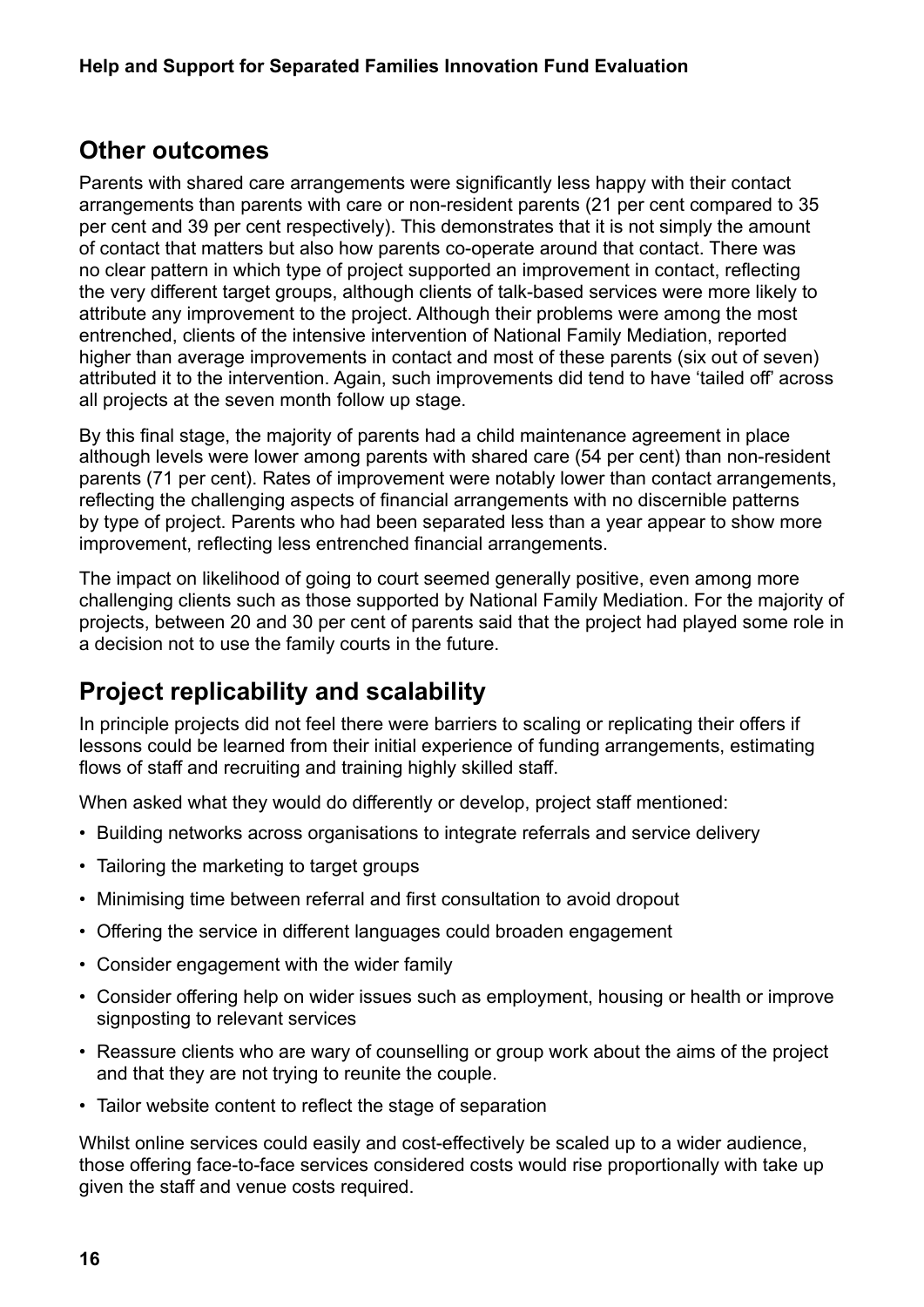In terms of funding, projects were highly reliant on DWP funding and did not consider themselves able to be self-sustaining. Some projects had experience of other funding sources, such as the European Union or grant making trusts, but found them very resource intensive processes that lacked certainty. No project staff were aware of Social Impact Bonds.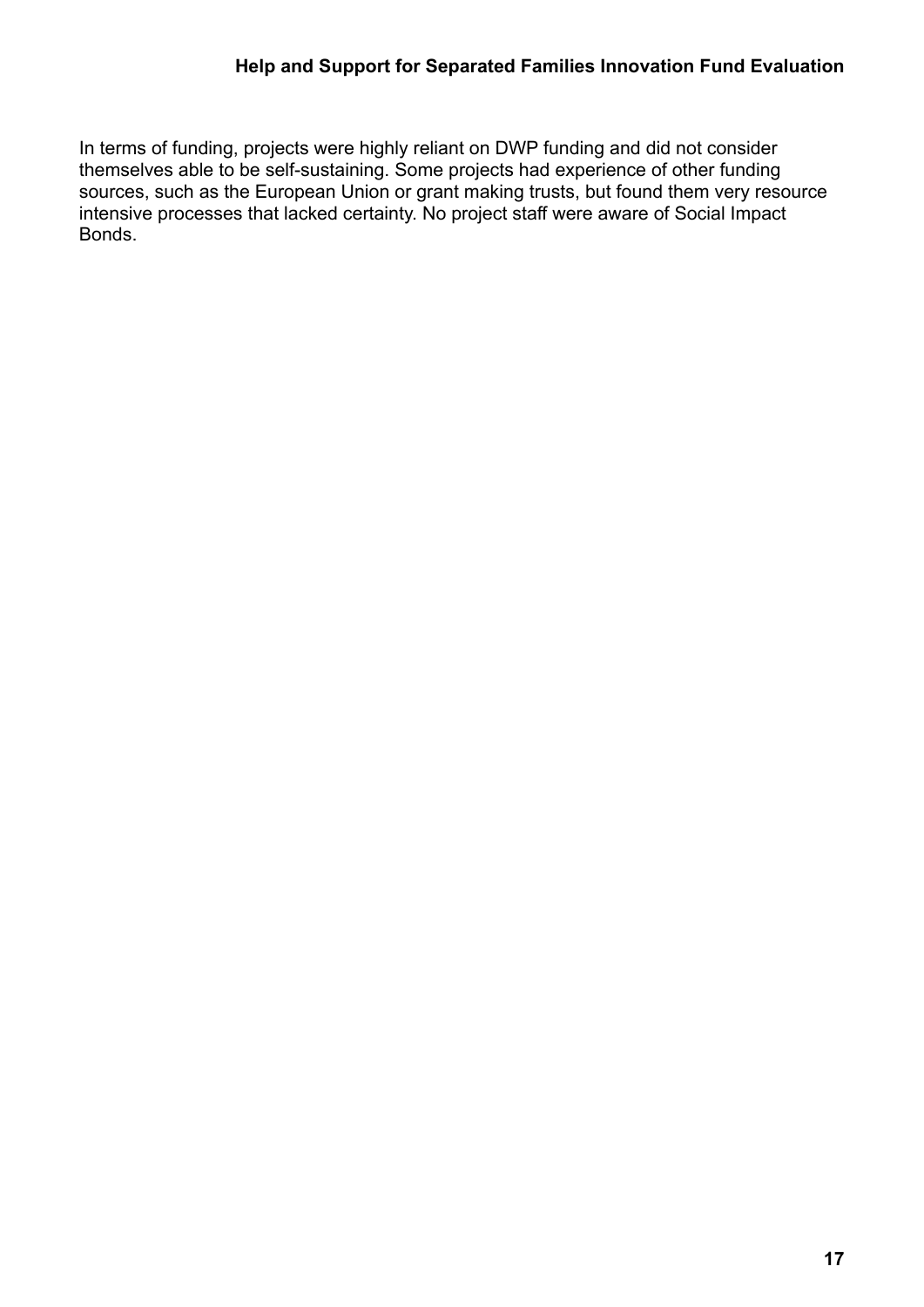# <span id="page-17-0"></span>1 Introduction

# **1.1 The evaluation**

This report summarises the findings of the evaluation of the Help and Support for Separated Families (HSSF) Innovation Fund, which was established to test a wide range of interventions which aimed to help separated parents to work together in the best interests of their children.

The evaluation provides some information on the impact of the projects, but does not attempt to make comparisons to a counterfactual (ie what would have happened anyway). Rather, the findings will be used to learn lessons and to inform future investment decisions, in particular DWP's investment in relationship support services following the doubling of funding to £70 million $^3$  over the current parliament.

## **1.2 The effects of separation**

Children have been found to be generally resilient to parental separation – most children adjust well to their new circumstances and do not exhibit severe or enduring behaviour problems4 . However, while **most** children adjust well to parental separation, there is evidence to suggest that children from separated families are, nevertheless, more likely to experience issues than children in coupled families. Academic performance, attitudes towards learning, and internalised and externalised problems have all been identified as being more significant issues for children in separated families $^5$ .

The population of separated parents covers a wide range of families where circumstances could be one or more of the following:

- Parents who had been in a relationship but are no longer together, regardless of whether or not their relationship had been formalised through marriage or civil partnership, or whether they had lived together.
- Parents who had never been in a relationship.
- Families where one or both separated parents have gone on to re-partner with somebody else.
- Families where both separated parents remain unpartnered.

<sup>3</sup> https://www.gov.uk/government/speeches/prime-ministers-speech-on-life-chances

<sup>4</sup> Amato, R. (2001). *Children of divorce in the 1990s: an update of the Amato and Keith (1991) meta-analysis.* Journal of Family Psychology, 2001, September (15)3 355-70.

<sup>5</sup> Amato, R. and Anthony, C. (2014). *Estimating the Effects of Parental Divorce and Death With Fixed Effects Models.* Journal of Marriage and Family, Vol 76, Issue 2, 370-386, April 2014.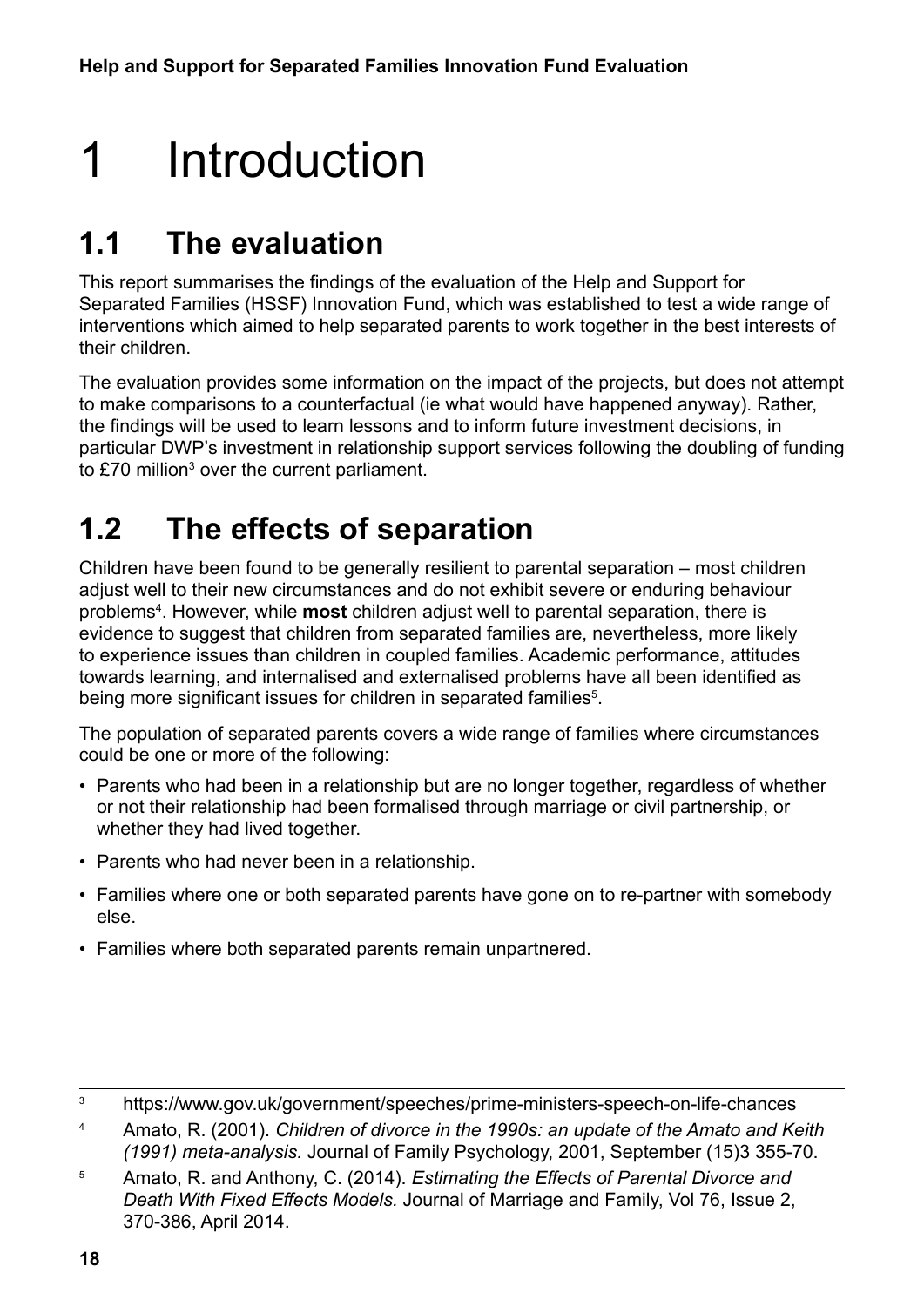<span id="page-18-0"></span>Furthermore, the interpersonal relationships between separated parents and their approach to co-parenting will vary enormously from couple to couple, regardless of the nature of their former or current relationship(s) – the challenges facing each family are unique. However, one of the key factors which is repeatedly shown to affect a child's adjustment to parental separation is the existence of parental conflict (in both coupled and separated families). There is an extensive body of research which shows that **children are more prone to psychological problems when their parents are in conflict**, particularly when that conflict is persistent<sup>6</sup>.

As such, it is highly important to better understand how separating families, particularly in cases where the parents are in conflict, can be supported in order to improve the outcomes for both parents and children.

Recent research published by the Ministry of Justice suggests that court involvement in separations may be associated with higher odds of engagement in antisocial behaviours and other negative outcomes for the children involved7 . Accordingly, usage of courts is another key area of interest for the evaluation.

# **1.3 Separated families in England and Wales**

Separation and divorce affect a huge number of children in a wide range of circumstances. Figures for England and Wales, published by the Office for National Statistics, show that almost half (48 per cent) of all couples divorcing in 2013 had at least one child aged under 168 . This equates to almost **95,000 children in a single year** being subjected to the emotional and financial challenges of **the dissolution of a marriage**.

While the number of divorces in 2013 marks a significant decline in numbers since 2003 (when more than 153,000 children were affected), divorce remains a highly important event in the lives of many children. However, this only tells part of the story – in 2014 **almost half**  of births in England and Wales occurred outside marriage or civil partnership.<sup>9</sup> As such, the dissolution of non-marital relationships also affects a very large number of children each year.

- <sup>7</sup> Goisis, A., Ozcan, B. and Sigle, W. (2016). *Child outcomes after parental separation: variations by contact and court involvement.* Ministry of Justice Analytical Series.
- <sup>8</sup> [https://www.ons.gov.uk/peoplepopulationandcommunity/birthsdeathsandmarriages/](https://www.ons.gov.uk/peoplepopulationandcommunity/birthsdeathsandmarriages/divorce/bulletins/divorcesinenglandandwales/2013#children-of-divorced-couples) [divorce/bulletins/divorcesinenglandandwales/2013#children-of-divorced-couples](https://www.ons.gov.uk/peoplepopulationandcommunity/birthsdeathsandmarriages/divorce/bulletins/divorcesinenglandandwales/2013#children-of-divorced-couples)
- <sup>9</sup> [http://www.ons.gov.uk/peoplepopulationandcommunity/birthsdeathsandmarriages/](http://www.ons.gov.uk/peoplepopulationandcommunity/birthsdeathsandmarriages/livebirths/bulletins/birthsbyparentscharacteristicsinenglandandwales/2014#partnership-status-of-parents) [livebirths/bulletins/birthsbyparentscharacteristicsinenglandandwales/2014#partnership](http://www.ons.gov.uk/peoplepopulationandcommunity/birthsdeathsandmarriages/livebirths/bulletins/birthsbyparentscharacteristicsinenglandandwales/2014#partnership-status-of-parents)[status-of-parents](http://www.ons.gov.uk/peoplepopulationandcommunity/birthsdeathsandmarriages/livebirths/bulletins/birthsbyparentscharacteristicsinenglandandwales/2014#partnership-status-of-parents)

<sup>6</sup> Mooney *et al*. (2009). *Impact of Family Breakdown on Children's Well-Being – evidence review* DCSF Research Report No RR113; Grych, J. H. (2005). Interparental Conflict as a Risk Factor for Child Maladjustment: Implications for the Development of Prevention Programs *Family Court Review*, Vol 43, Issue 1, 97-108, January 20015; McIntosh, J. E. (2003). Enduring conflict in parental separation: Pathways of impact on child development *Journal of Family Studies*, Vol 9, Issue 1.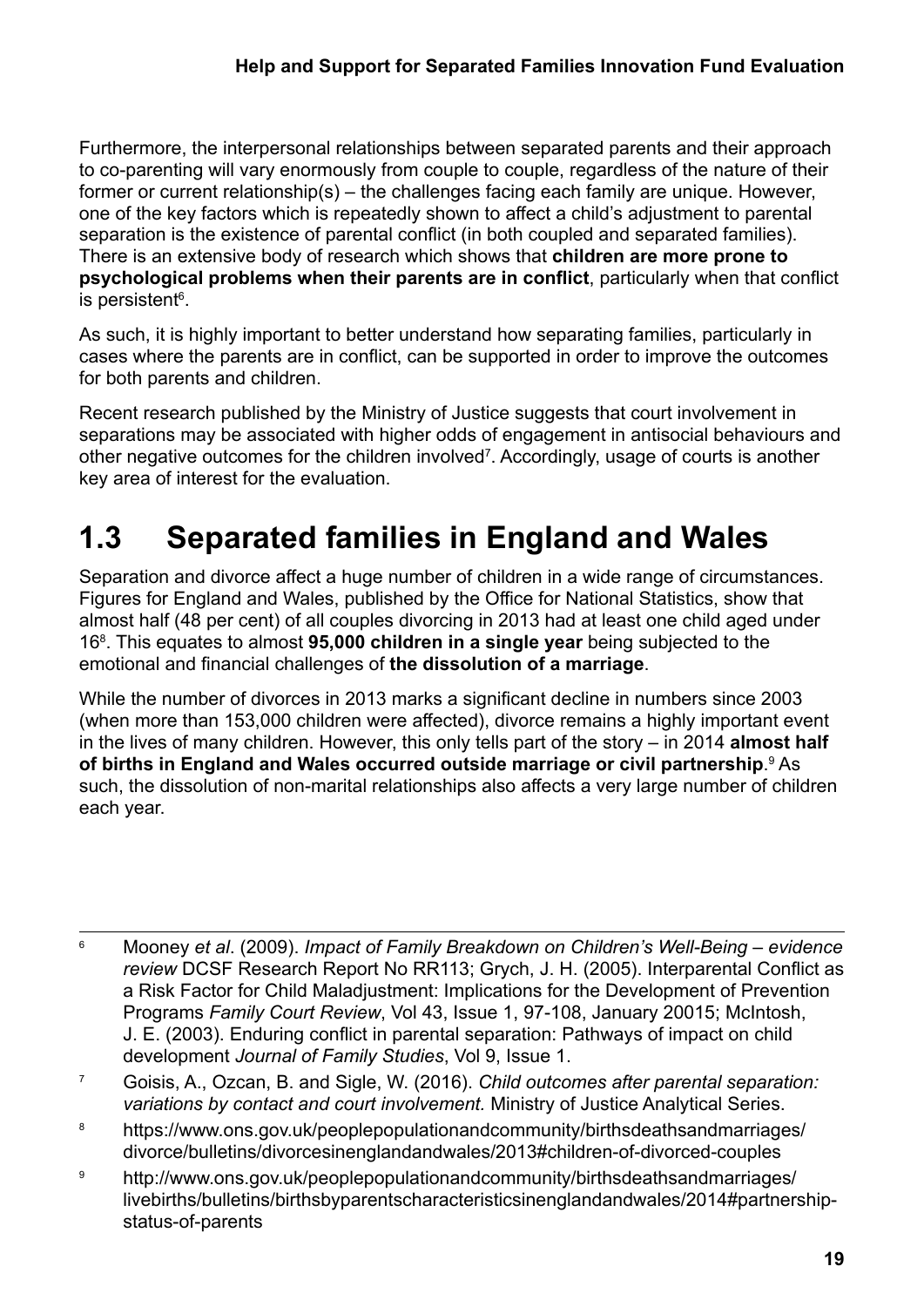<span id="page-19-0"></span>At an overall level, it is estimated that the number of lone-parent households with dependent children increased by 22 per cent between 1996 and 2012 – the equivalent of **almost 25,000 extra lone-parent households every year**10.

To give an indication of the true scale of parental separation, across family units of all types, research published by the Department for Work and Pensions (DWP) in 2012 estimated that at that time there was a total of 2.5 million separated families and that there were 4.1 million children from separated families in Great Britain<sup>11</sup>. Furthermore, in a policy paper published in 2015, DWP and the Department for Education (DfE) highlighted the fact that by the age of 16, 44 per cent of children do not live with both birth parents<sup>12</sup>. This proportion was predicted to rise if new measures to address the issue were not introduced.

# **1.4 The HSSF programme**

Against the backdrop of large-scale family breakdown discussed above, the Government set out proposals to reform the child maintenance system in the 2012 command paper "*Supporting separated families; securing children's futures*". This paper set out a vision for fundamentally changing Britain's approach to separated families. One of the fundamentals of this response was an intention to rebalance the system away from the previous adversarial model, where child maintenance is often arbitrated by a government agency, to one where separated parents are supported to collaborate in the interests of their children. Reflecting this change in approach, the HSSF programme was established. The programme aims to help, support and strengthen family life by making it the norm for separated families to seek and understand what support and options are available to them and enabling access to services that provide this support, especially for the most vulnerable. The programme includes an online service and quality mark, as well as the Innovation Fund.

The **Sorting Out Separation** online service aims to help parents identify their needs and signpost them to trusted information, tools and specialist services. It also provides information on a range of separation issues such as mediation, health, housing, money, legal matters, relationships, children and parenting and work.

The **Help and Support for Families (HSSF) Mark** is awarded to organisations who demonstrate that their services meet a set of standards. The standards relate to the support the organisation provides for couples to work together to resolve disputes – if it's appropriate and safe to do so – concentrating on the interests of their children. Mark-holders include mediation providers, contact centres, and relationship support services.

In addition to these activities, approximately £11 million was allocated to an Innovation Fund, the primary aim of which was to test a wide range of interventions among 17 funded projects. These projects aimed to help separated parents to work together in the best interests of their children.

<sup>10</sup> [http://www.centreforsocialjustice.org.uk/UserStorage/pdf/Pdf%20reports/CSJ\\_](http://www.centreforsocialjustice.org.uk/UserStorage/pdf/Pdf%20reports/CSJ_Fractured_Families_Report_WEB_13.06.13.pdf) [Fractured\\_Families\\_Report\\_WEB\\_13.06.13.pdf](http://www.centreforsocialjustice.org.uk/UserStorage/pdf/Pdf%20reports/CSJ_Fractured_Families_Report_WEB_13.06.13.pdf)

<sup>&</sup>lt;sup>11</sup> [https://www.gov.uk/government/uploads/system/uploads/attachment\\_data/file/223122/](https://www.gov.uk/government/uploads/system/uploads/attachment_data/file/223122/Child_Maintenance_Population_Estimates.pdf) [Child\\_Maintenance\\_Population\\_Estimates.pdf](https://www.gov.uk/government/uploads/system/uploads/attachment_data/file/223122/Child_Maintenance_Population_Estimates.pdf)

<sup>12</sup> [https://www.gov.uk/government/publications/2010-to-2015-government-policy-poverty](https://www.gov.uk/government/publications/2010-to-2015-government-policy-poverty-and-social-justice/2010-to-2015-government-policy-poverty-and-social-justice)[and-social-justice/2010-to-2015-government-policy-poverty-and-social-justice](https://www.gov.uk/government/publications/2010-to-2015-government-policy-poverty-and-social-justice/2010-to-2015-government-policy-poverty-and-social-justice)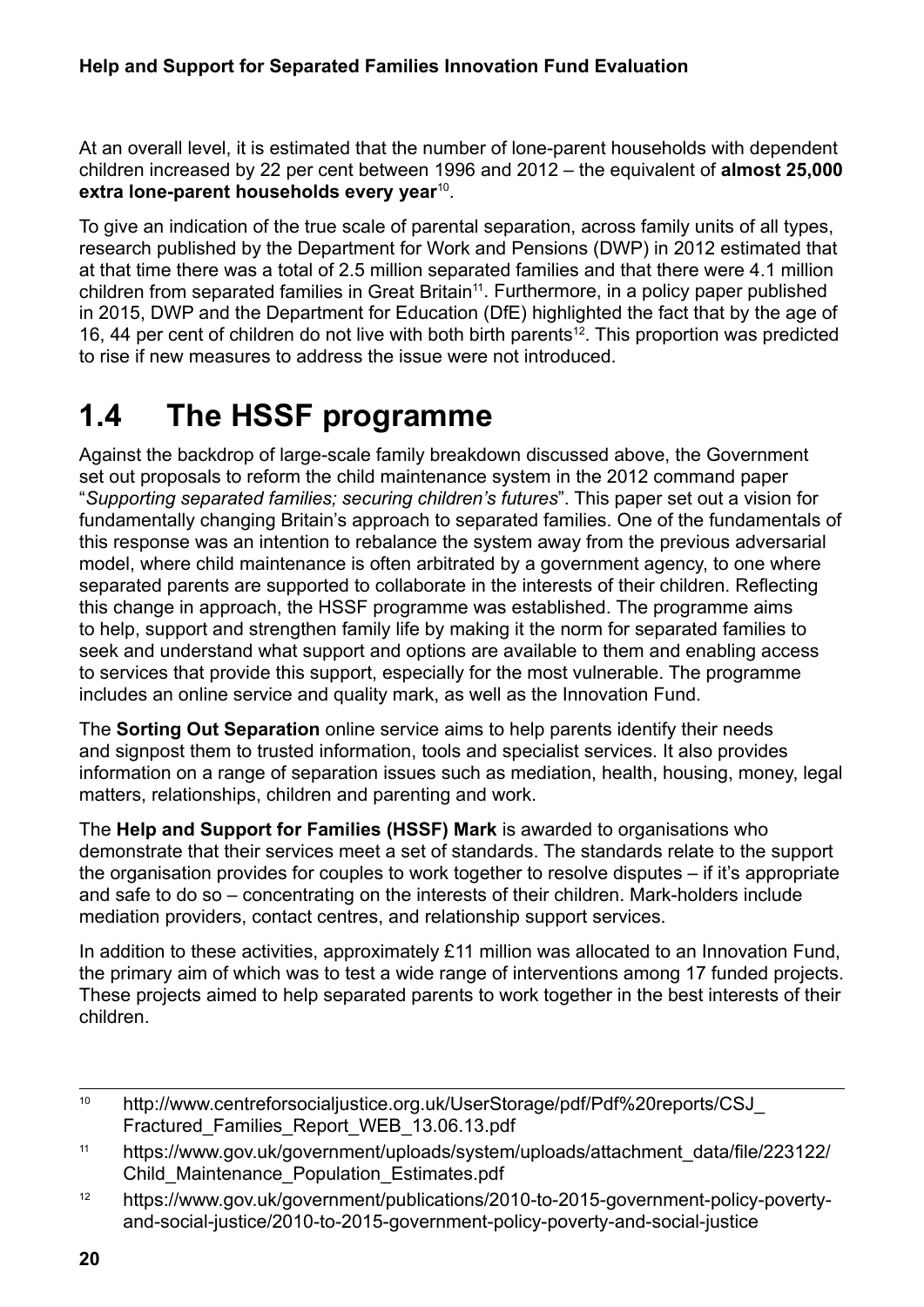<span id="page-20-0"></span>The Innovation Fund was established with the underlying principle that it was equally important to better understand the approaches that do not work as to identify those that are more successful. As such, a range of innovative approaches were funded and the projects were delivered by organisations from a broad spectrum of sectors, ranging from solicitors to mediation specialists. Their methods also varied significantly, falling into the three broad categories which are referenced throughout this report:

- **talk-based services**, involving mediation or a therapeutic intervention and designed to help with resolving conflict or bringing parties closer to a resolution;
- **information-based** services, where the project's core role was providing information, signposting or providing legal support; and
- projects where the primary focus was to facilitate **contact arrangements** by providing the necessary infrastructure/space (it should be noted that these were not the only projects which aimed to improve contact arrangements where possible; this was a common theme across the projects).

While some projects adopted approaches that spanned two or more of these categories, they typically focused on one approach more strongly than others. The tables below provide an overview of the approach, service offering and target clients of each of the 17 projects, grouped by their primary focus.

| Key:                          |                       | <b>Mediation</b>                                              | Visitation/contact                                                                                                                                                                   |     | Therapeutic            |                       | Information                                                                                                                                                                                                                                               |
|-------------------------------|-----------------------|---------------------------------------------------------------|--------------------------------------------------------------------------------------------------------------------------------------------------------------------------------------|-----|------------------------|-----------------------|-----------------------------------------------------------------------------------------------------------------------------------------------------------------------------------------------------------------------------------------------------------|
|                               |                       |                                                               |                                                                                                                                                                                      |     |                        |                       |                                                                                                                                                                                                                                                           |
| Project                       |                       | <b>Service offering</b>                                       |                                                                                                                                                                                      |     | Stage of<br>separation | <b>Target clients</b> |                                                                                                                                                                                                                                                           |
| Changing<br><b>Futures NE</b> |                       | The child then takes part in<br>applicable).                  | Initial assessment with an allocated<br>practitioner, followed by individual<br>and, if appropriate, joint sessions.<br>consultation or a children's group (if                       |     | Two years or<br>longer |                       | Any parents with ongoing issues.                                                                                                                                                                                                                          |
| <b>Family Lives</b>           |                       | separately.                                                   | Weekly befriending meetings with<br>the couple over 9 to 12 weeks. The<br>trained volunteer befriender meets<br>with both parents, either together or                                | Any |                        | support.              | Parents who are reluctant to seek<br>Waltham Forest, Leicester,<br>Gloucestershire. In Waltham Forest<br>and Leicester, Family Lives work<br>with an Islamic relationship support<br>organisation (Barefoot Institute)<br>targeting the Muslim community. |
| Mediate                       | <b>Family Matters</b> | by feedback and review from<br>mediator and child consultant. | Seven-week process comprising<br>assessment, individual pre-meeting,<br>joint mediation between parents and<br>sessions between child(ren) and<br>child consultant. Process followed |     | Two years or<br>longer |                       | Parents in conflict who have had<br>one previous application to court/<br>concerns raised by the local<br>authority or school regarding the<br>impact of conflict on their children.<br>Resident in Doncaster area.                                       |

#### **Table 1.1 Overview of primarily talk-based services**

**Continued**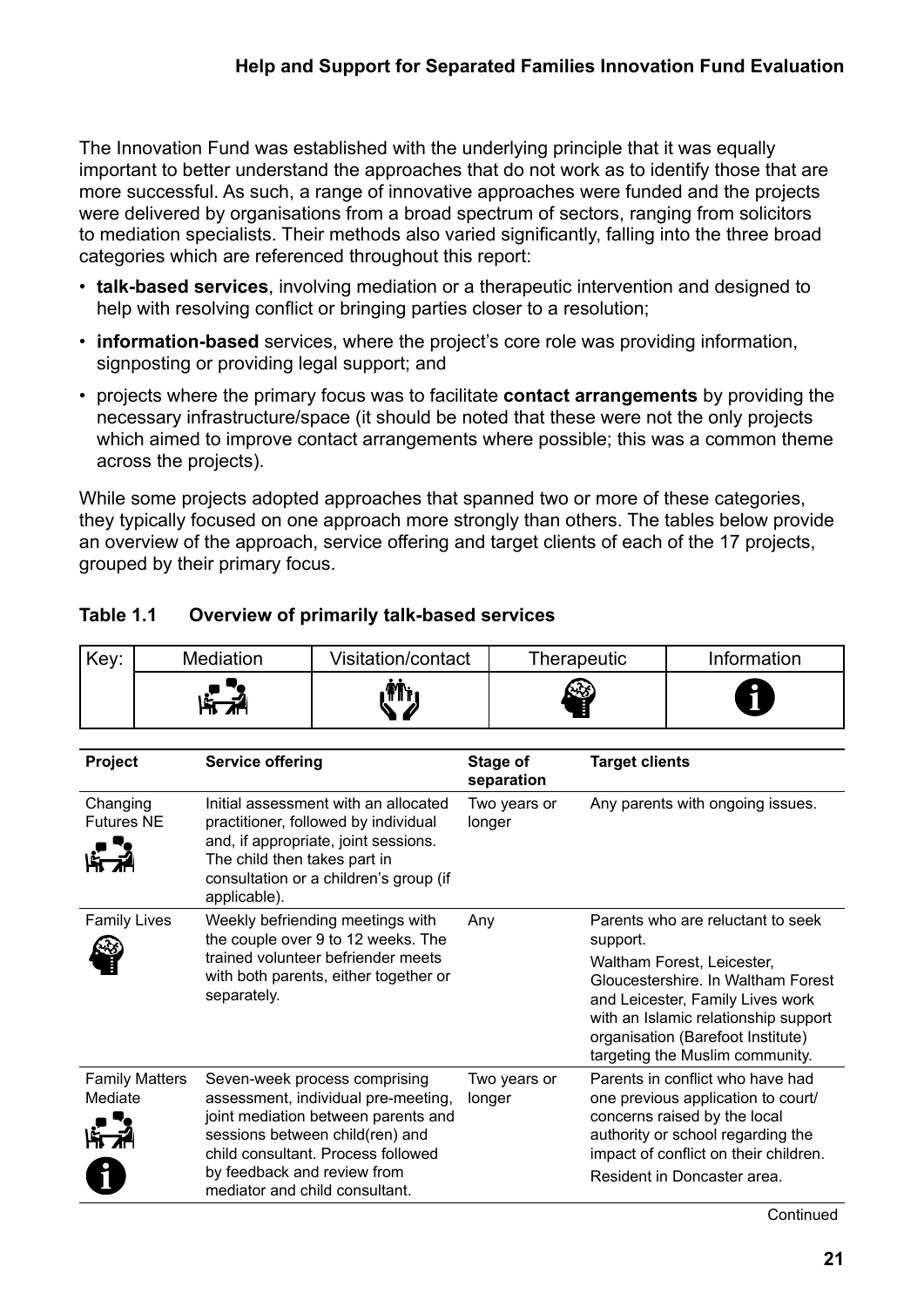| <b>Table 1.1 Continued</b> |  |
|----------------------------|--|
|----------------------------|--|

| Project                             | <b>Service offering</b>                                                                                                                                                                                                            | Stage of<br>separation                                                                                | <b>Target clients</b>                                                                                                                                                                                                                |
|-------------------------------------|------------------------------------------------------------------------------------------------------------------------------------------------------------------------------------------------------------------------------------|-------------------------------------------------------------------------------------------------------|--------------------------------------------------------------------------------------------------------------------------------------------------------------------------------------------------------------------------------------|
| Malachi                             | Weekly 1.5 hour therapeutic<br>interventions for eight to 12<br>weeks comprising weekly 1.5<br>hour sessions. Sessions focus on<br>attachment and bonding, with the<br>aim of changing behaviour in the<br>interests of the child. | Any                                                                                                   | Non-resident parents (usually<br>fathers).<br>Parents with care are often<br>involved in the referral process<br>and, sometimes, in the therapeutic<br>session. Parents with care are<br>offered support outside of this<br>project. |
| <b>Mediation Now</b>                | Following a preliminary assessment, Any<br>parents attend four 1.5 hour<br>joint sessions, held fortnightly<br>with a mediator to improve the<br>communication between the<br>parents.                                             |                                                                                                       | Any parents although the core<br>Mediation Now target group were<br>standard legal aid clients.                                                                                                                                      |
| <b>National Family</b><br>Mediation | Pre-mediation meeting with each<br>parent (separately) with mediator<br>followed by two to four mediation<br>sessions, with an opportunity to<br>agree a parenting plan. Consultation<br>with the children (where<br>appropriate). | Two years or<br>longer                                                                                | Any parents in conflict with<br>unresolved issues. including those<br>with a background of domestic<br>violence or safeguarding issues;<br>involved in court.                                                                        |
| <b>Resolution</b><br>$\mathbf i$    | Qualified lawyer mediators provide<br>parents with a one-to-one mediation<br>session, followed by joint sessions<br>with the guide if appropriate.                                                                                 | Any                                                                                                   | One of the parents must be on a<br>low income.                                                                                                                                                                                       |
| <b>Tavistock</b><br>Centre          | Initial assessment and risk<br>screening followed by up to six one-<br>to-one mentalizing therapy and up<br>to six joint mentalizing sessions and<br>a co-parenting skills workshop.                                               | Considered to<br>have 'enduring<br>conflict' having<br>repeatedly<br>used the family<br>court system. | Clients with highly complex needs,<br>and/or ongoing or recurring<br>disputes so acrimonious that<br>they are affecting the children's<br>wellbeing and safety.                                                                      |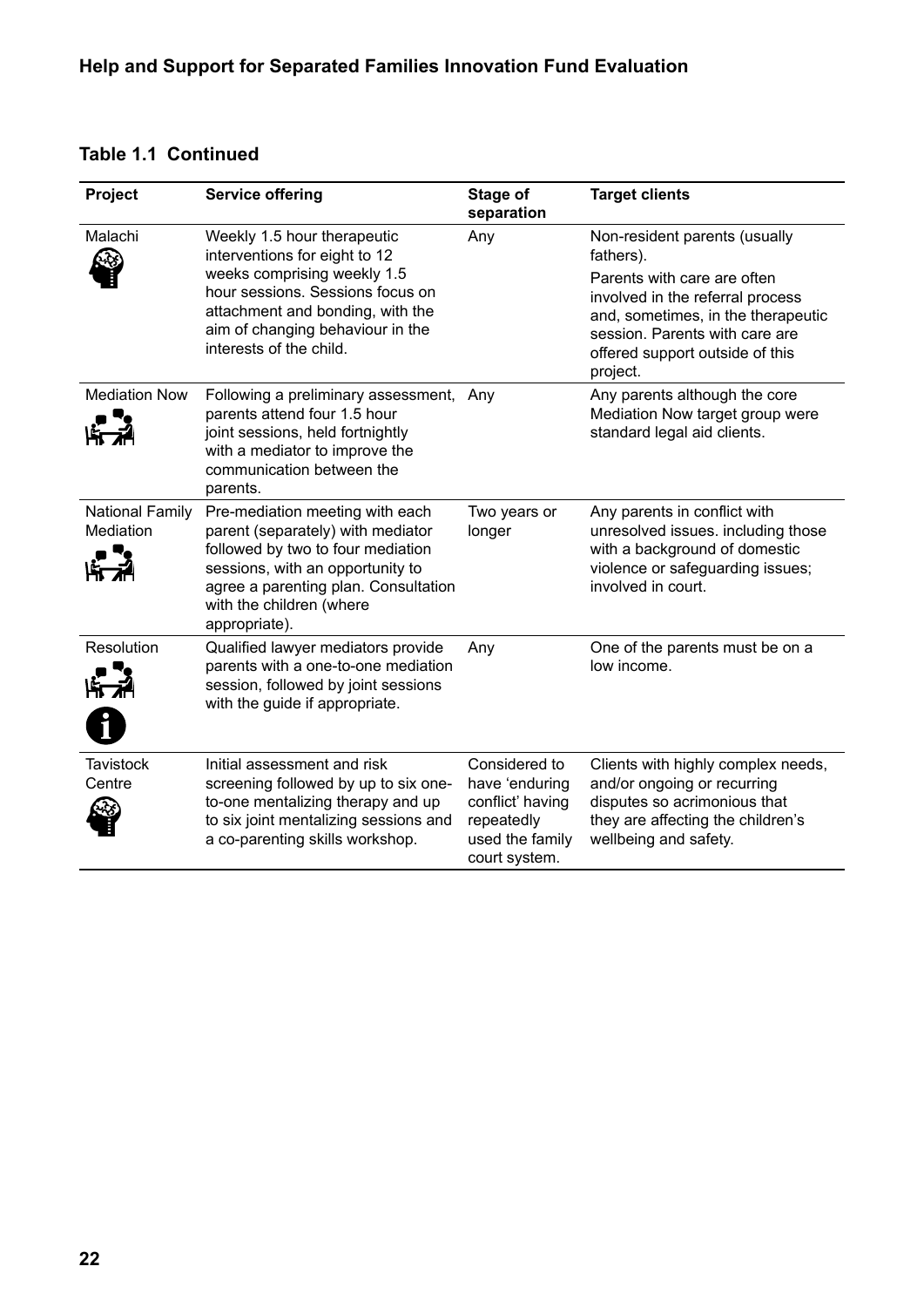| Project                       | <b>Service offering</b>                                                                                                                                                                                                                | Stage of<br>separation | <b>Target clients</b>                                                                                                                                                                                                                                |
|-------------------------------|----------------------------------------------------------------------------------------------------------------------------------------------------------------------------------------------------------------------------------------|------------------------|------------------------------------------------------------------------------------------------------------------------------------------------------------------------------------------------------------------------------------------------------|
| Children 1st<br>(light touch) | Telephone helpline supported by<br>website and facility for mediation via<br>a Family Group Conference.                                                                                                                                | Any                    | Any parents concerned that their<br>separation their relationship<br>breakdown was impacting their<br>child.                                                                                                                                         |
|                               | Providing shared infrastructure<br>across three partner organisations<br>to integrate services.                                                                                                                                        |                        |                                                                                                                                                                                                                                                      |
| Howells<br>ドネ                 | Legal advice. Delivered through<br>initial one hour assessment.<br>Additional support as necessary,                                                                                                                                    | Any                    | Income criteria applied.                                                                                                                                                                                                                             |
|                               | including: ongoing legal advice;<br>up to two hours of social welfare<br>advice; up to two sessions of<br>mediation OR three sessions of<br>solution-focused individual or joint<br>counselling.                                       |                        | Parents with low incomes of up<br>to £32,000 (currently eligible for<br>limited legal aid); Parents with<br>middle incomes of £32,000 to<br>£45,000 (currently ineligible for<br>legal aid).                                                         |
| OneplusOne<br>(light touch)   | A free online service offering<br>behaviour modelling training (BMT)<br>to help parents resolve conflict via<br>videos and an online parenting plan.<br>Some face-to-face support offered<br>via Home Start.                           | Any                    | Any parents concerned about<br>the quality of communication with<br>their ex-partner and those trying to<br>discuss finance/contact issues.                                                                                                          |
| Relate (light<br>touch)       | Online project where users register<br>with the site, read articles and<br>obtain exercises. Non-registered<br>users can access site, but do not<br>get personalisation. A live chat<br>service with counsellor is available.          | Any                    | All parents but it was assumed<br>that online-users would reflect the<br>demographics accessing Relate's<br>face-to-face counselling services,<br>i.e. women aged 30-39 who are<br>degree educated, with children and<br>are thinking of separating. |
| Sills &<br>Betteridge         | Post assessment clients can<br>flexibly access: a two-hour group<br>information session; one or two<br>one-to-one information meetings;<br>mediation sessions, free to those<br>earning under £35,000. All delivered<br>by solicitors. | Any                    | Parents in rural areas, who need<br>information, guidance and support<br>to minimise the impact of their<br>separation on their children.                                                                                                            |
| Spurgeons                     | Single one-to-one initial<br>assessment, followed by two group<br>work interventions with parents,<br>single group work intervention for<br>grandparents, up to three couples'<br>sessions. Delivery occurs over 12<br>weeks.          | Post separation        | Young parents where one of<br>the parties is aged 20 or under.<br>Grandparents are also invited to<br>attend.                                                                                                                                        |

#### <span id="page-22-0"></span>**Table 1.2 Overview of primarily information-based services**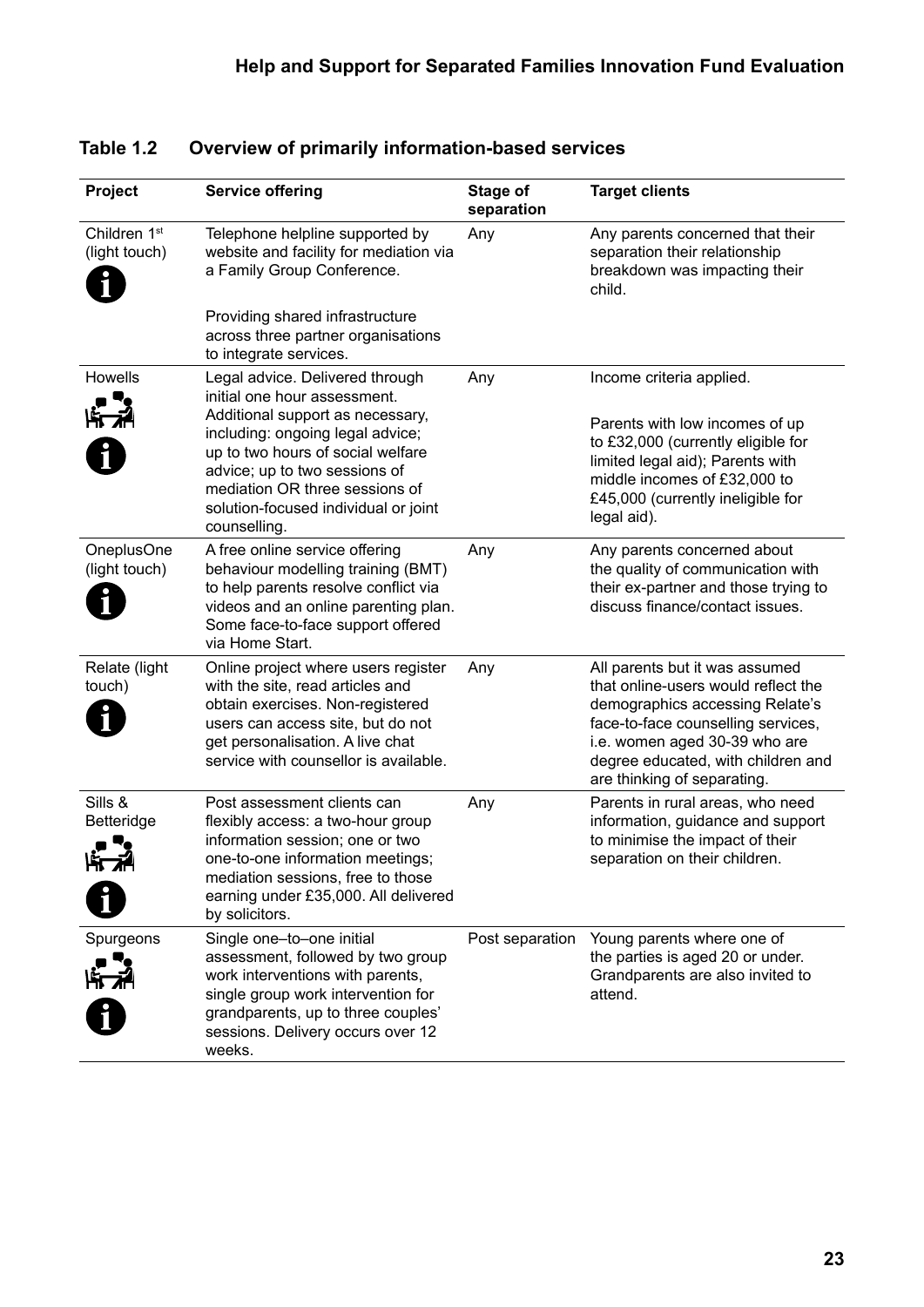| Project                                                       | <b>Service offering</b>                                                                                                                                                                                                                                    | Stage of<br>separation                                                 | <b>Target clients</b>                                                                                                                            |
|---------------------------------------------------------------|------------------------------------------------------------------------------------------------------------------------------------------------------------------------------------------------------------------------------------------------------------|------------------------------------------------------------------------|--------------------------------------------------------------------------------------------------------------------------------------------------|
| Pinnacle<br>People<br>1                                       | 12-week series of activities at farm:<br>parents and children participate in<br>3+ activities with ongoing reflection<br>about progress towards achieving<br>their desired outcomes and outputs.<br>Parents also signposted to other<br>agencies/services. | Currently<br>separating or<br>separated in<br>the last three<br>years. | Parents resident in the Bristol area.                                                                                                            |
| National<br>Association of<br><b>Child Contact</b><br>Centres | Two innovative elements based.<br>around: 1) an online self-service,<br>screening process; 2) face-to-face<br>support social worker based at a<br>secure child contact centre (SCCC)<br>who identifies and tackles emotional<br>and practical needs.       | Post separation                                                        | Parents whose conflict is so<br>entrenched that the non-resident<br>parent is required to see his/<br>her child on neutral ground at an<br>SCCC. |

#### <span id="page-23-0"></span>**Table 1.3 Overview of primarily contact-based services**

DWP has led on the development and co-ordination of the HSSF programme with support from the DfE and Ministry of Justice in specifying requirements and evaluating bids. Funding for the projects was allocated in two lots, running from the summer of 2013 to September 2015.

DWP is also responsible for the child maintenance system in Great Britain, overseeing the closure of the Child Support Agency (CSA) for new child maintenance applications in November 2013 and the introduction of the new Child Maintenance Scheme (CMS) which replaced it. DWP also funds Child Maintenance Options, a national service which provides information and support for separating parents.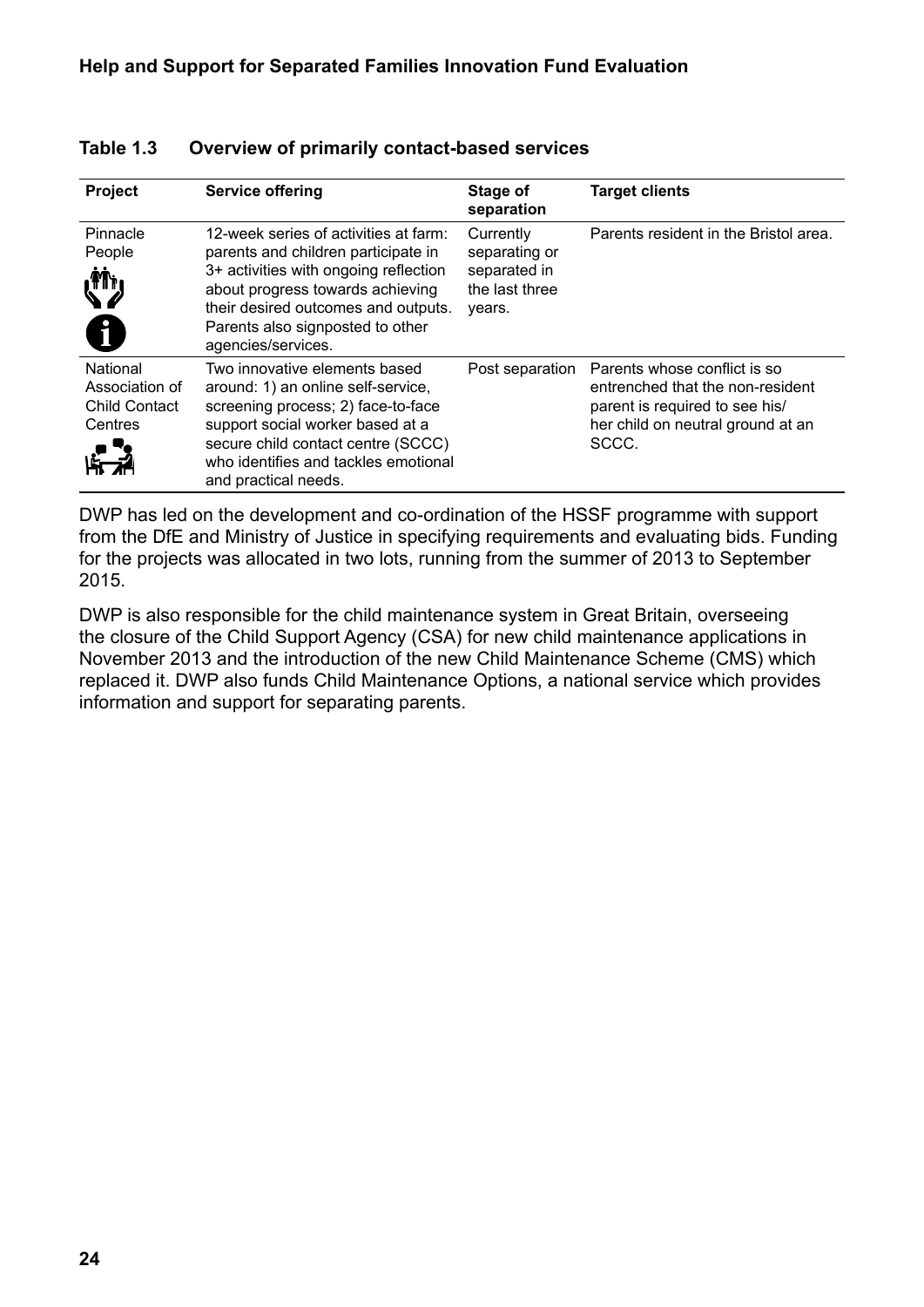# <span id="page-24-0"></span>2 Evaluation aims and objectives

The Help and Support for Separated Families (HSSF) Innovation Fund evaluation was designed to inform understanding of the 17 innovative project interventions from the perspectives of: parents who interacted with the projects; project staff; and the DWP internal project management team.

More specifically, the primary aims of the evaluation were to:

- Evaluate each of the 17 HSSF Innovation Fund projects to assess what interventions are effective, and for whom, in changing parental behaviour to increase collaboration, resolve conflict and, where appropriate, encourage parental or financial arrangements.
- Identify which types of interventions are replicable on a larger scale.

Under the umbrella of these overarching goals, the evaluation aimed to address a number of more specific research questions, as follows:

#### **Outcomes**

- What projects are most effective in producing key intermediate and longer-term outcomes such as: increasing collaboration; resolving conflict; and encouraging parenting and child maintenance arrangements?
	- How sustainable are these improvements to outcomes?
	- What steps were taken by project participants as a result of the intervention?
- Why are some projects more effective than others in achieving outcomes?
	- To what extent have they achieved what they planned to achieve?
- Why do some of these interventions fail, and for whom?

#### **Service delivery**

- To what extent did projects deliver what they said they would in their contracts in terms of intervention activity, level of referrals and resourcing?
	- Were there issues/problems?
	- How were participants recruited to the project e.g. did they have previous knowledge of the project or were they referred? How long did recruitment take? Which referral sources were most effective and why?
	- Did participants drop out of projects and, if so, at what stage and why?
- To what extent do project participants consider that the service provided is relevant to their needs and effective in helping them? If not why not?
	- How far is the intervention relevant to the target group?
	- What are project participants' views of the support they have received in terms of the type of support, frequency, usefulness in meeting their needs and staff input? Was the support in the best interests of the child?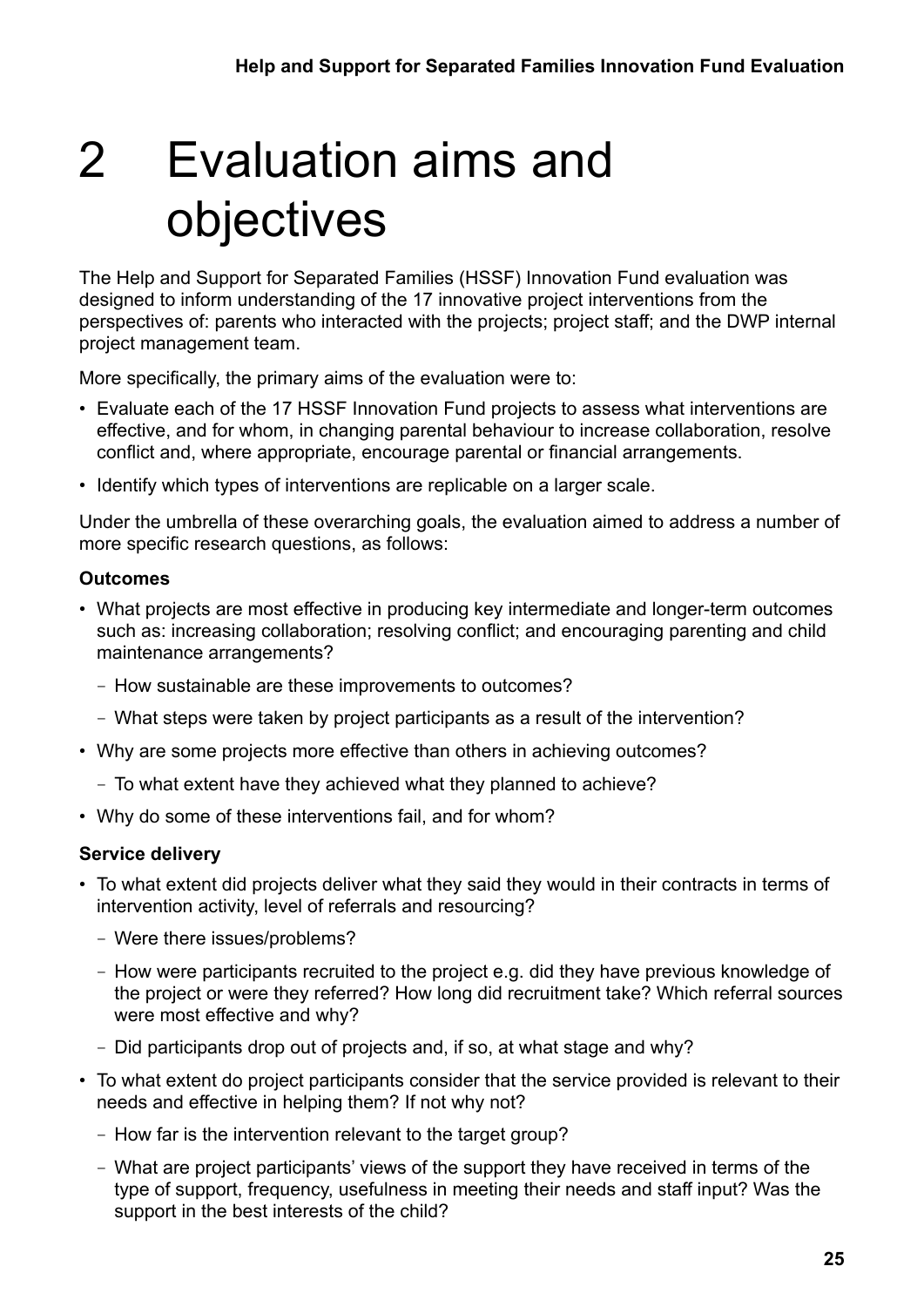- To what extent do service providers and stakeholders consider that the service is effective and is achieving what it initially set out to achieve?
	- Were sufficient staff resources allocated?
	- Were Key Performance Indicators (KPIs) that were initially proposed realistic? If not why not – what changed?
- What improvement/adaptations could be made to project delivery or design to make them more effective?
	- What has worked well and what has not worked well?
	- To what extent has contract/project performance management from the Department for Work and Pensions (DWP) been appropriate?
- To what extent can projects be effectively implemented on a larger scale?
	- What changes would benefit future implementation and delivery of a similar project if rolled out on a larger scale?
	- Would the project(s) be applicable across Great Britain? If not, what are the barriers?

The evaluation also gathered cost-effectiveness data from the projects, which is not published as the data are commercially sensitive, but has been reported separately to DWP.

At the design phase of the evaluation a very wide range of research questions were identified as potentially being of interest. To ensure that respondent burden was not unduly heavy and in order to dovetail with the methodological parameters of the chosen approach, it was necessary to refine and focus the initial list of questions. As such, there are certain avenues of investigation that it was not possible to cover in this evaluation but which may be worth considering in any future related research. These include:

- measures of parental and child wellbeing in the short and mid-to-long term
- economic impact data in terms of the cost-savings arising from any reduction in the use of family courts or child maintenance services
- the interplay of different modes of support where a single project offers multiple channels (e.g. face-to-face and telephone interventions)
- a full investigation of project staff roles/experience/qualifications/training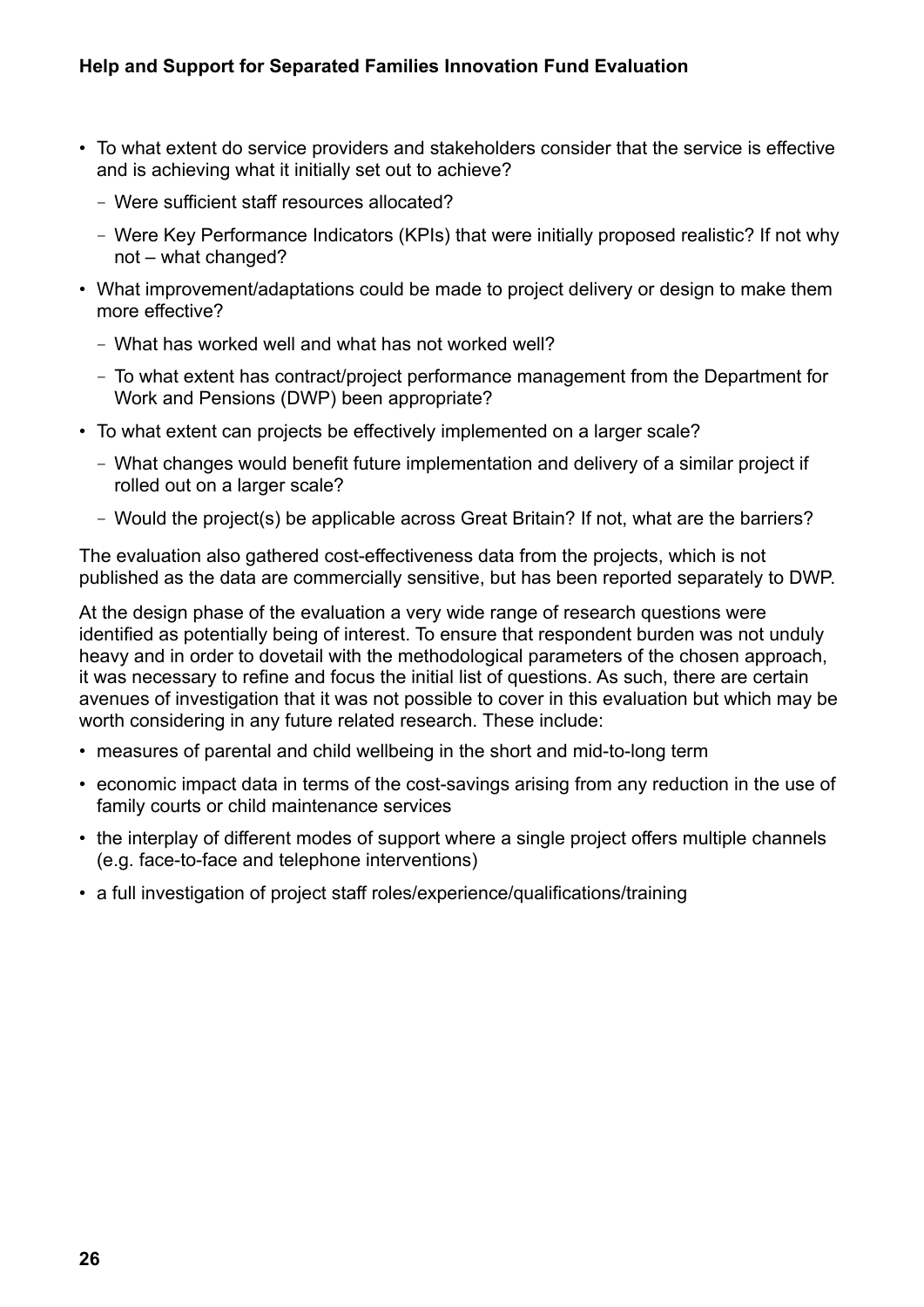# <span id="page-26-0"></span>3 Methodology

#### **Overview**

In order to build as full a picture as possible, the evaluation used a mixed methods approach, combining qualitative and quantitative techniques. The evaluation was primarily focused on two key topics of investigation:

- A process evaluation
- An investigation of the outcomes of families participating in the programme

The Innovation Fund was established to test a wide range of innovative projects, with a wide variety of approaches, a wide variety of participants and a wide variety of outcomes. It was very difficult to find a methodology which could be applied consistently across all the projects, and it is recognised that our final approach was not ideal for all projects. In particular, the quantitative elements, including the collection of demographic data and Parenting Alliance Measure (PAM) data, were not suitable for the smaller projects.

An overview of the methodology employed to address these topics is provided below, along with a summary of the key methodological challenges.

## **3.1 Process evaluation**

In the process evaluation programme of research, a range of stakeholders were engaged using qualitative methods to build a holistic understanding of clients' experiences of the projects and providers' experiences of developing and rolling out their innovative service offerings. Projects were also asked for their views about the potential to replicate and/or scale the projects in the future.

The process evaluation consisted of three stages of research, as follows:

#### **Stage 1**

During the first stage of the qualitative research, TNS BMRB conducted depth interviews with the project managers of each of the 17 projects. In addition, depth interviews were conducted with Department for Work and Pensions (DWP) staff to provide further context about the set-up and functioning of the programme.

These interviews were developed into logic models which outlined each project's inputs, activities, outputs and intended outcomes using a consistent approach for each project. Importantly, there was a focus on how and why the activities worked (or did not work) rather than simply measuring the number of outputs. These logic models are included in Appendix E.

Interviews lasted approximately 60 minutes and took place between March and April 2015.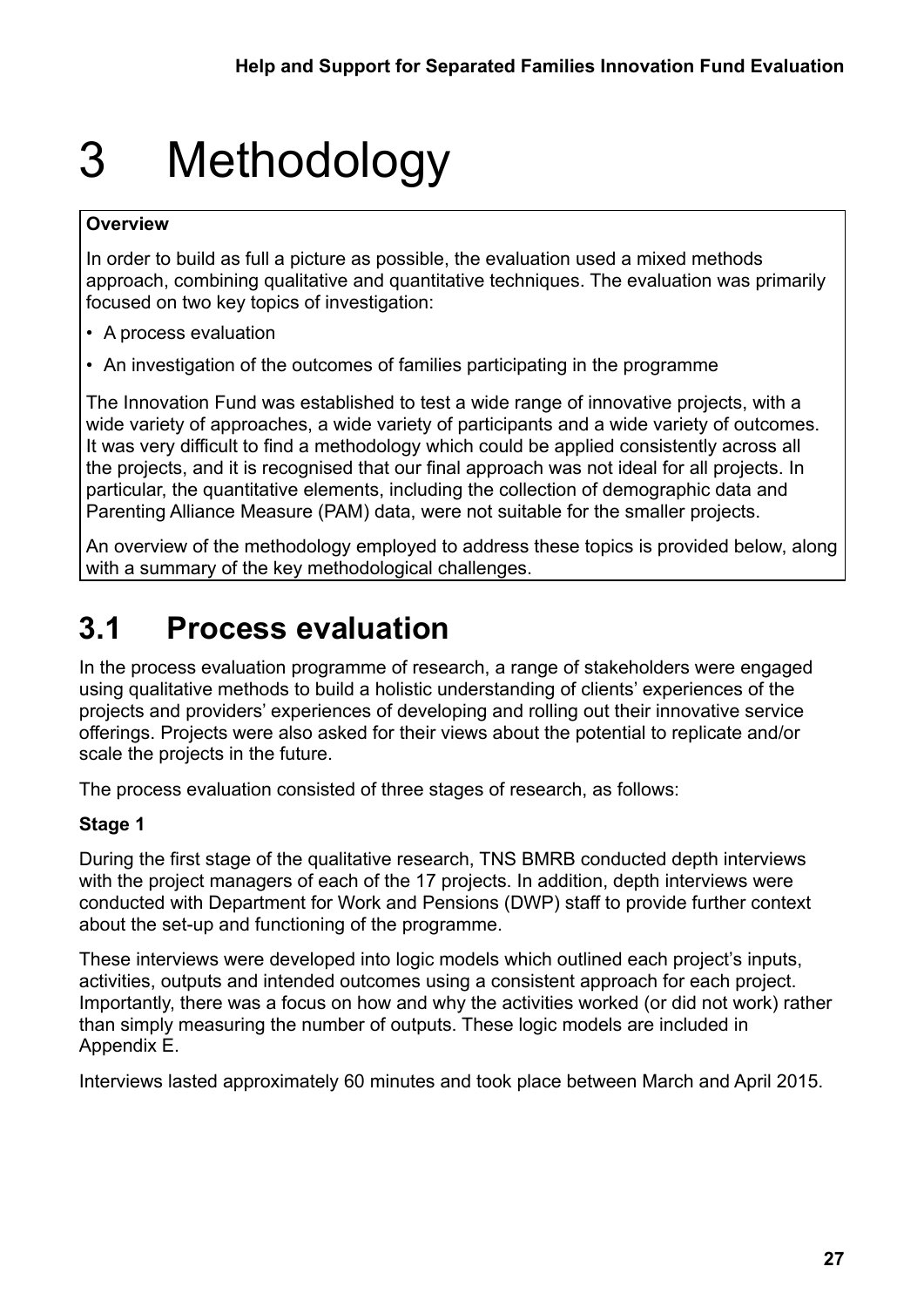#### **Stage 2**

The second stage of the process evaluation involved TNS BMRB researchers conducting site visits to each of the projects. These site visits included:

- depth interviews with the project manager(s), lasting 60 to 90 minutes and involving one or two project managers per project;
- a focus group with key delivery staff, lasting 60 to 90 minutes and comprising three to seven staff members per project;
- individual face-to-face or telephone interviews with parents using the projects. These lasted approximately 30 minutes, with between two and eight parents taking part per project.

In cases where projects were online-only or delivered remotely (e.g. Relate, OnePlusOne) fieldwork was conducted by telephone rather than employing physical site visits.

A site visit did not take place with Resolve Cymru due to the project's early closure, although the project manager did take part in a one-hour depth interview.

In total, 81 members of staff and 74 parents contributed to the second stage of the process evaluation. A more detailed summary of the number of interviews per project is provided in Appendix B4.

All Stage 2 fieldwork took place between June and August 2015.

#### **Stage 3**

In the final stage of the process evaluation, telephone depth interviews were conducted with the project managers and with parents using the services of each of the projects. These interviews fed into updated versions of the logic models and built understanding of the experiences of parents who were involved in the projects.

The telephone depth interviews with project managers lasted approximately 60 minutes and one to two project managers were interviewed per project. Depth interviews with parents lasted approximately 30 minutes, with typically between six and eight parents interviewed per project.

In cases where fewer than six parents were interviewed, this was due to the mode of delivery of projects (with online projects proving challenging in this respect) or due to a lower than expected number of parents using the project's services.

In total, 97 parents and 24 staff members were engaged in this stage of the process evaluation. A more detailed summary of the number of interviews per project is provided in Appendix B5.

Fieldwork for Stage 3 took place in July and August 2015.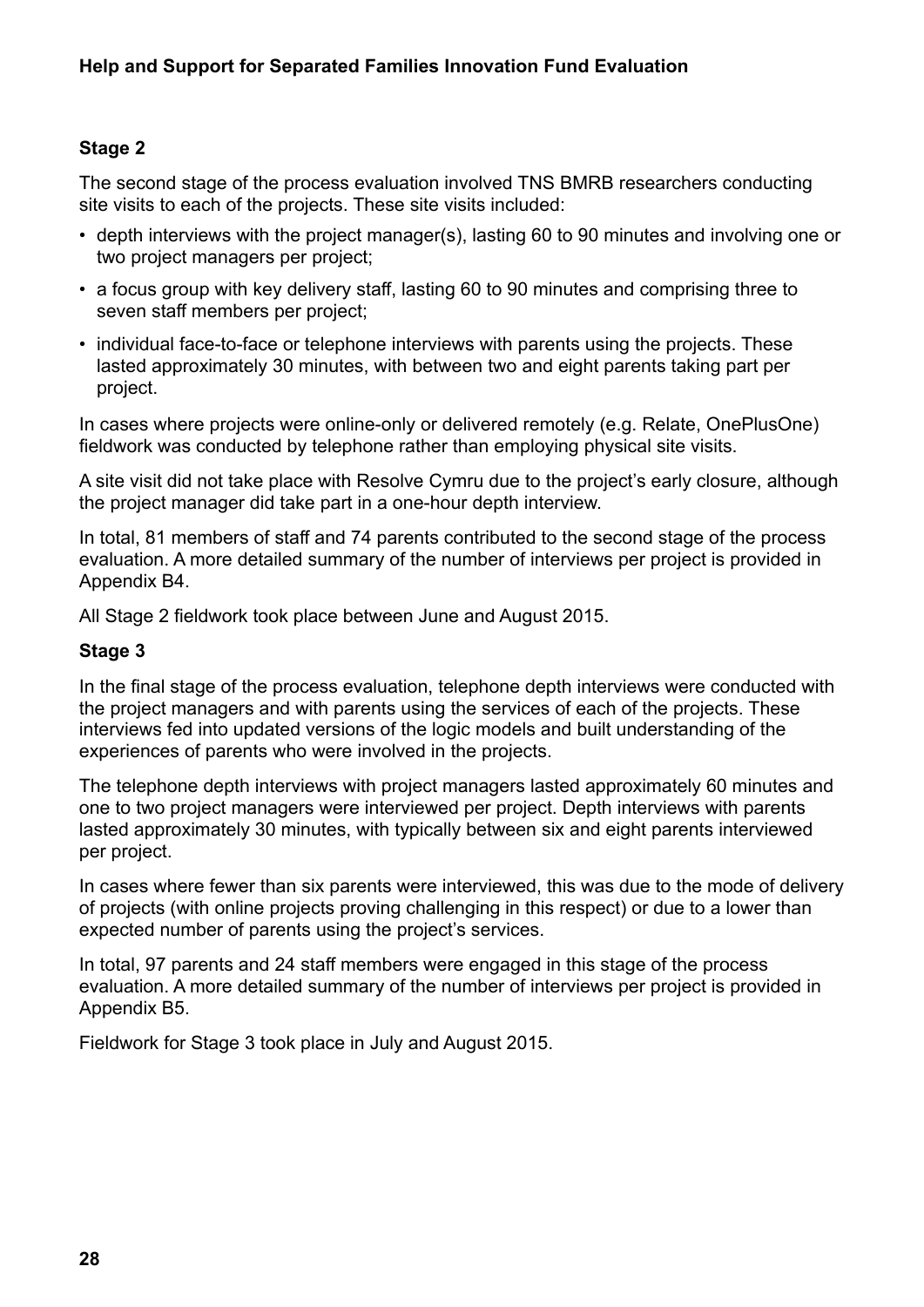# <span id="page-28-0"></span>**3.2 Outcome evaluation and profiling data**

As summarised in Figure 3.1, quantitative evaluation data was collected in three phases; as parents began their interactions with the projects; as parents completed their interactions with the projects; and, finally, an average of around seven months after the start of their interactions with the projects (giving a longer term indication of the projects' impact).

These quantitative data served two main purposes:

- To provide information about the profile of parents participating in the projects
- To provide information about the outcomes of families involved in the projects

Some projects did not participate in all phases of the quantitative research – a detailed summary of the data collected from each project can be found in Appendix A1.

It was not possible to conduct a 'pure' impact evaluation, i.e. to compare the outcomes with what would have happened anyway, as there was not a suitable counterfactual group (i.e. parents with profiles matched to the participants in each of the projects who had not taken part in a project). However, to mitigate this effect, participants were asked to provide their own assessment of the impact of the interventions and this feedback feeds into the discussion of impact in Chapter 813.

|         | <b>Timing</b>                                                        | Data collected                                                                 | <b>Data Collection Method</b>                                                                                                                     |
|---------|----------------------------------------------------------------------|--------------------------------------------------------------------------------|---------------------------------------------------------------------------------------------------------------------------------------------------|
| Phase 1 | Prior to, or close to the start of<br>the intervention               | Parenting collaboration data<br>+ profiling information about<br>parents       | Data collected directly by<br>projects. Some allowed self-<br>completion by respondents;<br>others administered questions<br>via project staff.   |
| Phase 2 | Close to the end of the<br>intervention                              | Parenting collaboration data                                                   | Data collected directly by<br>projects. Some allowed self-<br>completion by respondents;<br>others administered questions<br>via project staff.   |
| Phase 3 | An average of seven<br>months after the start of the<br>intervention | Parenting collaboration data<br>+ a range of profiling and<br>outcome measures | <b>CATI or CAWI interviews</b><br>administered by TNS BMRB<br>(with the exception of One<br>Plus One who administered<br>their own online survey) |

#### **Figure 3.1 Overview of quantitative data collection phases**

#### **Phase 1**

All data in Phase 1 were collected directly by the projects.

Data about the profile of the parents attending each project were collected using a standard Management Information (MI) template to ensure consistency (see Appendix A2 for full details). The MI template focused on a range of demographic metrics along with measures to determine the family/relationship situation. Parenting collaboration questions were also administered by the projects during this first phase (see Section 3.3).

 $13$  Further information on evaluation methodologies can be found at: www.nesta.org.uk/sites/default/files/standards\_of\_evidence.pdf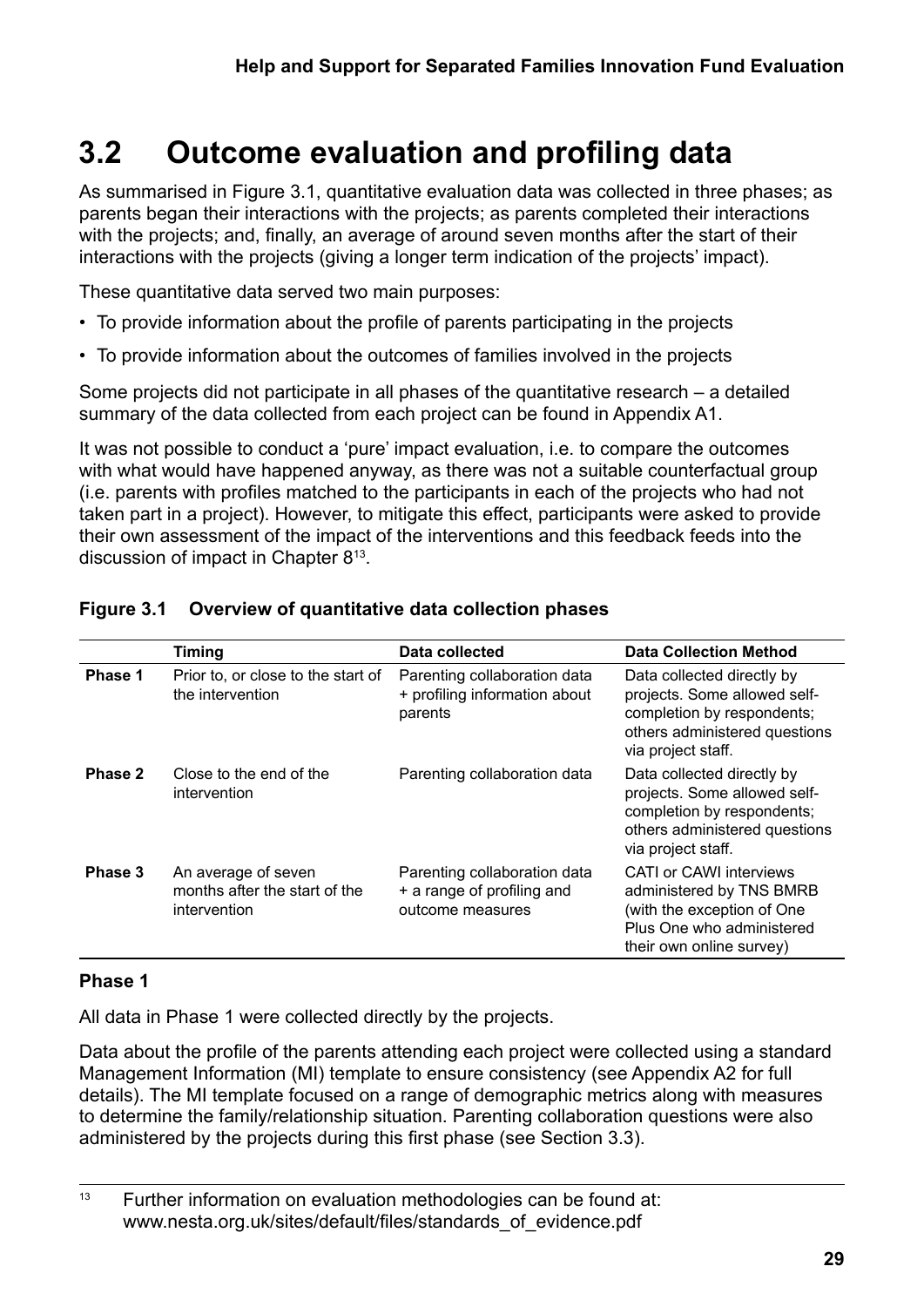#### **Help and Support for Separated Families Innovation Fund Evaluation**

Phase 1 data were collected close to the start of the intervention for each parent, though there were minor differences in timings from project to project. Some projects felt that it was appropriate to collect data prior to the start of the intervention, while others preferred to wait until the second or third session to do so. Data were collected from May 2014 to September 2015.

The administration of the Phase 1 data also varied slightly from project to project, with some projects preferring to leave parents to self-complete questionnaires, while others had staff on hand to guide parents through the questionnaires in a more structured manner. The underlying structure of all Phase 1 data was, however, consistent and the differences in approach should not have had any undue impact on the data collected.

MI and parenting collaboration data were only provided to the evaluation team in cases where respondents agreed that it could be passed on. As such, we do not have firm data on the response rate for this phase of data collection. However, a total of 5,159 MI records were provided by the non-online projects and, as part of the cost-effectiveness research, these projects reported that a total of 9,110 parents had participated<sup>14</sup>. As such, the response rate for the MI data appears to be in the region of 57 per cent. Parenting collaboration data was collected for a total of 15,349 out of 33,962 parents (this time including online projects). This equates to a response rate in the region of  $45$  per cent<sup>15</sup>.

#### **Phase 2**

All data in Phase 2 were collected directly by the projects and were focused solely on the parenting collaboration measures outlined in Section 3.3.

Phase 2 data were collected close to the end of the intervention for each parent. End dates were often less clearly defined than start dates, as the duration of the intervention could vary from parent to parent and was handled flexibly in some cases. Projects therefore used their judgement to determine the most appropriate point to administer the Phase 2 parenting collaboration measures.

As was the case with Phase 1, the administration of the Phase 2 data varied slightly from project to project, but the underlying structure of all Phase 2 data was consistent.

Phase 2 data were only provided to the evaluation team in cases where respondents agreed that they could be passed on. As such, we do not have firm data on the response rate to this phase of data collection.

#### **Phase 3**

The third phase of quantitative research again involved the collection of data on parenting collaboration measures. These data were supplemented with additional metrics which measured a range of other outcomes, including changes to contact arrangements and child maintenance payments, along with details of court usage. Profiling data was also collected in this phase.

- <sup>14</sup> The nature of the MI data provided by online projects was different, focusing on webanalytics. As such, they have been excluded from this response rate estimate.
- <sup>15</sup> Note: Children 1<sup>st</sup> interacted with a large number of parents  $(8,870)$  but provided a low number of PAM datasets (109) significantly reducing the overall response rate. If Children  $1<sup>st</sup>$  is excluded from the calculation, the response rate for PAM scores increases to somewhere in the region of 61 per cent.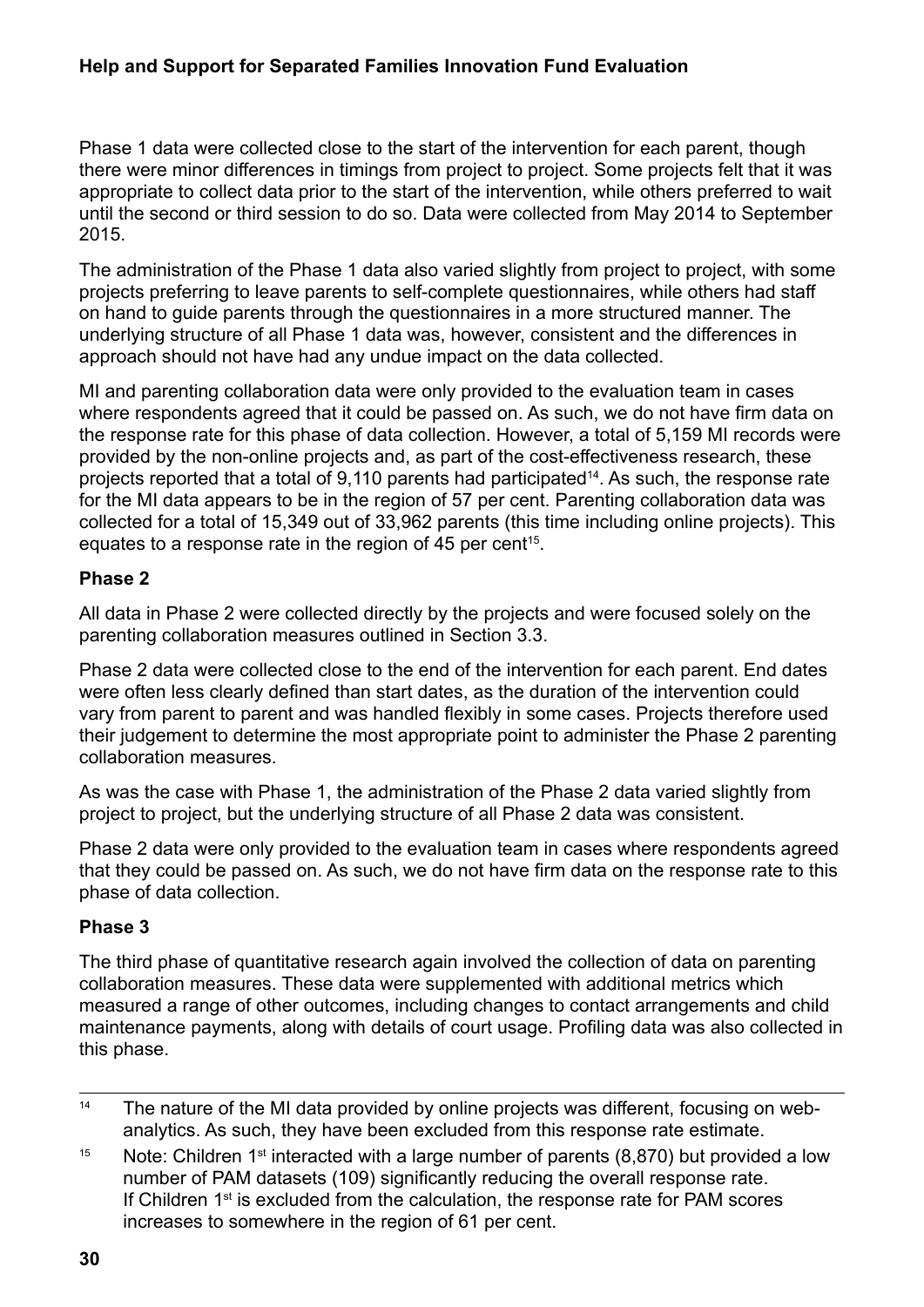The Phase 3 survey was administered using a Computer Assisted Telephone Interviewing (CATI) method for the majority of projects, though an online interviewing method (CAWI) was adopted for projects which delivered their support online. The telephone interview took an average of 14.5 minutes to complete. A detailed summary of which research method was used for each project can be found in Appendix A1 and the full questionnaires can be found in Appendices A4 and A5.

Phase 3 data were collected an average of around seven months after the **start** of the intervention, thereby giving a longer-term understanding of impacts. This equates to being an average of approximately five months after the **end** of the intervention (though this figure should be viewed only as an indicative estimate, as end-date data were not available for all participants)16. Projects were asked to provide contact details of **all** parents participating in their provision who had given the necessary permissions to allow their inclusion in the survey. After a process of data cleaning, to remove any parents for whom incomplete telephone numbers had been provided, attempts were made to interview **all** parents whose details had been provided by the projects.

All Phase 3 interviews were administered by TNS BMRB, with the exception of the online interviews for OnePlusOne, which were conducted directly by the project on the basis of data protection requirements. It was decided only to include those projects where there was the possibility of achieving 50 or more survey interviews in Phase 3 (see Appendix A1 for details of the projects which were excluded).

The overall response rate for the CATI survey was 33 per cent, though a significant proportion of the sample that was provided by projects contained invalid contact details. As such, the response rate based on **usable** sample was 48 per cent. Full details of the response rates (including a breakdown of response rate per project) are included in Appendix B. The profile of respondents to the CATI survey was typically in line with the profile of project participants collected in the MI data. Details of the profiles of parents from the MI data and the survey data are included in Appendix E.

The main stage of CATI fieldwork ran from 20 July 2015 to 28 January 2016. A pilot CATI stage was conducted prior to the main stage of interviewing in order to refine the survey instruments.

The response rate for the CAWI survey was significantly lower (six per cent of the invited sample went on to complete). OnePlusOne had a particularly low response rate (one per cent) and throughout the report we have highlighted the need for caution when looking at the survey data for this project. The low response rate was attributed to issues with the quality of the contact details provided; the time elapsed since parents had registered online; and the relatively light touch interaction that many registered parents had with the project.

The CAWI fieldwork was conducted between 24 August and 6 September 2015.

<sup>&</sup>lt;sup>16</sup> See Appendix C.4 for further details of timings.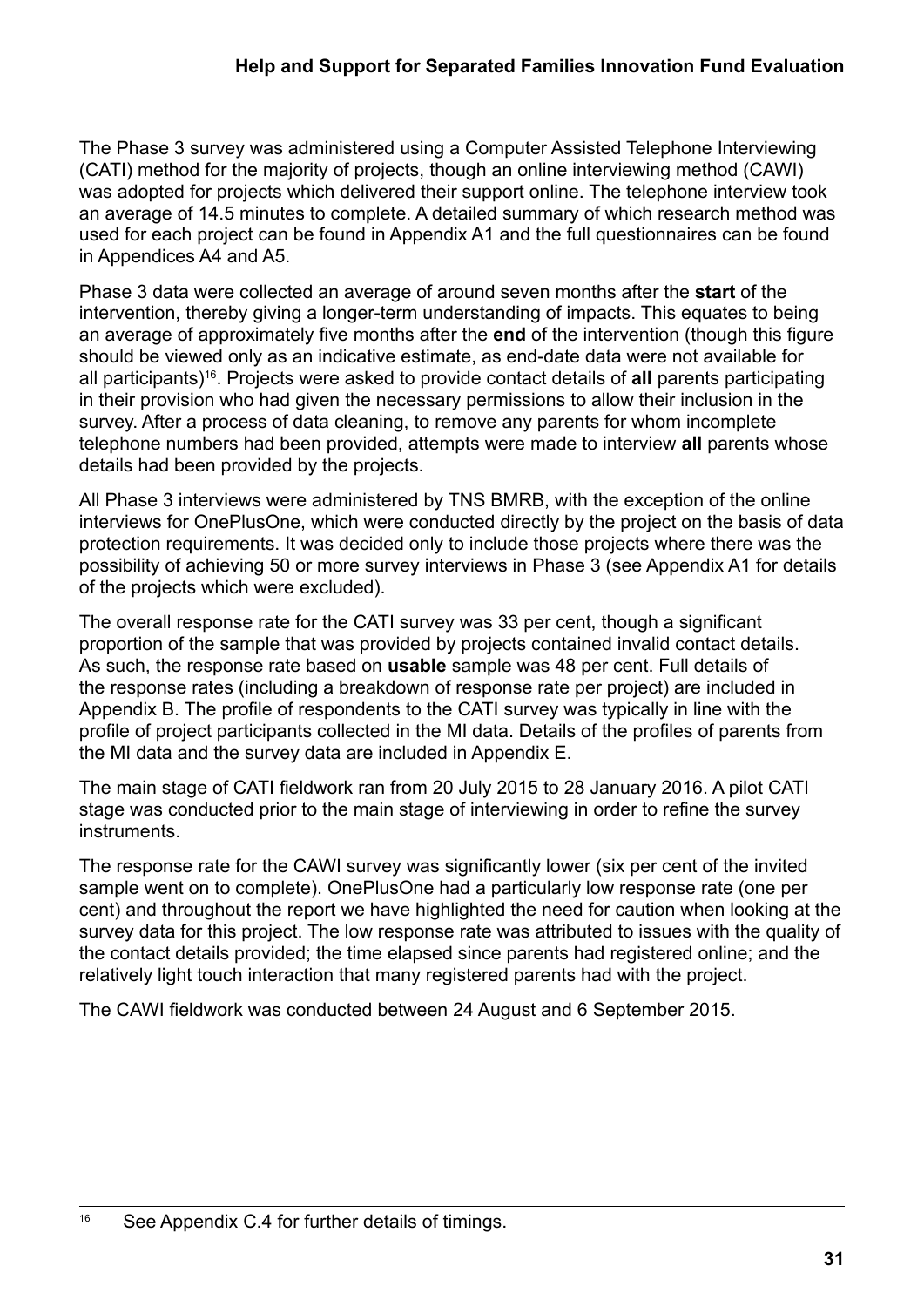## <span id="page-31-0"></span>**3.3 Measuring parenting collaboration**

Common across all the projects was the aim of improving the co-parenting skills of separating and separated parents. A measure of change in parents' effective co-parenting was chosen by DWP as the primary outcome measure across all the projects. After a review of existing measures of co-parenting, DWP chose to use the PAM (Abidin and Konold, 1999) for all but three of the 17 projects, where a shorter parenting collaboration measure was used.

## **3.3.1 Overview of PAM**

PAM measures the strength of parents' perceived alliance between themselves and their child's other parent. In other words, it captures parents' ability to cooperate with each other to meet the needs of their child. Its creators designed it to be suitable for parents regardless of their own relationship status and to be applicable for a range of parenting arrangements. It is a 20-item self-completion scale, where respondents are asked to say how strongly they agree or disagree (on a five-point scale from strongly agree to strongly disagree) to a range of statements. For copyright reasons, we are unable to reproduce the questions here.

Where both the parent with care and non-resident parent were in contact with the project, they were each asked to complete the questionnaire, independently of one another.

Further detail of how PAM scores are calculated is included in Appendix C1. Details of the number and proportion of parents completing the PAM questionnaire in each project at each stage are given in Appendix C2.

### **3.3.2 Overview of the alternative parenting collaboration measure**

The two online projects (OnePlusOne and Relate) and Children 1<sup>st</sup> (who operated largely by phone) used a four-item battery of questions measuring parents' collaboration (developed by DWP), rather than PAM. It was felt that the 20-item PAM was too long for those engaging the projects online or by phone, with the potential to put parents off using the service.

Using a scale from 1 to 5, where respondents were told that 1 is 'very difficult' and 5 is 'very easy', respondents were asked how easy they found it to:

- **1** Communicate (talk, text, email, etc.) with your child/children's other parent
- **2** Reach agreement with the other parent over child contact arrangements
- **3** Reach agreement with the other parent over child maintenance/financial arrangements
- **4** Get support from your child/children's other parent when child-related matters arise

Further detail of how the scores arising from these questions were calculated is included in Appendix D, along with details of the base sizes for each project.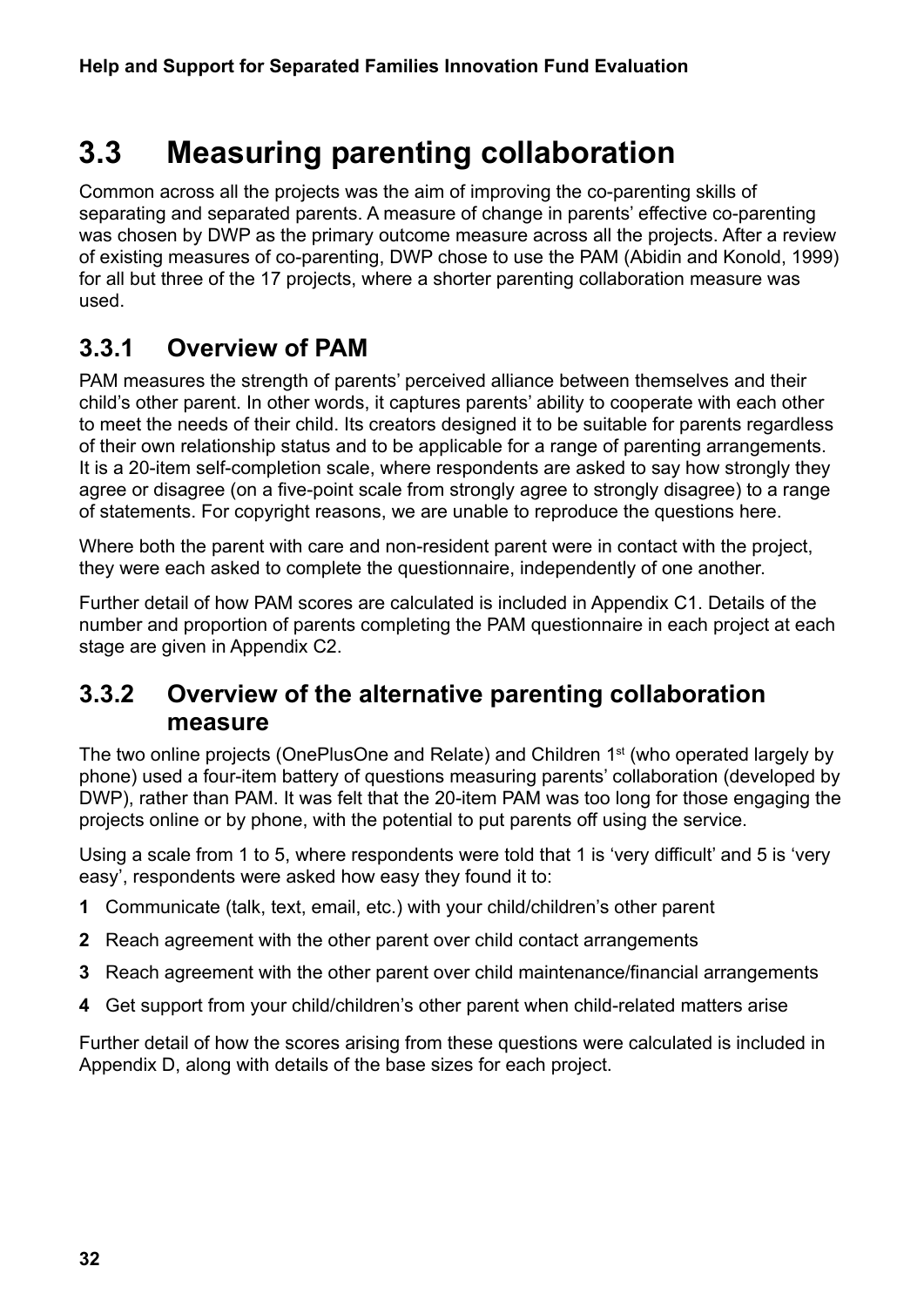## <span id="page-32-0"></span>**3.4 Key challenges and limitations of the evaluation**

Our interpretation of the evaluation data has been conducted with due consideration to a number of issues which arose during the design and conduct of the research programme. These are described briefly below, and in more detail in Appendix C2.

- **1 The lack of a comparison group**. We do not have data on the change in parental outcomes that would have been recorded for parents if they had not taken part in the projects (the counterfactual). This is mitigated by the fact that parents were asked directly whether changes in a number of their circumstances were attributable to the projects. Nevertheless, it is not possible to totally isolate the impact of the projects from other external factors, particularly in terms of changes in parents' PAM scores.
- **2 Non-response and missing data problems**. Although it was hoped that a high percentage of the parents from those projects administering PAM would complete the form both at baseline and post-support, in practice many parents did not. There were a number of reasons for non-completion – for example, some projects had no defined end point and some participants were reluctant to share data with the evaluators. However, there is little evidence of bias in terms of parent characteristics – those completing each stage of the PAM are similar to those that do not complete all stages.

Much of the missing data stemmed from the early stages of the project. DWP was reliant on the individual providers to collect the data and this was not done consistently in the early stages. Once the issue was identified, DWP worked closely with the projects to improve completion rates.

- **3 Small sample numbers for some projects**. The number of parents participating in each phase of the quantitative research was small for some projects (for example, fewer than 50 parents completed the baseline and post-support PAM in six of the 13 PAM projects). Due to the scale and nature of some of the projects, for example providing intensive support to fewer than 100 participants, it was recognised at the design stage that robust quantitative measures would not be available in all cases. Our commentary on outcomes in Chapter 8 therefore reflects the fact that the average change score for these projects is measured with fairly low precision.
- **4 Data collection by the projects**. MI data and the first two phases of PAM data were collected directly by the projects rather than via an independent third party. As such, there were some variations in the administration of these processes from project to project (see Section 3.2). These effects were mitigated by the use of standardised research tools, but it is possible that there may have been some effect.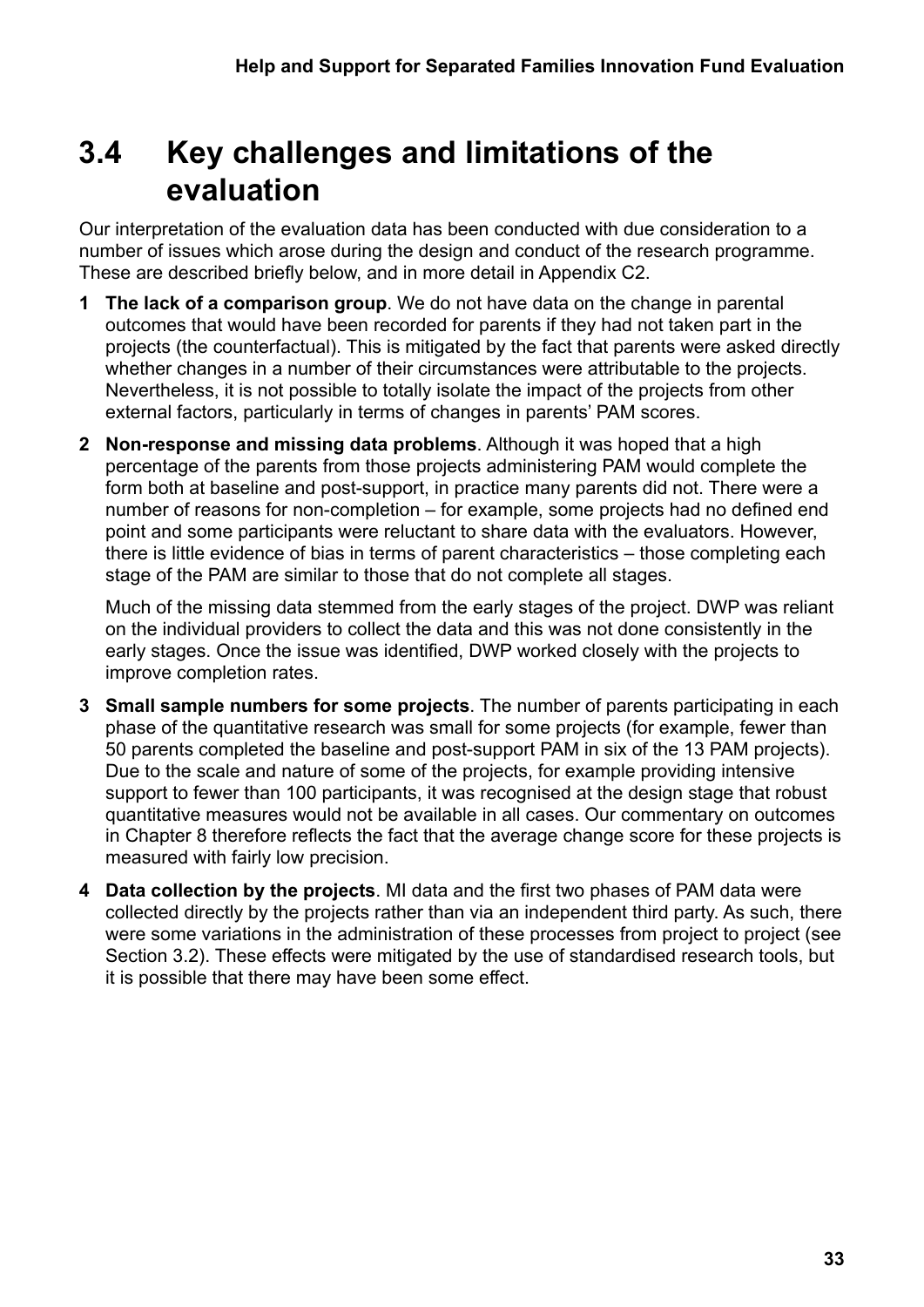# <span id="page-33-0"></span>4 Project set-up, roll-out and implementation

Drawing primarily on the qualitative research, this chapter provides an overview of how the projects went about projecting the number of participants, comparing this with what the projects achieved and exploring reasons for any differences. We also look at the mechanisms that were most effective in driving uptake. To this end, we draw upon data on the number of project participants which were collected by the projects. We also examine additional data collected by the two online projects, and consider staffing issues.

## **4.1 Target groups**

### **4.1.1 Overview**

Although the projects were set up on a payment by results basis, all were asked to make an initial estimate of the number of participants that they expected to work with. Over the period of their contracts some of the projects achieved or exceeded their estimated number of participants, while others fell short.

*'We have not been able to keep up with the demand.'* 

(Staff), Mediation Now)

Throughout this section, we look at differences between projects that were in Round 1 of the Innovation Fund cycle and those that were in Round 2.

Round 1 projects had a staggered launch, with the earliest starting in the summer of 2013, while Round 2 projects were operational from April 2014. All Round 1 projects were launched prior to the Round 2 projects.

Table 4.1 shows the target group, the initial estimates made by projects and achieved number of participants for each project.

#### **Table 4.1 Target groups and numbers**

| Project                                      | Target group                                            | <b>Estimated number of</b><br>participants <sup>17</sup> | Achieved number of<br>individual participants <sup>18</sup> |  |  |
|----------------------------------------------|---------------------------------------------------------|----------------------------------------------------------|-------------------------------------------------------------|--|--|
| Projects focusing on specific groups         |                                                         |                                                          |                                                             |  |  |
| Resolve<br>Cymru <sup>1</sup>                | Vulnerable groups                                       | 406 individuals                                          | $n/a$ – project closed                                      |  |  |
| S <sub>purgeons<sup>1</sup></sub>            | Teenage parents                                         | 1,144 couples (2,288 total)                              | 47 started, 2 completed                                     |  |  |
| Tavistock<br>Centre <sup>2</sup>             | Long-term separated,<br>protracted court<br>proceedings | 100 parents                                              | 108 started, 87 completed                                   |  |  |
| National<br>Family<br>Mediation <sup>2</sup> | Long-term separated,<br>protracted court<br>proceedings | 822 parents                                              | 544 started, 330 completed                                  |  |  |
|                                              |                                                         |                                                          | Continued                                                   |  |  |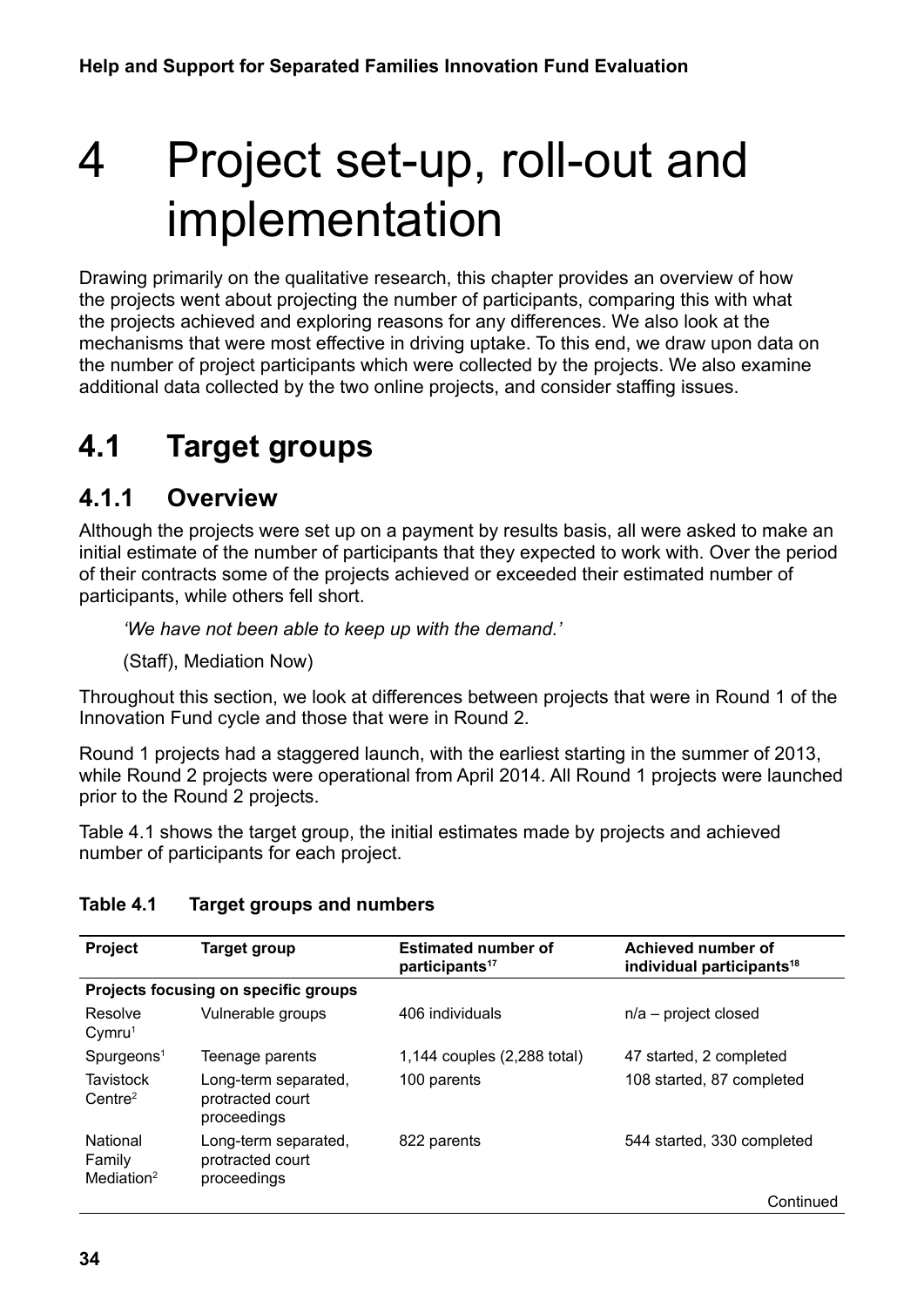#### **Table 4.1 Continued**

| Project                                                                         | <b>Target group</b>                             | <b>Estimated number of</b><br>participants <sup>17</sup> | Achieved number of<br>individual participants <sup>18</sup>        |  |  |
|---------------------------------------------------------------------------------|-------------------------------------------------|----------------------------------------------------------|--------------------------------------------------------------------|--|--|
| <b>Family Matters</b><br>Mediate <sup>2</sup>                                   | Long-term separated, high<br>levels of conflict | 400 couples (800 total)                                  | 340 started, 104 completed                                         |  |  |
| Family Lives <sup>2</sup>                                                       | Muslim communities                              | 180 couples (360 total)                                  | 148 started, 120 completed                                         |  |  |
| Howells <sup>1</sup>                                                            | Low/middle incomes                              | 2,000 parents                                            | 1,980 started, 1,319 completed                                     |  |  |
| Resolution <sup>1</sup>                                                         | Low incomes                                     | 1,447 parents                                            | 1,589 started, completed                                           |  |  |
| Malachi <sup>1</sup>                                                            | Non-resident parents                            | 160 non-resident parents                                 | 249 started, 209 completed                                         |  |  |
| Project                                                                         | <b>Target group</b>                             | <b>Estimated number of</b><br>participants <sup>19</sup> | <b>Achieved number of</b><br>individual participants <sup>20</sup> |  |  |
| Projects focusing on type of service provision                                  |                                                 |                                                          |                                                                    |  |  |
| Relate <sup>1</sup>                                                             | All                                             | 90,000 registrations                                     | 2,482 started, completed                                           |  |  |
| OnePlusOne <sup>1</sup>                                                         | All                                             | 7,000 parents                                            | 13,500 started, completed                                          |  |  |
| Children 1 <sup>st2</sup>                                                       | All                                             | 3,962 families                                           | 8,870 started, completed                                           |  |  |
| Sills &<br>Betteridge <sup>2</sup>                                              | Low incomes/rural areas                         | 1,630 parents                                            | 2,633 started, completed                                           |  |  |
| Pinnacle<br>People <sup>2</sup>                                                 | All                                             | 140 families (280 total)                                 | 98 started, 45 completed                                           |  |  |
| Mediation<br>Now <sup>2</sup>                                                   | All                                             | 120 couples (240 total)                                  | 406 started, 185 completed                                         |  |  |
| Changing<br><b>Futures NE</b><br>(formerly<br>Headland<br>Futures) <sup>1</sup> | Long-term separated with<br>ongoing issues      | 234 parents                                              | 348 started, 188 completed                                         |  |  |
| National<br>Association of<br><b>Child Contact</b><br>Centres <sup>2</sup>      | Highly conflicted                               | 280 couples (560 total)                                  | 620 started, completed                                             |  |  |

Note: 1 Round 1 projects, <sup>2</sup> Round 2 projects.

- <sup>17</sup> Some projects had relatively complex targets and the figures in this table should therefore be viewed as a broad indication of the intended scale of each project. A more detailed specification of the target numbers for each project are to be found in Appendix E.
- $18$  These figures are based on data provided by projects as part of the cost-effectiveness research. It is individuals who may have received support alone or two individuals as part of a couple.
- <sup>19</sup> Some projects had relatively complex targets and the figures in this table should therefore be viewed as a broad indication of the intended scale of each project. A more detailed specification of the target numbers for each project are to be found in Appendix E.
- $20$  These figures are based on data provided by projects as part of the cost-effectiveness research prior to completion of the projects.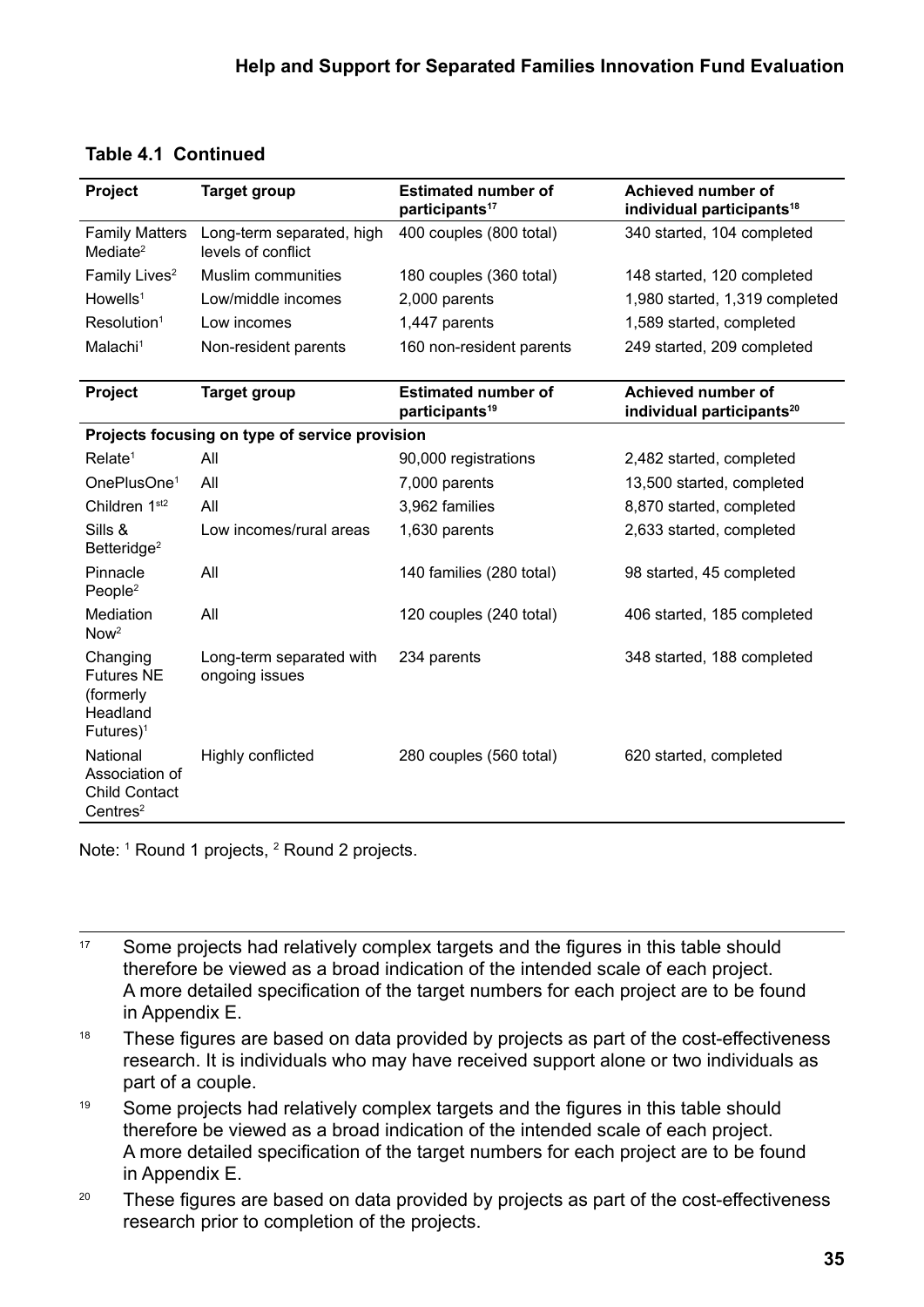## <span id="page-35-0"></span>**4.1.2 Identifying target groups**

The selection of target groups varied according to whether the project was focusing on a specific group of people or whether it was more broad-based in its service provision.

### **Projects focused on specific groups**

Key drivers behind the selection of those groups were as follows:

#### • **Teenage parents**

Spurgeons took the view that the **existing service provision for separated parents was not suitable for teenage parents** and a tailored service was needed to meet their needs. Consequently, their 'Supporting Separated Teenage Parent' service was targeted at separated parents where one parent was 20-years-old or younger. By intervening early with teenage parents Spurgeons believed that this would reduce ongoing reliance on state services.

#### • **Separated parents with ongoing conflict and entrenched views**

The Tavistock Centre for Couple Relations estimate that around 250 couples per year in London require ongoing or recurring contact with the courts or the Children and Family Court Advisory and Support Service (Cafcass) because they are unable to come to long-term arrangements over their co-parenting, contact and maintenance issues after separation. They therefore **targeted parents who had highly complex needs** and had ongoing or recurring contact with the courts and Cafcass (i.e. 16.4 cases and those on Section 7 reports).

National Family Mediation already provided a court-based mediation service to longseparated parents who are in conflict and have **unresolved separation** issues in Berkshire, Hereford and West Yorkshire. However, the focus of this project was to **divert families from the expensive and stressful court process and help them work together through mediation**. The project was based on the model used by Robert Emery in his Mediation and Divorce Study<sup>21</sup>.

#### **A focus on children**

Both Changing Futures and Family Matters Mediate aimed **to provide a service that gave children a voice** after separation and to use this as a vehicle to help parents resolve their problems.

#### • **Hard to reach communities**

Family Lives already provided a volunteer-led befriending service to separated and separating couples who were reluctant to seek help in three areas: Gloucestershire, Waltham Forest and Leicester. The **project aimed to extend the service to a new hard to reach community** by partnering with an Islamic relationship support organisation (Barefoot Institute) targeting the Muslim community, as there is a reluctance to access support within this group.

<sup>21</sup> Emery, R. (2004). *The Truth About Children and Divorce*, Plume.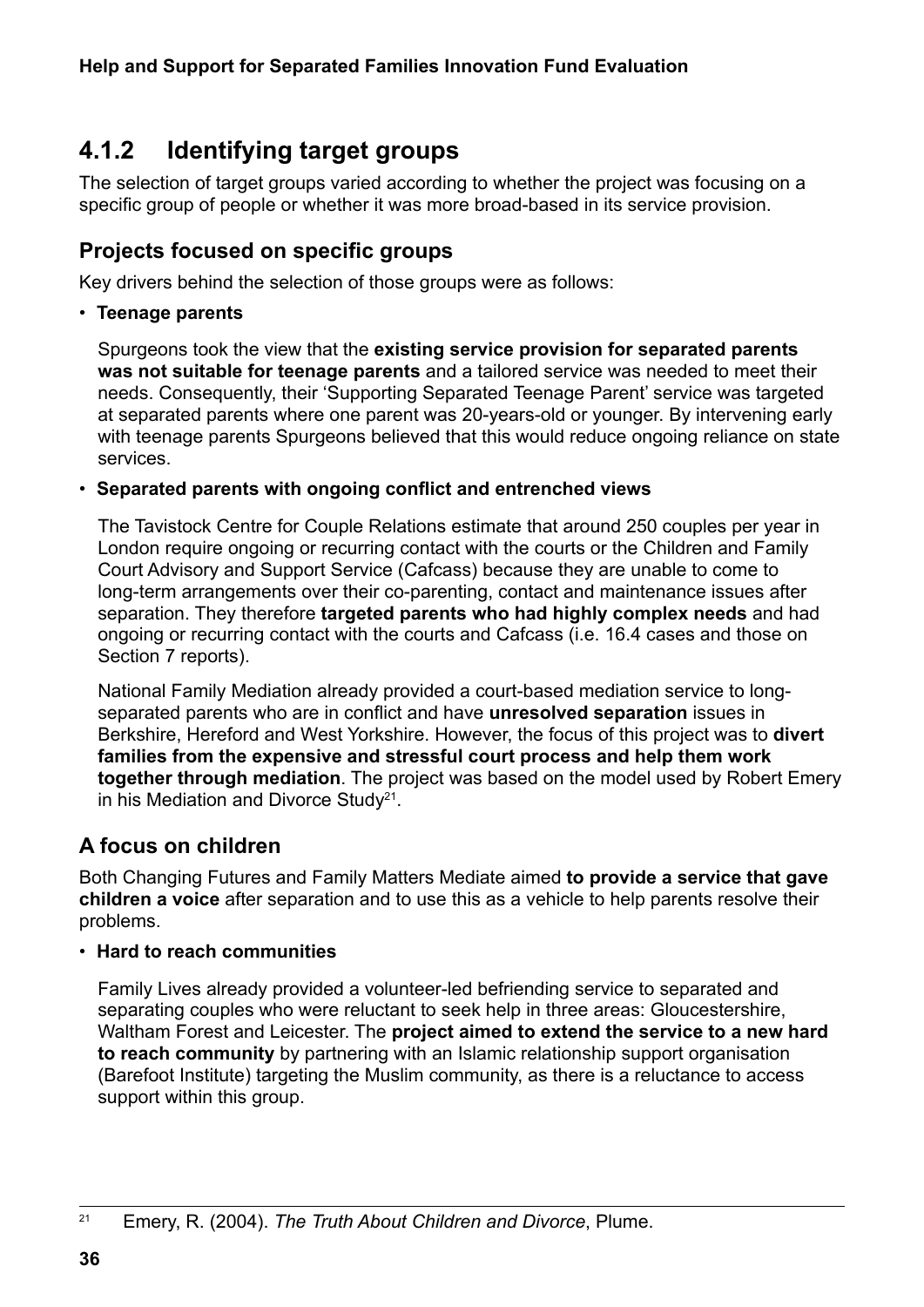#### • **Low income parents**

Howells targeted two groups of separated or separating parents: **parents with low incomes £0 to £32k (currently eligible for limited legal-aid); and parents with middle incomes** £32,000 to £45,000 (currently ineligible for legal aid). The reason for targeting these two groups was based on the assumption that they would struggle to privately fund legal advice and support during and after separation but would benefit from such support.

Resolution targeted parents – either jointly or as individuals – **who were on incomerelated benefits, those who had no income or benefits because they had just separated, and those on a low income**. The targeting was based on the assumption that these groups were particularly disadvantaged and experienced separation acutely as a result of complex interlinked factors such as debt and the risk of housing problems. A further interrelated assumption was that the target groups might suffer 'referral fatigue'.

### **Projects focused on a type of service provision**

Projects whose focus was on the nature of the service provision rather than specific groups of separating or separated couples tended to work with a much broader group of people. Projects had a range of different service aims:

#### • **Enabling greater empowerment**

Mediation Now already provided mediation service to separating and separated parents, working to enable parents to improve their communication to resolve issues for themselves. However, they found that unless the mediator was present the process did not empower people with the tools needed to solve their problems. The project was **designed to empower people by giving a wide range of separating and separated couples the techniques they needed to solve all their issues by themselves without outside help or intervention** (e.g. mediation, the court or the CSA).

### • **Widening existing client group**

Relate's existing services, including online services, tended to be used primarily by women aged 30-39 who are degree educated, have two children and are thinking of separating. However, it was evident that those who have access to the internet and are technologically savvy enough to navigate online tools and related resources would also be able to take advantage of an online service. It was hoped therefore that a revised online service could be widened to 'hard to reach' groups such as men and those from lower socio-economic backgrounds as it was thought that the anonymous, free and immediate nature of online support would increase uptake from these 'hard to reach' groups.

### • **Greater collaboration through more effective sign-posting**

The National Association of Child Contact Centres (NACCC) noted that more and more parents who were in entrenched conflict were trying to self-refer to Supported Child Contact Centres (SCCCs) in order to see their child on neutral ground. However, SCCCs (mostly run by volunteers) cannot currently accept these referrals without safeguarding information that comes from traditional referral sources (family solicitors and the court social work service, Cafcass) which leaves parents 'in limbo' with one parent at severe risk of losing touch with his/her child. The NACCC project was designed to provide more proactive support for parents to make the contact centre visits work and for improved collaboration between the separated parents by making all SCCCs aware of this facility so they can signpost parents to the website.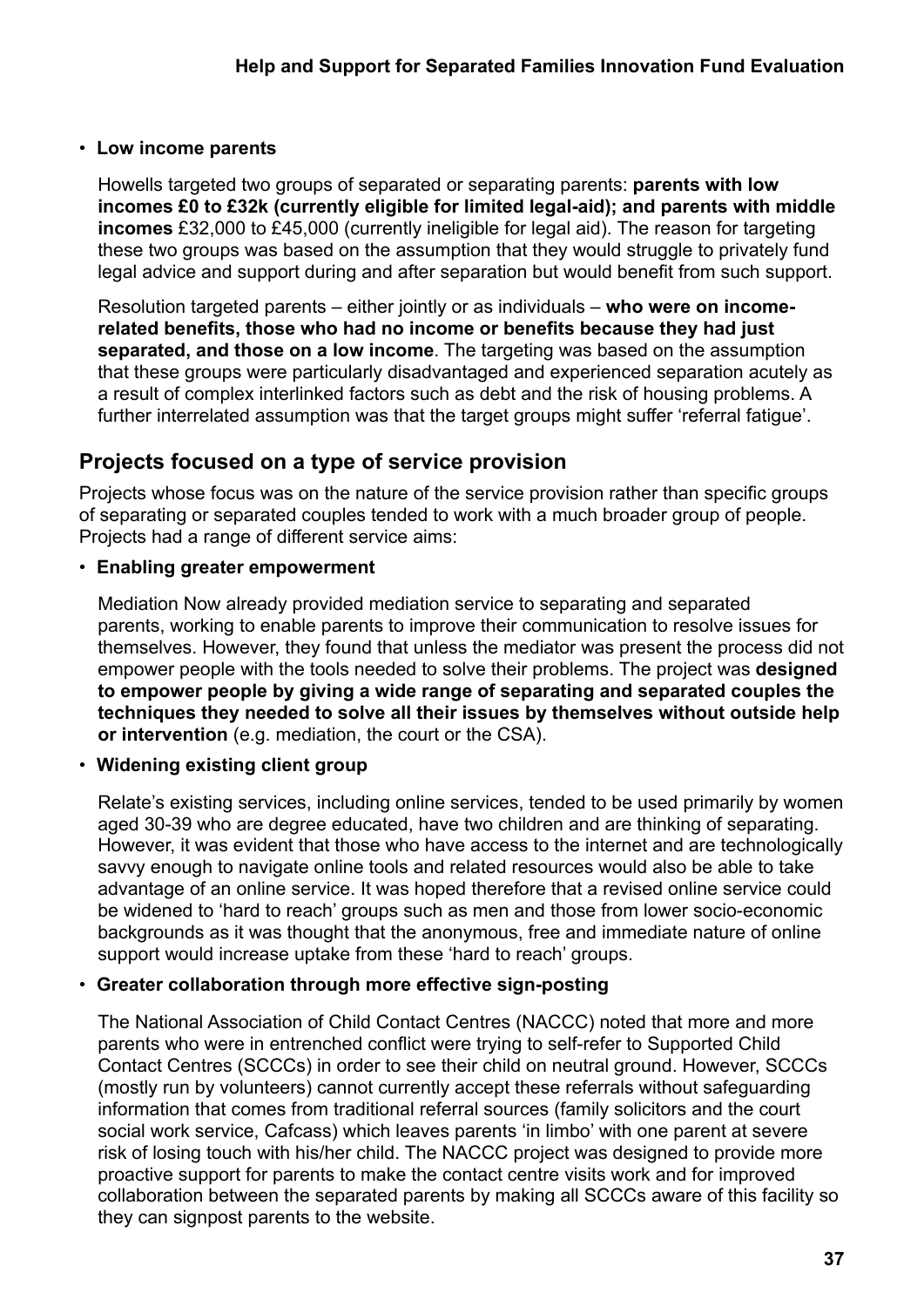### • **Initiating behaviour change**

Sills & Betteridge intended to work with a wide range of separating couples by developing and implementing a behavioural change programme to assist parents in the transition from parenting together to parenting apart. The programme was designed in cooperation with Dr David Briggs, a leading psychologist who has previously developed programmes adopted by the Probation Service.

### **4.1.3 Estimating demand**

Projects undertook a range of different types of research to estimate participant numbers, including using local and national demographic statistics, small-scale surveys that they had undertaken themselves and discussions with local organisations that they had worked with before. However, with hindsight, it was realised that projects participating in Round 1 were not particularly experienced in undertaking such research and reflected that in future they would need to undertake more detailed analyses of the local population to better estimate how many parents were likely to be in scope for the projects' aims.

There was significant variation in the nature of referral estimation errors. For example, while Relate and Surgeons each ended up working with less than five per cent of the total number of parents they had projected, OnePlusOne and Children 1<sup>st</sup> both ended up more than doubling their initial projections.

In the case of Spurgeons it was found that engaging the target group of young people with chaotic lifestyles over a wide area in the West Midlands and Warwickshire was far more difficult than had initially been anticipated. The cost and time of travelling to the project, coupled with the unpredictability of the target parents' lives proved to create a barrier that could not be effectively overcome. As such, it is highly important to **consider the potential barriers to participation** rather than simply focusing on the number of families that may benefit from the intervention when estimating likely uptake. As we discuss later, Spurgeons also focused on **social media marketing activities which struggled to communicate** relatively complex messages with the impact necessary to drive uptake and there were also questions about the suitability of the 'Spurgeons' brand name. Reliance on social media marketing activities was also felt to be a factor in the low uptake for Relate.

As a consequence of the difficulties that Round 1 projects had in projecting client numbers, the Department for Work and Pensions (DWP) provided extra guidance for Round 2 projects. However, despite this additional briefing, there were still obvious challenges in predicting flows of referrals – even more concerted efforts to research likely demand will be needed if estimates are to be improved in any future parenting support activities. While the use of specialist research or data analysis organisations may help in this regard, the costs associated with commissioning such investigations is likely to be prohibitive to smaller providers. There is also likely to be a degree of error in the estimation of uptake even with extensive research. Given the difficulties of predicting demand for this type of service, projects would be well advised to both create contingency plans to respond to unexpectedly high or low demand and to build in a review period in the roll out of services to make the best use of live user data to inform long-term decisions.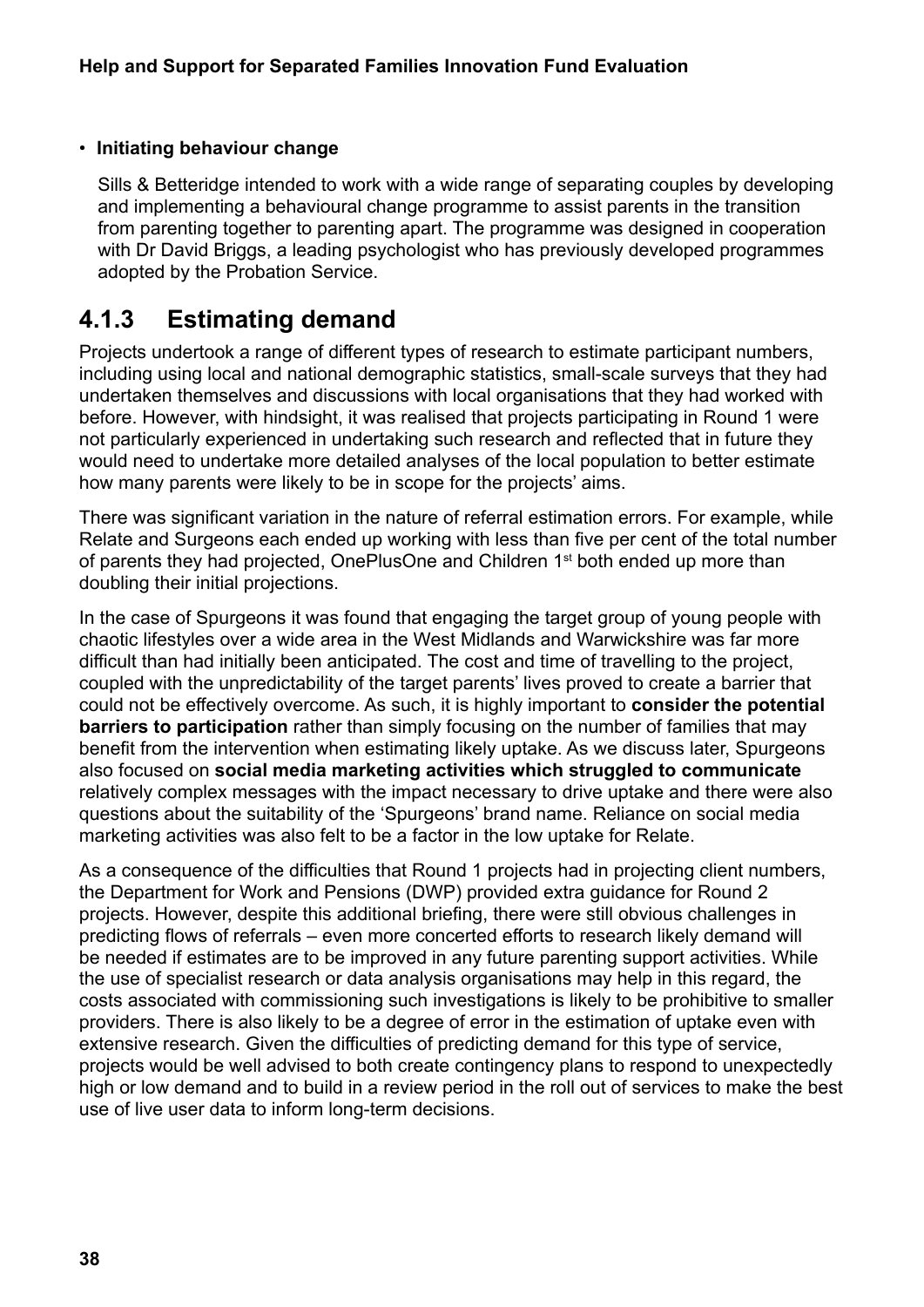# **4.2 Reaching target groups**

There was significant variation in the profile of parents that each project had chosen to target. Accordingly, there was a range of approaches to publicising each project's service and to securing referrals. Projects used a mix of **broad-brush marketing approaches** (such as radio/press/poster/social media advertising and leaflet drops) and more **targeted marketing of their services to specific organisations** (such as the courts, social services and health services).

The **majority of projects adopted a mix** of broad-brush marketing and targeted marketing to local professional organisations. The only organisations which did not employ broad-brush marketing activities were Malachi, Mediation Now, Sills & Betteridge and Spurgeons, all of whom relied solely on a targeted approach.

As the target groups, marketing channels and referral sources for each project are relatively complex, we have provided a full summary for each of the projects in Appendix F. Further details of the profile of parents participating in each project are included in Appendix E.

We discuss these in more detail below.

### **4.2.1 Referrals – Factors that facilitated client referrals**

Overall, there were four factors that facilitated client referrals.

- Having existing links with the courts and Cafcass;
- Being able to leverage existing professional relationships;
- Having a positive reputation in the areas where the service was being offered; and
- Offering a service that was familiar to potential referring organisations.

These are discussed in turn below.

**Courts/Cafcass**: It was clear that referral numbers were typically higher when the referrals were made by the courts or Cafcass. This was in part because clients were compelled to engage in the projects to which they were referred (or felt that they were compelled), but there was also a sense that as they had come this far in the divorce process that a third party might be able to help them through some of their difficulties. Consequently, the Tavistock Centre and National Family Mediation, which had strong relationships with the courts/ Cafcass, found that referral numbers from those sources were high; additionally, the projects felt that clients were more likely to be engaged in the process where they had been referred by these organisations.

*'Once the district judges and Cafcass are referring in, the solicitors will start referring in, as they think you'll get sent there anyway so you may as well do it now. That was helpful.'* 

(Staff, Mediation Now)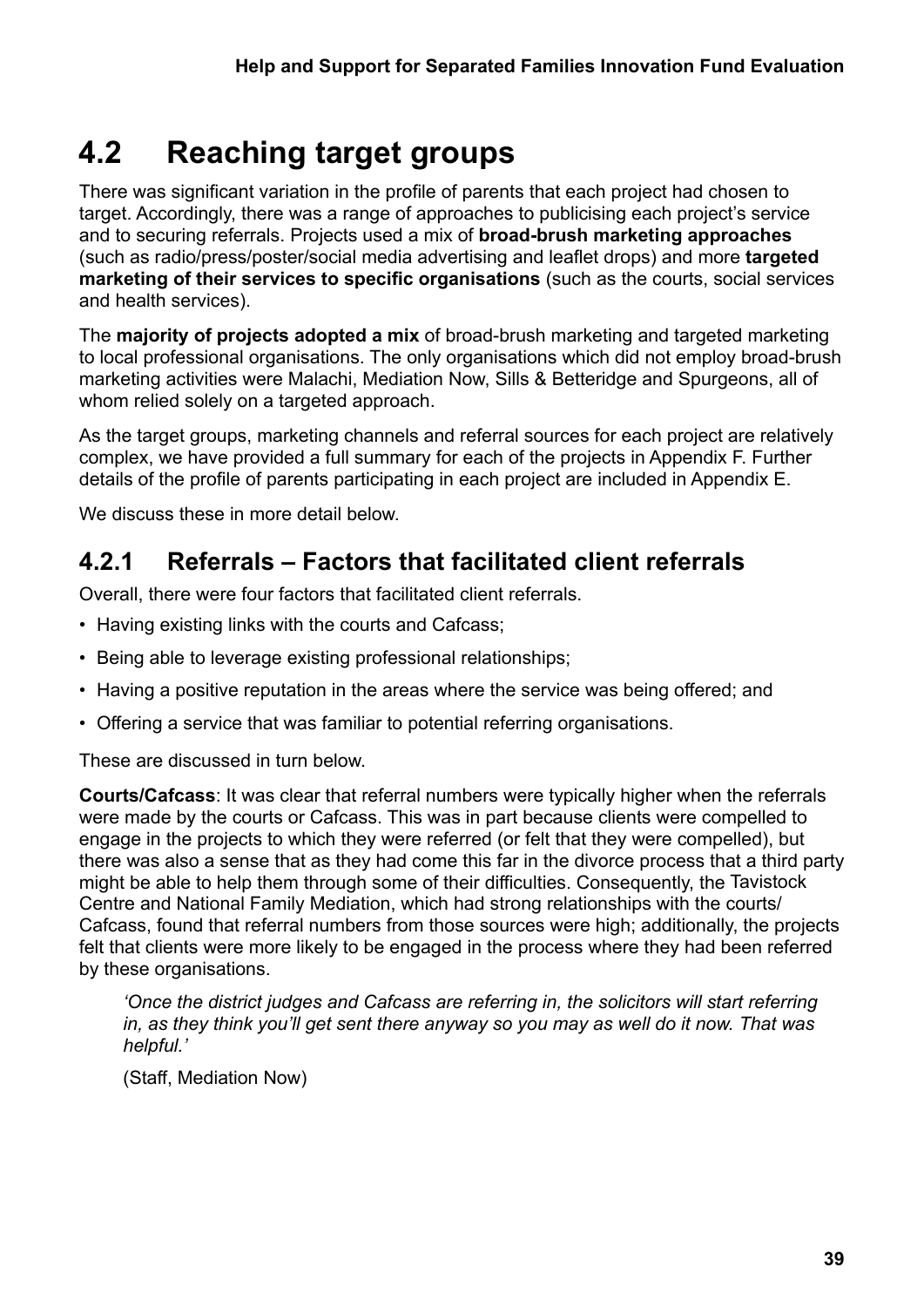Indeed, the Tavistock Centre found that, once established, the referral process could be too efficient and the flow of clients too high for the project to cope:

*'We were very quickly inundated by Cafcass referrals – my role [to arrange that] became unnecessary after a few months.'* 

(Staff, Tavistock Centre)

The Tavistock Centre managed the unexpectedly high level of referrals by setting up a waiting list, although this had unexpected consequences in the form of some negative comments from clients:

*'Referral was not timely. It took months and there was a lack of transparency…they said we were on a waiting list. We waited six months and then were suddenly top of the list…It was very stressful as I was using this as an alternative to litigation.'*

(Male client with five children, the Tavistock Centre)

**Leveraging existing relationships**: Where projects had an existing relationship with a referral organisation, referrals were also found to be high. Malachi, for example, had a very strong relationship with local schools and found that this referral route was particularly effective. Another benefit of leveraging existing networks, partnerships and relationships was that there was much less marketing to carry out, meaning they could get the project up and running much more quickly and effectively.

Looking specifically at the projects which **focused on long-term separated couples** (those separated for more than two years), National Family Mediation worked primarily through the courts. In Berkshire they had a particularly strong relationship by virtue of being located within the court building and referrals were accordingly strong. However, take-up was lower in West Yorkshire where there were greater difficulties getting in to court. Family Matters Mediate, who were also working with the long-term separated, built networks with a range of local organisations, including the local health and social services. However, they found that the organisations were prone to forget them and so needed to re-engage them every so often in order to ensure a flow of clients.

**Positive reputation**: Referrals were also found to be healthy where the project was being run by an already well recognised organisation. For example, Sills & Betteridge were already well regarded by the local courts, Cafcass, Citizens Advice and by other local solicitors as they were well known for their high quality family legal services. Similarly, Family Lives were well regarded and were promoted and endorsed by the Barefoot Institute (in Waltham Forest and Leicester), which made the project much more accessible to local Muslim families who may otherwise have been challenging to reach.

*'The most important* [aspect of the project] *was that it was run by people on the same wavelength or coming from the same background – ordinary people doing ordinary jobs…" "We were working within the community to make the unacceptable become acceptable. Family Lives provided a very vital service which should have been led and given by the Muslim community.'* 

(Family Lives/Imam)

**Providing familiar services**: Projects varied in whether they were offering new or existing services, or whether extending an already existing service and this was seen to have an impact on client referral rates.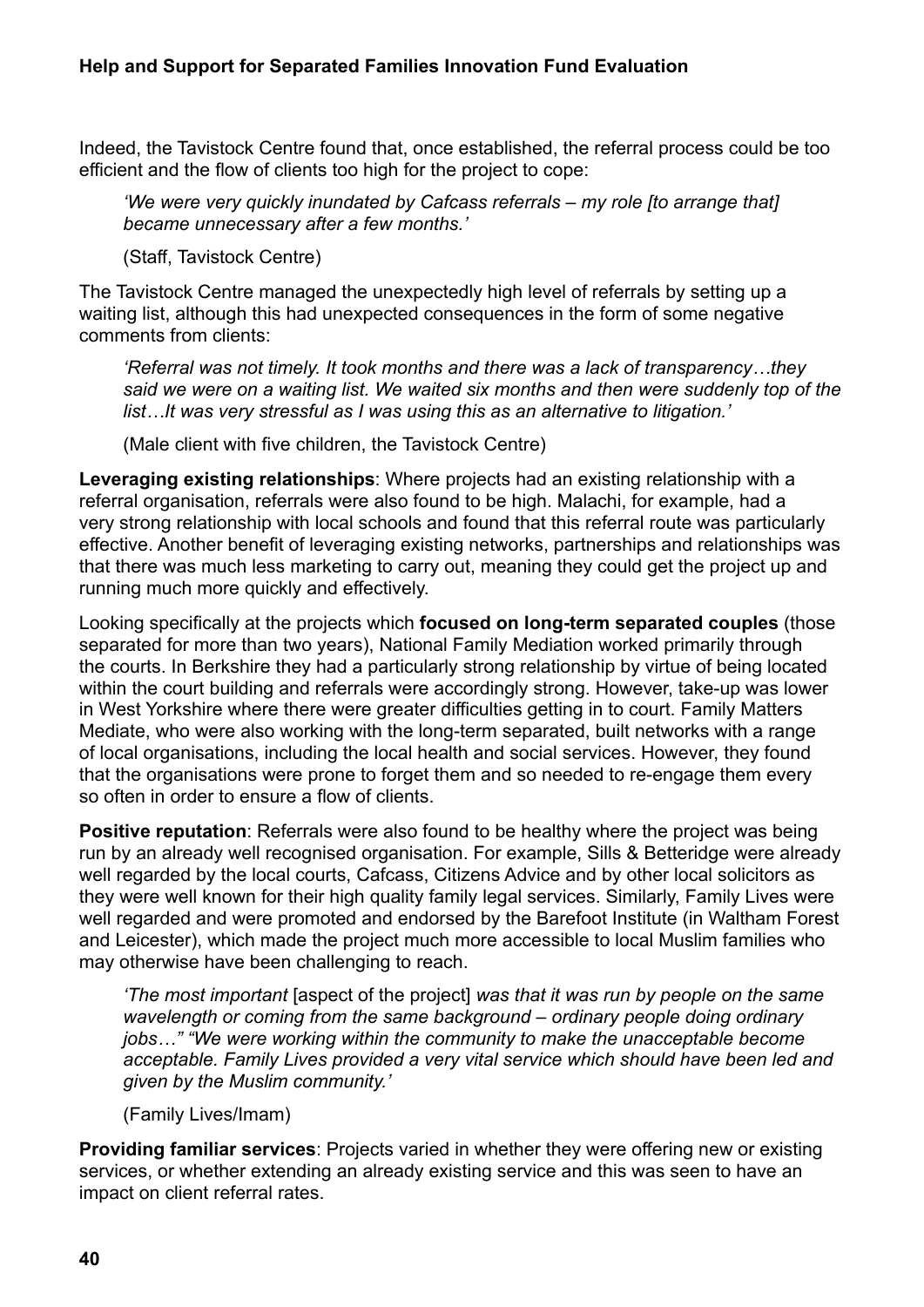In cases where projects were offering an existing service (albeit with new products or services) or were extending an existing service, referral rates were higher than those of projects that were either starting anew or were creating partnerships.

Examples of existing services included:

- Sills & Betteridge were a law firm that already provides legal and mediation services for separating and divorcing couples;
- Family Lives provided a volunteer-led befriending service to separated and separating couples in three areas. They already had an established presence in each of these locations and have run successful befriending projects supporting wellbeing, troubled families and mental health, particularly among Muslim families, in Gloucestershire, Waltham Forest and Leicester. In each case, however, the projects were trying out new products and services alongside their already tried-and-tested offering;
- Mediation Now noted that the intervention they were delivering was very similar to mediation which they already provide, so fits in with the wider work they are doing. The processes they use for the project are in-line with those existing and so have not had to change very much in terms of organisation and no additional training has been required.

### **4.2.2 Understanding lower than expected client numbers**

Four factors were identified as having a negative impact on the number of clients supported:

- reliance on self-referral;
- overly large catchment areas (particularly rural areas);
- funding issues; and
- lacking presence in the parenting support space.

**Self-referral**, whether in person or via web-based offerings, was less likely to engender commitment to engage with and continue using services. This was a particular issue for Relate, who expected around 90,000 registrations, but found that only a tiny fraction of webusers went on to register for their services. The general view was that in order for clients to engage with the service and benefit from what was being offered, an up-front commitment was required; where this was not the case clients were more likely to fall away from using the service.

Projects that **did not have a pre-existing presence** in the parenting support space also found it more challenging to establish an effective referral stream. This was primarily because new organisations were less well known and needed time for marketing and networking to establish their referral channels or needed to establish working relationships with new partners.

*'On reflection, we acknowledge the steep challenge we set ourselves in setting up this service in just one year, and the challenges of working in partnership with two very different organisations. However, we feel that we have used our learning to improve the service and have enabled significant positive outcomes for all types of families in Scotland.'*

(Staff, Children 1st)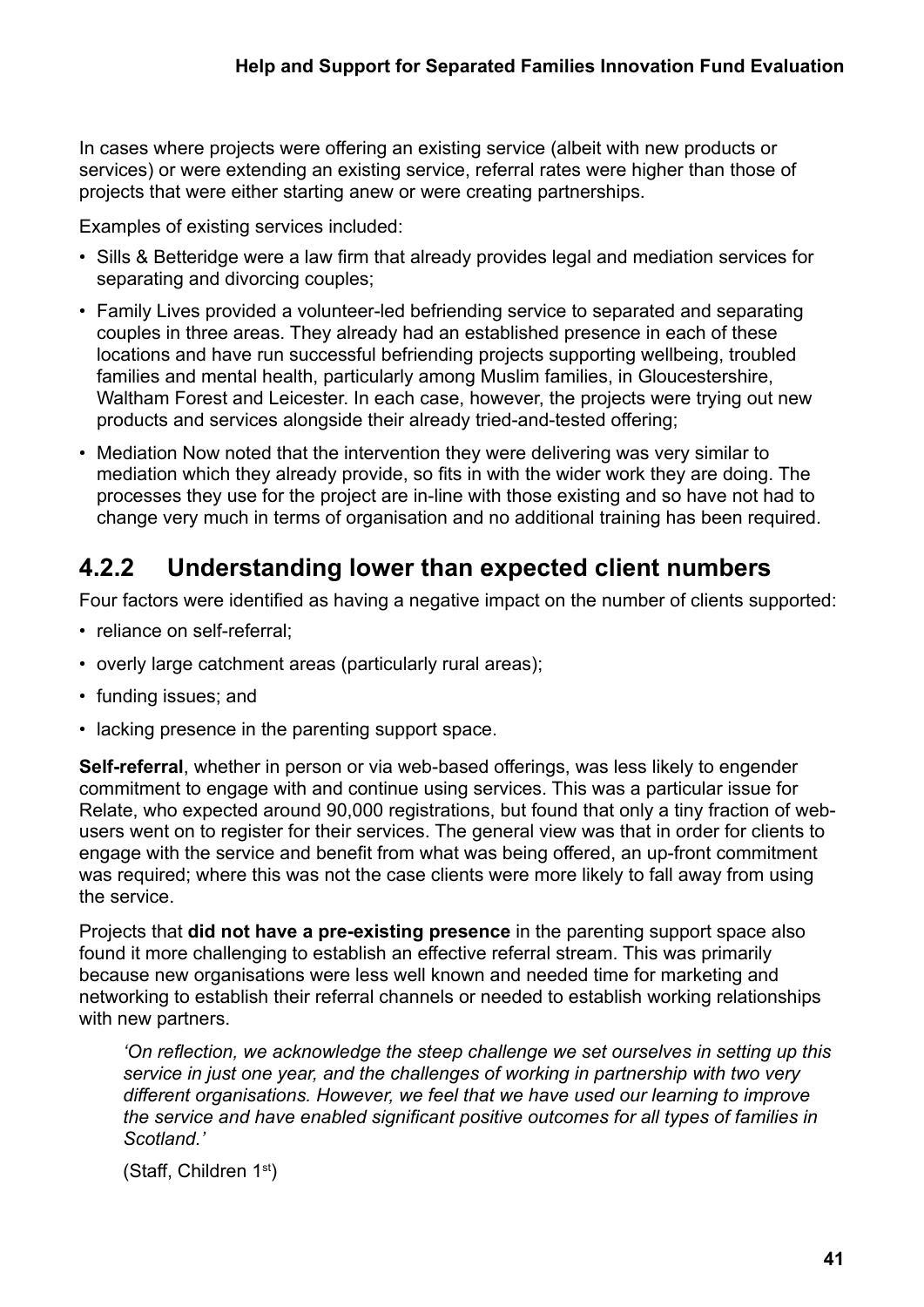### **4.2.3 Marketing to clients**

Projects used a wide range of approaches to reach clients. This included **blanket marketing**: radio advertising, radio editorials, newspaper adverts and editorials, leaflet drops (usually in strategically designated localities), adverts in drop-in centres or family centres, GPs offices, children's centres, health centres and social media marketing.

The primary learning from all of the projects is that while broad-brush marketing in the form of radio and newspaper advertising, leaflet drops and posters helps to raise some awareness of the services on offer, it results in only a small number of referrals – when used in isolation, this approach tends to impact negatively on the speed at which the project becomes fully functioning. Some of the projects that had either used a broad approach to marketing (or had not realised the need for early advertising of their services) took many months before the number of clients coming forward picked up.

*'Initially not much publicity about the service…now inundated with callers as more people know about the services.'*

(Staff, Resolution)

It was generally felt social media has a place in the overall mix of marketing approaches, but it **could not be relied upon as a sole source of good quality referrals**. Projects using social media marketing (such as Relate and Spurgeons) found that the number of referrals from this channel was very small. Spurgeons, on reflection, thought that there were a number of marketing issues that served to impact on their client flow. This included a project name that did not convey the aims of the project, social media marketing using Facebook and Twitter that was 'very disappointing', blanket marketing using radio and local media that only produced a small flow clients and a marketing approach involving the distribution of information packs to professionals that, while having some impact, was soon forgotten. Staff at Spurgeons also thought that they had not been able to sufficiently describe the service they were offering or its potential value to clients.

### **4.2.4 Marketing to intermediaries**

Projects often leveraged existing networks such as the courts, Cafcass, Dad Info, local authorities and schools. They also undertook a variety of promotional activities with these organisations including 'info packs', short presentations and general networking approaches such as phone calls and discussions at meetings that both organisations had been invited to attend.

Projects realised the importance of being **clear about the target audience** in order to target their marketing more accurately and **design products and services that were relevant and would engage clients**. For example, the Tavistock Centre specifically focused on fathers and non-resident parents that had exhausted all other options – audiences that were considered to be excluded from pre-existing services. They considered this to be the right approach to ensure an appropriate flow of referrals for whom their services were tailored.

*'You have to be very specific about your audience. And also collaboration with other agencies is crucial and is key because some users might not be in a position to use the service immediately* [but] *they can be identified by their volunteer or front line worker that this can be a service that could be of assistance to them…If they* [users] *are aware of the benefits from the beginning, you can see the enthusiasm or the engagement on their part.'* 

(Staff, OnePlusOne)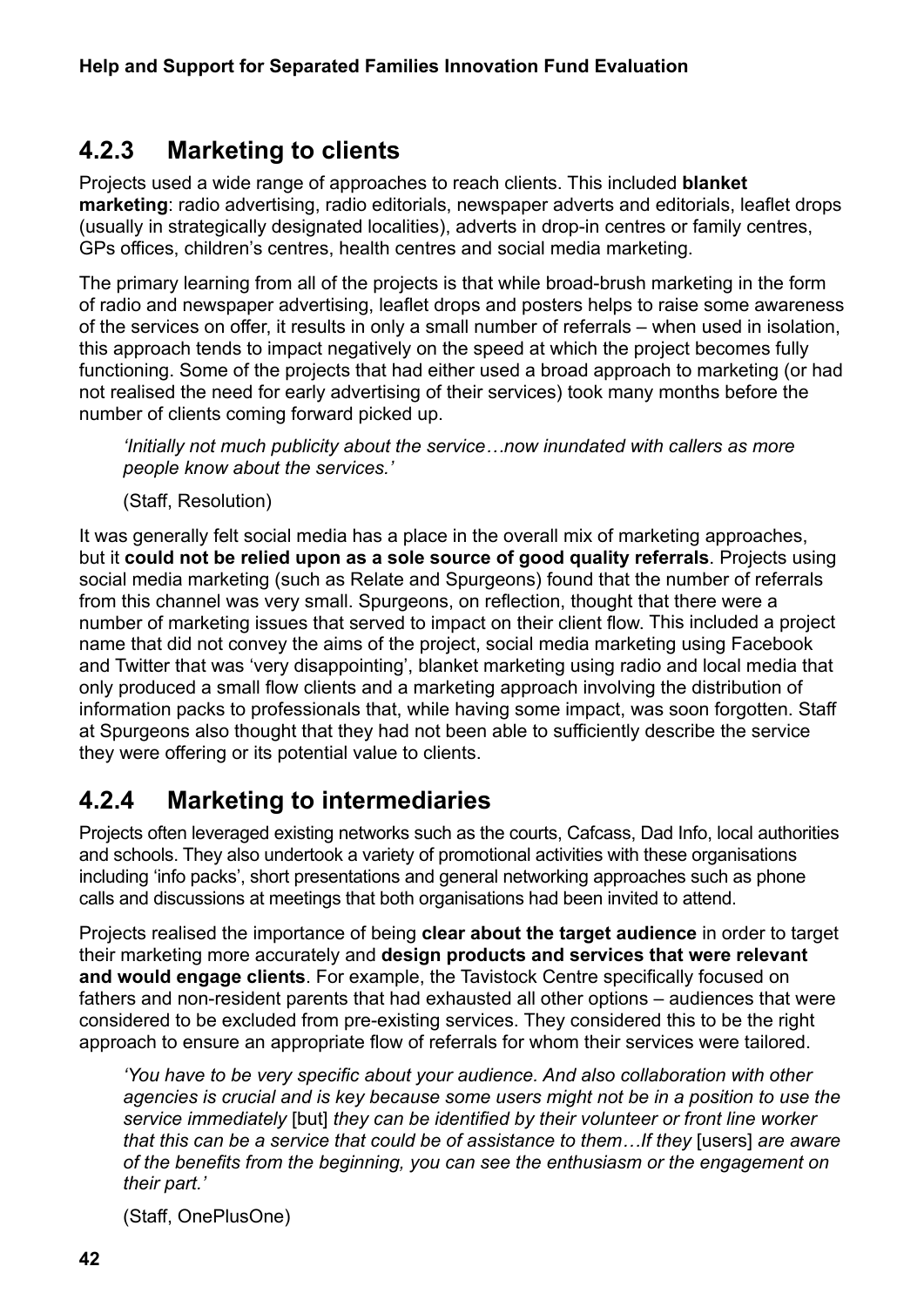Marketing to intermediaries could not be a one-off event and required considerable effort on the part of projects to sustain the momentum. Continuing efforts were necessary, in part to embed the project and its aims in the minds of potential referring individuals, and in part for the project to gain sufficient trust from the partner organisation.

*'Despite potential referral agencies welcoming news of the service, we think that they did not always remember to make those referrals later on.'* 

(Staff, Family Matters Mediate)

*'There was a large amount of networking with local organisations and marketing of the project during the first 12 months of year one. Staff felt that referrals were initially slow, as it took time for the project to 'bed into the community' and raise awareness of the service…Referral rates have increased over time, predominantly due to increased awareness of the service. In particular, word of mouth referrals have significantly increased as clients recommended the service to others in similar situations.'*

(Staff, Resolution)

*'Take-up of counselling increased as time went on because staff were more successful in promoting the benefits to clients.'*

(Staff, Howells)

*'The project did not receive the number of referrals that was expected in the first few months, as it took time to build trust within the community, to build a network for referrals and to find our place in the market.'*

(Staff, Pinnacle People)

Nevertheless, even in cases where considerable marketing activities had been carried out, including targeting specific organisations and arranging meetings to discuss the services on offer, some projects still found that referrals could be slow. There was a wide range of reasons for this:

• the organisations they had targeted were not recalling the service

*'Overall, the number of clients accessing the service was lower than anticipated. It was felt that the targets were overambitious and referrals did not come in from sources we had expected, such as solicitors and judges.'* 

(Staff, Children 1st)

• there were difficulties getting mediators into the court

*'There was a lower take-up of the service than was anticipated, owing to some difficulties in getting the courts in West Yorkshire to allow National Family Mediation mediators into court. This was resolved after 12 months.'* 

(Staff, National Family Mediation)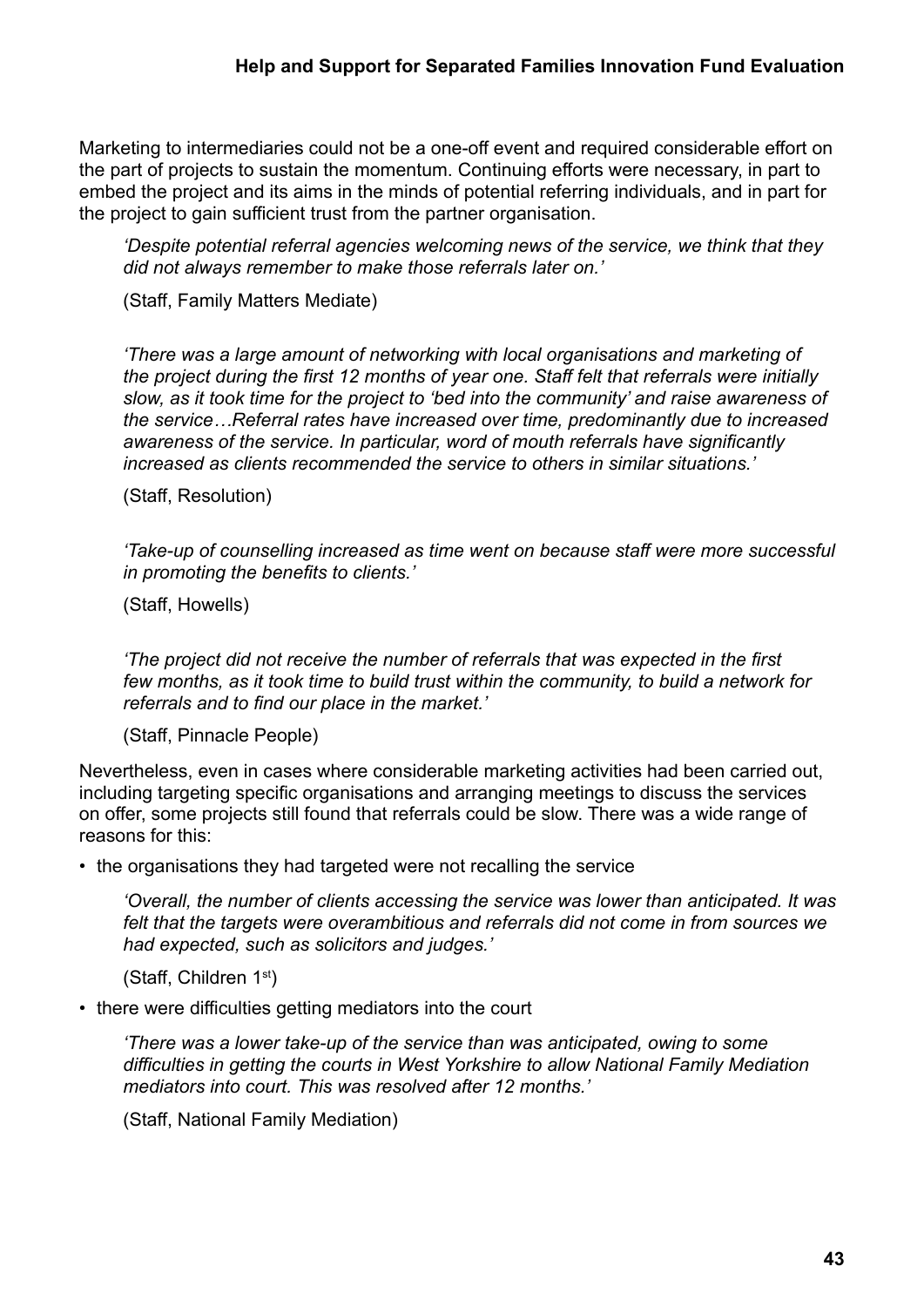• changes in local access and referral points posed challenges

*'Cuts to legal aid have led to less use of contact centres (which is normally court ordered) meaning many have seen their overall referrals fall. This has had a knock on effect for the project which attached itself to existing contact centres.'*

(NACCC)

Despite these issues, marketing to intermediaries tended to be much more effective in getting the project up and running fairly quickly and in meeting the target client numbers.

#### **In terms of lessons learned for ensuring a good flow of clients, projects recognised that the following were key to success:**

- Broad brush advertising using radio, local papers, leaflet drops and social media has its place in gaining referrals but is likely to result in only a trickle of clients. The messages that need to be communicated are relatively complex and are challenging to express with sufficient clarity and persuasiveness via these channels. Clients self-referring having seen advertising may also not be emotionally ready for the services to which they have referred themselves.
- The most effective sources of referral are existing networks, which might include the courts, Cafcass, social and health services, GP clinics, schools, and referral through internal sources (e.g. a legal firm referring clients to its own mediation service).
- Where projects do not have existing networks, it has to be realised that: a) potential referral organisations may be suspicious of them until they have proved themselves; and b) organisations will need regular reminding of the project's presence and services offered as there is a tendency for 'institutional forgetting'.
- Self-referrals, either in person or via web-based applications, are more likely to result in early drop-out or a lack of engagement compared to referral by professional organisations.
- When operating across different geographical areas it is important to recognise that different types of marketing and/or different types of organisations may be needed in order to stimulate referrals.

It was notable that projects with higher levels of client diversity (i.e. where they were not targeting specific types of clients) and with a wider focus tended to experience a wide range of challenges. They tended to find that their initial 'broad brush' marketing was not as effective as they had initially expected, resulting in a slow start-up to the project. Subsequently, they found that focusing their approach by networking with potential referral agencies increased the flow of clients – but this does take time, especially if these relationships are not already in place.

Projects recognised that they may have been naïve about the importance of marketing, particularly in terms of the early marketing of the projects' services. There was some sense of 'build it and they will come', not realising how much they needed to continue to reinforce the message about the project's existence, its aims and who it was for. By way of example, Changing Futures NE initially approached five local authorities with the view that they would provide a sufficient level of referrals. However, referrals were very slow and the project had to expand its marketing activities to other local authorities in order to achieve the referral numbers it desired.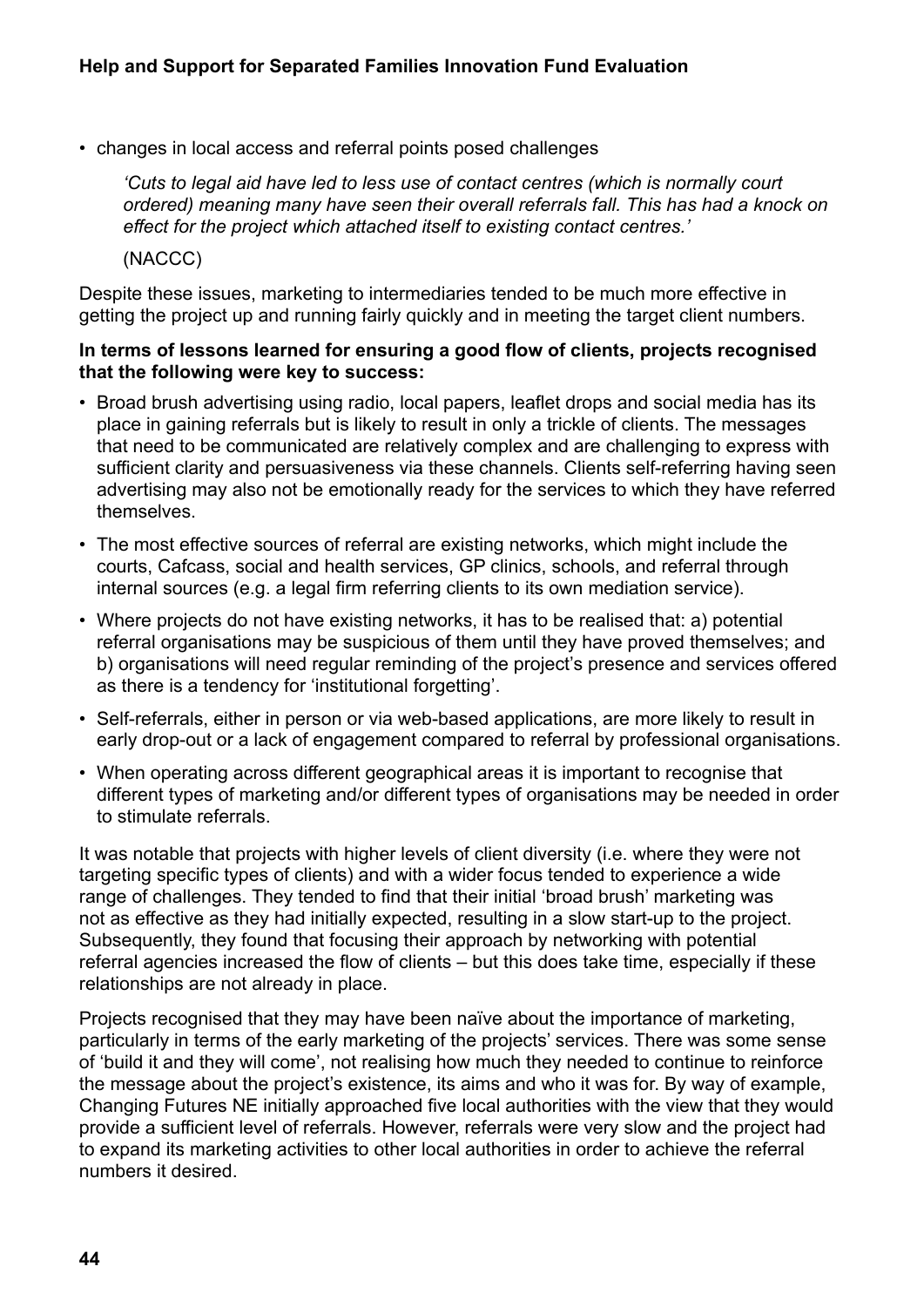*'We've sent materials to anywhere that we might get referrals from and it's generated interest from professionals, and we have received referrals, but it's been difficult to get them to engage.'*

(Staff, Spurgeons)

# **4.3 Engaging clients**

As discussed above, projects had varying degrees of success in **reaching** participants. The next challenge was to **engage** them in their activities. Projects quickly learned that the **volume and quality of referrals were not necessarily synonymous**. For example, OnePlusOne found that while the social marketing approach they had used brought in a healthy volume of potential clients, they were not necessarily emotionally ready for the services that were being offered. Consequently, they estimated that 75 per cent fell away before registration with the project, with only around a quarter engaging sufficiently for therapeutic work to be carried out after the registration process had taken place. To address this, the project phased in a short questionnaire for users upon entering the site to assess emotional readiness with those deemed to be ready directed to the service and signposting to other services for the remainder.

In some cases there were difficulties in engaging both partners in a couple

*'Referrals occur through an online registration. This is led by the resident parent, and relies on this parent to make contact with the non-resident parent in order to share a registration code and encourage them to sign up. Support workers can only make contact with parents or assess a case once both parents have registered.'*

In other cases there were difficulties in engaging couples with very entrenched views

*'It's harder to engage those more entrenched in their views; those more used to the court service; they tend to have fixed views of things…It tends to be easier to work with pre-court people.'*

(Staff, Resolution)

Where the project attempts to engage with a broad spectrum of families, it is highly important to ensure that the mode of delivery is suitable. For example Sills & Betteridge found their offer of group work for fathers was less effective than for mothers. The men faced barriers to participation in a group appointment such as working hours and distance to travel if they have moved away from the area. They were also more reluctant to discuss personal matters in a group setting. Likewise, there would seem to be challenges when it comes to engaging both parents in online interventions – while online services can be more convenient for parents (thereby reducing barriers to participation), it seems that they may also exert less 'leverage' when it comes to encouraging a reluctant parent to take part. It is also important to ensure that services are **fully integrated**, and clients can see how the various components of the service fit together and the benefits of participating in the complete service. An integrated service with mandatory and optional components would still be able to meet client needs for flexibility whilst providing a more holistic service.

Conversely, where projects offer a very focused service it is vital that parents **understand the limits of the remit** of that service and that the project has a good knowledge of **suitable onward referral** organisations in the event that parents need additional support.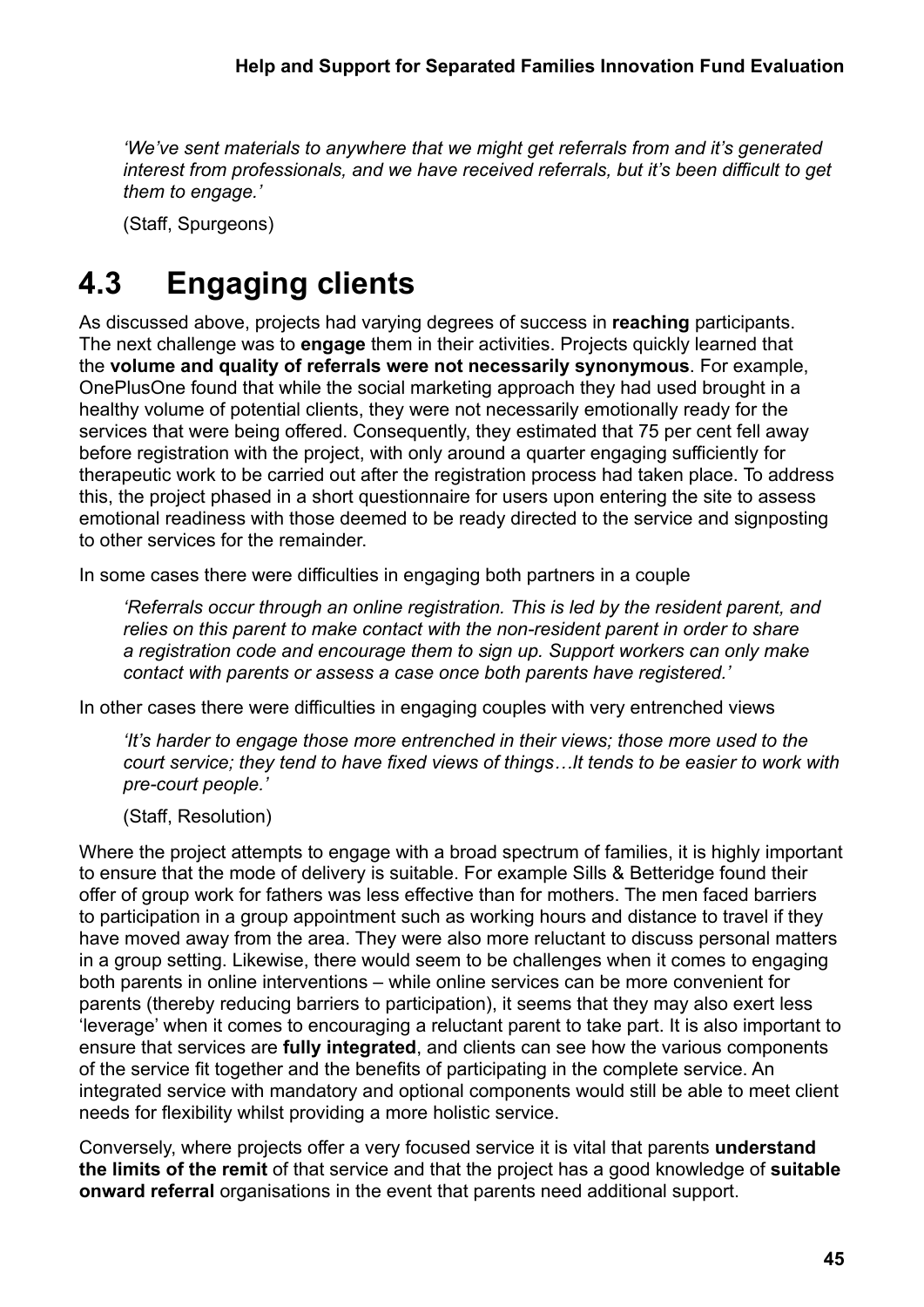#### **Help and Support for Separated Families Innovation Fund Evaluation**

Some of the projects were operating over a wide **geographical area** and frequently had to engage with separated partners who lived far apart. In addition, some parents were geographically isolated, living in rural areas with poor transport links. As such, travel to central locations was often difficult and commitment and engagement with the project were considerably weakened. This was exacerbated by the fact that many parents were from low income groups and the cost of travel also served as an inhibitor of engagement with the projects. By way of example, these factors limited Spurgeons' ability to convene group discussions for information provision and to discuss issues among their young clients spread over a wide area in the west Midlands and Warwickshire.

Projects need to consider providing alternative means of participating, for example, through satellite offices, Skype or other online tools, widening opening hours to evenings and weekends, and reimbursing travel costs.

If the project was trying to meet the needs of a wide client group, it could not always meet the wide range of client needs. In some cases, this was because clients were not ready for the service offered; in others it was because conflict had become too entrenched for the service to have any effect, elsewhere it was because the service did not provide the range of expertise that the couples required (for example, NACCC tended to only be seen as a contact centre, although it did provide other services which some clients were not aware of).

- There were also intrinsic factors relating to the nature of the service provided that proved to be barriers to engagement. For example:
	- Sills & Betteridge offered their legal, mediation and group work services to a wide range of separating/separated couples but found that there was a high proportion of clients only wanting legal advice. They also found difficulties in getting both partners in a couple to participate in group work.
	- Relate too found that it tended to be only one partner in a couple who would use their services.
	- Howells could only provide a legal service to one partner, due to potential conflicts of interest, which meant there was little opportunity to promote collaboration between separated parents.

Mediation Now found that clients commented that the service was not holistic enough to meet their needs; they also experienced considerable drop-out until they introduced the 'threat' of payment if the course was not completed.

Two of the projects mentioned **funding issues** as a reason for being unable to meet their initial estimates for engaging clients. Relate, for example, felt that the costing model, which they had suggested themselves, proved to be disadvantageous and meant that they could not afford to develop and adapt the service in the face of low client flow:

*'If we were to do something differently, the whole costing model would be completely different. We would be much stronger with DWP around the initial contracting…The very high targets alongside the very low payment per outcome kind of stymied things basically.'*

(Staff, Relate)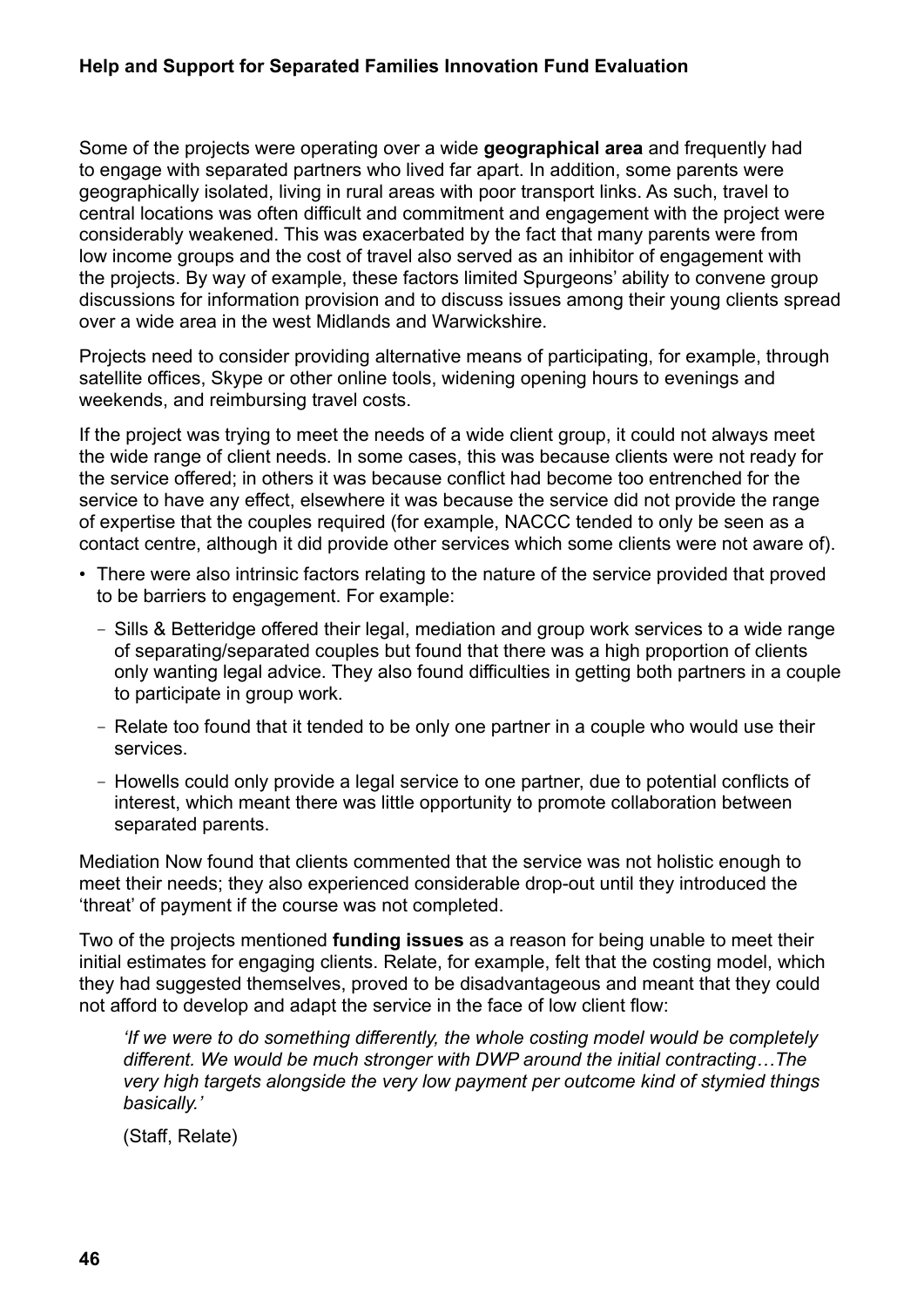This again underlines the importance of projecting uptake as accurately as possible prior to the launch of a project, as well as having contingency plans in place to allow the project to adapt to scenarios where uptake is markedly higher or lower than projected.

Resolve Cymru, meanwhile, closed down for financial reasons (in part because their core services lost their key funding), which of course made it impossible to hit their targets.

# **4.4 Web analytics**

The two online projects, OnePlusOne and Relate, also collected web analytics which provide a more granular understanding of how parents interacted with their services.

The following sections provide a summary of the web analytics, while full details are included in Appendix E.

### **OnePlusOne**

OnePlusOne saw a total of 103,307 unique visitors to its site, viewing a total of 330,071 pages (an average of 2.6 pages per visitor). Each visitor spent an average of 2.39 minutes on the site. There were a broadly even number of initial registrations from women (51 per cent) and men (48 per cent).

The first six months of operation, from December 2013 to May 2014, saw a trend for rapidly increasing numbers of visitors to the site (reaching circa 5,000 in the month of May). As such, it appears that there was a relatively long bedding-in period for getting referrals fully up and running. Over the following year, visitor levels remained relatively stable, though there was a surge in numbers over the final two months for which data are available (August 2015 and September 2015). During these final months, visitor numbers hit a peak monthly total of more than 10,000.

The bounce rate (i.e. the number of visitors who viewed only a single page on the website and then left without engaging any further) was relatively high (58 per cent). By comparison, the bounce rate for visitors to the DWP website arriving from the Google search engine is typically just over one-third<sup>22</sup>. However, OnePlusOne's rate is close to 'content only' websites which, in the US, have been found to average 40-60 per cent bounce rates often because visitors have **found the information they required on the first page they come to** because they entered search criteria which took them directly to their required page<sup>23</sup>.

One-quarter of all OnePlusOne visitors also made more than one visit to the site and around three-quarters of parents who registered on the site went on to create a parenting plan (77 per cent) – as such, there was significant engagement from a large number of parents and men were again well represented in using this service representing 47 per cent of plans. Women did, however, tend to go no further and were more likely to watch at least one of the Behaviour Modelling Training (BMT) videos (60 per cent of those who went on to view a video) compared to men (39 per cent of viewers).

<sup>&</sup>lt;sup>22</sup> [https://www.gov.uk/performance/site-activity-department-for-work-pensions/top](https://www.gov.uk/performance/site-activity-department-for-work-pensions/top-department-referrers)[department-referrers](https://www.gov.uk/performance/site-activity-department-for-work-pensions/top-department-referrers)

<sup>&</sup>lt;sup>23</sup> https://www.digitalgov.gov/files/2014/05/2ND\_EDITION\_GOOGLE\_ANALYTICS FOR GOVERNMENT TRAINING MANUAL-4.pdf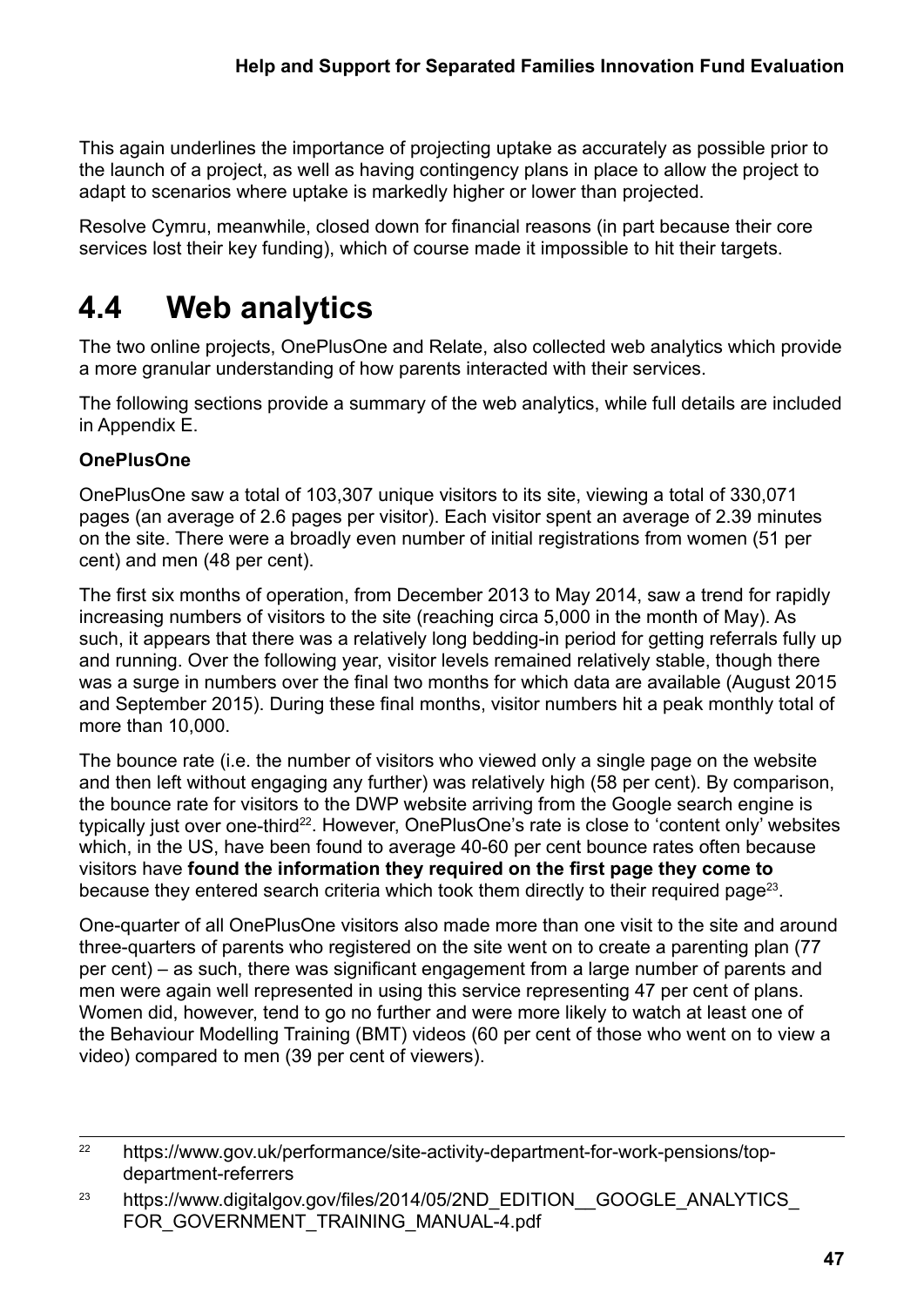#### **Help and Support for Separated Families Innovation Fund Evaluation**

More than half (53 per cent) of the total visits to the OnePlusOne site came via the "dad. info" site showing the success of partnering to bring in more interest from fathers. A further one in seven (15 per cent) came via the Facebook site and one in nine (11 per cent) via the Cafcass site. This again underlines the **importance of specialist referral channels compared to more generalist social media platforms**. Mobile devices (mobile phones or tablets) accounted for more than half of all visits to the site (57 per cent), underlining the **importance of ensuring that sites are designed with a 'mobile first' approach** – if sites are not easily navigable on smaller devices a large proportion of the potential user base will be alienated.

#### **Relate**

The flow of visitors to the Relate site was lower than that for OnePlusOne, with a total of 30,928 unique visitors to the site between March 2014 and June 2015. There was a total of 61,922 'sessions', equating to an average of around two visits to the site per visitor. The number of monthly visits to the Relate site increased throughout the first four months of operation, again suggesting that there was a bedding-in period for the service. However, in contrast to OnePlusOne, there was a decline in visitor numbers towards the end of the project, with a large reduction in the number of visitors over the last three months for which data are available (April to June 2015).

Around four in ten visitors to the site came via the main 'Relate.org.uk' site, while a further 43 per cent of visitors came via Google. As such, the **strong brand presence** of Relate in the relationship support sector appears to have been key in driving site visits (many of the Google search referrals are likely to have included 'Relate' as a key word). As was the case with OnePlusOne, **social media referrals were relatively low**, with 7 per cent of visits coming via Facebook.

The **bounce rate for the Relate site was lower than that for OnePlusOne**. Only 25 per cent of parents landing on the Relate project site's homepage left without engaging any further, while only 21 per cent of those landing on the site's advice page immediately left the site.

As was the case with OnePlusOne, mobile devices were used by the majority of visitors.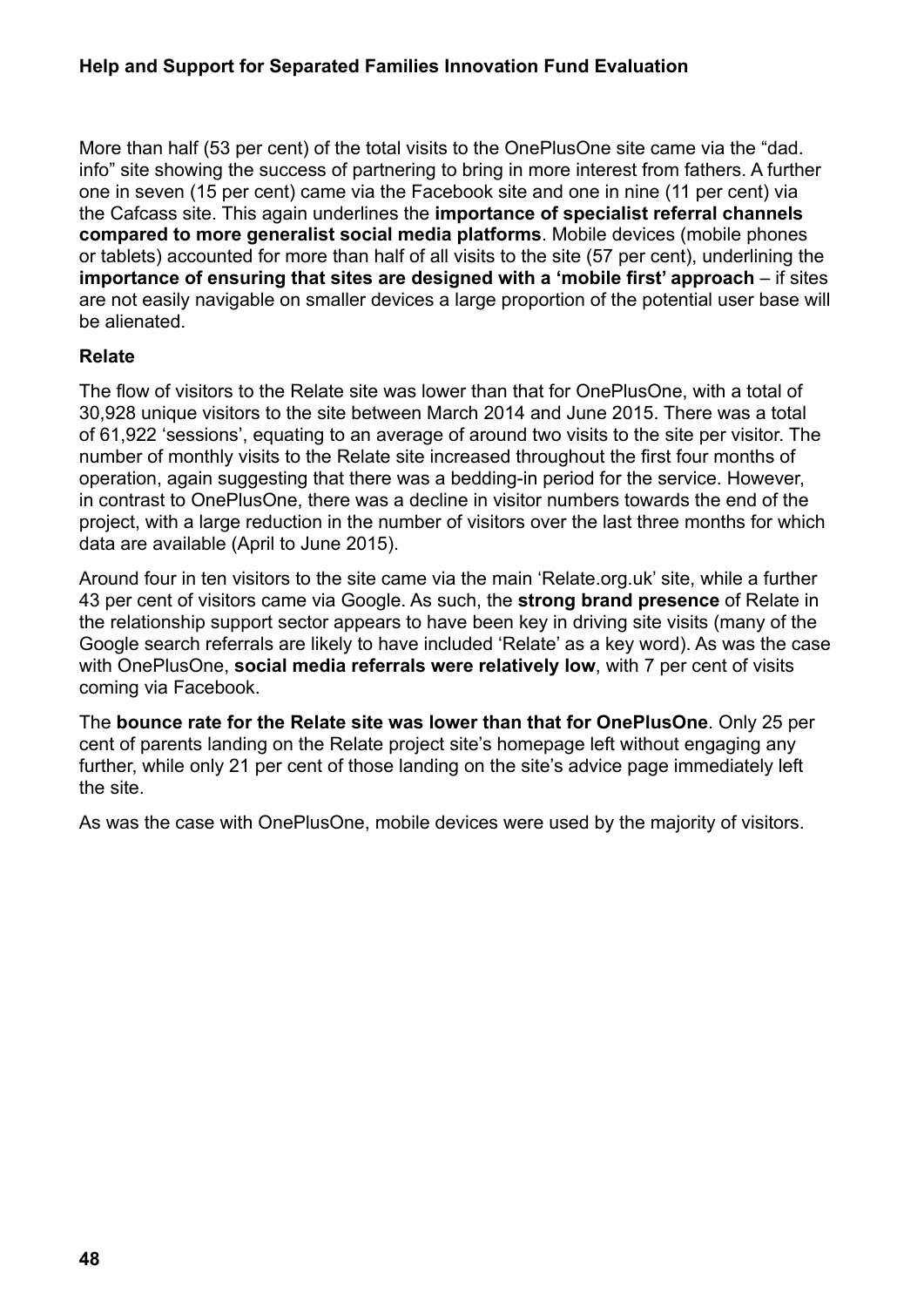# 5 Service provision

This chapter draws upon the qualitative research and provides an overview of the services provided by the projects, together with a discussion of what worked well and the experience that projects gained in terms of how to further develop their services.

# **5.1 A summary of the projects' services**

Most of the projects provided a range of different services although there was always a core offer at the heart of the project. Analytically, the core service can be considered to be one of three types:

- **talk-based services**, involving mediation or a therapeutic intervention and designed to help with resolving conflict or bringing parties closer to a resolution;
- **information-based** services, where the project's core role was providing information, signposting or providing legal support; and
- **contact-based** projects, which were designed to assist with contact arrangements or provided facilities for non-resident parents to see their children.

These are discussed in turn in the following sections.

# **5.2 Talk-based services**

Eight of the 16 projects provided mediation or a therapeutic intervention as their core service. These were: Changing Futures NE; Family Lives; Family Matters Mediate; Malachi; Mediation Now; National Family Mediation; Resolution; and the Tavistock Centre24.

- Changing Futures NE, Family Matters Mediate and National Family Mediation all focused on couples who had been separated for at least two years; by virtue of their entrenched conflict, many of the Tavistock Centre's clients were also long-term separated.
- National Family Mediation also specifically focused on couples where there had been domestic violence.

Changing Futures NE and National Family Mediation also had a child focus. In the former the child would take part in sessions, along with parents whilst National Family Mediation would consult with the child on issues where appropriate.

## **5.2.1 Type of offer**

Changing Futures NE and the Tavistock Centre offered parents, along with their children, individual and joint sessions where they worked towards a parenting plan. The Tavistock Centre included co-parenting skills workshops as part of their service offer.

 $24$  Resolve Cymru is excluded from this discussion as the project closed down very early on.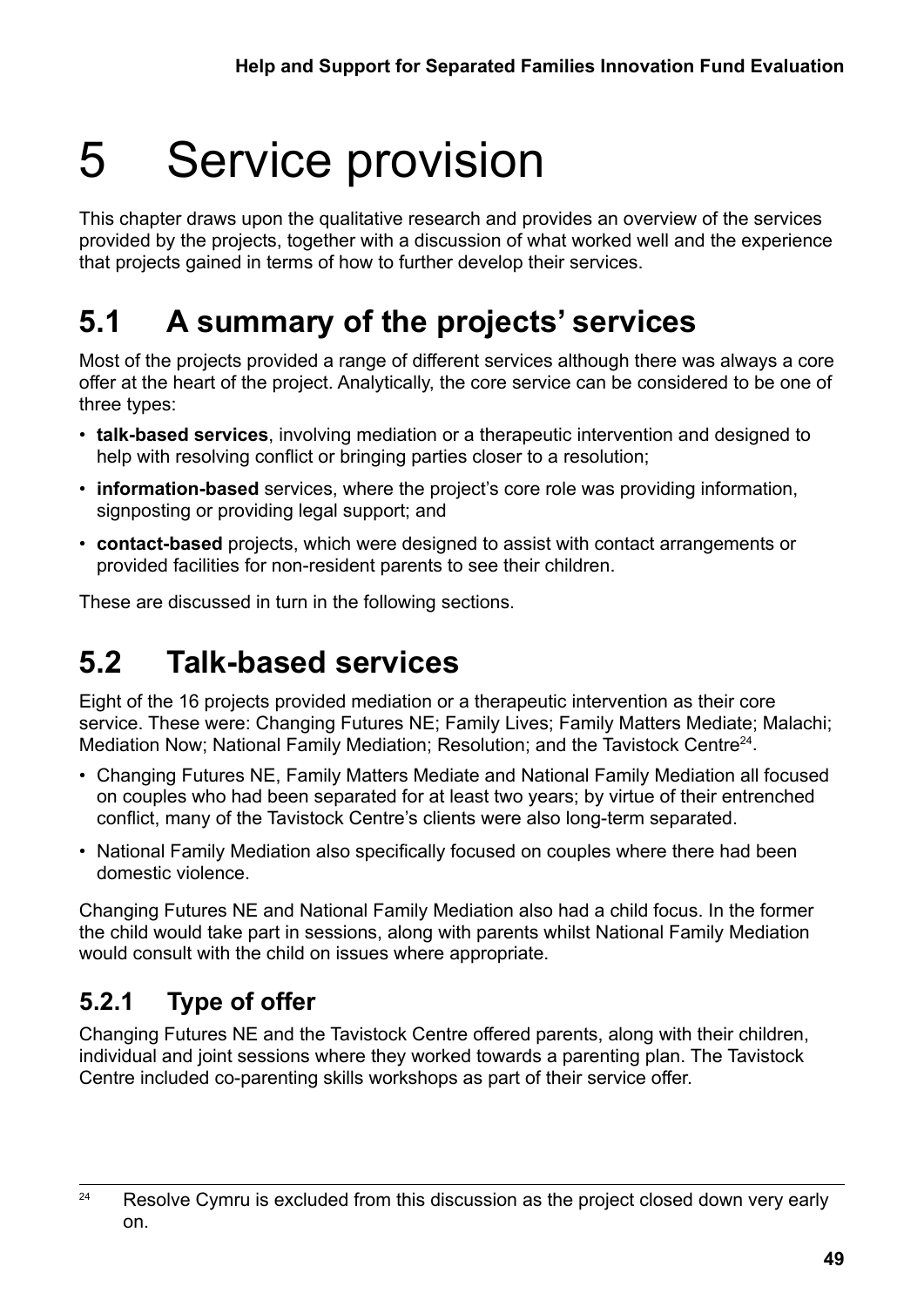### **Help and Support for Separated Families Innovation Fund Evaluation**

Changing Futures NE, Family Matters Mediate, National Family Mediation and Tavistock Centre all offered both individual and joint therapeutic sessions as well as most offering mediation with the Tavistock Centre also using a specialist 'mentalizing therapy'. A more detailed explanation of the services offered is given in Appendix G.

Family Lives offered a befriending service amongst Muslim parents – a group that is generally reluctant to seek outside help and support. In Waltham Forest and Leicester, the service was offered with the Barefoot Institute which is an Islamic relationship support organisation.

Malachi worked through 70 local schools, providing a therapeutic intervention for nonresident parents, with sessions focusing on changing behaviour in the interests of their child.

Mediation Now provided support for all separating/separated couples although their clients were primarily legal aid clients. Mediation Now primarily used joint mediation sessions,

In order to participate in Resolution's mediation sessions, one of the parents had to be on a low income and Resolution used a mix of single and joint sessions.

Further details of each of the projects in terms of their service offering, targeted client group, facilitators and barriers may be found in Appendix G.

### **5.2.2 Strengths and facilitators for talk-based projects**

In considering their **strengths and the factors that facilitated the development and continued success**, the projects identified a range of features, some of which were specific to an individual project but could be useful to others in their future development.

Critical to the success of projects was the **referral process**. As previously discussed, projects found that engaging other services and professionals and forging strong links with the community was key to their success. This included developing strong relationships with the courts, Cafcass, health professionals and local authority social service departments. Similarly, support and/or endorsement from other organisations (such as the link between Family Lives and the Barefoot Institute) contributed to the success of the project. Typically, projects that had cracked the potential difficulties in ensuring a flow of referrals felt that not only were they able to meet their contracted targets but considered that the project 'felt good' in that they were more financially stable, staff were happier and more highly motivated, and the project could spend more time doing the work it wanted to do rather than chasing referrals.

Although it is not always possible to arrange, National Family Mediation found that being able to have mediators who were based in the court offices not only enhanced the referral process but also found that engaging parents was less difficult as they were already 'on-site' and primed by the court to start the mediation process.

Projects found that there was a difference between the volume and quality of referrals, with some of the projects realising that the **service they were offering worked only for specific client groups**. Over time they realised that it was important to target and accept onto the programme the 'right' clients; Changing Futures, for example, decided to exclude referrals who displayed extremely challenging behaviours while Mediation Now found that their service was not suitable where one partner was hoping to reconcile, there were unresolved financial issues, or one or both of the partners presented with learning difficulties or personality disorders. Further, Changing Futures found that widening the scope of the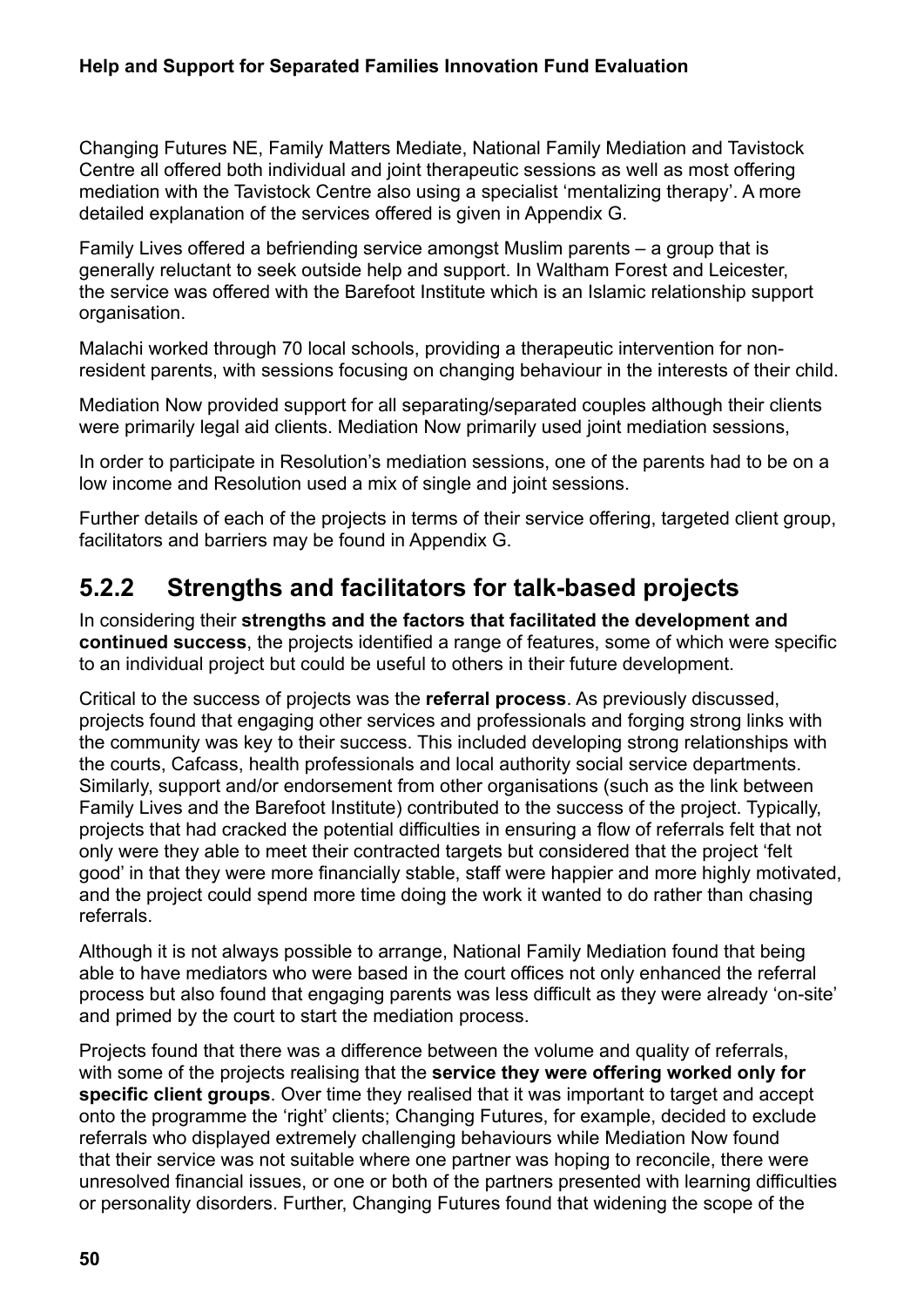intervention to young teenage children, new partners, and grandparents could have a positive impact on the outcome of the mediation between the separated parents.

Nearly all of the projects specifically referred to the **quality and skill of their workers** and attributed considerable success of the projects to their dedication, ability to engage with a wide range of people and the empathetic approach they brought to the interaction between the parents.

*'We go into "relationship build". We tell people we are not here to tell you what to do, we are here to listen. We ask people what they think should happen, how often they want to see their child, and what they think, what are they offering. We are not dictatorial; we listen to what they want. We say here you are now, here are where you want to be, and are led by the parents and are solutions focused.'*

(Staff, Malachi)

However, a number of projects commented on how they had underestimated the complexity of the work that project workers would do. Changing Futures for example commented on how their support workers had a much greater role than they had initially envisaged. Apart from carrying out their normal role, they found that they spent a lot of time keeping the expartners engaged between sessions and often dealing with a much wider set of issues than originally expected, including financial issues and benefits, alcohol and drug dependency and a wide range of health issues.

Overall, **good engagement** with both parents was critical to success. This could in part be ensured through the skill and professionalism of the support workers and in part the nature of the intervention and the flexibility with which it could be offered. Engaging both partners was frequently mentioned as being a difficult task and one in which support workers would need to place considerable effort. Changing Futures noted that they had underestimated how intimidating the process of being referred and taking part in an intervention could be for people. Engaging couples required time, tact, sensitivity, and a full explanation of both the process and the benefits of participating.

Typically, projects found that **good engagement also meant that couples were likely to need fewer of the services offered**. For example, Malachi found that while their therapeutic intervention was estimated to require 12 weeks, good engagement meant that eight to ten weeks would suffice. They also found that the six weeks of telephone support for non-resident parents was not required. Similarly, National Family Mediation found that 'shuttle mediation' (where the mediator shuttles between the ex-partners who are physically separated) was less likely to be required where engagement was good; the Tavistock Centre also found that, quite unexpectedly, co-parenting workshops were not needed because both partners engaged with the therapeutic process and attended joint sessions. They attributed this in part to the sensitive way in which couples had been referred and in part to the DOORS assessment that they used which made it clear that the process they were to engage in was not trying to reunite them.

Many projects offered a range of services. Projects noted for themselves that **one of the facilitators for engagement was through the provision of an integrated offer** – that each component was linked and appeared to be one component of a complete process. This was also commented on by users who appreciated how projects provided a number of services under one roof. Some of these were designed and run in-house; others were the result of collaborations between different services. For example, Sills & Betteridge whilst primarily offering a legal information and advice service also offered an in-house mediation service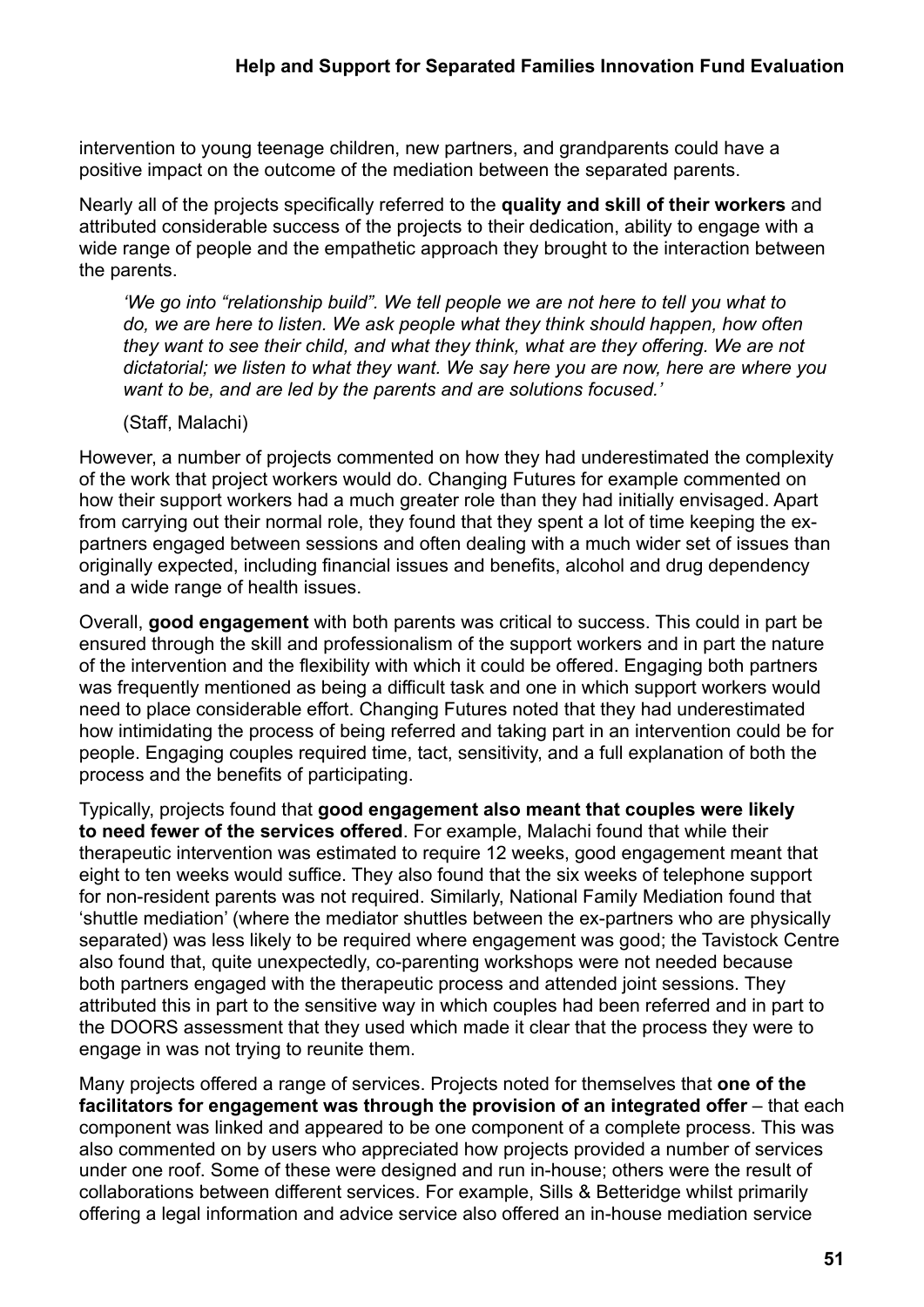### **Help and Support for Separated Families Innovation Fund Evaluation**

as part of the project. By contrast, Children 1<sup>st</sup> is a collaboration with One Parent Families Scotland and the Scottish Child Law Centre. They provided a one-stop-shop for separating and separated families across Scotland, called the Family Decision Making Service (FDMS) which aimed to establish contact and child maintenance arrangements. The service operated via a website, phone line and face-to-face consultations. Although acting as a partnership, it was clear that it was a seamless service as users did not realise it was a partnership – this contributed to the project's success.

Projects also found that being able to be **flexible** in their approach was important, for example being able to tailor the service to the individual couple, shortening or lengthening the intervention dependent on needs and being able to use a mix of different channels for communication (such as face-to-face, on-line chat, Skype), even though these on-line channels tended to be used only by a minority of couples. Mediation Now found that flexibility was important in order to be able to ensure that the intervention was not burdensome to the couples. They found that their 2 x 1.5-hour sessions were difficult when one of the partners was living some distance away and so converted to 1 x 2-hour session which reduced the burden and ensured continued engagement with the project.

Different types of interventions may take different amounts of time to become fully functional. While Family Lives had initially estimated that it would take one to two months for the befriending journey to bed in with both partners, in practice it was more like three to six months. Primarily this was because ex-partners were living separately and there was a great deal of going back and forth.

### **5.2.3 Barriers to success for talk-based projects**

**Barriers to success** of the projects centred primarily around **the nature of the ex-partners**. Changing Futures found that the service was less successful for potential service users with mental health problems, learning difficulties and health issues. Many projects found that unresolved issues that were outside the project's remit would have a negative impact on the intervention process, including unresolved financial difficulties and issues over contact rights (e.g. Changing Futures, the Tavistock Centre).

Similarly, a general reluctance to discuss sensitive issues, continued conflict and entrenched views meant that interventions were sometimes less effective than expected. Projects noted that they were sometimes unable to deal with individuals that presented with such entrenched views, were registering a high level of conflict (noted by Family Lives), or when one or both partners refused to engage with the process (noted by Mediation Now, Resolution and National Family Mediation). In part this may have been because the intervention was not designed to deal with such couples and as a consequence managing these difficulties was outside the skill set of some of the support workers. In such cases, as the Tavistock Centre noted, the degree of conflict is such that trained psychologists and therapists are required in order to help the partners engage and benefit from the intervention.

There are times when the wider family has an impact on the intervention. This can work both ways. As discussed earlier, involvement of the wider family can have its benefits (e.g. Changing Futures), but the extended family can also be working behind the scenes against the intervention, pushing one of the partners away from engaging or making excessive demands without any compromise (an experience noted by Malachi).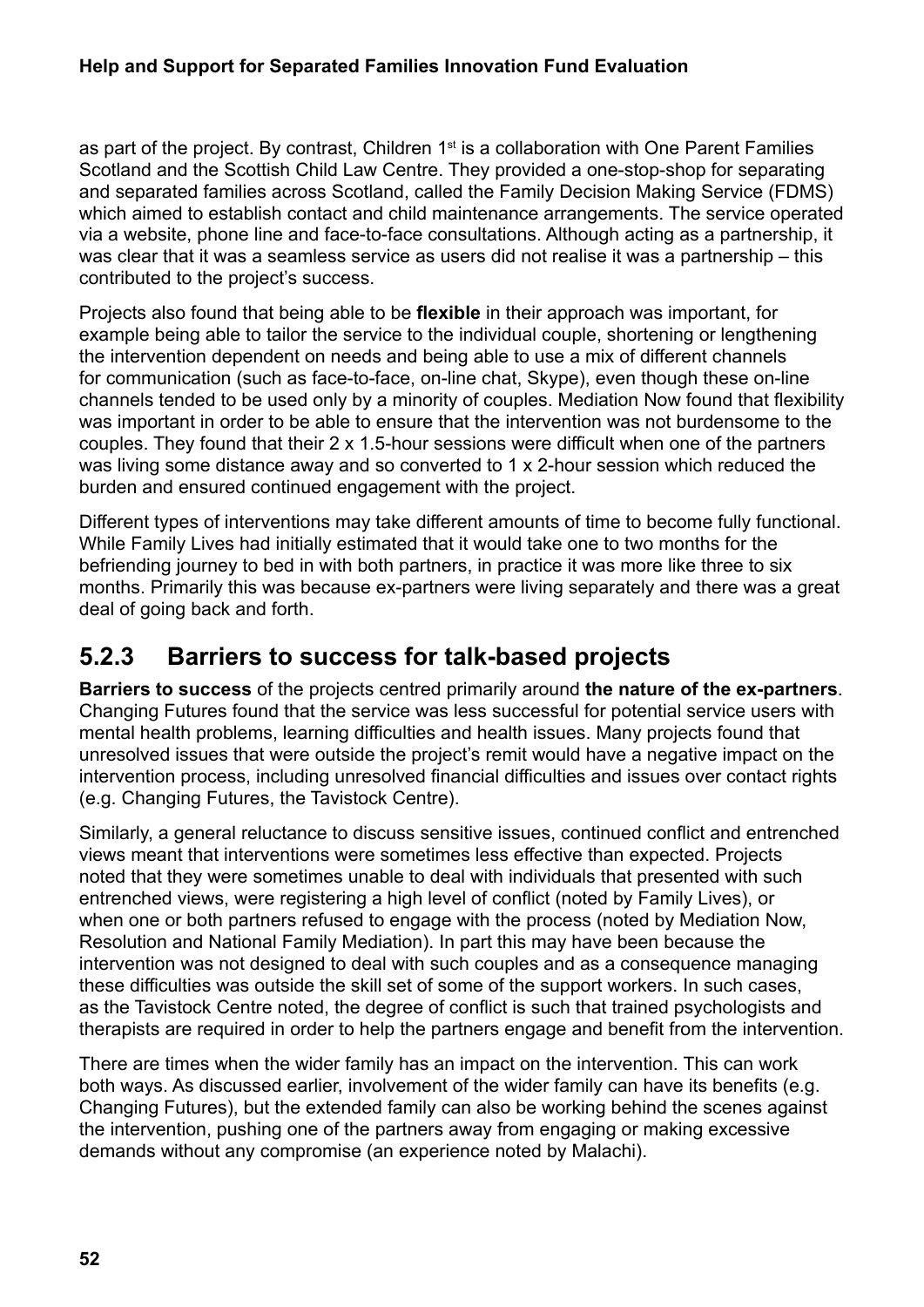A number of the projects, including Malachi, Mediation Now and National Family Mediation), aimed to put in place some form of agreement between the ex-partners. While this could be very successful for some couples, because the **agreements were not legally binding** they were not always as successful as initially hoped for.

Projects that covered wide geographical areas, especially those with rural catchments, found that the **geography itself could be a barrier to engaging** with the intervention, an issue noted by Howells when offering their mediation service. Partly this was because it meant one or both ex-partners needed to travel, which was not always convenient because of work commitments or possibly because of a lack of income or commitment. This meant that appointments might be missed. This in turn often gave rise to resentment on the part of the ex-partner who did attend the appointment, which in some cases they would use as a lever in future interactions. It also reduced engagement of the couple, which in turn reduced the effectiveness of the intervention. While projects did try to use electronic communications such as online chat and Skype, these were much less widely used than had been expected. This was partly because of other commitments getting in the way and also a lack of good quality internet connections.

# **5.3 Information-based services**

Six projects provided an information-based service. These were: Children 1<sup>st</sup>; Howells; OnePlusOne; Relate; Sills & Betteridge; and Spurgeons.

Howells and Sills & Betteridge are both firms of solicitors with expertise in family legal matters and offered legal advice, mediation sessions and joint/group work. Howells focused on two groups of clients – couples with low incomes and eligible for legal aid and couples with middle incomes and not eligible for legal aid; Sills & Betteridge offered their service to all couples that were separating/separated, but with a focus on rural communities.

Children 1<sup>st</sup>, OnePlusOne and Relate were all internet-based projects, with Children 1<sup>st</sup> also offering telephone support and Relate offering a live chat facility. OnePlusOne could also provide some face-to-face support via a Home Start helper. The three projects were open to all separating/separated couples. Both Children 1<sup>st</sup> and Relate provided an information service with articles to read, while Relate also provided users with tasks and exercise to undertake if they wished to do so. OnePlusOne also provided Behaviour Modelling Training which was designed to lead couples towards agreeing a parenting plan.

Spurgeons are a youth-orientated organisation and considered that adult-orientated services were inadequate for teenagers with parenting responsibilities. Their service was designed to provide support for young parents through mixed gender group sessions. The project also included work with grandparents as a means of encouraging greater communication within the family.

Further details of each of the projects in terms of their service offering, targeted client group, facilitators and barriers may be found in Appendix G.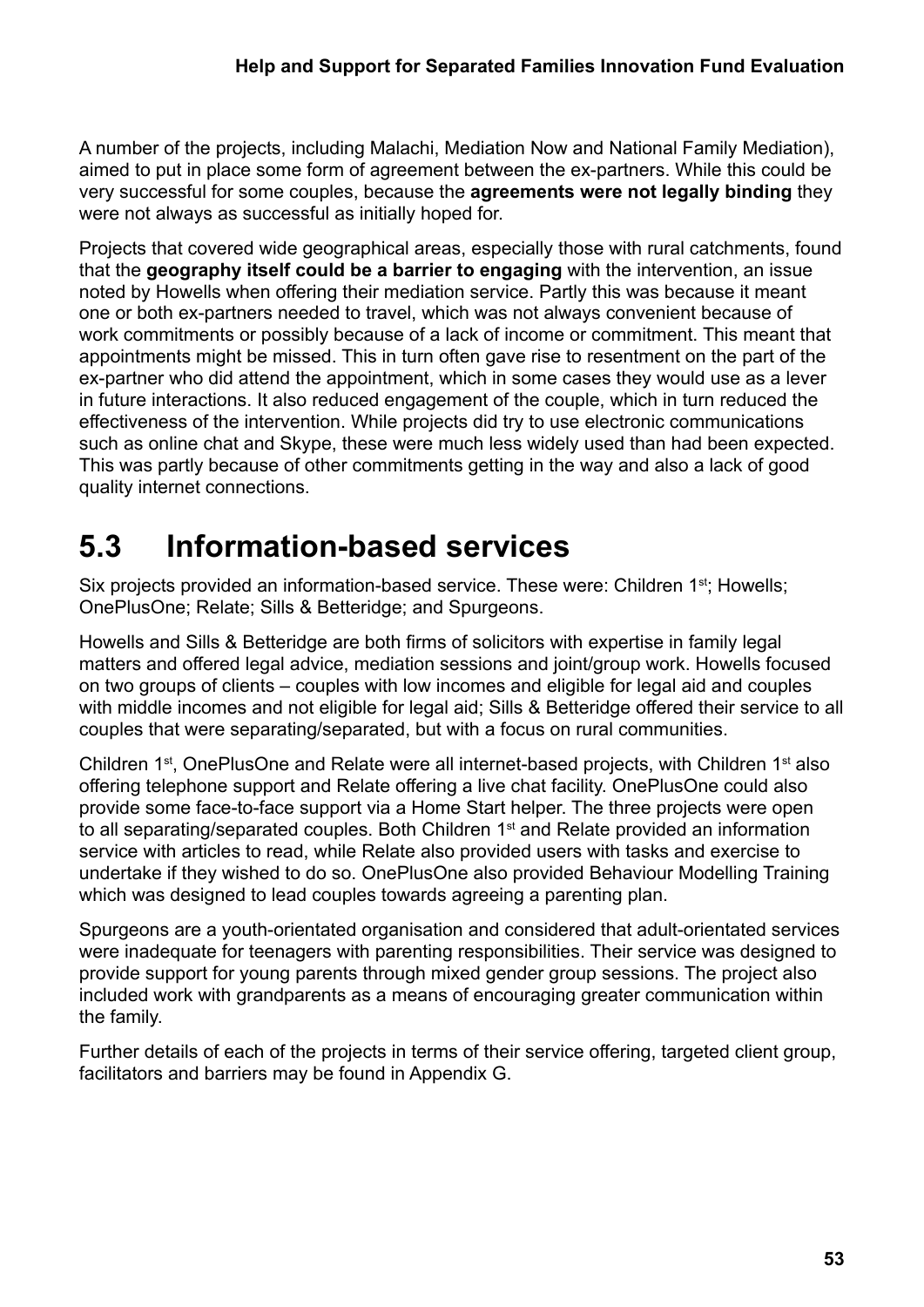### **5.3.1 Barriers and facilitators for information-based projects**

**Legal projects**: These two projects were offered by legal firms specialising in family relationships (Howells and Sills & Betteridge). Both projects provided legal advice and support as well as counselling and group work (Sills & Betteridge used a behaviour change model). Employing **solicitors trained in family legal work meant that they were able to provide expert advice and support to clients**, helping them understand their rights, informing them of the court process and increasing clients' confidence in being able to take issues forward. One of the potential downsides is that by being legal advice providers **they could sometimes only support one party**.

Sills & Betteridge could provide additional support for both partners, Howells to only one of the partners. However, both projects found that their **counselling and group work were underutilised**. In the case of Howells this was in part due to a slow start as the change in legal aid rules meant that clients had rushed to meet the deadline before the changes were implemented, resulting in an initial lull in referrals; and in part because it took time for support workers to learn how to promote the benefits of the counselling process. Sills & Betteridge found that clients were **less inclined to use the group work sessions, primarily because of the high level of conflict** that existed between ex-partners and partly because of the geography – many partners were living a long way from the project base. Typically, women were more likely to take up the group work than men.

Overall, both projects found that there was **high drop-out rate after clients had received legal advice and support**; both were looking at ways of promoting their additional services.

Sills & Betteridge had initially intended to offer their services in local prisons but were unable to do so due to the difficulties with gaining access.

Web-based projects: Relate, OnePlusOne and Children 1<sup>st</sup> were all primarily web-based, with Children 1<sup>st</sup> also providing online chat and telephone support.

While Children 1<sup>st</sup> found that their website was used more than initially expected, both OnePlusOne and Relate recorded lower website visits than expected, particularly at the early stage. Nevertheless, all the projects reported very positive feedback over the high quality material that was available on their websites (including information, tasks and signposting). One of the **key benefits of the web-based offer was that people could browse at a time that suited them and at their own pace**. The additional offer of a **web-chat facility provided by Children 1st appeared to work very well as it enabled people some 'distance' when discussing very personal issues**; this often meant that a subsequent telephone discussion was more effective as a relationship had already been established between the support worker and the individual.

The three projects had different referral process experiences. Relate recognised that they had overestimated the number of likely users but nevertheless felt that in order for increased use of their web services they would have needed a much larger marketing budget. Children 1<sup>st</sup> were surprised at the high level of web use, which was due to working in partnership with two other services and therefore had referrals arising for a range of sources. By contrast, OnePlusOne found that while their web offer was well used, it worked most effectively for couples who were at an early stage of their separation and before issues had become entrenched and the level of conflict had risen. However, they also found that couples would fall away after the initial registration process as they were not emotionally ready to discuss the issue of separation. **There appeared to be an optimum window in which their service would be most effective – some time after the initial separation when**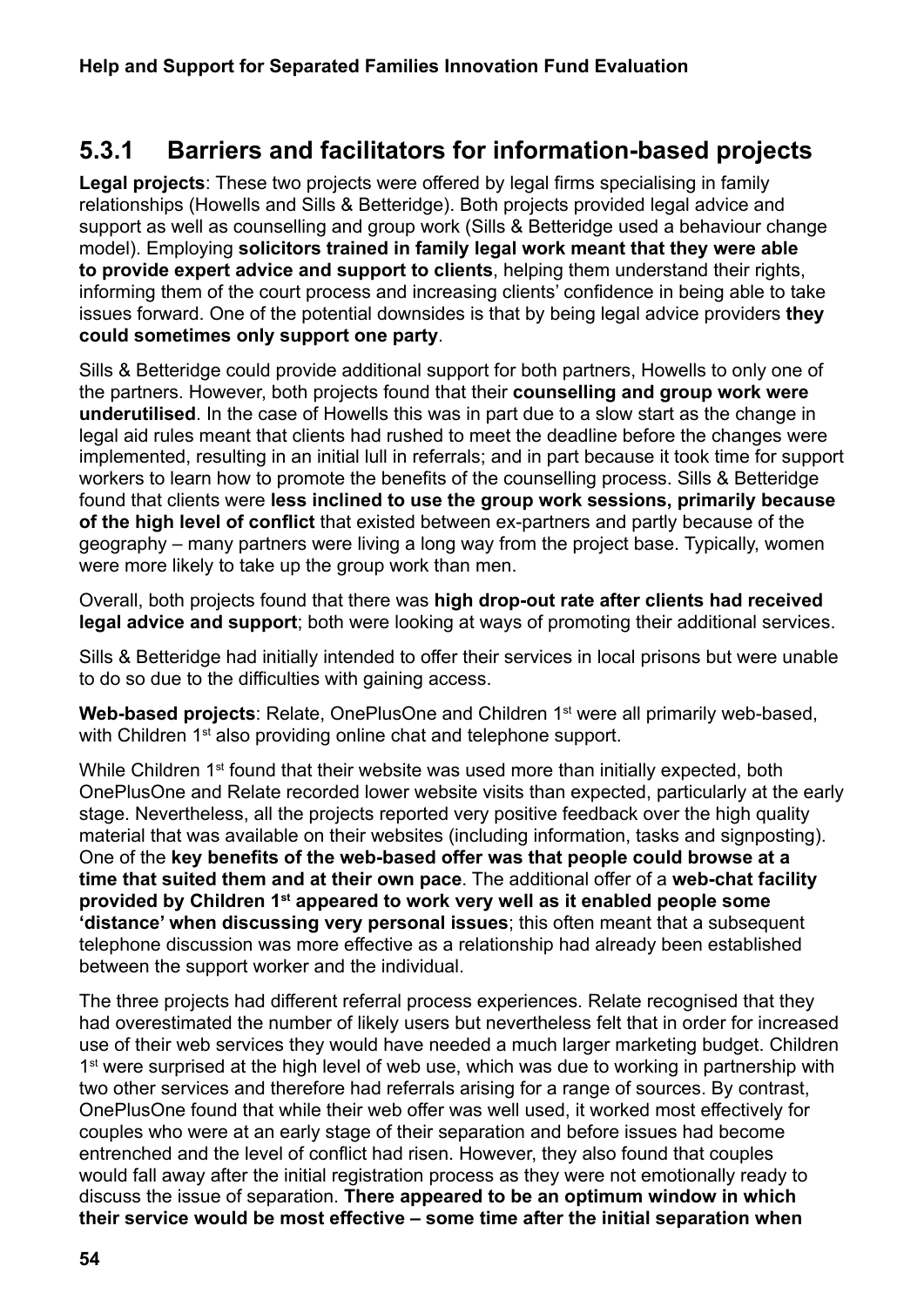**couples are emotionally ready to discuss issues but before any ongoing conflict has become too deep-seated and entrenched**. However, as projects noted, it is not possible to predict when the optimum window for service delivery arises as couples – and individuals within couples – become emotionally ready at different and unpredictable times. Projects did consider, however, that there should be a general campaign to raise awareness of services for separating couples amongst the public as well as relevant professionals (health and social services, solicitors etc.). Even if an individual, or couple, are referred, or refer themselves, before they are ready for any form of mediation, the service to which they are referred should have in place a 'pre-preparation' service that allows separating couples to have the opportunity to start to think through the issues of separation and provide a followup service at a later date to explore how the couple is handling the separation and whether mediation might be relevant. 'Trigger points' might also be discussed with couples (such as communication being reduced, arguments starting to arise, etc.) that might help to remind the couple to seek help and support.

Both Children 1<sup>st</sup> and OnePlusOne found, as have many of the other projects, that providing a **flexible service works much more effectively** than one that is heavily prescriptive. OnePlusOne had initially designed a 'planned pathway' through their offer but found that allowing partners to pick and choose the elements (often with sensitive guidance from the support worker) provided a more effective and efficient service.

Spurgeons had identified couples under 20 years of age as being in particular need of support, as the adult services were not really applicable to them. This assertion was reflected in the sometimes chaotic lifestyles of these young people around which it was critical to provide **flexibility and tailoring to individual needs** to deliver the service. As many of the young clients were still living at home and/or had strong links with extended family, the project found that **engaging with the wider family could be more successful in achieving positive outcomes with their ex-partner than working with the individual alone**. As with other types of project, there was also a downside in that some families could work against the intervention by advising the young person in ways that were likely to result in conflict between the partners. The chaotic nature of some of Spurgeons' client group meant that they would miss appointments. Geography, as with other projects, also played its part; those that were living some distance away often could not afford to travel to appointments on a regular basis.

# **5.4 Contact-based services**

Two projects provided safe contact and visiting arrangements for non-resident parents to meet their children as their core service – Pinnacle People and National Association of Child Contact Centres (NACCC).

Pinnacle People was based on a farm and provided the opportunity for non-resident parents to meet with their child and engage in activities such as cooking. The parents with care could also be present and the project provided an opportunity for reflecting on their relationship and what outcome would be in the best interest of their children. The project also provided signposting to other relevant services. It was open to all couples who had separated in the previous three years.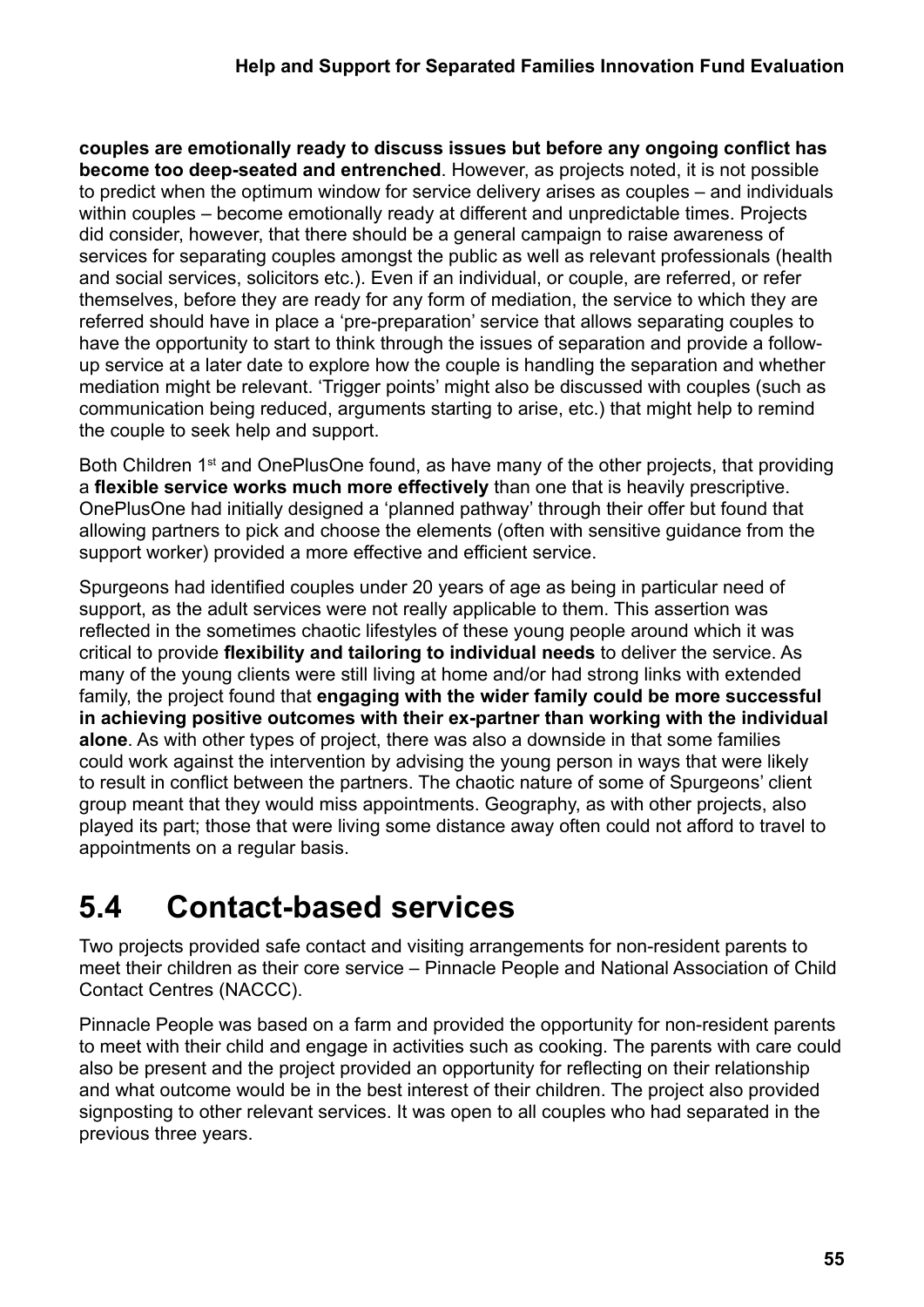NACCC utilised an online screening service and face-to-face support from a social worker, the design of which was to help couples with entrenched conflict find a way of allowing nonresident parents contact with their children.

Further details of each of the projects in terms of their service offering, targeted client group, facilitators and barriers may be found in Appendix G.

### **5.4.1 Barriers and facilitators for contact-based projects**

NACCC and Pinnacle People both aimed to deliver a means of providing contact with children for non-resident parents in a safe environment. NACCC undertook this through an on-line self-serve screening process feeding in to a face-to-face support service provided by a social worker, where practical and emotional issues could be tackled. Pinnacle People used a farm setting through which the non-resident partner could see their child.

Both projects had difficulties in **attracting referrals**, although referrals to Pinnacle people increased after some months. In the case of NACCC, the number of self-referrals to the project was considerably lower than anticipated; only around 10 per cent of the expected self-referrals were made, though the number of parents going on to complete the face to face programme of support offered by NACCC was actually in line with expectations. NACCC believe that due to the change in legal aid, few separated parents were approaching solicitors for help, and as solicitors were the main referral route for Child Contact Centres, there was lower awareness of their services in general. In addition, NACCC felt that, with hindsight, the online referral system was challenging for some parents with low literacy or IT skills and for those without an internet connection. There was also some anecdotal evidence that some judges had been frustrated with the length of the process for parents to self-refer and access the services, a view that was also held by NACCC itself when reflecting on the requirement for both parents to complete the intervention when many parents with care are not keen for the non-resident parent to establish contact with their child.

Discussing NACCC with parents, it became apparent that there was **insufficient clarity around the aims and services to be delivered**. While NACCC have social worker support for families, parents tended to see the service purely as a contact centre without any additional services. This is likely to account for the lower than expected improvements in collaboration between parents as a result of the project (only around 20 per cent of parents noted a significant improvement on the collaboration scale). For Pinnacle People, the slow start was attributed to the time taken to **build trust within the community**, to build a network for referrals and to find their place in the market.

Both projects found that it was **difficult to engage both partners**, which meant that the interventions were less likely to be successful. Additionally, the projects had difficulties in sustaining engagement and dealing with **clients presenting with complex problems, ongoing conflict and anger management issues**. Pinnacle People felt that not only was there was a lack of service integration and insufficient support within the intervention to deal with these more complex issues but that the intervention timescale of 12 weeks was insufficient in these cases.

Despite the problems that the projects experienced with referrals and the difficulties in dealing with clients with more complex problems, the **features that facilitated positive outcomes for clients were very similar to those discussed for all the other projects** – skilled and empathetic support workers and a tailored and flexible intervention. Pinnacle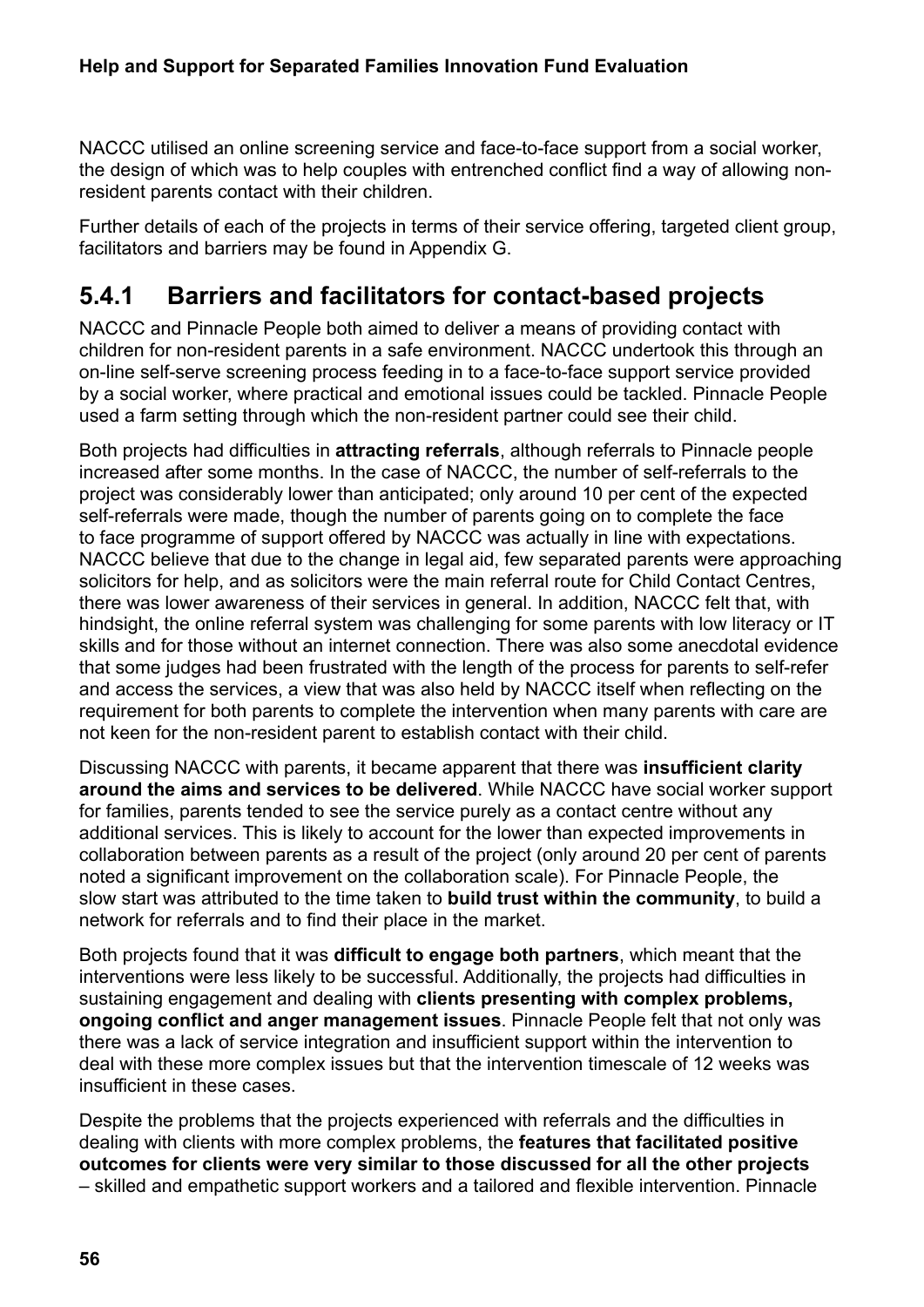People also thought that the farm setting was particularly conducive to more relaxed interactions and noted that parents often benefited through improved relations, fewer arguments and reduced animosity.

# **5.5 Project staffing and resourcing**

In delivering their services, most of the projects considered that they had been sufficiently resourced to carry out the interventions they had specified in their bids. There was, however, a sense that if projects were to continue with the project they would look to slightly increase resourcing in order to more fully support staff.

As projects were initially unsure about the level of demand, most of the projects built their resourcing as demand increased, although this was usually only in terms of one or two extra staff.

In terms of lessons learned, there were no steps that were seen as universally necessary for all projects. However, factors that should be borne in mind with a view to ensuring the successful staffing and resourcing of any future projects include:

- ensuring that sufficient resource is given to cover administrative requirements. A number of projects considered that they had underestimated the level of administration required, partly in managing the interventions and partly in managing the Management Information (MI) aspects of the contract (e.g. Sills & Betteridge, Family Matters Mediate);
- making better initial estimates of referral numbers so that staffing needs can be more clearly ascertained;
- ensuring sufficient resource to update and develop projects (particularly in related to webbased projects). For example, given the unexpectedly low number of registrations, Relate considered that the payment regime they had suggested – and hence resourcing – was insufficient to update and further develop their web offering;
- ensuring that the necessary skilled staff can be recruited. While this was not an issue for many of the projects, Changing Futures noted that they experienced some difficulties in recruiting skilled staff suitable for their intervention;
- arranging access to a network of mediators and other professionals, such as psychiatrists, especially when dealing with parents with personality disorders (e.g. National Family Mediation);
- providing more face-to-face supervision, development days to share good practice and further in-service training (e.g. NACCC);
- allowing for more breaks and support for staff who work with families with high levels of conflict, which proves to be emotionally challenging work (e.g. National Family Mediation);
- developing a more efficient assessment process with a dedicated assessment team. This is because the assessment process can be long and complex (i.e. there are often other agencies involved from whom it is important to gather evidence, which can take time and cause delays). This issue would be alleviated if there was a dedicated team working on the assessment process (e.g. NACCC).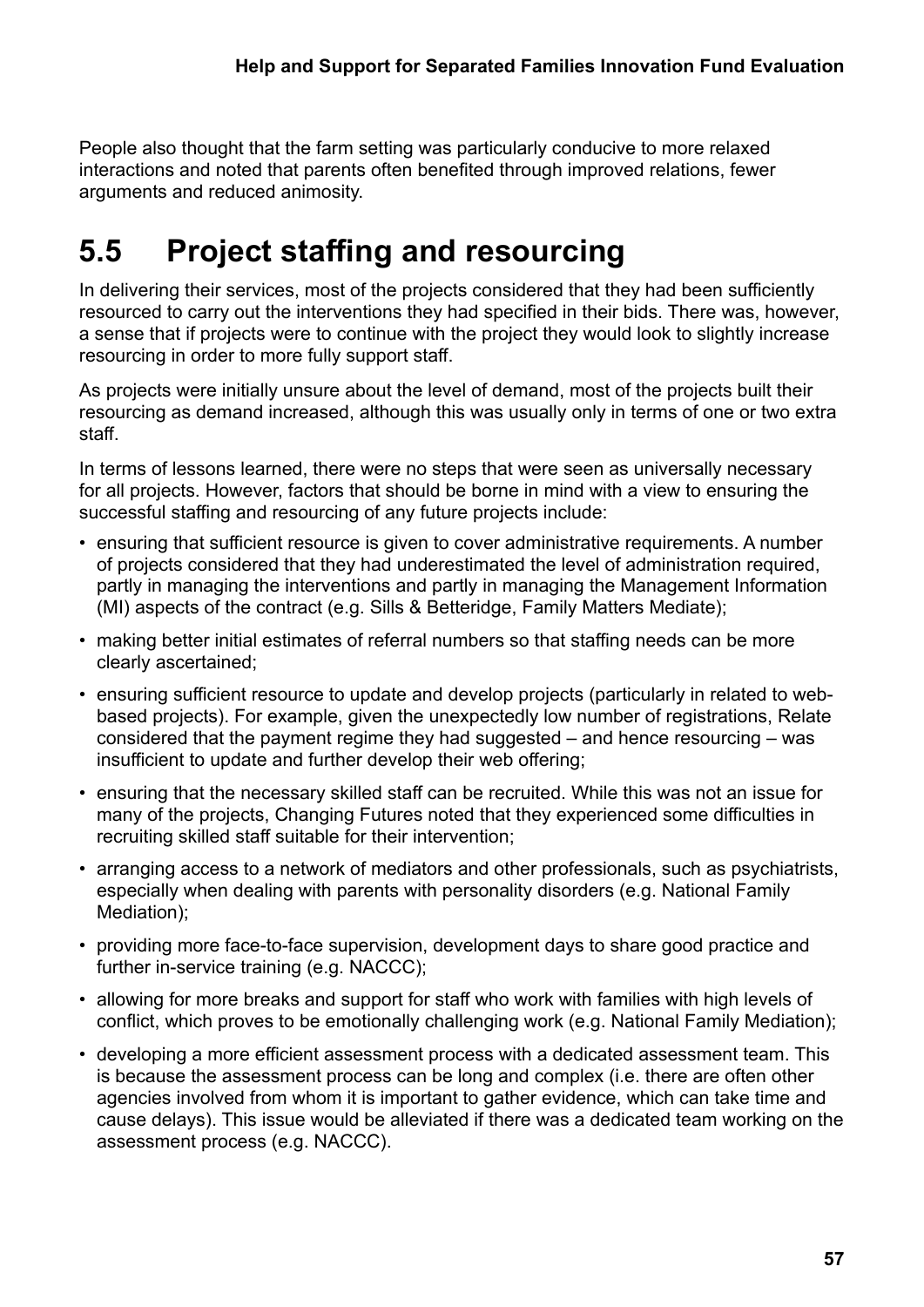# 6 Participant experience

This chapter draws upon the qualitative research and considers participants' experiences of the projects in terms of whether the service provided was relevant to their needs and their views on the support they received. We also explore participants' willingness and/or ability to pay for the service.

While the qualitative feedback on projects was highly positive, it should, however, be viewed in light of the outcomes findings detailed in Chapter 8. In this later chapter we see that while parents gave positive overall ratings to the projects, the longer term outcomes in terms of coparenting skills were less strongly positive. Nevertheless, the qualitative feedback does show that the projects were felt to be genuinely helpful at a difficult point in parents' lives.

# **6.1 Relevance of projects to participants' needs**

### **6.1.1 Talk-based projects**

There was **almost universal praise for the projects that were offering mediation and therapeutic interventions for their impact, effectiveness and the way support staff dealt with them**.

Overall, amongst the clients taking part in the qualitative research, there was considerable enthusiasm for the projects and the services they offered.

The talk-based projects were seen to benefit parents in four distinct ways:

- i) improving communications between partners;
- ii) having a positive psychological impact;
- iii) improving relationships between partners and children; and
- iv) a number of practical impacts.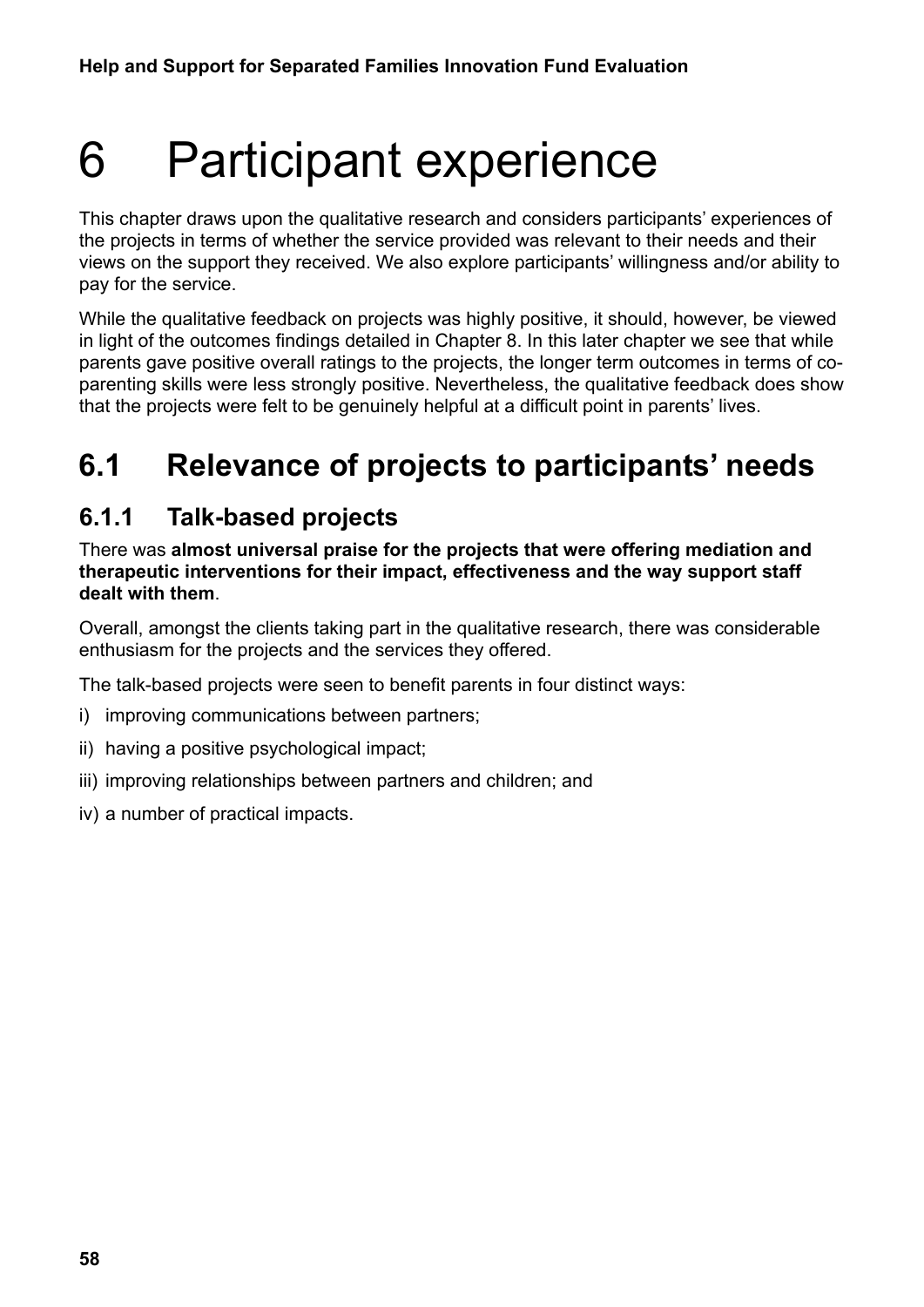### **Box 1: Improved communication**

*'If I didn't have access to this mediation I would not be able to communicate with my ex and his new partner at all.'* 

(Client, Changing Futures)

*'If I had to sum up, I would say it was communication between everyone…respecting other people's opinions and decisions because you sit down and listen to how the other person feels throughout.'*

(Client, Changing Futures)

*'Talking to the befriender made me realise things from a different perspective. It helped in the wording of things – less confrontational, more welcoming, understanding.'*

(Client, Family Lives)

*'It did help, realised we could agree on things, not impossible to agree.'*

(Client, Mediation Now)

*'I've learnt, through the counselling, to not be combative on points that are clearly confrontational.'*

(Client, the Tavistock Centre)

*'I learnt how to deal with my husband without getting angry.'*

(Client, Family Lives)

In terms of **improved communication** (See Box 1 for examples), the talk-based projects, through individual and group sessions and mediation, enabled clients to listen to their expartner without shouting them down or ignoring them. The projects also helped them to respect their ex-partner's views (even if they did not agree with them), and generally see that there were always two sides to a disagreement. Overall, communication became less confrontational, less angry and generally more productive.

The effect of improved communications was generally considered by both parents and staff to have a **positive impact on the relationship between ex-partners**. This ranged from being able to be in the same room as each other without any sign of verbal or physical violence, through to being able to discuss contact and parenting arrangements for children in a more rational and less angry manner. Box 2 provides some examples of improved relationships. Of particular concern for clients was the deleterious effect of their disintegrating relationship on their children. One of the key outcomes of the talk-based projects – and the effect of improved communications between ex-partners – was improved relationships with children, which in turn resulted in children who appeared to be happier and exhibit less negative behaviours such as moodiness, argumentativeness and anger.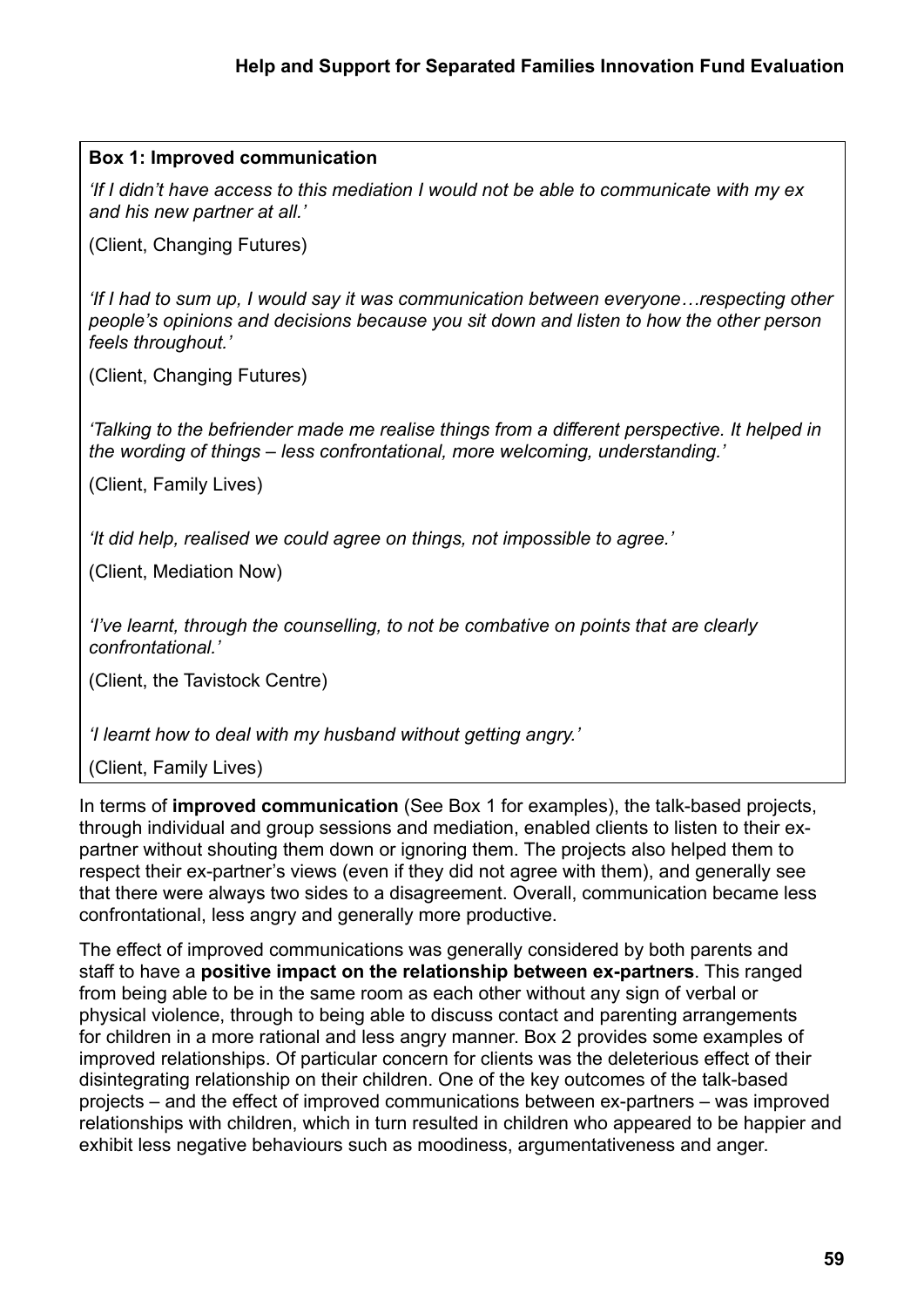#### **Box 2: Improved relationships**

*'You might not get a good relationship with your ex-partner…you need to be realistic…but it is a good way to move things forward.'* 

(Client, National Family Mediation)

*'The situation with my daughter is better overall – there's less conflict between everyone.'*

(Client, Family Lives)

*'She* [daughter] *is less angry because she's seeing her dad…He's* [son] *a lot happier when he comes over to see me.'*

(Clients, non-resident parents, Malachi)

*'My son is a lot happier and his behaviour has improved…he sees me and his dad getting along. My relationship with my ex has improved. Before we only used to argue, now he invites me in for a cup of tea when I pick Jack up – we both know that* [son] *knows what is going on.'*

(Client, National Family Mediation)

Clients often commented on how working with the projects had 'helped them' and made them feel 'better in themselves'. In this respect, there was evidence of **improved psychological health** in terms of increased confidence to deal with situations, a feeling of being a person whose views and opinions were valid and generally being more relaxed in situations that could be challenging. Box 3 provides examples. In addition, talking with project staff could help some clients to move out of a more depressive state, start to look forward to better times and generally give them the impetus to 'sort themselves out'. In some cases this was about taking greater pride in themselves, their personal appearance and their home; in others this was concerned with taking control of their financial situation and in some cases looking for work and considering a '*new future*'.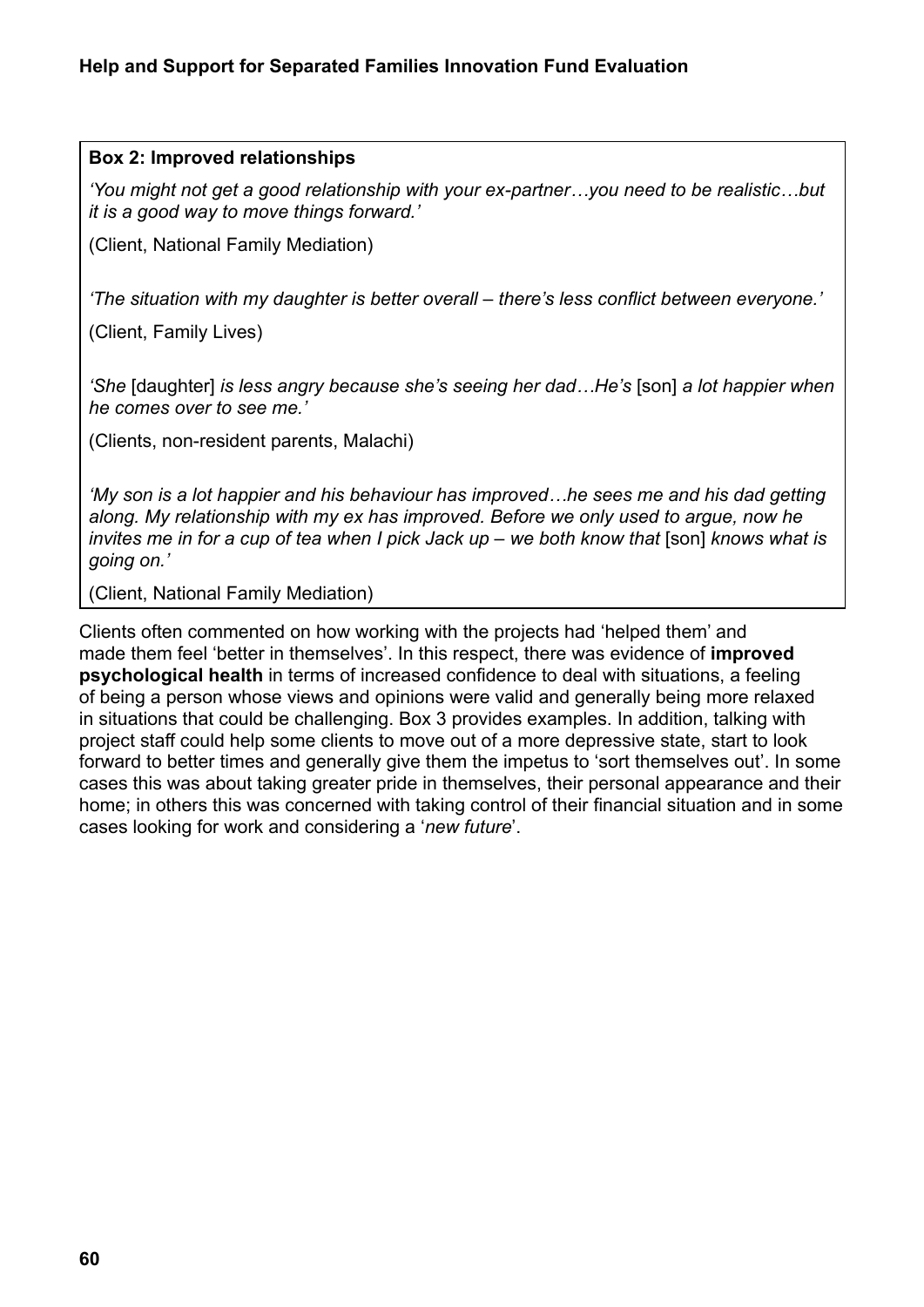### **Box 3: Improved psychological health**

*'It's made me more confident in what I am doing…it made me feel that wanting things for the children was right, it's not me being unreasonable.'*

(Client, Family Lives)

*'I was very low when I started, depressed not working, after a little chat with them, it gave me the kick up the backside to get things sorted for my children…Now I have a better outlook, better attitude, I even got some qualifications, I done forklift training in a month and it has opened doors and have just got a job.'*

(Client, non-resident parent, Malachi)

*'I'm more relaxed when I'm with him* [ex-partner]*…I can put my point forward and answer him…Facing him in front of the professionals gave me the courage and it made me think I can do this.'*

(Client, the Tavistock Centre)

*'Mediation saved my sanity.'*

(Client, Mediation Now)

*'…I had a voice. I was valid.'*

(Client, National Family Mediation)

There were also a range of **practical outcomes** as a result of working with the talk-based projects. These included working towards an agreed approach to parenting, formalising parenting agreements and agreeing contact arrangements for children. Court action was particularly disliked by clients – even the thought of it for those who had never experienced taking legal action. A number of clients interviewed as part of the qualitative research expressed considerable relief at either avoiding court action altogether, or deciding that further court action was no longer a desirable route. In all cases, clients considered that this outcome was as a result of being encouraged and enabled to talk through the issues with their ex-partner in a safe and non-judgemental environment. Box 4 provides some examples of the practical outcomes of the talk-based projects.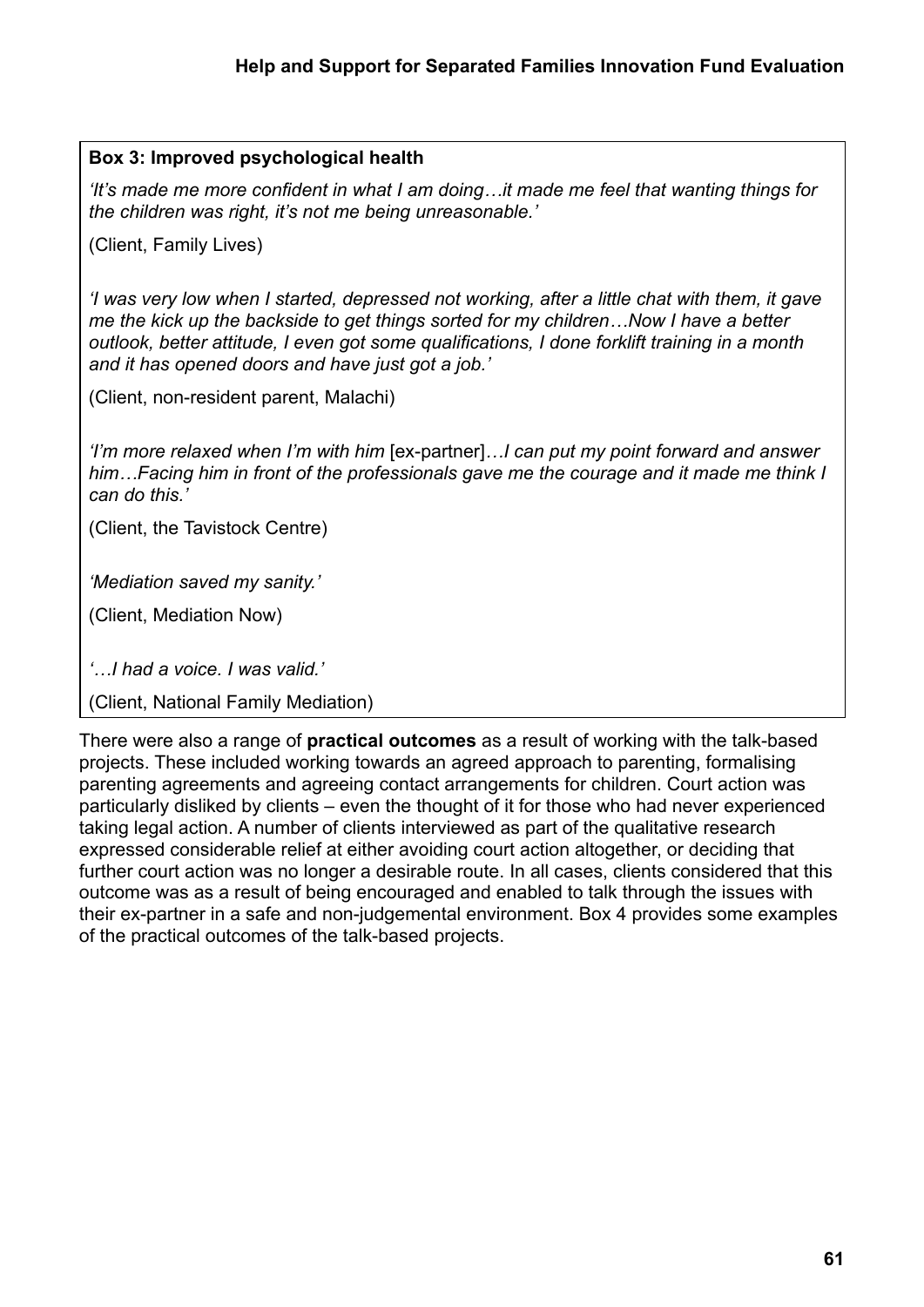#### **Box 4: Practical outcomes**

*'*[We did lots of activities on how the children see us and what they would want us to do]*. We realised, even though we hate each other, we wanted the same things for the girls and so we had to work together for that.'* 

(Client, Mediation Now)

*'It has had a big impact. This has gone on for five years and it is a weight off my shoulders to have* [a parenting plan in place and no more court]*.'* 

(Client, National Family Mediation)

*'If Malachi didn't get involved, I probably still wouldn't be seeing my daughter. It probably would have got a lot worse.'* 

(Client, non-resident parent, Malachi)

*'I would much rather talk to people than going to the courts. I feel the courts just try to discredit the one who is not living with his child.* [Changing Futures] *is a lot fairer.'* 

(Client, Changing Futures)

*'We would still be in court* [were it not for mediation]*. I think the situation would have gotten worse and worse.'* 

(Client, National Family Mediation)

In the light of the benefits that clients felt they had gained from participating in the activities provided by the projects, many of the clients interviewed in the qualitative research were very enthusiastic about the services they had received. The following quote from a client attending Changing Futures sums up the enthusiasm with which most clients taking part in the research talked about their experiences.

*'They surpassed* [my expectations] *by the mile, surpassed, exceeded, excelled, you name it, I cannot fault them, they've been wonderful, I'm so grateful.'*

(Changing Futures)

However, while clients were **generally very positive about the impact of the interventions, they did not work for everyone** and a minority of clients still had unresolved issues. Typically, where the relationship between ex-partners had completely broken down or where individuals refused to give any ground or compromise, the interventions were much less successful. For example:

*'*[The structured programme] *caused more harm than good.'* 

(Client, Mediation Now)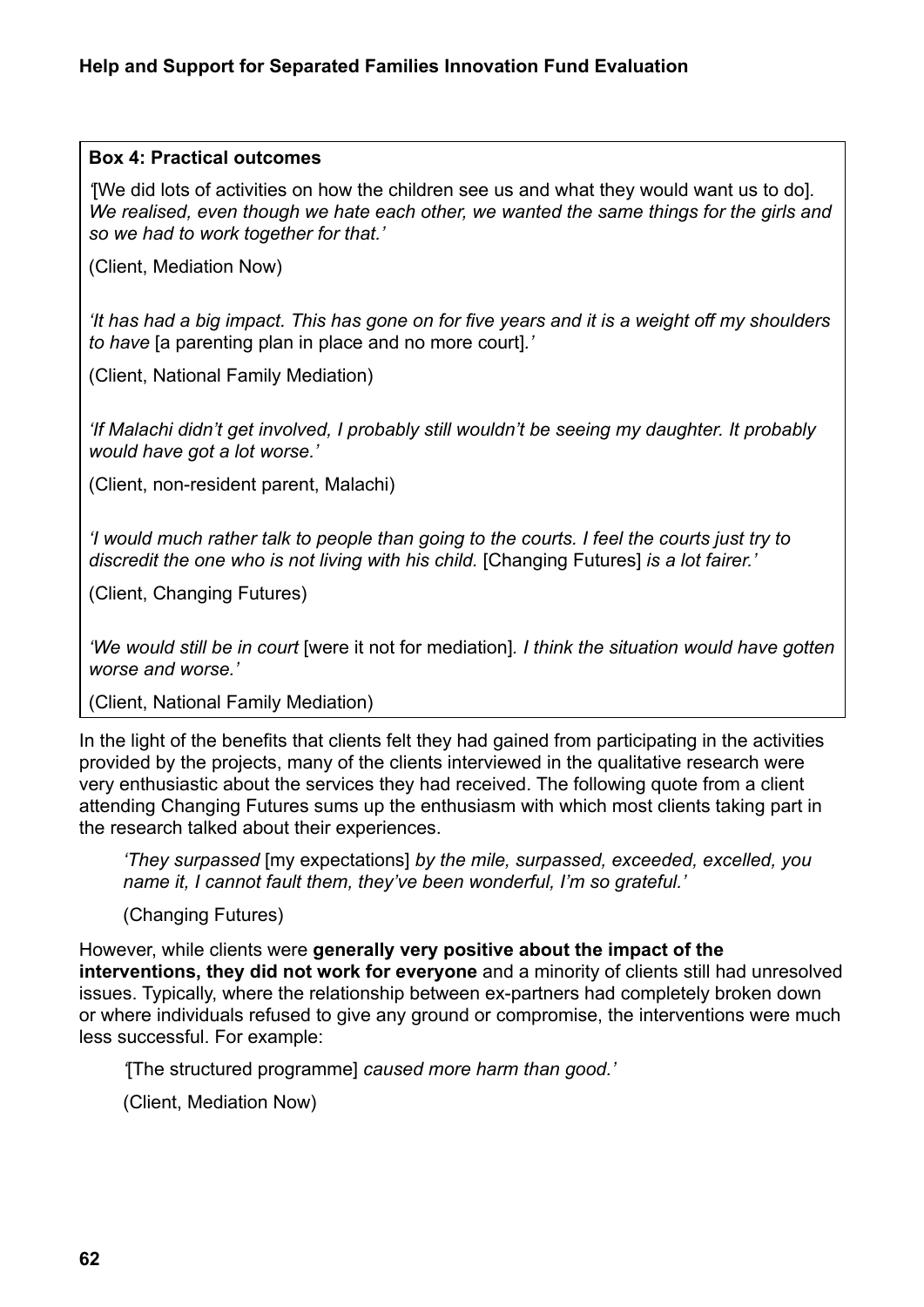*'It was not successful for our objectives. My ex is an extreme case…she is very adamant and dogmatic and won't budge. She refused to engage in the process. She was very polite, but just not interested in letting me see my children.'*

(Client, the Tavistock Centre)

Some clients also felt that had they entered mediation earlier, or been directed to do so by the courts, the outcome may have been different.

*'The course didn't work for us – nothing has really improved, though I can see the benefits. I think for us as a couple it was too late. If we'd done it two or three years ago it may have been better…should have been done early on in the separation.'*

(Client, Mediation Now)

*'It would have been useful during the court case, would have got us talking better then.'*

(Client, parent with care, Malachi)

*'Because we were involved so heavily in the court, we will never talk again. If we were involved in more mediation, earlier, that would not be the case. If the judge had ordered it or if there was a legal basis to it, we would be in a much better position and our child would be even happier.'*

(Client, National Family Mediation)

Two further issues compromised the effectiveness of the projects:

#### • the **lack of legal backing to parental agreements**:

*'Everything which had a legal foundation was fantastic. Everything in the parenting*  plan, which didn't have that foundation, was ignored...because they make it so clear it *has no legal grounding they have no recourse.'*

(Client, National Family Mediation)

*'That's the weakness. It [agreement] can't be relied on.'*

*(Client, Mediation Now)*

#### • a **lack of support once the intervention had finished**:

*'Nowhere to turn if anything went wrong.'*

(Client, Mediation Now)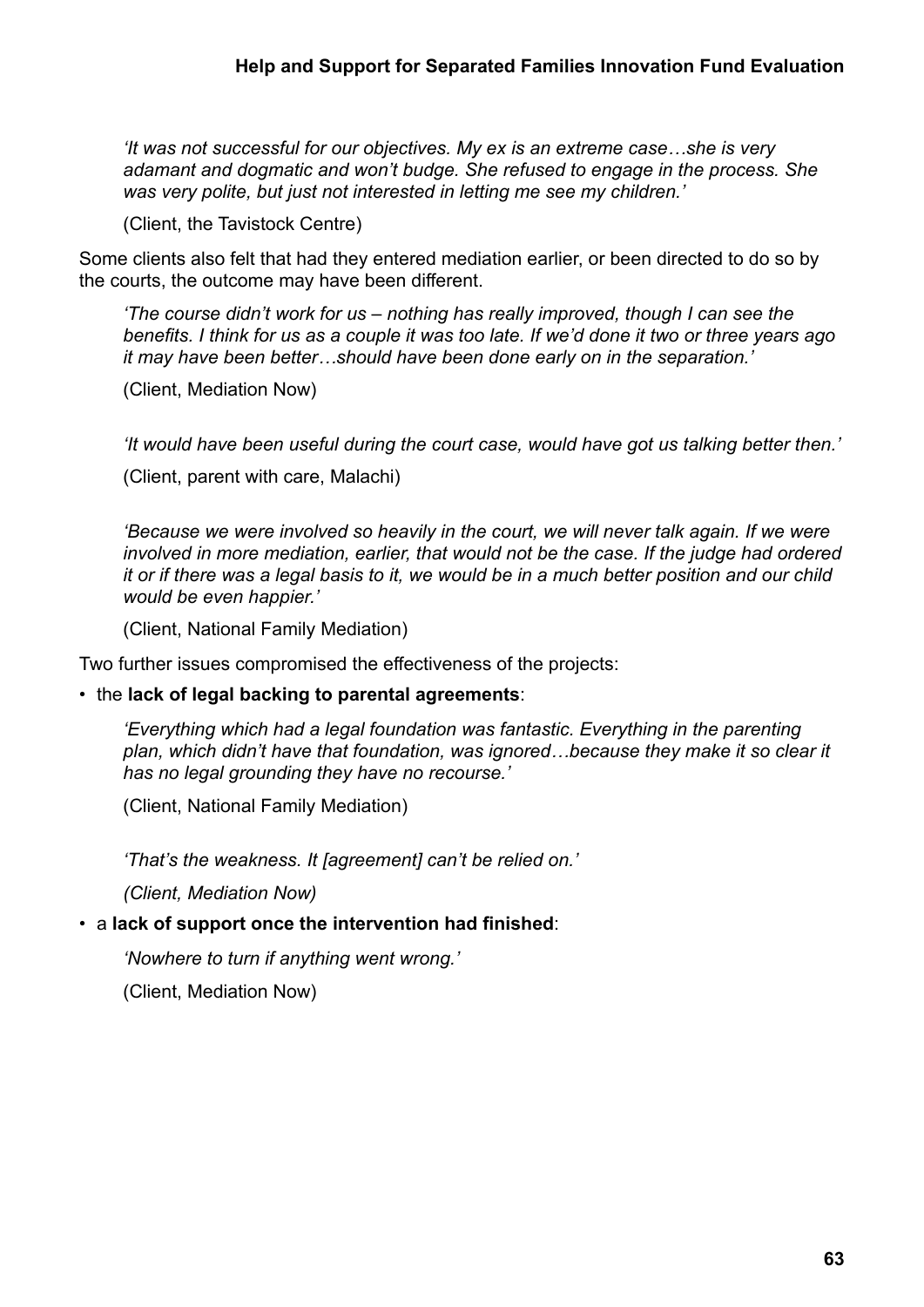### **6.1.2 Information-based services**

It was only possible to discuss the interventions with clients from four of the projects that were providing either information-based services and or legal support as client contact details were not available for the web-based projects.

Overall, the clients we were able to talk to were very pleased to receive the projects' services. Clients particularly welcomed the **projects that provided them with a breadth of information and could signpost them to the most relevant services**. This raised their general understanding of the issues that faced them, improved their understanding of their legal rights and, in the case of Children 1<sup>st</sup>, pushed the parents to think about the impact their separation was having on their children.

Even where ex-partners thought that nothing had really changed between them from being in touch with the project, they nevertheless found the opportunity to discuss their personal circumstances a very positive experience.

*'I just used them as a sounding board to find out what would help my two girls. It gave me other avenues to explore but it didn't really change anything.'*

(Client, Children 1st)

Howells and Sills & Betteridge, both of which are primarily expert providers of family legal advice, as well as running mediation and group work services, were also highly regarded by clients. In part this was because they were able to access legal advice from trained legal advisers who were extremely familiar with family law. This allowed clients to understand their rights and the actions that they could take as well as being given an insight into the legal and court process. This in itself was often found helpful as individuals could then consider how they wanted to act. The additional services provided by the legal firms in the form of group work and mediation further helped individuals by increasing their confidence, helping them to see their ex-partner's point of view and at times agreeing on mutually agreeable parenting plans.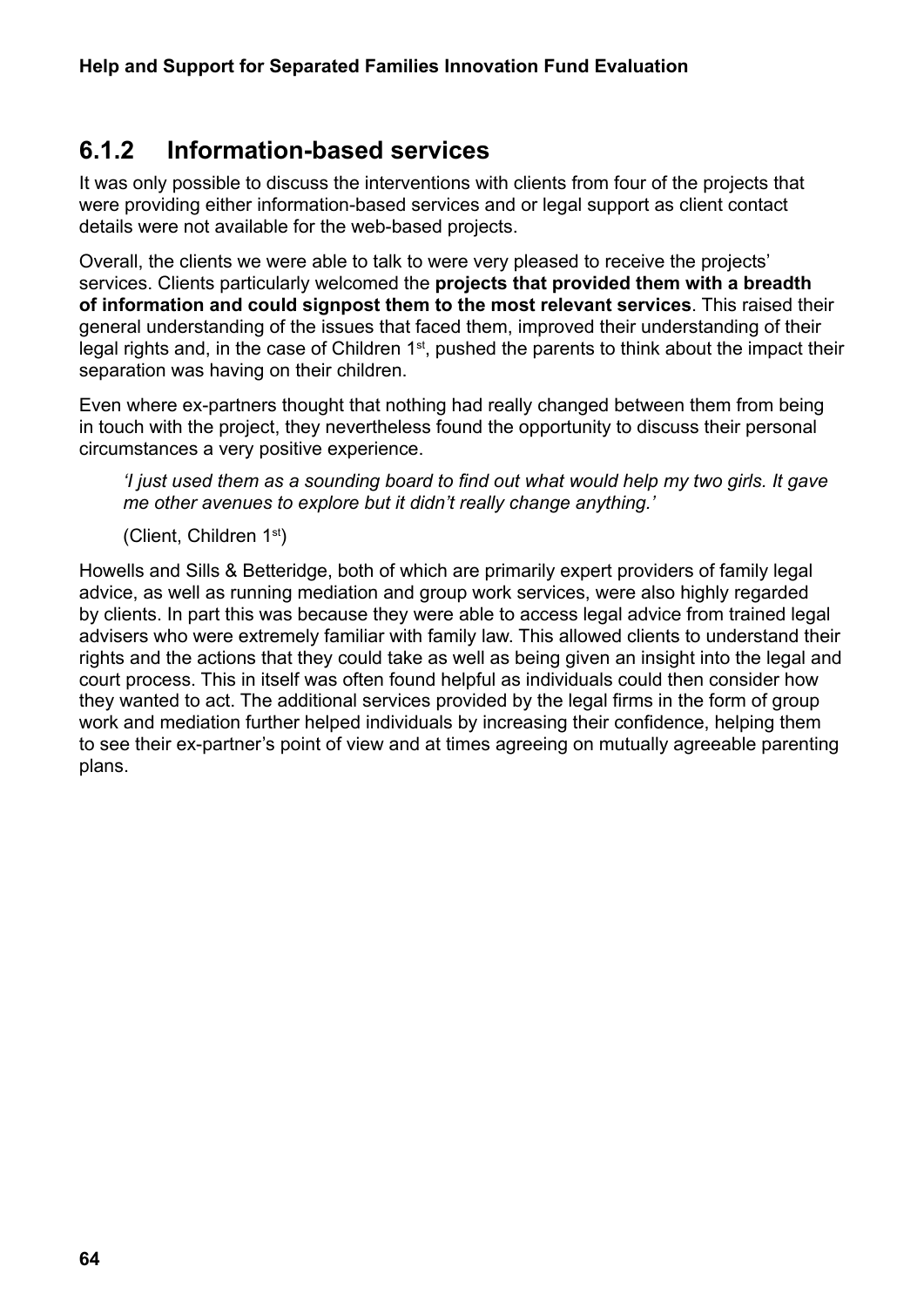### **Box 5: Comments on the benefits of information-based projects**

### **Being informed of one's rights**

*'As I went through the system I was told I would never be able to get the court system changed and that this was it until my child was 16. Having talked to Children 1st I learnt that this was not the case. It was great to have someone tell me that she has rights.'*

(Client, Children 1st)

*'The service is good for those who what to be told what their rights are and what is out there for help.'*

(Client, Children 1st)

*'Ultimately Children 1st helped fill in a lot of the blanks about my and my child's rights.'*

(Client, Children 1st)

### **Having a greater understanding of one's information needs**

*'[It's had a long term impact] in terms of being more confident in the types of advice I need.'* 

(Client, Children 1st)

### **Signposting**

*'Without Children 1st I'd have struggled to get in touch with the people I am dealing with now – the solicitors.'*

(Client, Children 1st)

### **Focus on children**

*'They have given me to confidence to try to do better for my daughter. Using the service did not make me feel like I was being selfish. I was trying to show I was doing the best for my children.'*

(Client, Children 1st)

*'The legal advice was really helpful. It helped me think through what I wanted to do…didn't use the other services as once I had the legal position my ex stopped making such a fuss.'*

(Client, Sills & Betteridge)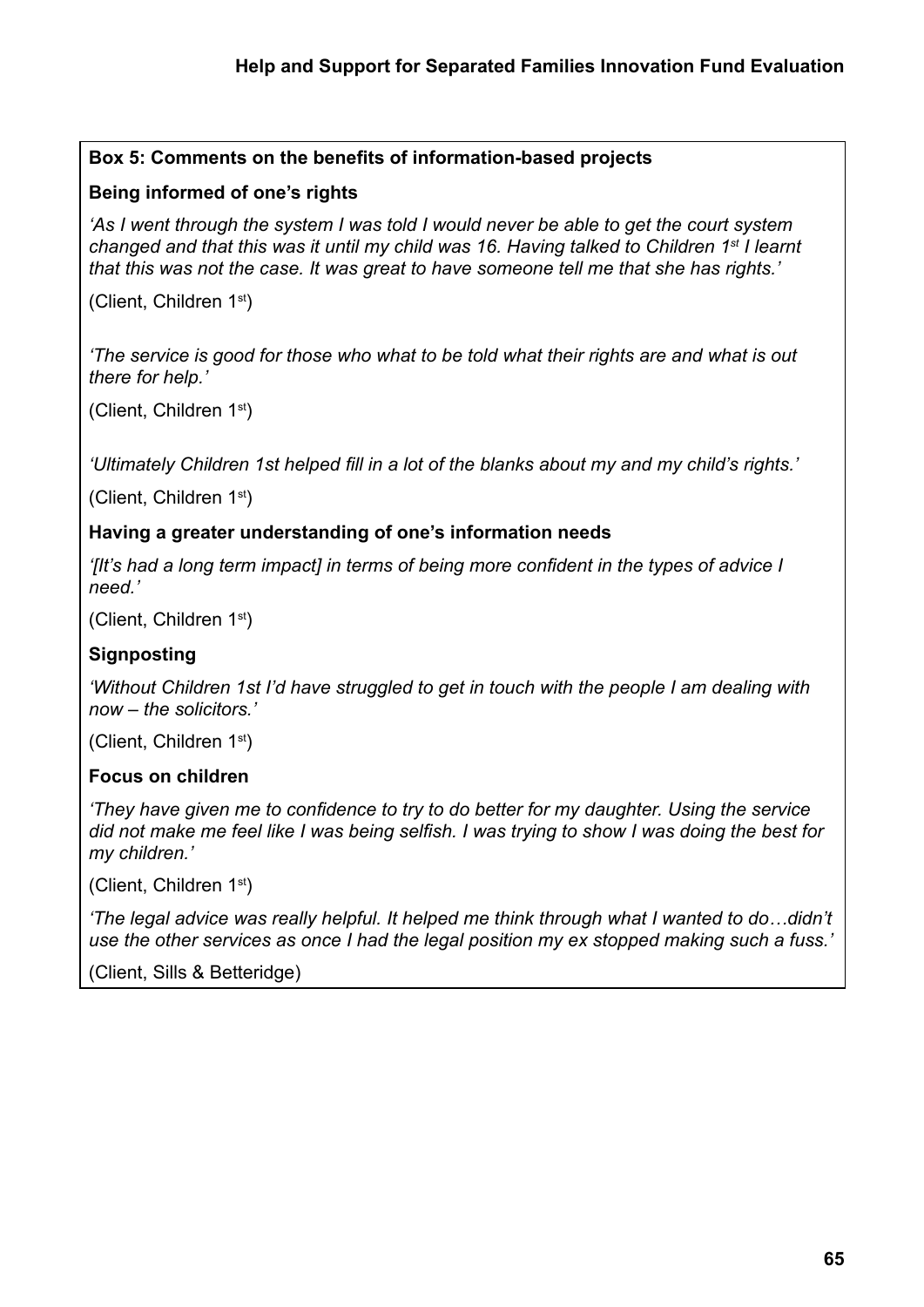### **6.1.3 Contact-based services**

NACCC and Pinnacle People were designed to enable the non-resident parent to see and interact with their children.

Clients considered that the **biggest impact of NACCC's project was that it provided a safe, secure, supervised environment in which a parent was able to see the child/ children on a regular basis, without having to go through the courts to achieve this**. As such, there may be a degree of blurring between parents' perceptions of the NACCC services funded as part of the Innovation Fund and those that were offered outside the Innovation Fund.

*'Without the Contact Centre, I wouldn't have had any contact with my son unless I'd taken my estranged wife to court.'*

(Client, NACCC)

*'If it wasn't for NACCC…I wouldn't have seen* [daughter]*, I wouldn't have known what to do. I would have had to go to court.'*

(Client, NACCC)

*'Comfortable. I felt safe with the boys being there. Everything was explained to me.'*

(Client, NACCC)

The way in which the project worked also meant that it **reduced the costs and time associated with going to court to gain contact with the children, encouraged an enhanced relationship between ex-partners, greater communication, reduced conflict and provided overall emotional support**.

*'*[The Contact Centre was] *the bridge that took us from being together as a married couple to being separated parents.'*

(Client, NACCC)

*'It* [Contact Centre] *has acted as an enabler to maintain the relationship.'*

(Client, NACCC)

*'A great way to communicate, to sit in a room again.'*

(Client, NACCC)

*'A godsend, there were days I didn't think I could cope.'*

(Client, NACCC)

*'I wouldn't have coped without the support of people at NACCC.'* (Client, NACCC)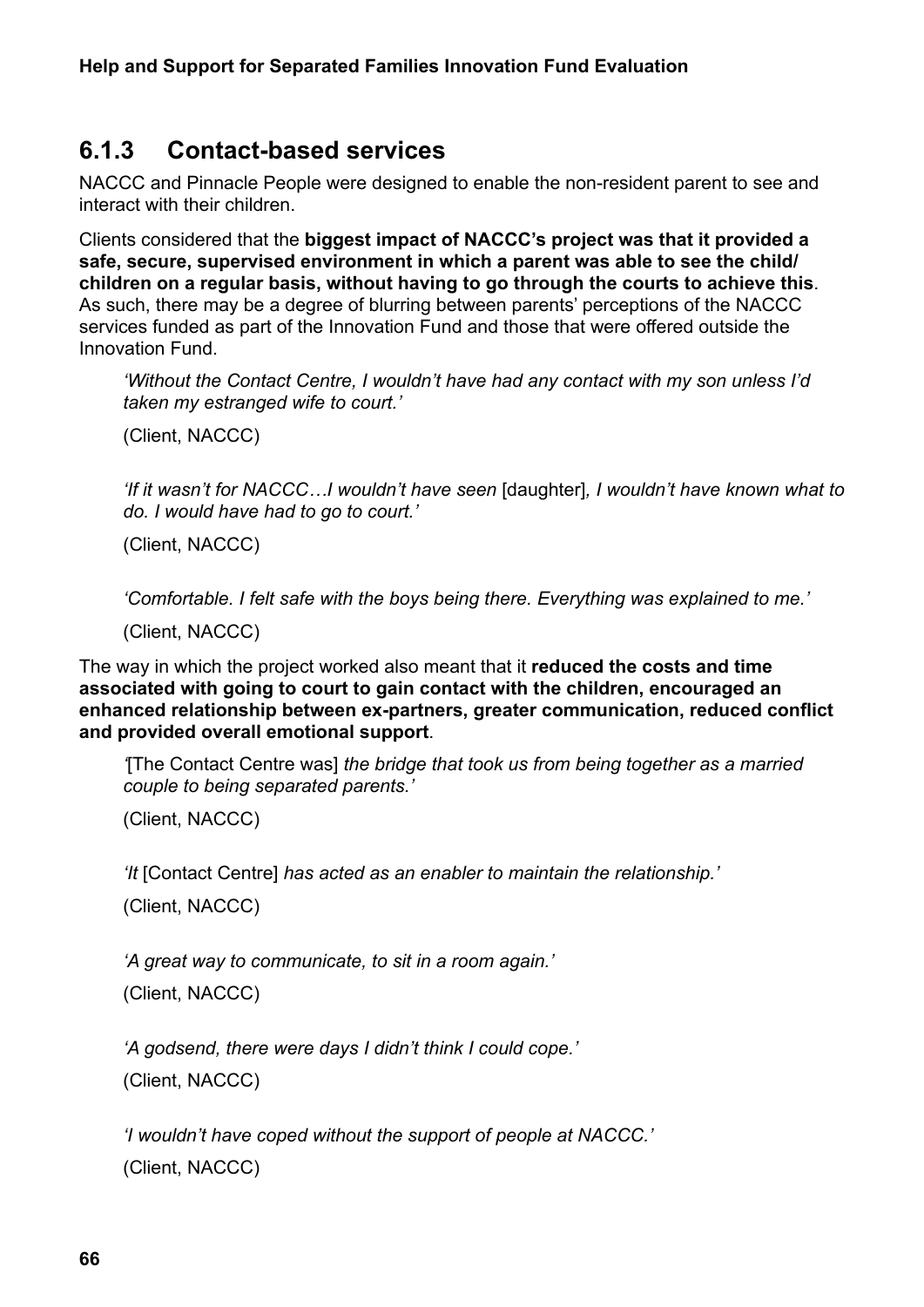Both staff and clients thought that their experience of **using NACCC meant that they had saved a great deal of money, time and stress in avoiding having to go to court, as well as saving the cost of counselling** (as counselling and mediation were available through the project's social work support). However, not all those clients participating in the research realised that there were additional services available and some others chose not to use them.

One downside of the project which clients commented on was that the Parenting Plans had no legal force, which in many cases meant that ex-partners would ignore them.

The project did not work for all couples. Some clients simply used NACCC as a means of seeing their child/children rather than trying to reduce conflict or engender better communication. Others used it as leverage against the non-resident parent, showing that they were in control by forcing the non-resident parent to use the NACCC to see their child/ children.

Some of the non-resident parents said that they felt uncomfortable being in such a heavily supervised and alien environment, while others felt that they were unfairly being grouped together with parents who had far more serious issues than they did such as domestic violence, sexual abuse, or drug dependency.

Non-resident parents also commented that the visits were not long enough, nor were the frequency of visits often and regular enough. This, it was said, was because visits were dictated by their ex-partner with no account being taken of their own preferences.

Pinnacle People provide a contact facility based on a city farm. In addition to providing nonresident parents contact with their children, they also provide a range of facilities such as cooking which both the parents and the child can engage in. Most of the clients thought the setting was both beautiful and relaxing and provided a very easy-going setting for visiting their children. The additional activities were thought to be age-appropriate and in many cases allowed ex-partners to talk with each other in a more relaxed manner.

Overall, Pinnacle People was highly regarded by the clients interviewed. A typical comment was:

*'Overall using the service has been very positive – it has helped our lives move forward. It has put in place a regular timetable and more structure.'*

(Client, Pinnacle People)

The contact arrangements **allowed non-resident partners to make, or improve relationships with their children**.

*'…a closer bond with the older* [children] *and with the girls.'*

(Client, Pinnacle People)

*'It is better as we reached an agreement – she couldn't use our daughter as a weapon and have control over my life…having a timetable and rota makes it a lot easier as we don't have as much contact, I know when I can see my daughter and it makes it so that I can work.'*

(Client, Pinnacle People)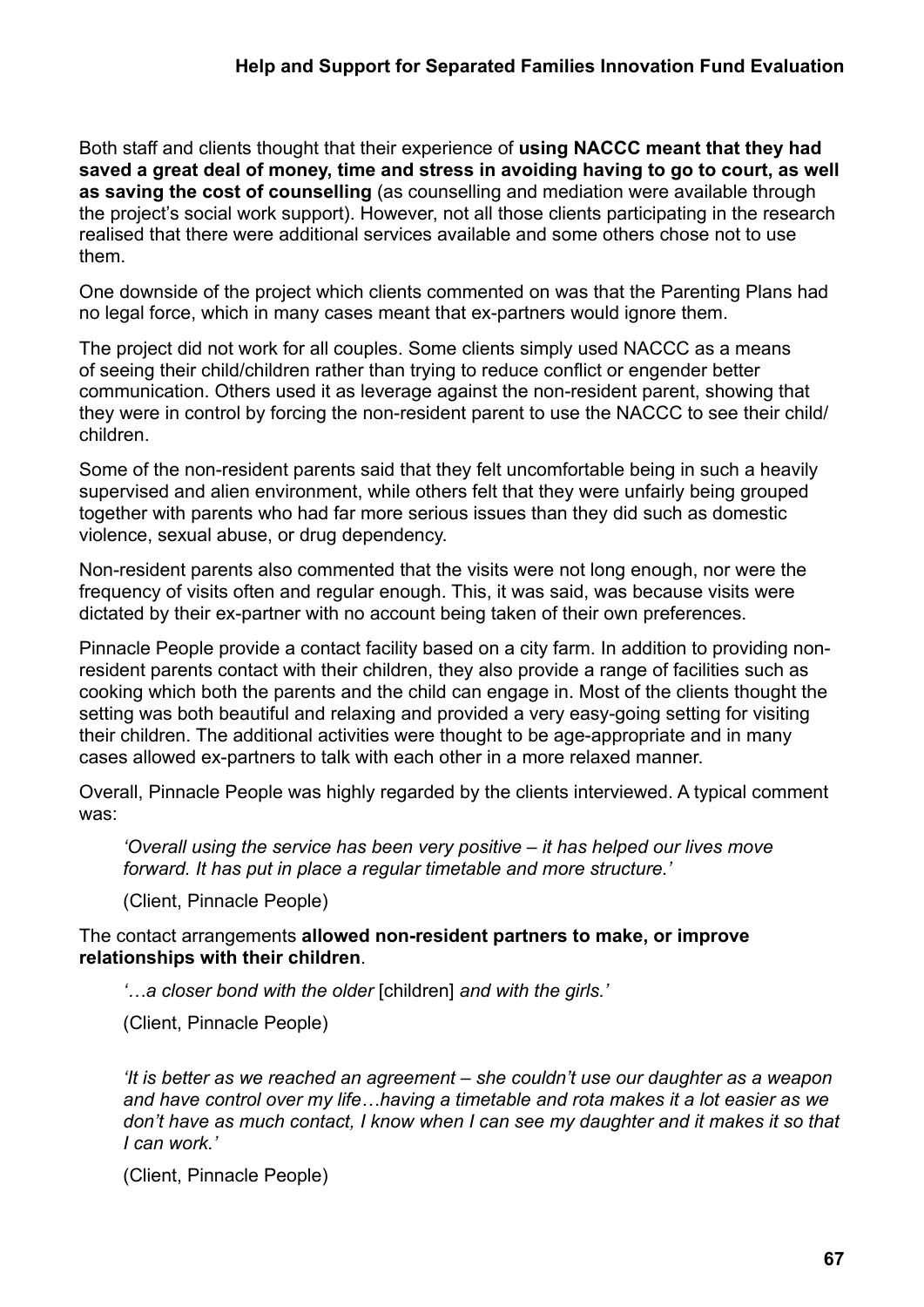### **Help and Support for Separated Families Innovation Fund Evaluation**

This, in turn, meant that **the children were a lot happier and the non-resident parent benefited emotionally**.

In addition, **ex-partners gained in other ways, including gaining confidence by meeting people in similar situations, avoiding the cost and stresses of going to court and being supported to look for work**:

*'I was able to meet other single parents, which I enjoyed…increased my confidence as a parent.'*

(Client, Pinnacle People)

*'*[Organisations were telling me that] *there wasn't anything they could do for me and we would have to hash it out in court…'*

(Client, Pinnacle People)

*'*[The most useful element of the service] *was the support I received to look for work… helped to create a CV…gained advice on different career paths.'*

(Client, Pinnacle People)

As with other projects, Pinnacle People was not always successful as it was dependent on both partners engaging with the contact arrangements. For example:

*'*[Staff] *could not really have done more…it was down to* [the mother] *not wanting to.'*

(Client, Pinnacle People)

# **6.2 Project participants' views of the support received from project staff**

Clients using the projects were universally positive about the quality of support they received from support workers, irrespective of whether they felt they had benefited or not from using the project's services.

Project staff were complimented for their knowledge and professionalism:

*'*[Legal adviser] *was just brilliant. Not only did she really know her way round the law but she was lovely to deal with, always available and incredibly motivating when I got down.'*

(Client, Sills & Betteridge)

*'The person I was working with was extremely competent and extremely understanding. She clearly had great experience and was a very good listener and was very good at guiding the questions towards the right context.'* 

(Client, the Tavistock Centre)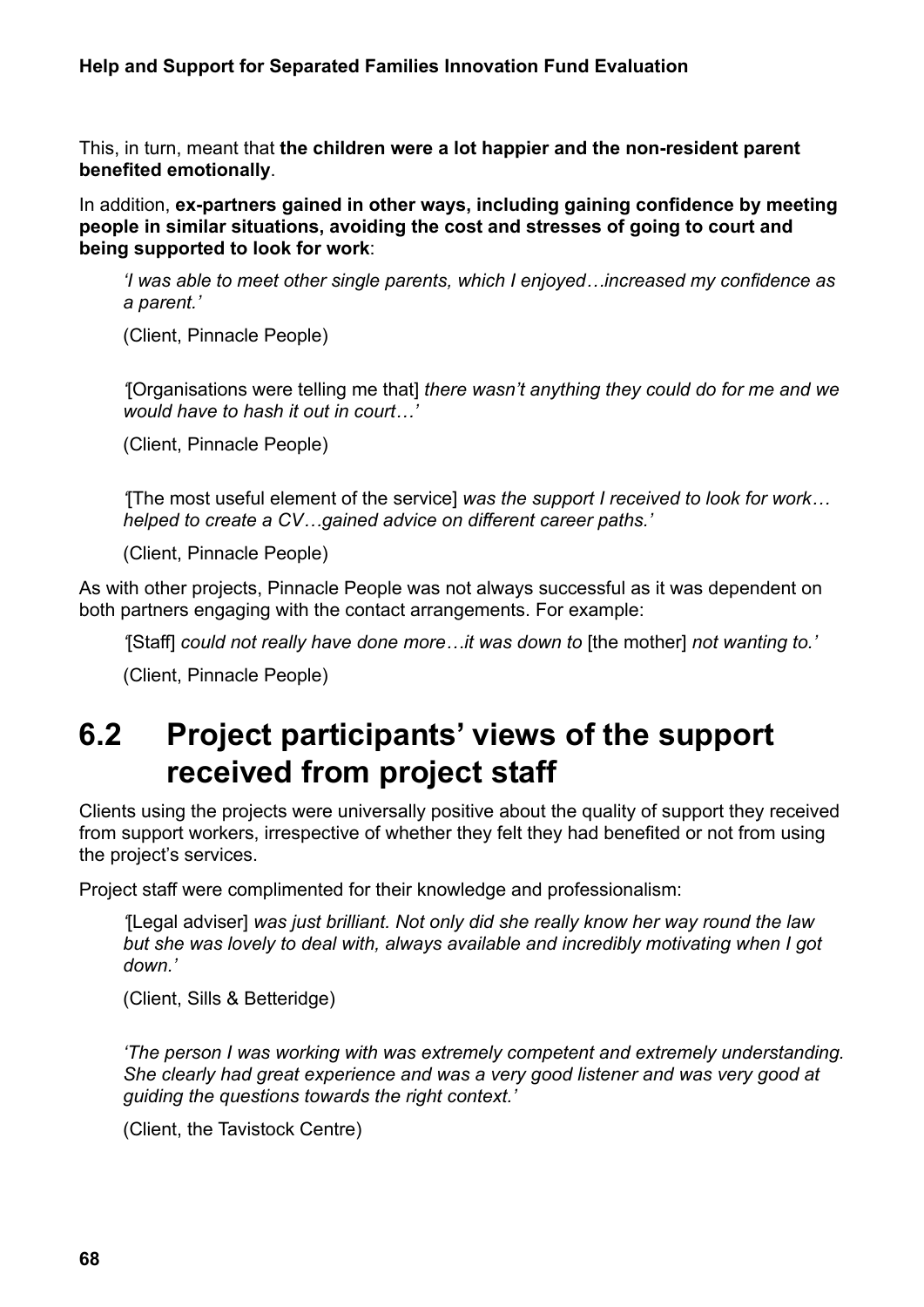The approach of project staff to parents was felt to contribute to the success of the projects. Project staff were considered to be: caring: good listeners; interested; very supportive; able to offer practical advice where appropriate; and trustworthy.

*'They look like they really care about what's going on with the people. They actually want to know if they can help even more.'*

(Client, Malachi)

*'I could say what I wanted…was given the opportunity to speak and someone took interest, never had that before.'*

(Client, Malachi)

*'I felt that I was really listened to.'*

(Client, NACCC)

*'It was really constructive that they took a particular thing which was important and needed action…they said to him, "well if you do have opinions then you need to research your opinions and do something about them".'*

(Client, Tavistock Centre)

*'They* [staff] *support you in what's important.'* 

(Client, NACCC)

*'You feel you can trust them* [staff]*.'* 

(Client NACCC)

*'I found Children 1st really easy to talk to. The whole system – maybe just the people on the phone. You know how some days you can find people having a good day at work, and some days people are having a bad day at work. With CF they always seemed to be having good days.'* 

(Client, Children 1st)

There were generally no negative comments about the frequency with which services were offered to clients, with projects being flexible and trying as best they could to fit in with clients' responsibilities.

As discussed in earlier sections of this report, some clients wanted more frequent access to services (e.g. more frequent contact arrangements for Pinnacle People clients). Others felt that services should have been extended as they were not long enough where ex-partners had very entrenched issues. Geography also played a part in making some of the services less accessible than required (e.g. the rural catchment of Sills & Betteridge) and called for more outreach services. Oversubscribed services were a potential issue for the Tavistock Centre, with some clients complaining that they were placed on a waiting list and that in cases had to wait a long time before they were brought into the project.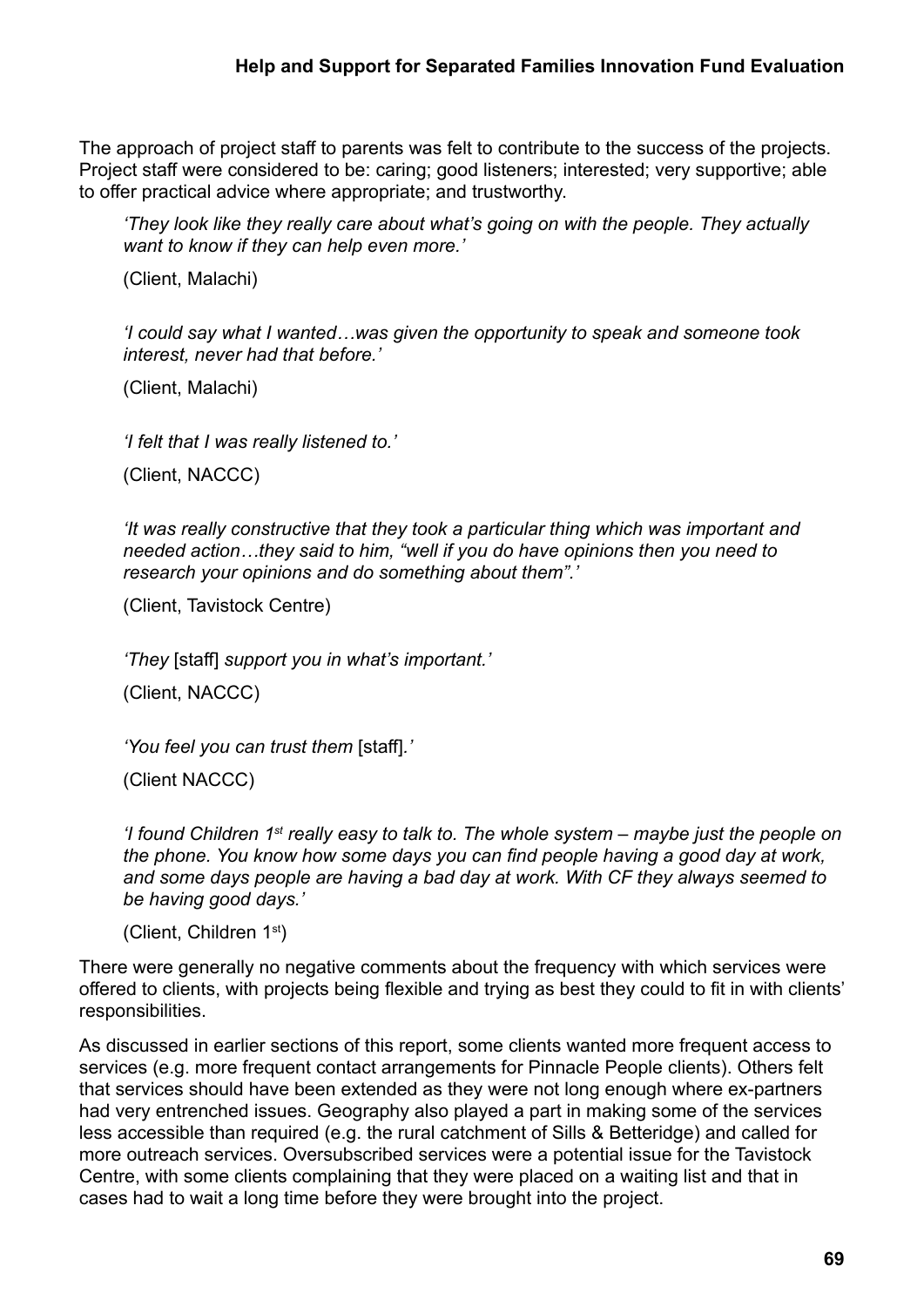*'Referral was not timely. It took months and there was a lack of transparency…they said we were on a waiting list. We waited 6 months and then were suddenly top of the list…It was very stressful as I was using this as an alternative to litigation.'*

(Client, the Tavistock Centre)

*'It took about 8 weeks for them to contact me and then it started after about 12…I rang to chase them up a couple of times because I obviously needed to know when it was going to hit so it would impact on my work, so it was a little bit annoying.'*

(Client, the Tavistock Centre)

As such, in order to better meet clients' needs, even greater flexibility of provision would be of value, with evening and weekend services likely to be very well received.

# **6.3 Ability and willingness to pay**

Project staff noted that many of their clients were either on a low income or were financially challenged because they may be supporting two households as a result of separating. Travel costs and current or past legal bills could also be taking a toll on their financial situation.

Consequently, **when asked about paying for the service they had received, clients were very mixed in their opinions**.

Clients who had used the **legal advice** projects – Howells and Sills & Betteridge – generally indicated that they would not be willing to pay for the same service. This was either because they were on a low income and could not afford to pay legal costs or, if they could afford to pay their legal costs, would have instructed a solicitor directly.

*'What's the point in paying* [for the legal service]*. I might as well go direct to the solicitor, not that I could afford it'* 

(Client, Sills & Betteridge)

Some project clients had used private **mediation services** before and recognised the costs involved – often upwards of £100 per hour.

Clients that had used mediation services and had found them to be successful were more likely to express a willingness to pay in the future, but this was very dependent on whether they could afford to do so. Clients suggested anything between £5 and £70 as a possible contribution to the costs.

*'I would pay it if it was financially possible to do it.'* 

(Client, Family Lives)

However, to pay anything like the true cost of a mediation session was generally out of people's reach and if there was a cost they would be unlikely to seek mediation.

*'Unthinkable to spend that amount of money.'*

(Client, Mediation Now)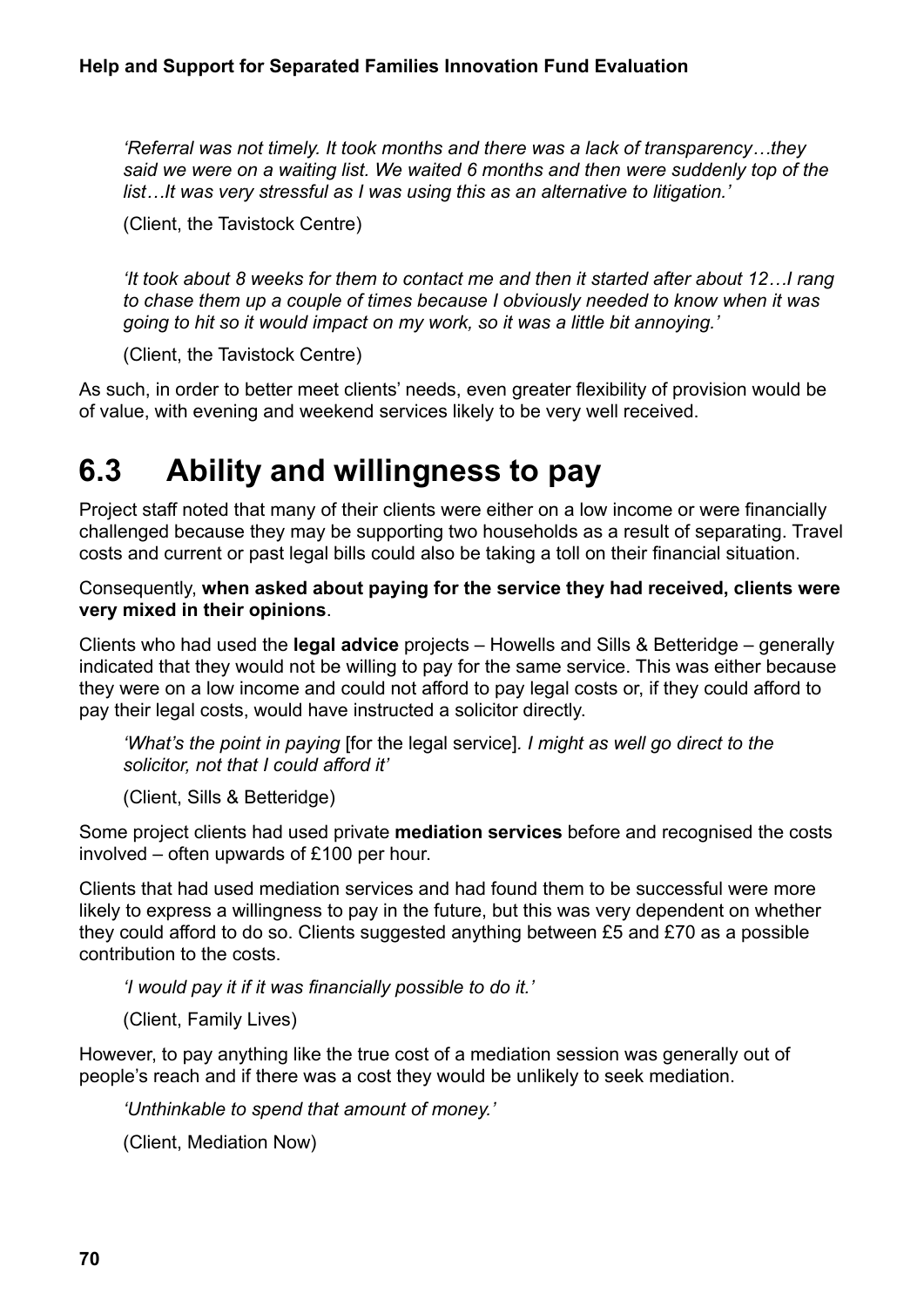*'I'd be in a similar situation with my ex but I'd probably be bankrupt!'*

(Client, National Family Mediation)

*'If it had cost, I wouldn't have been in a position to use it.'*

(Client, Family Lives)

*'Single parents find it hard to manage financially…mediation comes bottom of the list.'*

(Client, Family Lives)

Clients that had not found mediation to be beneficial were, unsurprisingly, very unlikely to be willing pay anything at all.

Should mediation become a paid service, clients thought that the payment structure should be based on the following, although as discussed above, fewer people would seek mediation:

- a free 'taster session':
- a guaranteed outcome;

*'You need to know what you're going to get at the end of it.'*

(Client, Family Lives)

*'I'm not saying I wouldn't pay. If it was reasonable enough. As long as I'm going to get some justice out of it.'*

(Client, Malachi)

*'I'd want a guarantee that I was going to see my kid at the end of it. I wouldn't want to be paying all that money and then not seeing my child.'*

(Client, Malachi)

• legally binding outcomes.

*'What is agreed at mediation is legally binding.'*

(Client, Mediation Now)

Clients using the **contact-based** services also expressed likely difficulties with paying for the service, although there was a willingness to make a contribution:

*'I don't know how much I could pay. Possibly £20 for the session. But if the session cost, say £80 then I would wouldn't be able to use it…not see my children…couldn't afford it'*

(Client, Pinnacle People)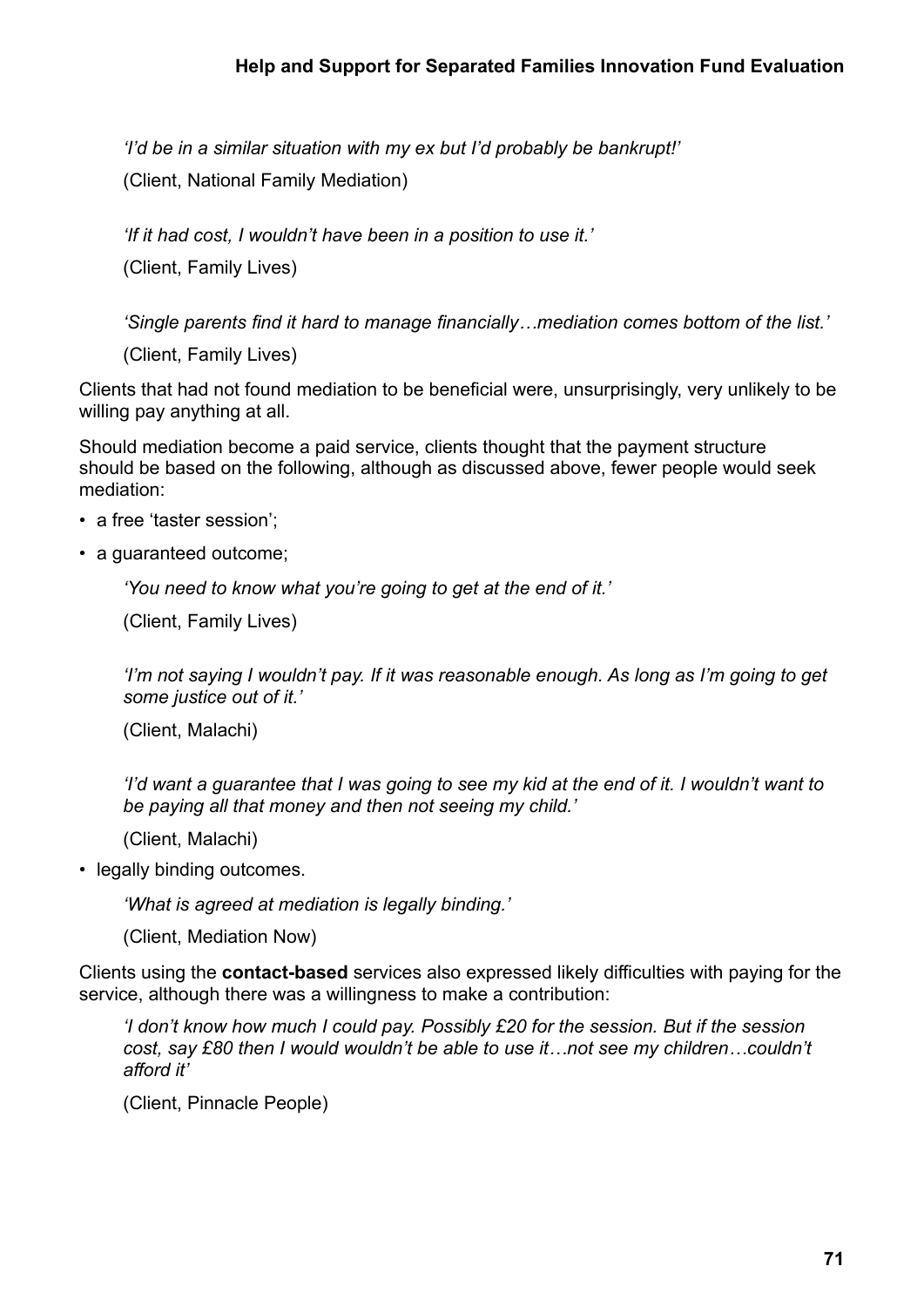Project staff were concerned that if charges were introduced there would be a significant drop in the number of people who used them – especially those on low incomes and those who needed the services the most. As a staff member at Malachi argued, asking people to pay for the services puts in place an additional barrier to engagement, especially when there are already numerous barriers that stop ex-partners seeking help and support.

Staff at Mediation Now also raised the issue of means testing and were concerned about whether (and how) this might work. In their view, means testing would introduce additional delays to people getting the support they need and it would need to be applied to both partners in the couple. As financial issues are often a key point of conflict within separating couples, they thought that means testing would simply add an additional stress point and place an additional barrier to seeking help.

Amongst the clients participating in the qualitative research, it was the fathers who were more likely to express a willingness to pay for the service they had received. But, as a staff member at Malachi noted, this could have a negative impact on the money available for the child:

*'I think some of them would pay, though a few of our Dads don't work…If they are having to pay for the service and we are trying to set up a financial arrangement for the children, if you charge them they will give less to support their children as their budgets are so tight.'*

(Staff, Malachi)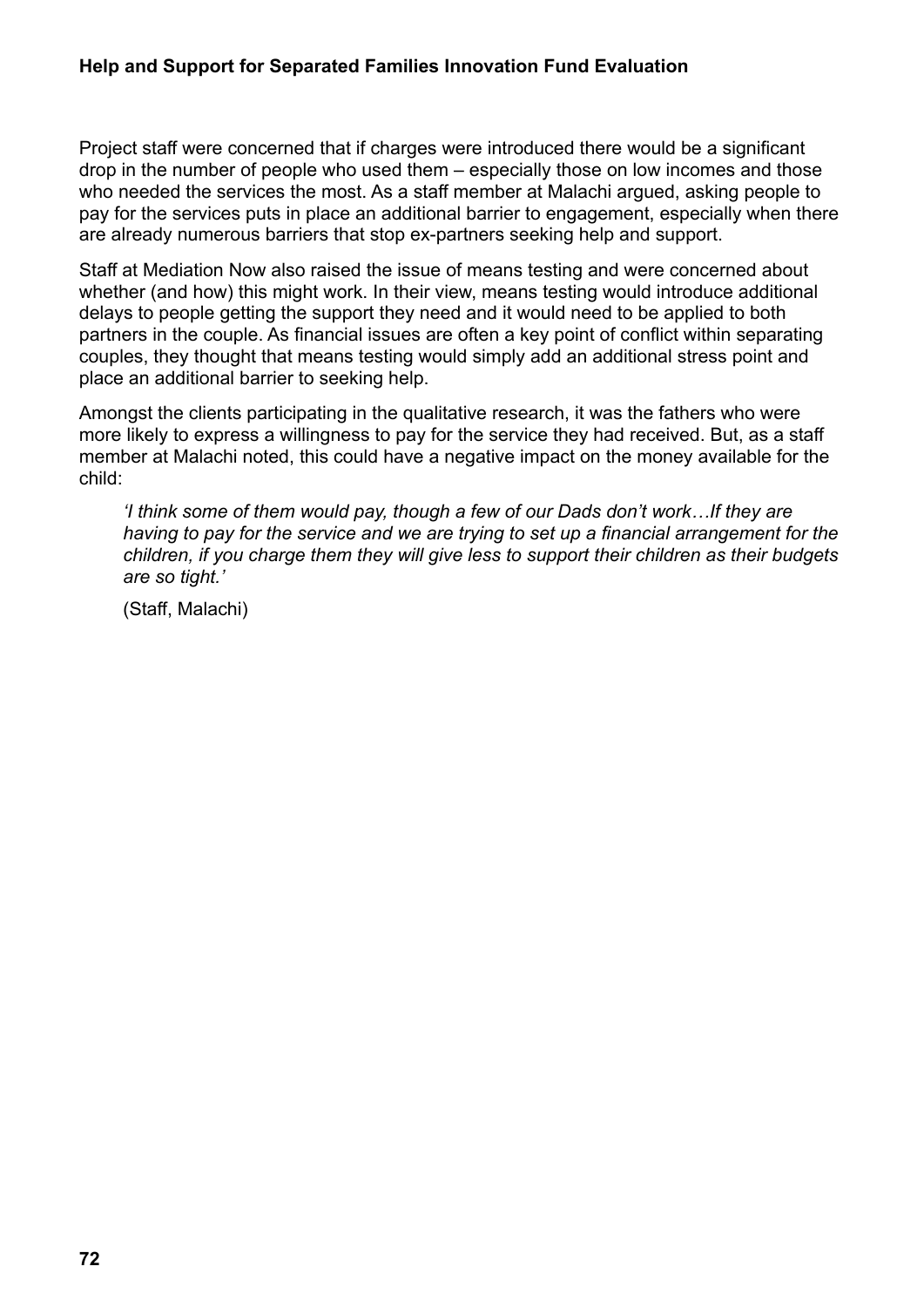# 7 Relationship with DWP

This chapter focuses on the relationship between the projects and the Department for Work and Pensions (DWP), using feedback gathered from the qualitative research. It considers the nature of the support provided by DWP and how that was viewed by the projects.

# **7.1 Views about the support provided by DWP**

In considering the relationship that projects had with DWP, comments fell into three broad categories: the initial bidding process; the management information (MI) that needed to be collected; and the overall relationship with the DWP project team.

In terms of the **initial bidding process** and subsequent negotiations, many of the projects commented on the complexity of the materials that needed to be completed and the considerable amount of work that had to take place in order to support and submit a bid. Some of the projects were used to bidding for financial support and while they recognised the amount of work that was required, they nevertheless considered it a fairly arduous task. For others, the bidding process came as a bit if a shock.

*"In terms of engaging with the process and getting a contract, that was very hard*  work. This might put some organisations off. It was incredibly bureaucratic and a lot of *organisations will say we are not going any further."* 

(Staff, Family Matters Mediate)

In addition, bidders were required to suggest their own targets and payment triggers as part of their bid and again some bidders were unfamiliar with this approach. However, many of the projects had never bid to provide services in this way before and were surprised that given the 'experimental' nature of the projects that the contract terms, targets and payment triggers would be enforced in such a rigid way. With hindsight, some of the projects realised that they had committed themselves to provide services with targets that they could not deliver, either because they had been unable to source sufficient clients or because clients were reluctant to engage. They had hoped for some flexibility, but realised that DWP's terms and conditions did not allow this.

*'You've won the contract, you've got to accept our terms…"Can we renegotiate that element?" "No, those are the terms and you've got to stick to it".'*

(Staff, Relate)

*'It's a bit rigid/stuck…we're not paid on every outcome…too prescriptive'*

(Staff, Spurgeons)

Projects recognised that they would have to **collect MI** as it was part of their contract. While this added to their administrative burden – and some of the projects commented that they had not costed for enough administrative support – projects nevertheless tried to build the MI requirement into their processes, some with more success than others.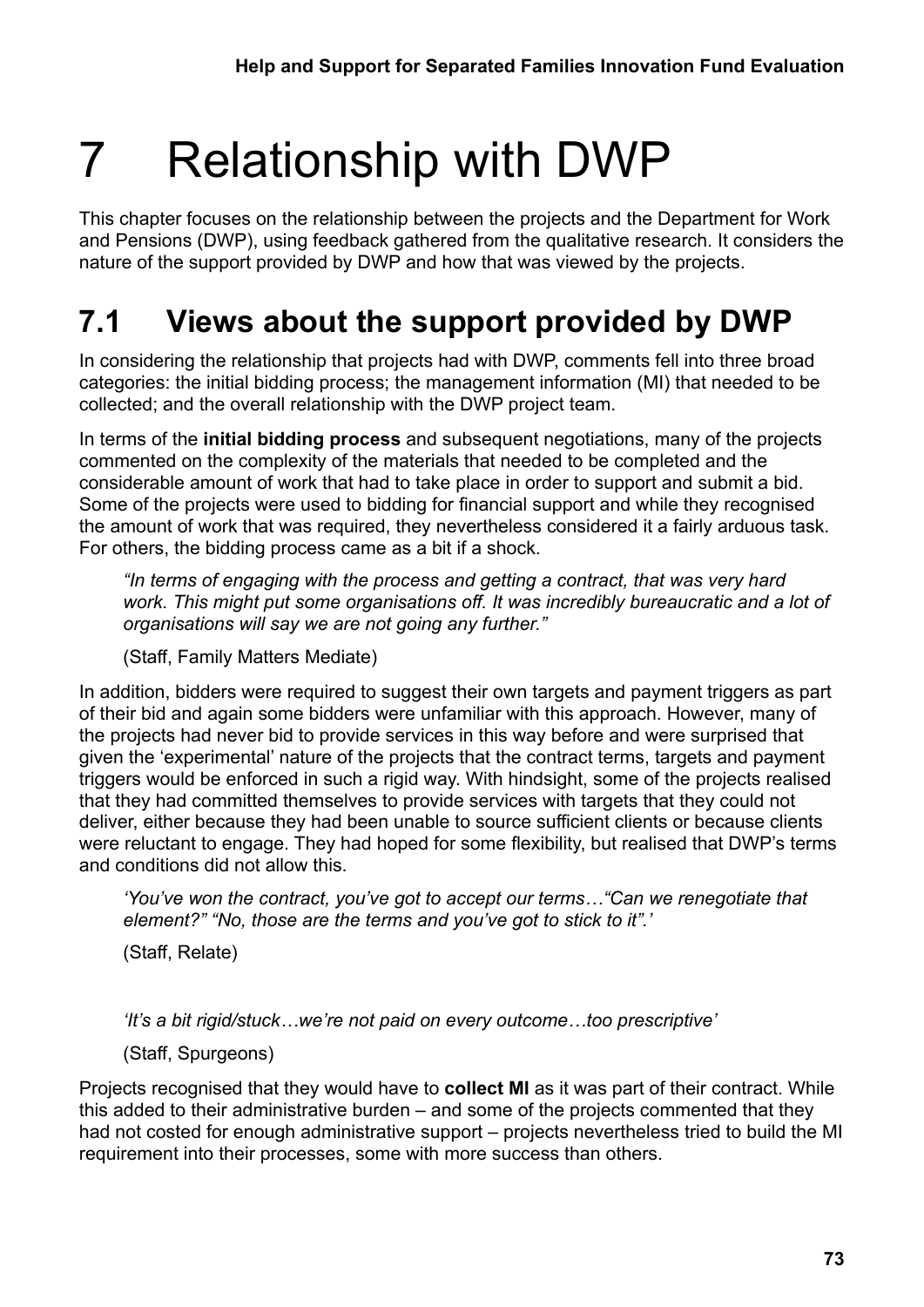Requests for additional information, or requests that were urgent made it difficult for projects. Projects rarely realised that they could be called upon to provide MI at very short notice.

*'Sometimes there is a demand for something* [from DWP] *and they need it yesterday. We have resource to deal with that, but for other projects it might be a nightmare… needs to be more advance planning, less red tape and more trust.'*

(Staff, the Tavistock Centre)

Despite some of the negative comments about the initial bidding process and the administrative requirements of collecting MI, projects were universally positive about their working relationship with DWP. DWP project staff were seen as understanding, encouraging, positive, engaging and wanting the projects to be successful:

*'I felt that they* [DWP] *wanted it to be successful.'*

(Staff, Mediation Now)

*'They've been nothing other than supportive.'*

(Staff, Mediation Now)

*'Very hands on. Very engaged. Always available. Available for regular catch-ups and things like that.'*

(Staff, Relate)

*'Understanding…Patient…Encouraging…They want the projects to work.'*

(Staff, Mediation Now)

*'Positive, enough contact, but not overwhelming.'*

(Staff, Family Lives)

*'…relationship with DWP was strong and very good.'*

(Staff, Pinnacle People)

*'Absolutely fantastic, easy to deal with, really friendly. The initial process when you start applying is ghastly, but they put on a lot of workshops and it clicked.* [DWP staff member] *said something and I could fill it in…the team* [at DWP] *were amazing.'*

(Staff, Mediation Now)

*'DWP staff have been both enabling and supportive, for example, staff provide information when required and are very responsive to queries.'*

(Staff, Family Matters Mediate)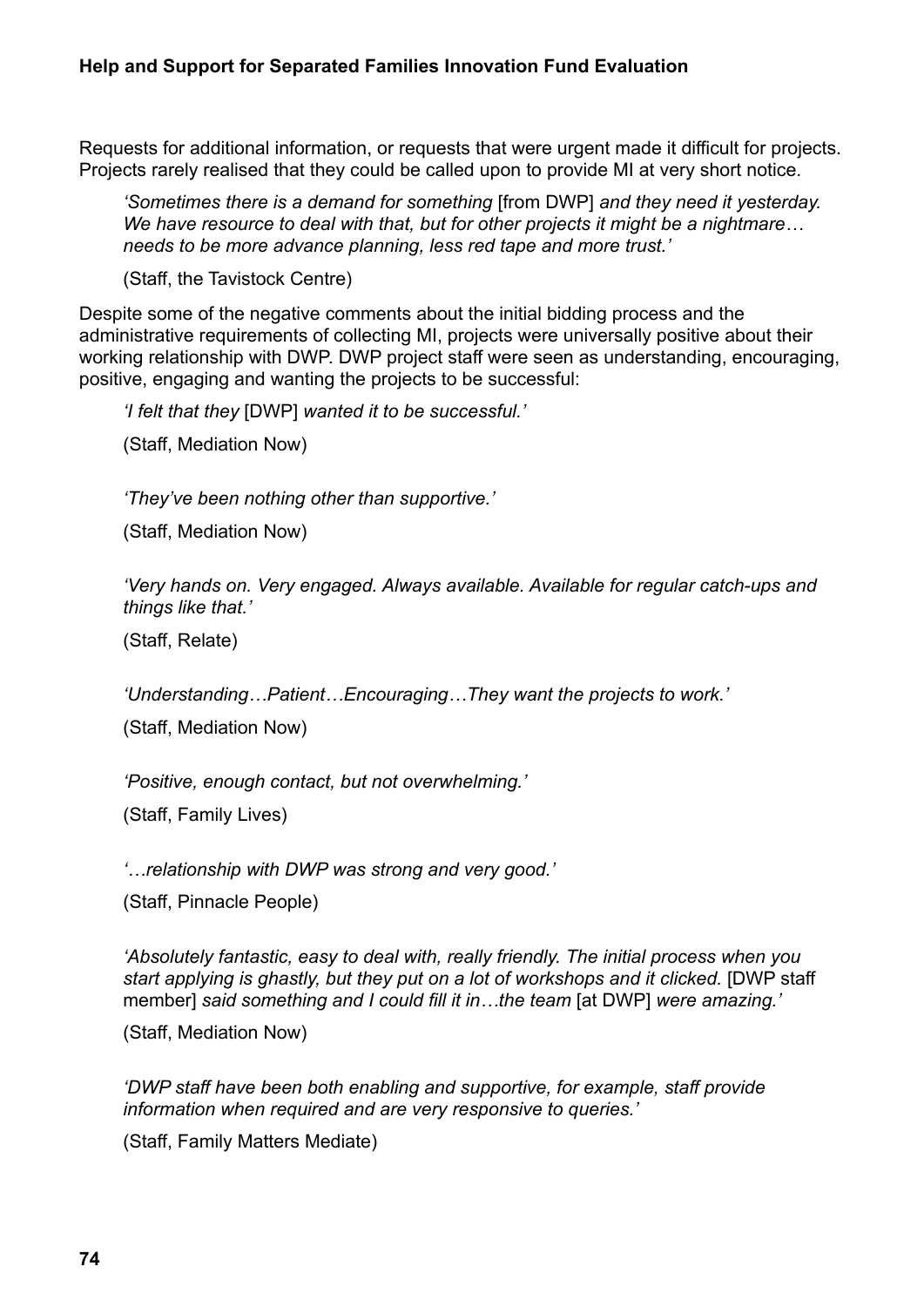*'…clear expectations were set.'*

(Staff, National Family Mediation)

Projects also had some comments that they thought would enable future working relations with DWP to be enhanced. These were:

- Greater flexibility and less prescriptiveness where the project is clearly experimental and techniques are relatively untried;
- Further understanding about how professional firms work and establish their costings, especially legal firms;

*'DWP need to have a better understanding of legal firms/providers, in particular their limitations…they are getting there.'*

(Staff, Howells)

- More lead time for marketing and establishing networks;
- Evaluation framework and output requirements to be specified prior to the project starting as this would enable the provider to develop appropriate data collection tools;
- Streamlined monthly reporting of MI data;
- More scope for sharing and learning between providers of the innovation projects. The events held in Birmingham and London were useful, but deemed to be too short.

*'In considering their dealings with the DWP project team over the course of the contract and the relationship that they had developed as provider and contract manager, the DWP project team were universally seen as a "Great department to work with."'* 

(Staff, the Tavistock Centre)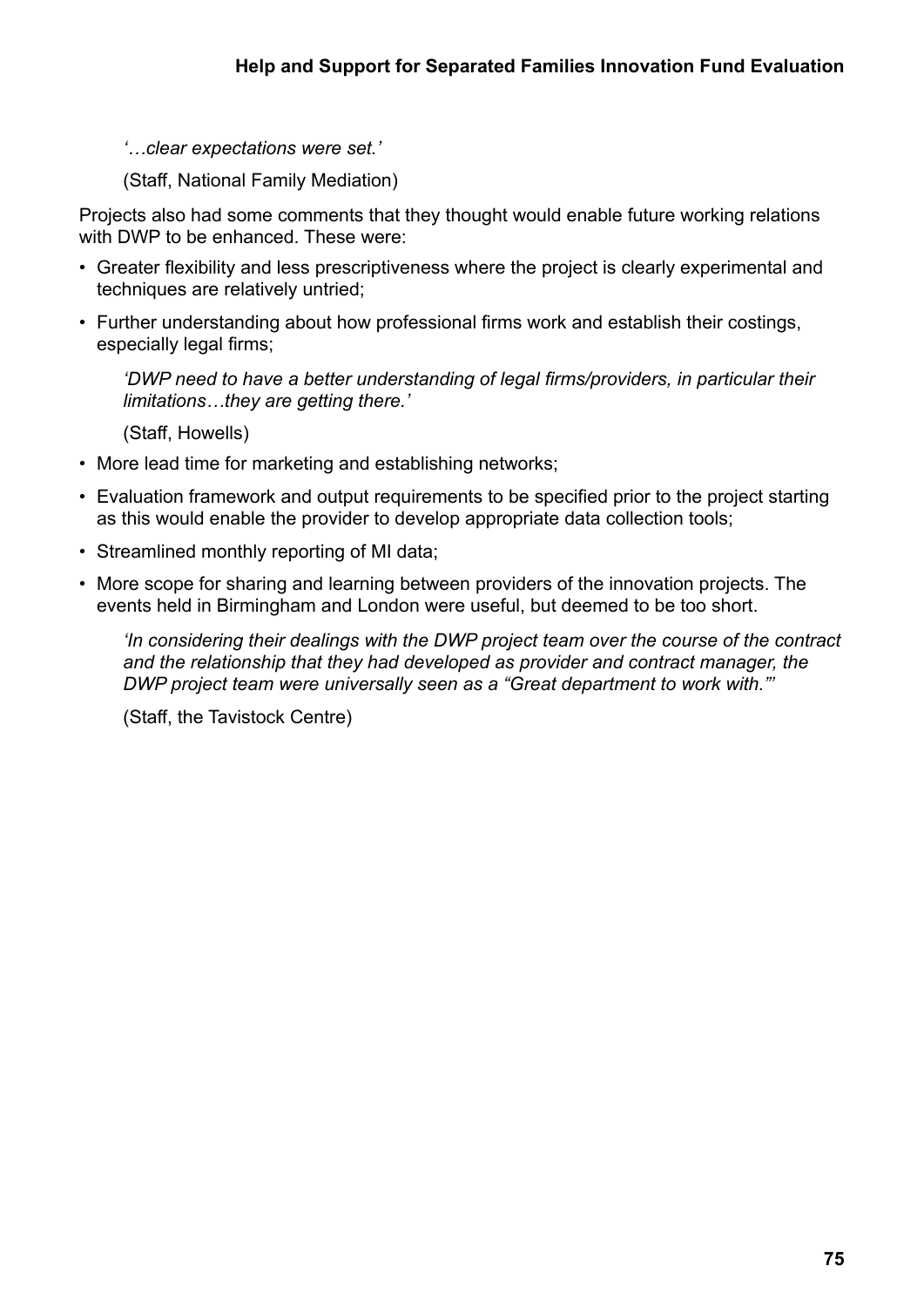# 8 Outcomes

This chapter examines a range of outcome measures and is based upon data collected at three different points in the parents' journey. The efficacy of parents' co-parenting skills was collected at the start of their interaction with the projects, immediately after their interactions with the projects had finished and, once again, an average of seven months after they started their involvement with the projects. These data on co-parenting skills are discussed in Section 8.2.

Section 8.3 draws upon survey data on a broader range of outcome measures including contact arrangements and court interactions – this was collected in the survey which took place around seven months after parents started their involvement with the projects.

# **8.1 Qualitative evidence of improved ability to collaborate**

The qualitative research provided indicators in its own right of a range of benefits that would help parents collaborate including:

- increased self-confidence;
- safer and more effective communication;
- increased ability to communicate and negotiate with ex-partners;
- having greater respect for, and understanding of, the other person's point of view;
- the ability to remain calm in difficult and challenging circumstances;
- an increased sense of wellbeing;
- reduced hostility between ex-partners;
- changes in behaviour towards the ex-partner, including greater collaboration and less hostile communication;
- improved parenting skills; and
- increased knowledge of the legal and court processes.

# **8.2 Changes in levels of effective co-parenting as measured through PAM and Collaboration Question scores**

#### **8.2.1 Research questions and methodology**

In Section 3.2, we introduced the Parenting Alliance Measure (PAM) used in the evaluation to measure parents' co-parenting behaviours (Abidin and Konold, 1999). Changes in parents' PAM scores have been used as the primary measure of 'improvement' among families receiving support from the projects (albeit recognising the shortcomings of not having counterfactual data in order to attribute improvements to the work of the projects,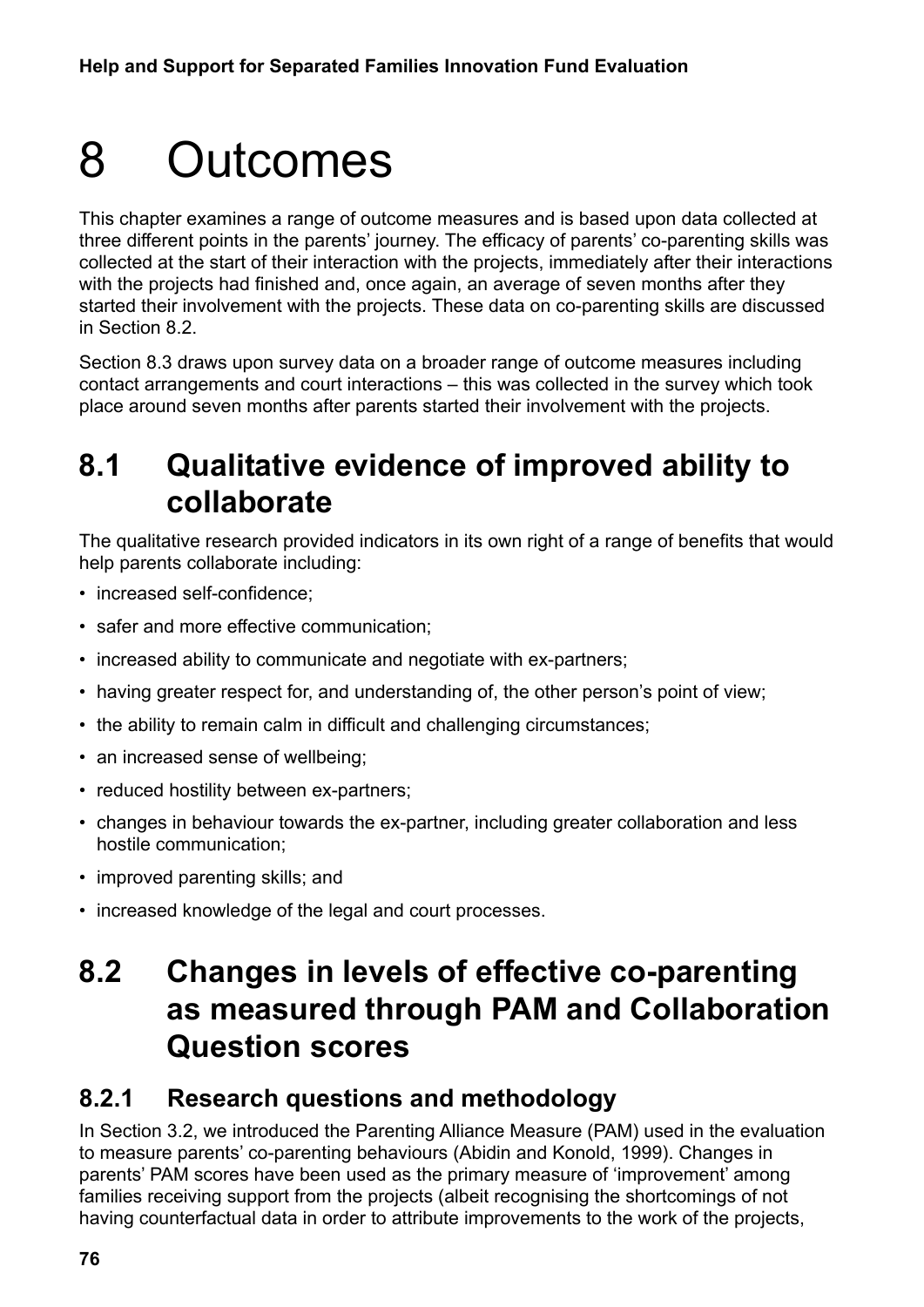see Section 3.3). Measuring changes in scores between the start and end of parents' involvement with the project (baseline and post-support) provides a measure of immediate improvement. Then, using data collected via the TNS BMRB telephone survey an average of seven months after the start of their engagement with the projects, we measure a more medium-term effect of the support provided, comparing parents' baseline scores with their scores a few months later. More information about the way we have used PAM data is provided in Appendices C1 and C2.

We use the PAM data from the three time points with the five following aims:

- **1 To provide a baseline PAM profile of projects' clients**: how effectively are clients coparenting prior to support, and what difficulties are they facing?
- **2 To measure change in PAM scores from baseline to immediately post-support**: how effectively are clients co-parenting immediately post support, and how far has this changed since baseline?
- **3 To measure change in clients' PAM scores from baseline to a point an average of seven months later**: how effectively are clients co-parenting at this time, and how far has this changed since baseline?
- **4 To measure the sustainability of any improvement in PAM scores immediately post-support to the time of the survey**: do any post-support improvements in coparenting sustain over time, and is there evidence of further improvement?
- **5 To assess whether particular demographic groups achieve greater levels of change than others post-support**: do some groups of parents improve their coparenting after support more than others?

In Appendix E, we document and describe (in text and graphs) the baseline, post-support and follow-up data from each project. In our analysis, for the projects using the PAM, we focus mainly on:

- the mean PAM score at baseline, post-support and follow-up;
- the mean PAM score change between baseline and post-support, and between baseline and follow-up; and
- the proportion of parents, at each data point, whose co-parenting is rated as 'dysfunctional' (score 20-42), 'problematic' (score 43-56), 'marginal' (score 57-63), 'within normal limits' (score 64-100).25

We take a similar approach to the analysis of the shorter collaboration measure used by three of the projects, focusing on mean scores, and mean score change<sup>26</sup>.

Throughout, although we focus on changes which are statistically significant (at a 95 per cent confidence level), the small sample sizes for some projects mean that we also look for consistent (but sometimes non-significant) patterns in the data. Looking across the projects, baseline PAM sample sizes are as low as 47, post-support sample sizes are as low as 13 and survey sample sizes are as low as 27.

- $25$  In the project-level reporting in Appendix E, we also report on the proportion of parents moving up or down a level (e.g. from problematic to marginal) between the data points.
- $26$  As the four questions do not form a validated scale, it was not possible to categorise participants into levels of severity comparable to the PAM scoring system.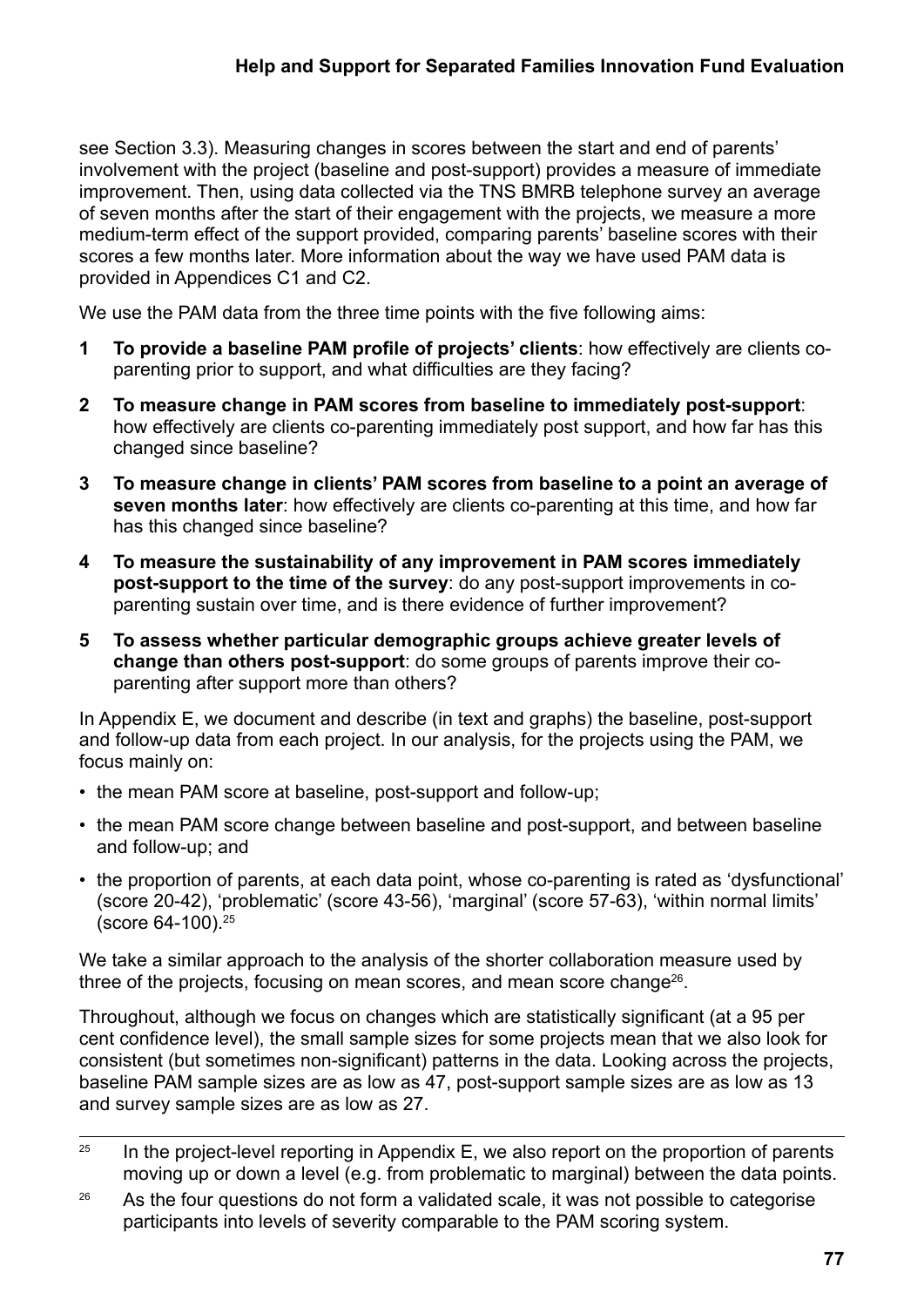In the text below, we summarise the key findings, including the pattern across the projects.

#### **8.2.2 Overview of the PAM and Collaboration Question results**

The PAM scores recorded prior to parents' involvement with the projects highlight the poor levels of co-parenting among parents turning to the projects. For 11 of the 13 projects, fewer than a third of parents scored within 'normal limits' at baseline – that is, prior to their involvement with the project – with two projects having fewer than one in ten parents scoring as normal. For all but one project, at least half (but as high as 85 per cent) of parents scored as 'dysfunctional' or 'problematic' at this stage.

Within the majority of projects using PAM, parents' mean PAM scores improved in the period between the start and end of their involvement with the project. In other words, by the end of their involvement with the project, on average, they reported statistically significant improvements in their co-parenting behaviours. For eight of the 13 projects, the mean change score was between seven and 14 points (on a scale from 20 to 100). One project saw a 21-point mean score change, and four saw mean improvements of between only one and four points $27$ .

However, for the majority of the nine projects with survey data, which provides parents' PAM scores around seven months after the start of their involvement with the project, parents' mean PAM scores had dropped by this point. On average, their scores were slightly higher than they had been at the start of their involvement with the project (sometimes statistically significantly so, sometimes not), but considerably lower than they had been immediately post-support. In other words, the level of improvement reported immediately post-support had not been fully sustained. Mean scores after seven months were between zero and five points higher (on a scale from 20 to 100) than prior to their involvement with the project.

While it is not possible to make direct comparisons between PAM and the collaboration questions used by the online/telephone-based projects, parents' scores on the collaboration questions suggest similarly high levels of poor co-parenting among the parents turning to these projects for support. Across the three projects, the parents' scores averaged 3.6, 4.4 and 6.3 (on a scale of 0 to 16). However, these three projects did not see the same levels of change as the 13 projects reported above. On average, parents' scores increased by no more than one point between the start and end of their involvement with the project (statistically significant for one project). These smaller increases may reflect a 'lighter touch' nature of support provided by these projects, which is discussed further below.

 $27$  For all but three projects, the change from baseline to post-support was statistically significant. Those with non-significant levels of change had small sample sizes (under 30 parents) providing both baseline and post-support PAM data. PAM has not been used previously in a UK context to measure change in levels of effective co-parenting in separated couples. Therefore, while we report on levels of change which are statistically significant and which projects led to smaller or larger levels of change, we cannot evaluate the extent to which projects with the smaller levels of change were or were not ineffective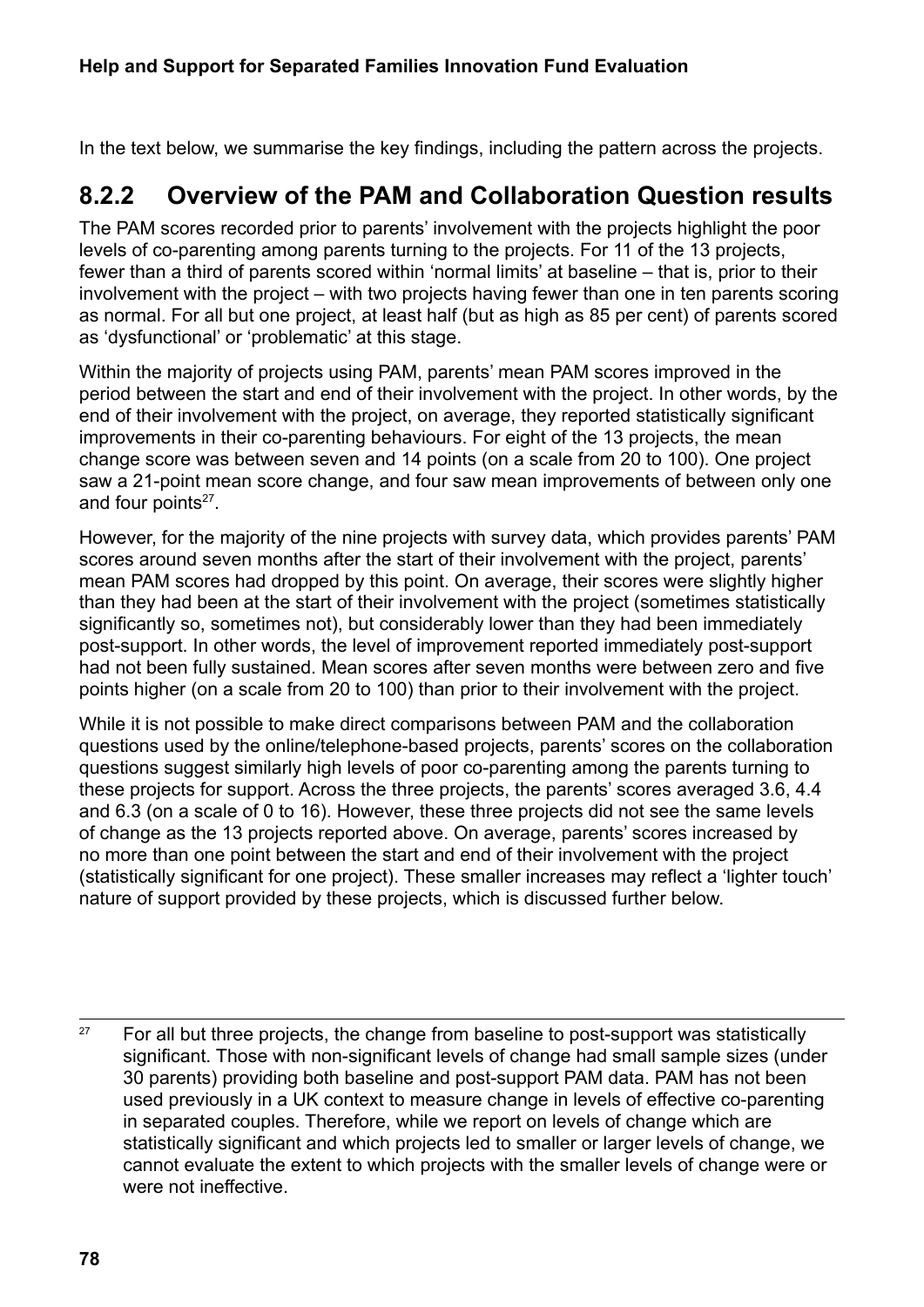In the next three sections, as in earlier chapters, we divide the projects into those with a primary focus on (a) mediation or therapeutic intervention (b) contact and (c) information. We report on the pattern of change within each project type. In Section 8.2.6, we combine the data across all projects to test for differences in change scores across different parent subgroups, in particular focusing on the length of time since parents separated, whether they are a parent with care or non-resident parent, and the age of their youngest child.

# **8.2.3 Talk-based projects**

In this section, we focus on the following eight projects $28$ .

- Changing Futures
- Family Lives
- Family Matters Mediate
- Malachi
- Mediation Now
- National Family Mediation
- Resolution
- Tavistock Centre for Couple Relationships

Changing Futures, Family Matters Mediate, Mediation Now, National Family Mediation and Resolution were offering mediation support, while Family Lives, Malachi and the Tavistock Centre were offering therapeutic interventions. These broad groupings hide variations in the aims, target groups and services offered by different projects discussed in Chapter 1.

Tables 8.1 and 8.2 provide some key statistics for each of the projects, grouped according to the nature of the support provided and the parenting collaboration measure that they administered. Statistically significant mean change scores (at a 95 per cent confidence level) are indicated with an asterisk.

As a general pattern, parents coming to the eight contact-based projects were entering with higher levels of co-parenting difficulties than those approaching the other projects. Between nine and 27 per cent of parents were within normal limits at baseline, compared to a range of 28 to 51 per cent among parents approaching the information and contact-based projects.

As a group of projects, these saw the greatest levels of change in parents' co-parenting, compared to projects offering information or contact. Comparing mean PAM scores as parents entered the projects with their scores immediately post-support, six of these eight projects saw a change of between seven (National Family Mediation) and 14 (Family Matters Mediate) points. And the average mean score change among Malachi's clients was 21 points (with a shift in the proportion of parents within normal limits from 14 per cent to 67 per cent). However, after (an average of) seven months from the start of the intervention, parents' mean scores had dropped compared to the immediately post-support level<sup>29</sup>. Although parents' mean PAM scores were still higher than they were prior to support, they were only three to five points higher, rather than the seven to 14 points reported immediately postsupport.

 $28$  Measures prior to and immediately post-support are available for all these projects, and seven-month follow-up survey data are available for all projects except Malachi.

<sup>&</sup>lt;sup>29</sup> Note: There is no survey data from the four month follow-up for Malachi.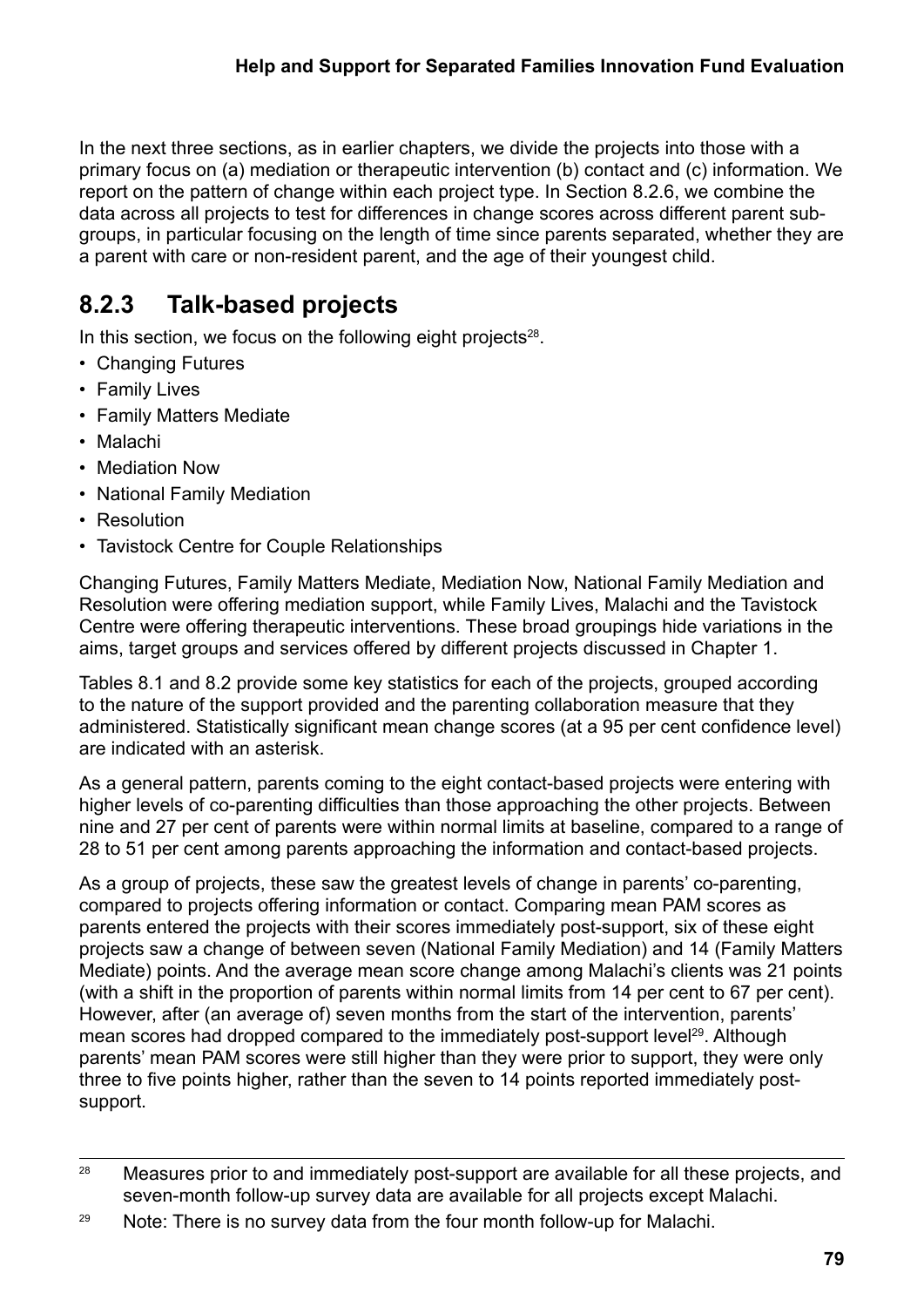The exception within this group is the Tavistock Centre projects' parents. At baseline, their parents scored lower on PAM than parents in any other project, with only nine per cent within normal limits at this point, and 85 per cent scoring as dysfunctional or problematic. However, immediately post-support, their mean PAM score rose (non-significantly) by 1.7 points. By the follow-up survey, the change between baseline and survey was -0.1 (based on very small numbers). While the base sizes for the Tavistock Centre are too small to report individually, there is a consistent pattern of relatively small changes for all outcome measures, which could have significant impacts given the very challenging issues that this group of parents were experiencing. It is not possible to fully isolate the extent to which this is due to the nature of the intervention from the impact of the challenging profile of their parents. However, there may indeed be a correlation between the fact that the Tavistock Centre's parents were the most likely to fall outside the normal PAM limits at the start of their intervention and their relative lack of progress thereafter.

|                          | Children 1st | <b>OnePlusOne</b> | <b>Relate</b> |
|--------------------------|--------------|-------------------|---------------|
| <b>Mean score</b>        |              |                   |               |
| <b>Baseline</b>          | 3.6          | 4.4               | 6.3           |
| Post-support             | 4.3          | 4.1               | n/a           |
| Survey                   | n/a          | 3.6               | $[^*]$        |
| Mean score change        |              |                   |               |
| Baseline to post-support | $1.2*$       | $-0.02$           | n/a           |
| Baseline to survey       | n/a          | $-0.63*$          | $[^*]$        |

#### **Table 8.1 Collaboration measure summary statistics, information-based projects**

[\*] Scores not shown as base size below 40.

## **8.2.4 Contact-based projects**

In this section, we focus on the following two projects:

- NACCC
- Pinnacle People

Unfortunately, what we can report on these two projects is very limited, so these results need to be considered in light of other evaluation data collected on these projects. The numbers of parents providing PAM data are quite low from each project (particularly post-support data), and neither have sufficient numbers of parents who both provided pre-support data and took part in the survey for us to report on them.

As shown in Table 8.1, involvement in neither of these projects resulted in statistically significant improvements in parents' co-parenting. However, for Pinnacle People at least, this probably reflects the small sample sizes – as there was a mean score improvement of 8.6 among these families between baseline and immediately post-support (with this level of change measuring as significant among projects with larger sample sizes). On the other hand, for NACCC clients, the mean score change was only 1.2.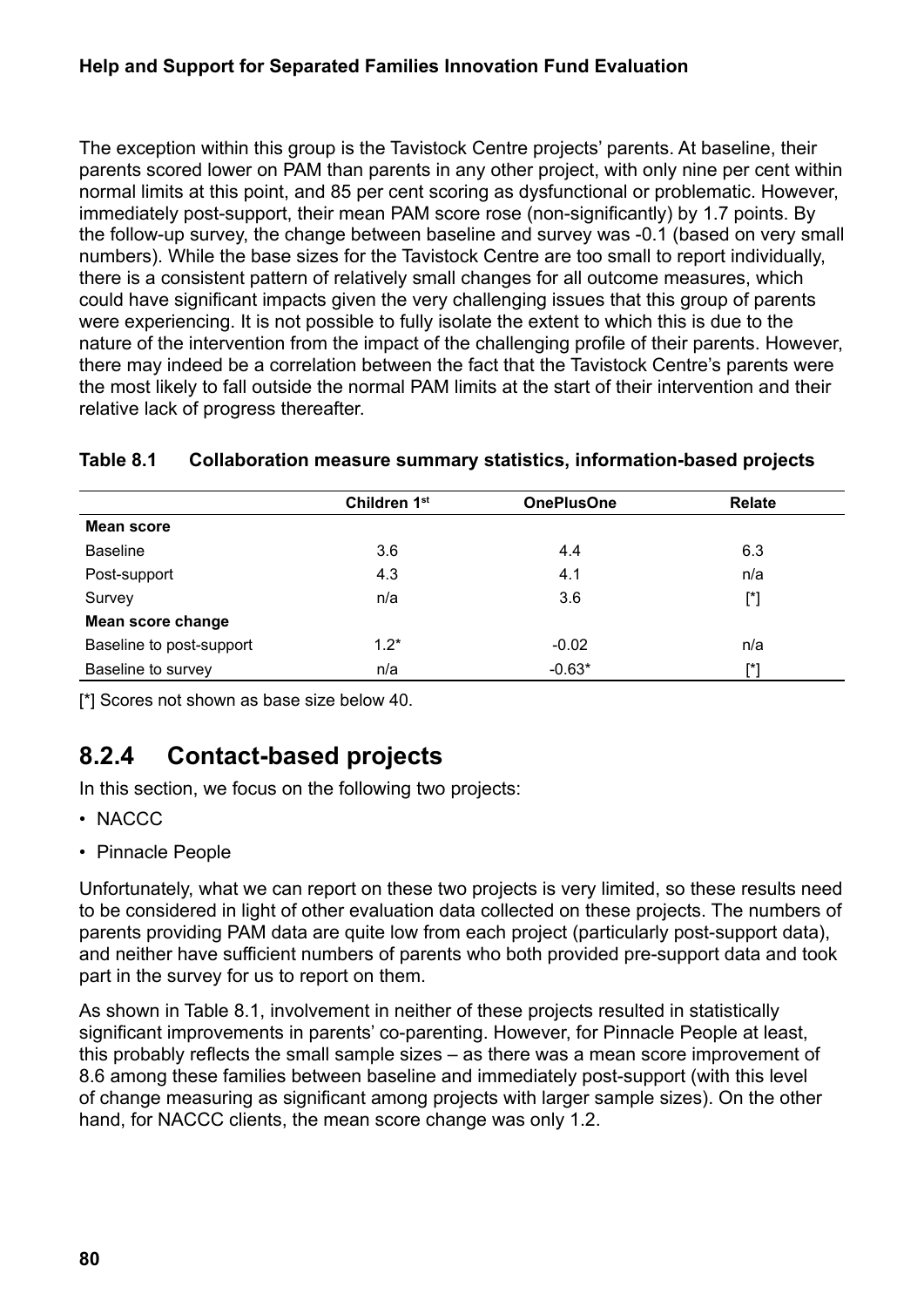|                     |                                                                                                                                                                      |                                     | Mediation        |                                 |                                    |                          | Therapeutic    |                            |                          | Contact                  |                          | Information                                                                      |                          |
|---------------------|----------------------------------------------------------------------------------------------------------------------------------------------------------------------|-------------------------------------|------------------|---------------------------------|------------------------------------|--------------------------|----------------|----------------------------|--------------------------|--------------------------|--------------------------|----------------------------------------------------------------------------------|--------------------------|
|                     | Changing<br>Futures                                                                                                                                                  | Mediate<br><b>Matters</b><br>Family | Mediation<br>Now | Mediation<br>National<br>Family | Resolution                         | Family<br>Lives          | Malachi        | <b>Tavistock</b><br>Centre | NACCC                    | Pinnacle<br>People       | Howells                  | Betteridge<br>Sills &                                                            | Spurgeons                |
|                     | % within normal limits                                                                                                                                               |                                     |                  |                                 |                                    |                          |                |                            |                          |                          |                          |                                                                                  |                          |
|                     | <u>ღ</u><br><b>Baseline</b>                                                                                                                                          | တ                                   | 27               | $\tilde{t}$                     | 26                                 | 27                       | $\overline{4}$ | တ                          | 51                       | $\mathcal{A}$            | $^{8}$                   | $\overline{3}$                                                                   | 57                       |
| Post-               | $47*$                                                                                                                                                                | $52*$                               | 56*              | 35*                             | $37*$                              | $49*$                    | $67*$          | $\overline{\phantom{1}}$   | $\overline{\phantom{1}}$ | 汇                        | $\stackrel{*}{\Box}$     | $34*$                                                                            | $\overline{\phantom{1}}$ |
|                     | support <sup>31</sup>                                                                                                                                                |                                     |                  |                                 |                                    |                          |                |                            |                          |                          |                          |                                                                                  |                          |
|                     | $38^*$<br>Survey <sup>32</sup>                                                                                                                                       | $26*$                               | 31               | $28*$                           | $\sum$                             | 辷                        | n/a            | $\overline{\phantom{1}}$   | n/a                      | n/a                      | $\rm{38}^*$              | 35                                                                               | n/a                      |
|                     | Mean score                                                                                                                                                           |                                     |                  |                                 |                                    |                          |                |                            |                          |                          |                          |                                                                                  |                          |
|                     | 49.6<br><b>Baseline</b>                                                                                                                                              | 45.7                                | 54.6             | 48.8                            | 523                                | 51.7                     | 46.4           | 47.3                       | 56.2                     | 58.7                     | 54.1                     | 54.9                                                                             | 63.7                     |
| Post-               | 61.7                                                                                                                                                                 | 61.7                                | 64.8             | 56.9                            | 61.6                               | 65.4                     | 67.3           | $\sum$                     | $\sum$                   | $\sum$                   | $\sum$                   | 56.1                                                                             | 冠                        |
| support             |                                                                                                                                                                      |                                     |                  |                                 |                                    |                          |                |                            |                          |                          |                          |                                                                                  |                          |
| Survey              | 54.8                                                                                                                                                                 | 49.6                                | 57.1             | 52.9                            | $\overline{\phantom{1}}$           | $\sum$                   | n/a            | 辷                          | n/a                      | n/a                      | 56.7                     | 54.8                                                                             | n/a                      |
|                     | Mean score change                                                                                                                                                    |                                     |                  |                                 |                                    |                          |                |                            |                          |                          |                          |                                                                                  |                          |
|                     | $11.9*$<br><b>Baseline</b>                                                                                                                                           | $14.2*$                             | $10.1*$          | $7.2*$                          | ð.g                                | $12.4*$                  | $21.0*$        | $\sum$                     | $\sum$                   | $\overline{\phantom{1}}$ | $\overline{\phantom{1}}$ | $1.8*$                                                                           | $\overline{\phantom{1}}$ |
| support<br>to post- |                                                                                                                                                                      |                                     |                  |                                 |                                    |                          |                |                            |                          |                          |                          |                                                                                  |                          |
|                     | 5.4*<br>to survey<br><b>Baseline</b>                                                                                                                                 | $4.9*$                              | $4.5*$           | $2.7*$                          | $\overline{\phantom{1}}$           | $\overline{\phantom{1}}$ | n/s            | 辷                          | n/a                      | n/a                      | $\ddot{9}$               | $\tilde{\mathcal{L}}$                                                            | n/a                      |
|                     | [*] Scores not shown as base size below 40.                                                                                                                          |                                     |                  |                                 |                                    |                          |                |                            |                          |                          |                          |                                                                                  |                          |
| $\boldsymbol{S}$    | in square brackets. Note that mean score changes shown in the table are based on respondents who provided data at the<br>See Appendix D for precise sample sizes. Th |                                     |                  |                                 |                                    |                          |                |                            |                          |                          |                          | roughout this chapter, figures based on sample sizes of fewer than 40 are shown  |                          |
|                     | two relevant time points (i.e. both baseline ar<br>necessary equate to the difference between i                                                                      |                                     |                  |                                 | the mean scores shown in the table |                          |                |                            |                          |                          |                          | nd post-support; both baseline and survey). Therefore, the change score will not |                          |
| $\overline{5}$      | An asterisk in this row marks a significant diff<br>baseline and post-support PAM                                                                                    |                                     |                  |                                 | erence from baseline.              |                          |                |                            |                          |                          |                          | The test is based on the sub-set of parents completing the                       |                          |
| $32\,$              | An asterisk in this row marks a significant diff<br>baseline and survey PAM.                                                                                         |                                     |                  |                                 |                                    |                          |                |                            |                          |                          |                          | erence from baseline. The test is based on the sub-set of parents completing the |                          |

# PAM score summary statistics<sup>30</sup> Table 8.2 PAM score summary statistics<sup>30</sup> Table 8.2

**81**

#### **Help and Support for Separated Families Innovation Fund Evaluation**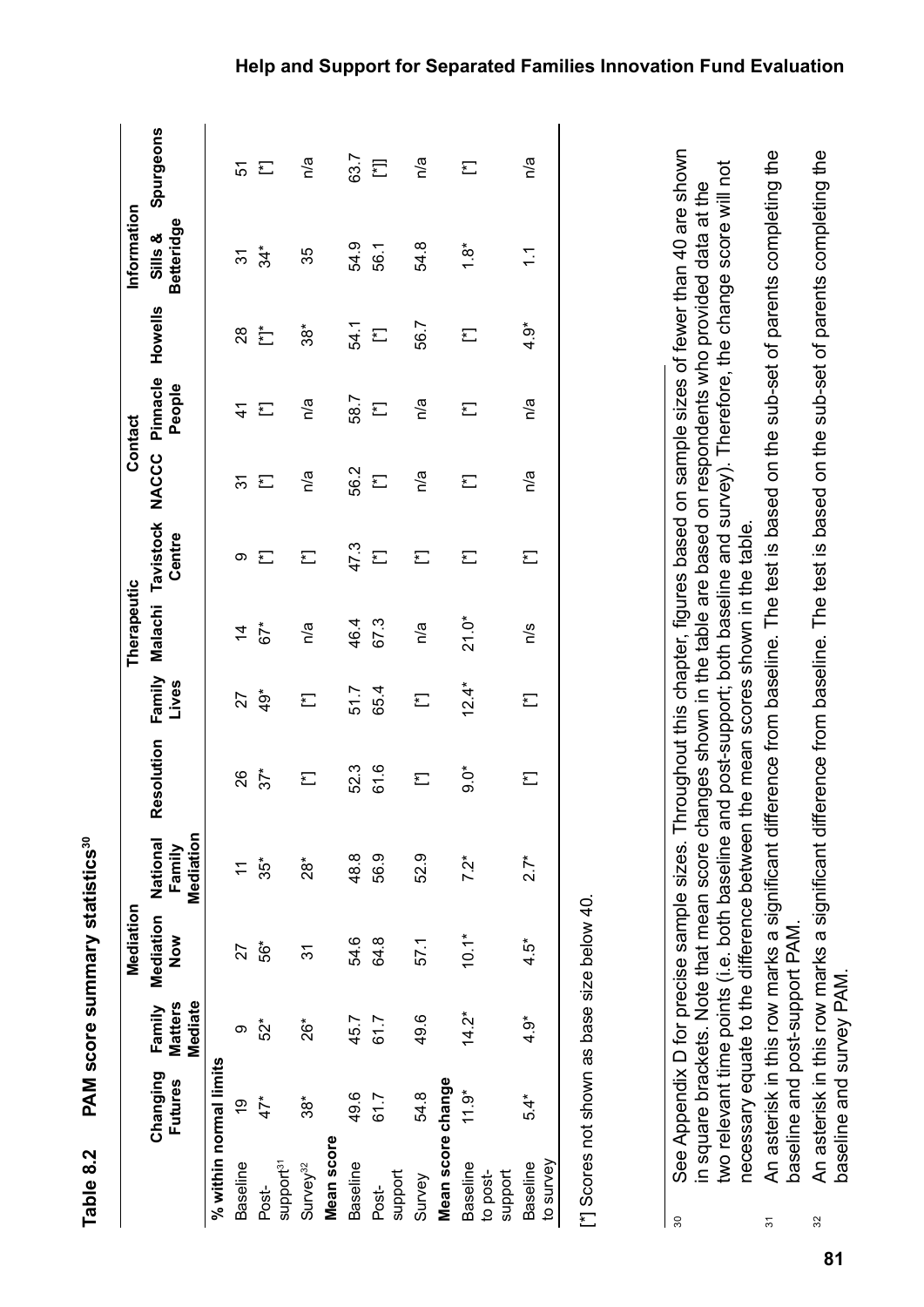#### **8.2.5 Information-based projects**

In this section, we focus on the following six projects $33$ .

- Children 1st
- Howells
- OnePlusOne
- Relate
- Sills & Betteridge
- Spurgeons

All of these projects except Spurgeons had a relatively wide and 'generalist' approach, aiming to reach all separating and separated parents – although Sills & Betteridge were focusing on parents in rural areas and Howells were focusing on low to middle-income parents. So, it is appropriate to consider – and make comparison across – these five projects. Spurgeons, on the other hand, was focusing on young parents, and we therefore report on them separately.

For the five 'generalist' projects, levels of reported improvement in co-parenting were very modest in comparison to the projects offering mediation or therapeutic intervention (see Table 8.1). Among the information-based projects, the face-to-face (Howells, Sills & Betteridge) and telephone services (Children 1<sup>st</sup>) appear to have performed somewhat better than the online services (OnePlusOne, Relate). For most of the information-based projects, the amount of contact with parents was relatively limited and so we would not necessarily expect the projects to have had a large or immediate impact on co-parenting. Their performance in terms of other outcome measures was, however, more positive in some cases and this is discussed further in Section 8.3.

Parents working with Howells (who received individual rather than couple support) reported the greatest level of change among these projects. Among these parents, there was a statistically significant mean score change of 4.9 from baseline to seven-month follow-up survey, with an increase in parents scoring within normal limits from 24 per cent at baseline to 36 per cent in the survey. However, the other projects saw very small, and largely nonsignificant, improvements (if any) both between baseline and immediately post-support, and between baseline and survey follow-up. Sills & Betteridge clients had a statistically significant mean score change of 1.8 (on a scale of 30 to 100) between baseline and immediately post-support, falling slightly (and into non-significance) to 1.1 by the time of the survey. The picture for Children 1<sup>st</sup> is very similar (statistically significant mean score change of 1.2 on scale of 0 to 16). On the other hand, parents using the online services provided by OnePlusOne and Relate did not report significant improvements (although very few Relate clients provided post-support data).

<sup>33</sup> For Howells, Sills & Betteridge and Spurgeons, the findings are based on PAM data, while for Children 1<sup>st</sup>, OnePlusOne and Relate, they are based on the collaboration questions. As well as the measures prior to and immediately post-support, we have (approximately) four-month follow-up survey data for Howells, OnePlusOne, Relate and Sills & Betteridge.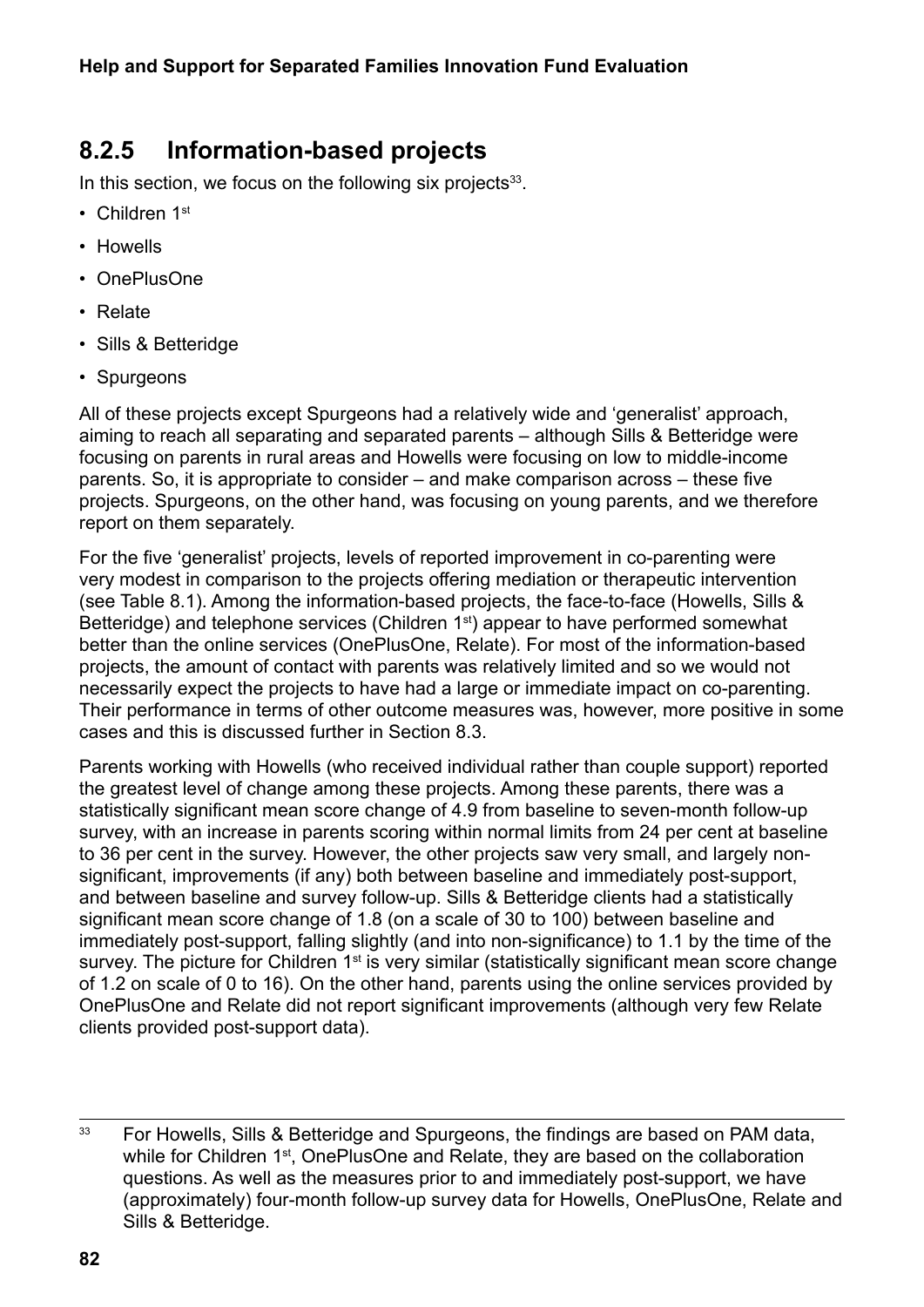It is difficult to draw firm conclusions from the PAM data available from Spurgeons clients, as small numbers attended (47), very few of whom (13) completed PAM scores post-support. However, among these, we found a statistically significant mean score improvement of 13.2, with a doubling of the proportion whose co-parenting scored as being within normal limits.

#### **8.2.6 Change scores across parent sub-groups**

In this section, we report on the extent to which parents with different family demographics or circumstances reported differential levels of change in their co-parenting, as measured by the PAM scale<sup>34</sup>. For this analysis, we collate the PAM data collected by the 13 projects and combine it with parents' profile data from the Management Information System. We focus on three factors of particular interest:

- **Parent status**: Researchers and practitioners report that it is harder to engage nonresident parents than parents with care in support services for separated parents, so the extent to which non-resident parents involved in the projects reported improvements in their co-parenting is of particular interest to the evaluation of the projects<sup>35</sup>.
- **Length of time since parents separated**: Once problems are entrenched, it can be harder to engage parents in ways to improve their co-parenting approach and, on average, the amount of contact that non-resident fathers have with their children decreases over time<sup>36</sup>. So, the relative success of the projects with parents who separated some time ago, in comparison with those separated more recently, is again of particular interest.
- **Age of youngest child**: Again, there is some, although mixed, evidence that co-parenting after separation is more difficult with older children<sup>37</sup>. Non-resident fathers are less likely to have contact with older children (although this may, to a degree, be driven by an association with the length of time since separation) and relationships are more complex. So, again, there is interest in the extent to which the projects were successful in changing the co-parenting behaviour of parents with children of different ages (measured by age of youngest child).

In our analysis, we were looking for evidence of whether the projects worked better for some parent sub-groups than others, or whether they appeared to work equally well across the separated parent population. Clearly, having aggregated the data from across 13 projects, we are identifying overall trends in the effectiveness of the relationship support provided across all the projects, rather than commenting on the effectiveness of particular projects (some of which focused on particular groups).

<sup>&</sup>lt;sup>34</sup> We had only very limited ability to analyse the collaboration question data by parents' profiles. Only a very limited amount of demographic data was collected for the three projects during the follow-up survey (rather than as MI data). Only OnePlusOne had a reasonable survey sample size and we found no statistical differences by demographics for this project.

<sup>35</sup> Burgess, A. (2009). *Fathers and Parenting Interventions: what works*.

<sup>36</sup> Bryson, C., Skipp, A., Allbeson, J., Poole, E., Ireland, E. and Marsh, V. (2013b). *Kids aren't free: the child maintenance arrangements of single parents on benefit in 2012*.

<sup>37</sup> Peacey, V and Hunt, J. (2008). *Problematic contact after separation and divorce? A national survey of parents*.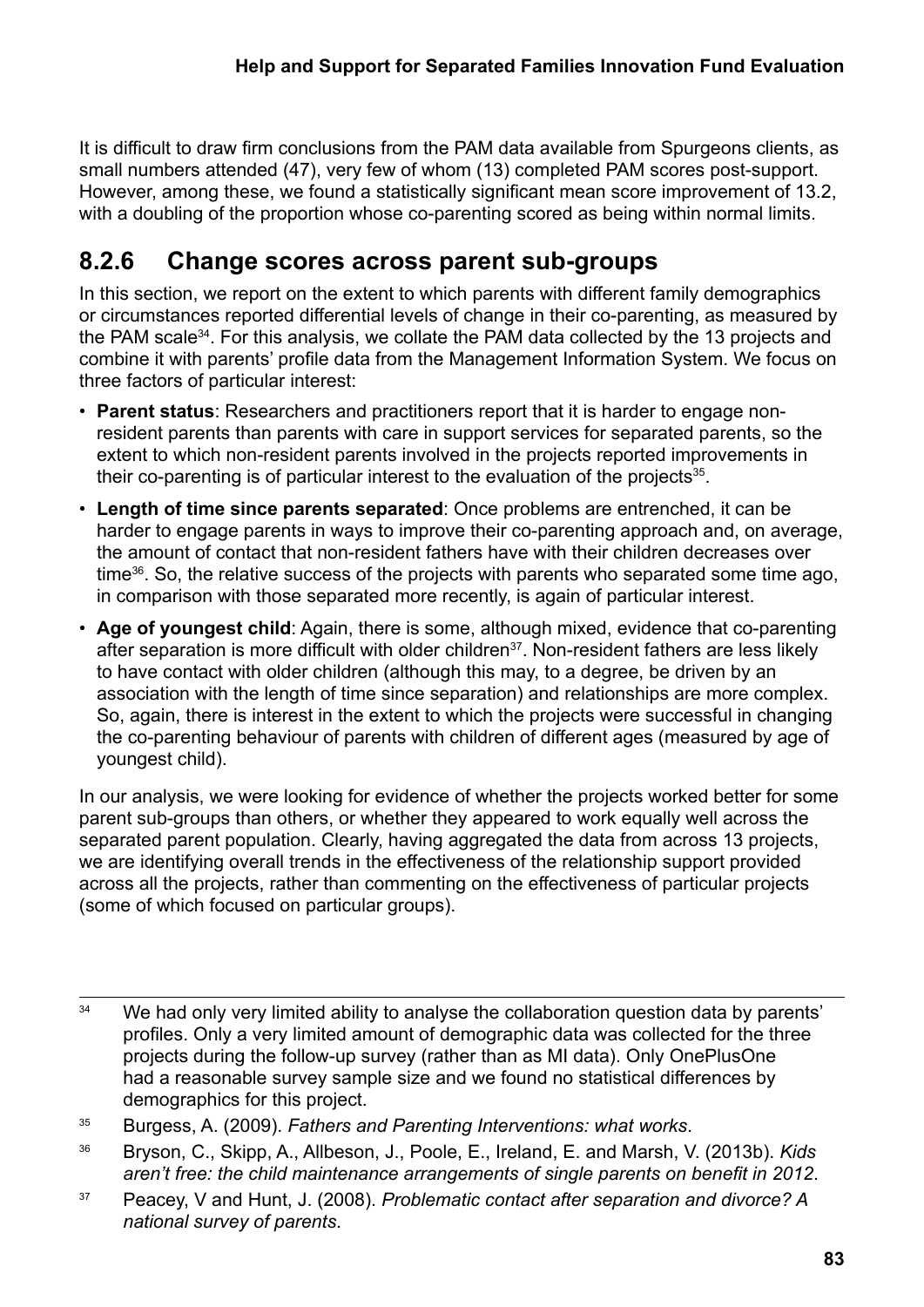#### **Help and Support for Separated Families Innovation Fund Evaluation**

Table 8.3 shows that the effectiveness of the projects does appear to vary for different parent groups, but largely in the period immediately post-support:

**Parent type**: Projects appear to be effective for all parent types, at least in the short term, but most effective for parents with care. Immediately post-support, parents with care, nonresident parents and those with shared care all reported statistically significant improvements in co-parenting, as measured by the PAM score (indicated in the table by asterisks). However (as indicated by the greyed out cells), parents with care and those with shared care reported statistically significantly larger average changes than non-resident parents. By the time of the follow-up survey, only parents with care reported statistically significant improvements in their PAM scores since the baseline.

**Length of time since separation**: Projects appear to be effective for both parents who had separated recently and parents who separated longer ago. Our aggregate analysis initially appears to suggest that the co-parenting of those who separated more than a year ago changes more than those who separated more recently, both when measured immediately post-support and in the follow-up survey. However, this counter-intuitive finding is driven by project-level differences. Some of the talk-based projects specifically targeted parents who had been separated for more than two years and had entrenched difficulties. Conversely, parents who split within the last year were more likely than other parents to use information services (with lower mean change scores), rather than mediation and therapeutic services.

**Age of youngest child**: Again, projects appear to be effective for parents with children of different ages, with statistically significant mean score improvements immediately postsupport and at the follow-up survey. However, immediately post-support, the level of mean score change increases with the age of the youngest child, suggesting that, overall, projects are working best for parents with older children. However, again, this may be due to projectlevel differences.

With this type of aggregate analysis, pooling parents using a diverse set of services and support, it is hard to disentangle whether differences in the levels of change observed for different groups of parents are driven by the families themselves or by the type of projects they have approached. The relatively low sample sizes mean that sub-group analysis at a project level is not possible. So, rather than concentrating on the size of the differences between parent groups, the key message to take from this analysis is that, overall, the projects appear to be working well for parents in different circumstances and demographic groups.

In addition to the three factors shown in Table 8.3, we looked at the following profile variables: parent gender; length of time together as a couple; highest qualification level; and number of children. We found no statistically significant differences in parents' mean score changes across these groups, apart from the number of children. Parents with one child (as opposed to two or more) reported a higher mean score change between baseline and survey (but not between baseline and immediately post-support). The mean change score between baseline and survey was 3.8 for parents with one child, and 1.0 for parents with two or more children.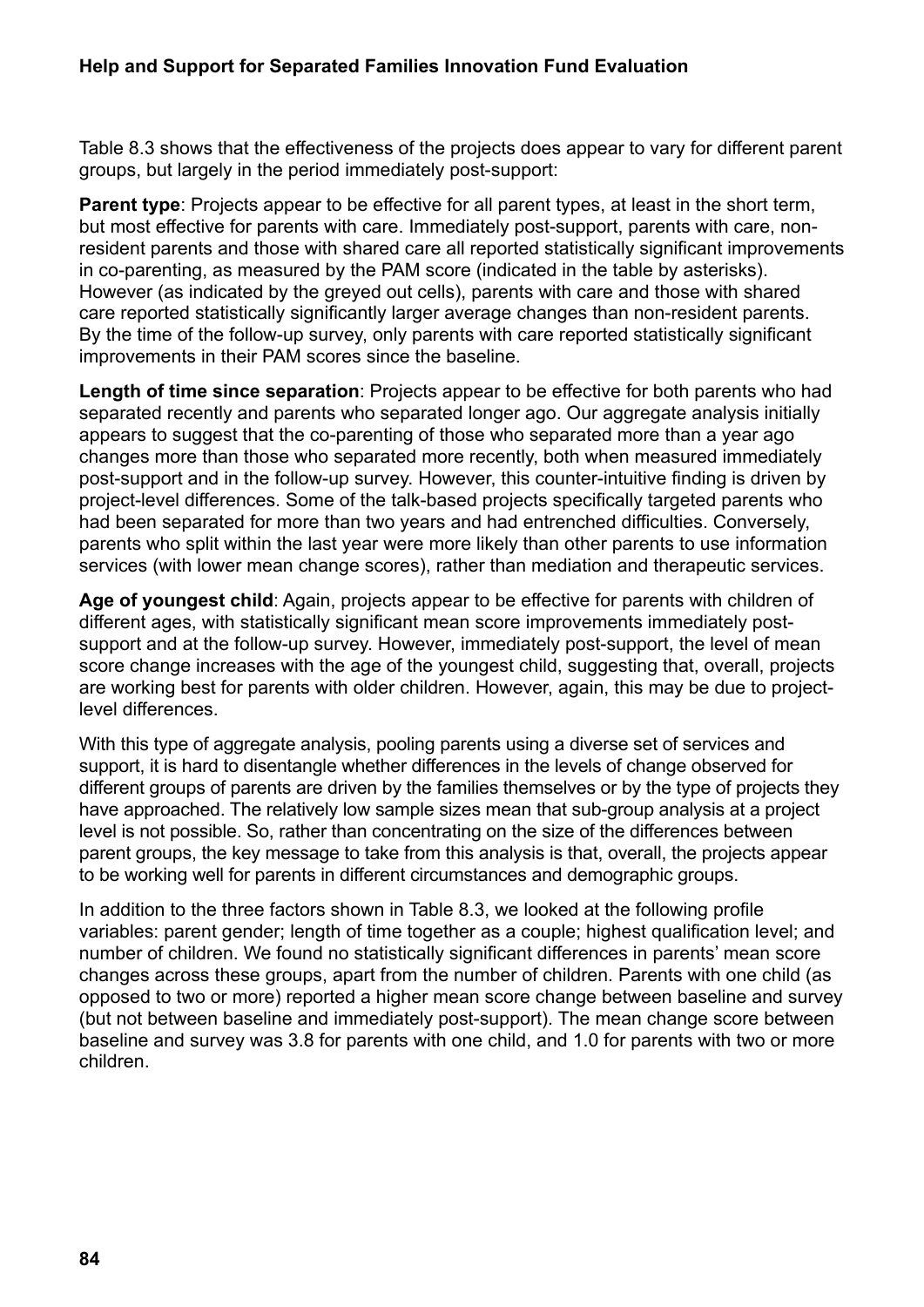|                                                   |            | <b>Parent status</b> |                       |          | Time since separation<br>(years) |        |        | Age of youngest child<br>(years) |           |
|---------------------------------------------------|------------|----------------------|-----------------------|----------|----------------------------------|--------|--------|----------------------------------|-----------|
|                                                   | <b>PWC</b> | <b>NRP</b>           | <b>Shared</b><br>care | $\leq$ 1 | $1-5$                            | >5     | <4     | $4 - 10$                         | $11 - 18$ |
| Baseline score                                    | 49.0       | 56.2                 | 60.4                  | 59.1     | 51.2                             | 46.7   | 54.6   | 51.8                             | 52.5      |
| Mean score<br>change: baseline<br>to post-support | $6.4*$     | $3.9*$               | $7.2*$                | $3.7*$   | $6.9*$                           | $7.5*$ | $4.8*$ | $6.6*$                           | $7.7*$    |
| Mean score<br>change: baseline<br>to survey       | $3.1*$     | 1.4                  | $-0.6$                | $-0.1$   | $2.4*$                           | $4.9*$ | $2.4*$ | $2.2*$                           | $3.0*$    |
| <b>Bases:</b>                                     |            |                      |                       |          |                                  |        |        |                                  |           |
| Baseline score                                    | 1,551      | 960                  | 417                   | 919      | 1,354                            | 687    | 1,224  | 1,646                            | 416       |
| Mean score<br>change: baseline<br>to post-support | 518        | 333                  | 179                   | 259      | 538                              | 258    | 394    | 630                              | 158       |
| Mean score<br>change: baseline<br>to survey       | 385        | 177                  | 99                    | 184      | 344                              | 165    | 267    | 387                              | 101       |

#### **Table 8.3 PAM change scores, by parent status, time since separation and age of youngest child**

The greyed cells indicate that the differences in mean scores between the groups within each top-row heading are statistically significant

# **8.3 Other outcome measures from the follow-up surveys**

In addition to the co-parenting measures discussed earlier in this chapter, the evaluation programme also collected data on a number of other outcome measures, including changes in contact arrangements, presence of child maintenance agreements, usage of family courts and engagement with other support services. These data were collected an average of seven months after parents' involvement with the projects had started and were based on parents' perceptions of change at that time.

It should be noted throughout this section that base sizes are relatively small when looking at individual providers and that data based on base sizes lower than 40 are highlighted in square brackets and should be interpreted accordingly. Survey data are not reported for the smaller projects (Children 1<sup>st</sup>, Malachi, NACCC and Spurgeons).

Throughout this section we show the results for each provider as well as looking at findings amongst different sub-groups. We have highlighted the research method that was used for each project in the tabulation headings – telephone based (CATI) or web based (CAWI) – which reflects the way the projects were delivered. Face-to-face and telephony projects were evaluated using CATI and online projects using CAWI. When commenting on differences between sub-groups, the same provisos as outlined in Section 8.2.6 apply.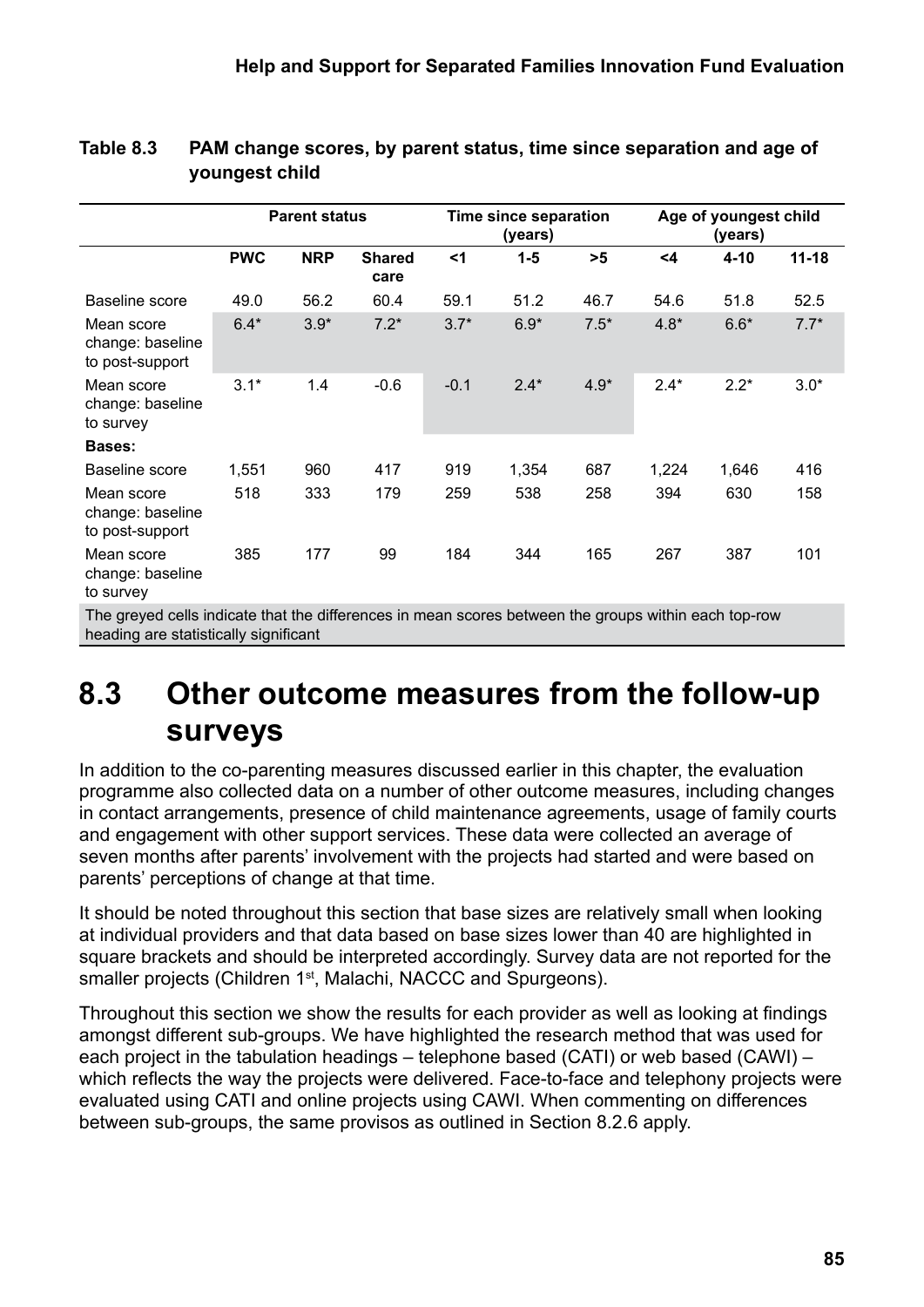The online projects Relate and OnePlusOne have been excluded from the sub-group analysis as their parents completed a shorter questionnaire which did not include all of the profiling questions that fed into the sub-group definitions.

To give broad context to the following sections, the qualitative findings showed that it was much more difficult to engage with parents when there were entrenched attitudes, conflict, domestic violence, alcohol and drug addiction, mental health issues and learning difficulties. In these cases, projects indicated that they would either have to provide specialist services themselves (such as the Tavistock Centre for entrenched conflict) or be able to refer to specialist services.

Additional project-specific data relating to contact arrangements, child maintenance arrangements, use of courts and use of other support services are included in Appendix H.

#### **8.3.1 Contact arrangements**

#### **Happiness with contact arrangements**

There was considerable variation in the extent to which parents were happy with their contact arrangements seven months after their first contact with the projects (see appendix Table H.1). However, to a certain extent the variations from project to project are likely to be driven by the differing target groups of each of the projects, with some projects engaging with more challenging parents than others. It is worth noting that in spite of the fact that their target parents sat towards the challenging end of the spectrum, **National Family Mediation saw the highest proportion of parents who were happy with their contact arrangements to some extent (44 per cent)** seven months after contacting the project.

In terms of sub-groups, **parents with shared care were significantly less likely to be**  happy with their contact arrangements than parents with care or non-resident parents<sup>38</sup>. Only 21 per cent of parents with shared care were happy with their contact arrangements to some extent, compared to 35 per cent of non-resident parents and 39 per cent of parents with care. This underlines the fact that simply **ensuring that both parents have substantial contact with the children is not enough**, and that it is important to work with parents to ensure that the contact arrangements are not an ongoing source of friction.

There was no significant relationship between happiness with contact arrangements and the length of time that parents had been separated or the age of their youngest child.

<sup>&</sup>lt;sup>38</sup> For the purposes of the evaluation, 'shared care' was defined as a situation where the child(ren) lived with each parent for about the same amount of time.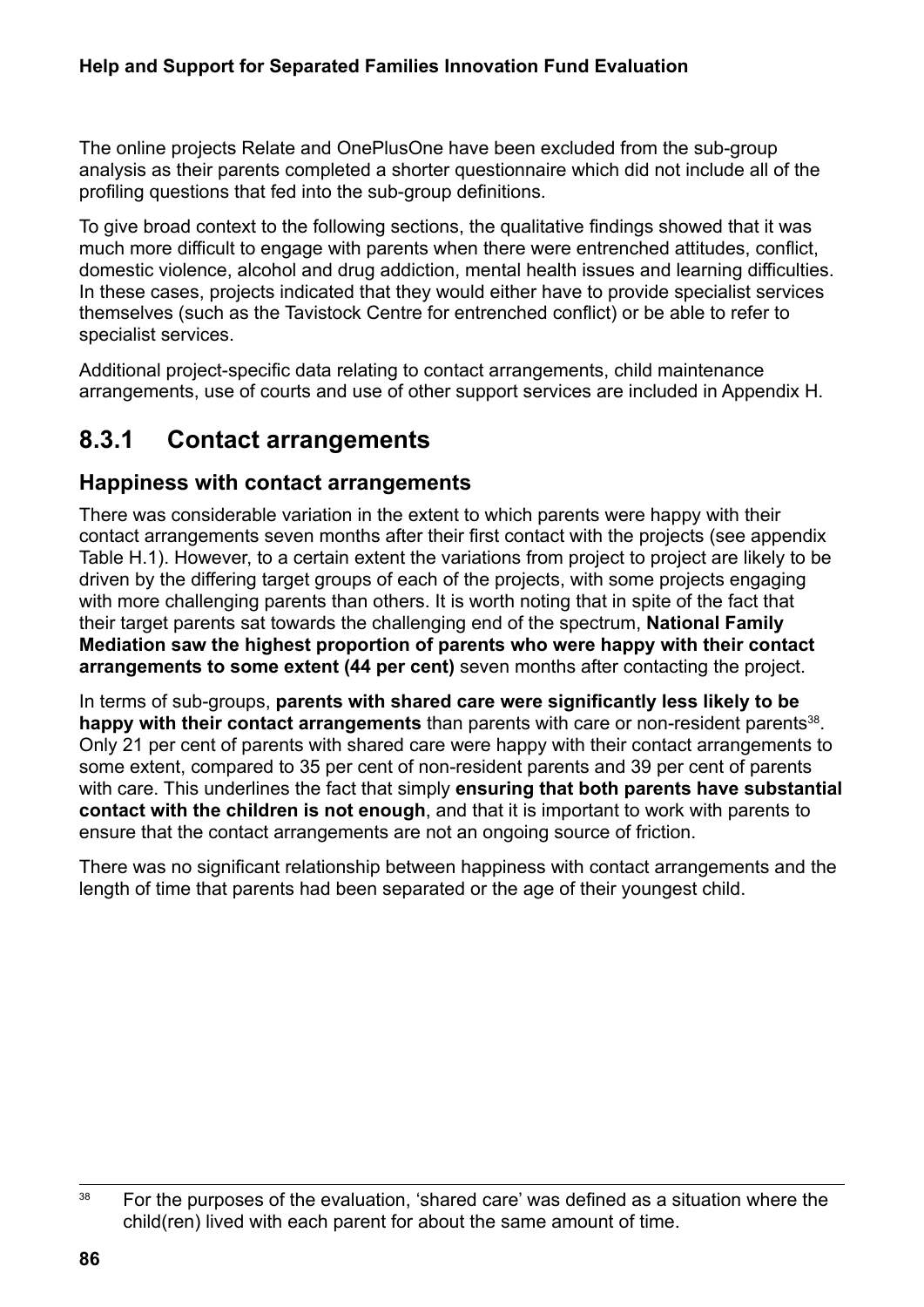#### **Whether contact arrangements had improved**

Parents were also asked the extent to which contact arrangements had improved compared to those that were in place prior to contacting the project (see Table 8.4). While the base size is small (32 parents), it is striking that the Tavistock Centre saw by far the smallest degree of improvement in contact arrangements (9 per cent). In contrast, National Family Mediation, who also targeted a challenging group of parents, saw a much larger positive change – 43 per cent of parents who engaged with them said that their contact arrangements had improved. Improvement rates for the other projects ranged from 25 per cent for OnePlusOne to 54 per cent for Mediation Now. There was no clear pattern in the proportion of parents seeing an improvement in contact arrangements according to the nature of the intervention (e.g. therapeutic versus information-based) – there was significant variation in the extent of change from project to project, regardless of their nature.

The qualitative research projects flagged that it was important to deal with issues before they become entrenched. However, it does appear that in terms of improving contact arrangements, it is possible to make progress with even the more challenging groups and the model adopted by National Family Mediation would appear to be relatively successful in this respect.

In terms of sub-groups, there was no significant difference in the extent to which contact arrangements had improved according to parent status, the length of time separated, or the age of the youngest child.

A relatively large proportion of parents saw their contact arrangements **get worse** in the seven months after contacting the projects (ranging from seven per cent for Relate to 34 per cent for the Tavistock Centre (though base sizes are low in both cases). As such, it is clear that the projects do not offer a solution for all parents in terms of contact arrangements.

#### **Whether projects played a role in any improvement in contact arrangements**

It is clear that those who saw an improvement in their contact arrangements generally felt that **the projects had played a role in this improvement**. However, reflecting their relatively light touch approach, online-focused information services saw a relatively low proportion of parents saying that these projects had played a 'big' role in any improvement (8 per cent for OnePlusOne).

Around six in seven (85 per cent) of the National Family Mediation parents who had seen an improvement in contact arrangements attributed at least some of that improvement to the project, again suggesting that their model was effective in this respect, in spite of the challenging nature of their parents.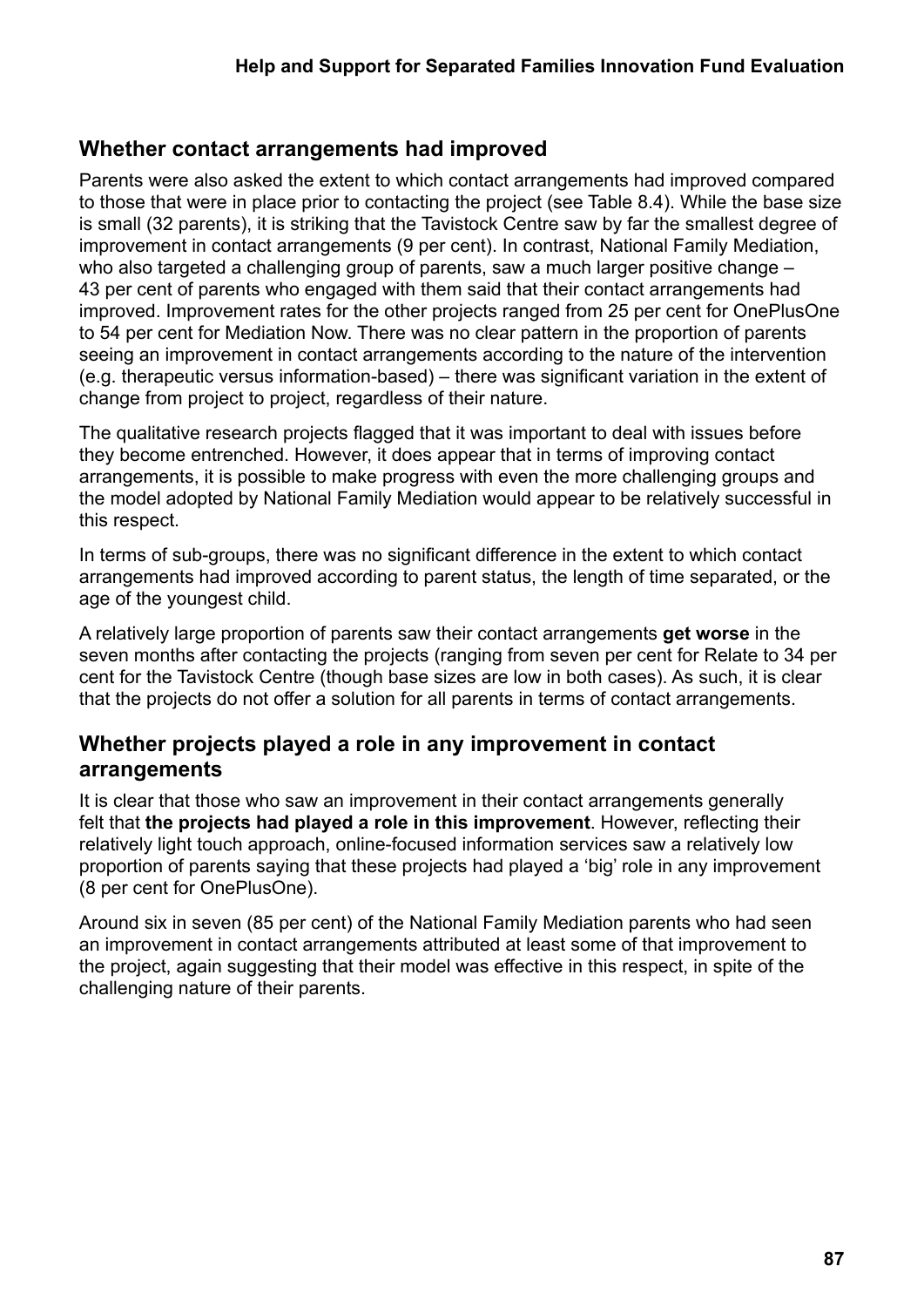Whether contact arrangements had improved compared to those in place prior to contacting the project Table 8.4

|                           |                                      |                                               | Mediation                  |                                           |                      |                 | Therapeutic                          | Contact                      |                          |                                        | Information           |                          |
|---------------------------|--------------------------------------|-----------------------------------------------|----------------------------|-------------------------------------------|----------------------|-----------------|--------------------------------------|------------------------------|--------------------------|----------------------------------------|-----------------------|--------------------------|
|                           | Changing<br><b>Futures</b><br>(CATI) | Mediate<br><b>Matters</b><br>Family<br>(CATI) | Mediation<br>(CATI)<br>Now | Mediation<br>National<br>Family<br>(CATI) | Resolution<br>(CATI) | (CATI)<br>Lives | Family Tavistock<br>Centre<br>(CATI) | Pinnacle<br>People<br>(CATI) | <b>Howells</b><br>(CATI) | <b>Betteridge</b><br>Sills &<br>(CATI) | OnePlusOne*<br>(CAWI) | Relate*<br>(CAWI)        |
|                           | ಸಿ                                   | వ్                                            | వ్                         | ಸಿ                                        | వ్                   | ಽ               | ಸಿ                                   | ಽ                            | ಸಿ                       | ಸಿ                                     | వ్                    | వ్                       |
| Better than<br>before     | 28                                   | 45                                            | 54                         | 43                                        | 31                   | 32              | ٣j                                   | £                            | d<br>4                   | 32                                     | 25                    | F                        |
| before<br>Worse<br>than   | 26                                   | 28                                            | 15                         | 20                                        | $\overline{2}$       | 22              | 辷                                    | 汇                            | 28                       | 25                                     | 25                    | Ĕ                        |
| The same<br>as before     | 45                                   | 26                                            | 29                         | 36                                        | $\overline{6}$       | 4               | 辷                                    | Σ                            | 30                       | 37                                     | $\frac{4}{3}$         | $\overline{\phantom{0}}$ |
| refused<br>know/<br>Don't |                                      |                                               | $\scriptstyle\sim$         |                                           | 5                    | Ν               | Ĕ                                    | Ĕ                            | $\mathbf{\Omega}$        | ဖ                                      | ဖ                     | Ĕ                        |
| <b>Base</b>               | စ္မ                                  | 26                                            | $\frac{8}{4}$              | 140                                       | 124                  | $\mathbf{r}$    | 32                                   | <u>စု</u>                    | 134                      | 426                                    | 550                   | 4                        |

**Help and Support for Separated Families Innovation Fund Evaluation**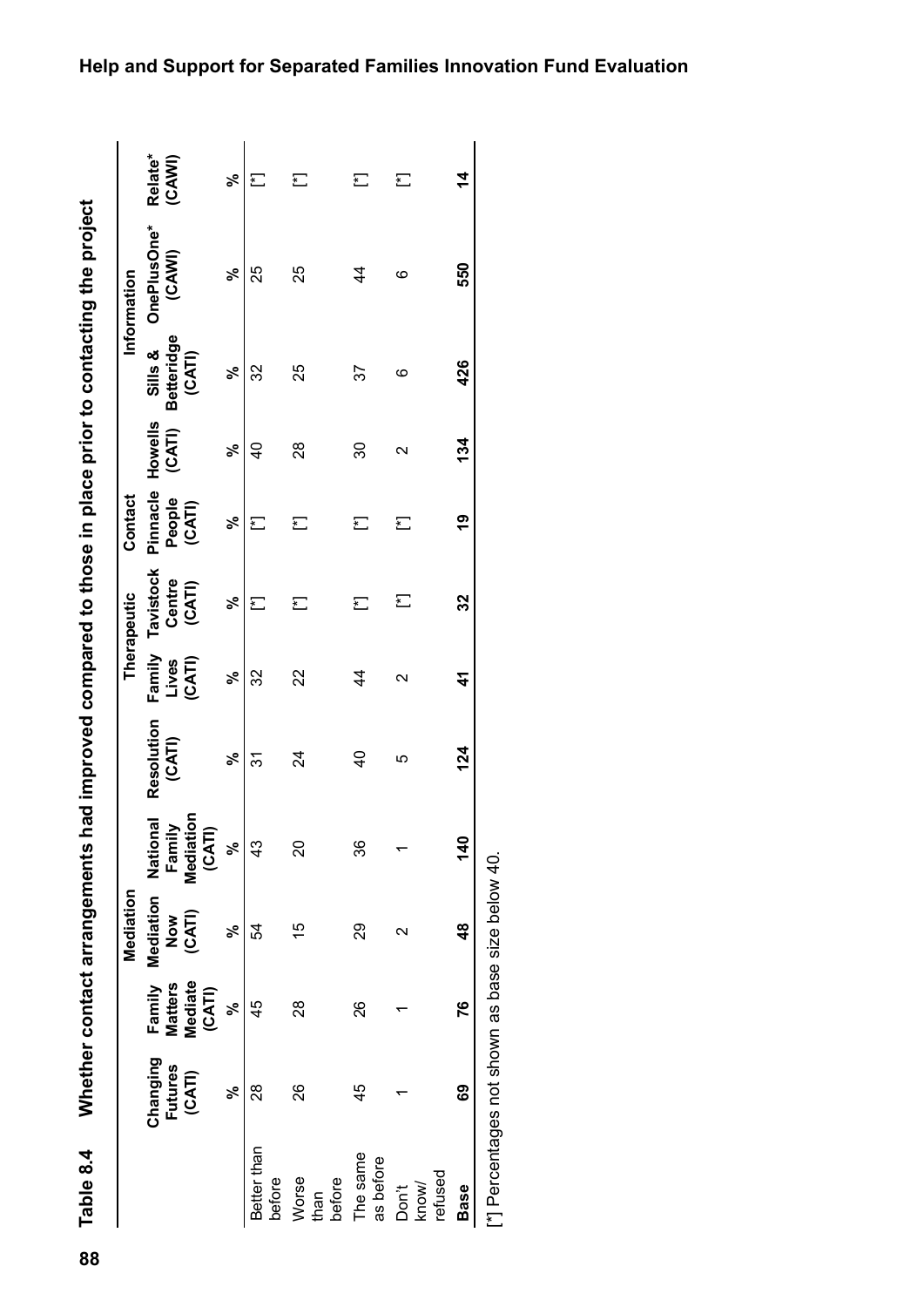## **8.3.2 Child maintenance agreements**

#### **Child maintenance agreements and payments**

Seven months after contacting the projects, the majority of parents had a child maintenance agreement in place, regardless of the nature of support given by the project they were engaging with (see Appendix Table H.2). Parents with shared care were less likely to have an agreement in place than were non-resident parents (54 per cent and 71 per cent respectively). However, there were no significant differences in this respect according to the age of the youngest child or the amount of time that parents had been separated. The research did not try to investigate whether having an arrangement, per se, could be attributed to the project but looked at how it had been sustained since the intervention and whether there had been any improvements that the parents felt were due to the help they received.

The proportion of families where the non-resident parent had paid any child maintenance in the past three months was similar to (but slightly lower than) the proportion of families with a child maintenance agreement in place for virtually all projects (see appendix Table H.3). The chief exception was OnePlusOne, where the proportion of families in which a maintenance payment had recently been made was actually higher than the proportion where a child maintenance agreement was in place (71 per cent and 63 per cent respectively). This is likely to reflect the fact that OnePlusOne was a light touch intervention targeting recently separated families (who were also less likely to have deeply entrenched conflict than the parents engaging with many of the other projects) – as such, their clients were less likely to have formalised their arrangements.

There was no difference in the proportion of non-resident parents paying child maintenance according to the age of the youngest child or the length of separation. However, non-resident parents were more likely to report having paid child maintenance in the past three months than parents with care were to say that maintenance had been paid (70 per cent and 56 per cent respectively). It could be the case that there may be an element of selective recall coming into play in these responses, though differences between these groups discussed later in the chapter suggest that there may actually be fundamental differences in the types of parents from each of these backgrounds who engaged with the projects.

#### **Whether child maintenance arrangements had improved**

As shown in Table 8.5, the proportion of parents who had seen an **improvement in their child maintenance arrangements was markedly lower** than the proportion seeing an improvement in contact arrangements (see Table 8.4). This was the case for all projects, regardless of the type of support they offered and suggests that **child maintenance arrangements were more challenging for projects to address** (though it should be noted that maintenance arrangements were not a focus for some projects).

The proportion seeing an improvement in child maintenance arrangements ranged from 3 per cent for the Tavistock Centre to 22 per cent for Family Lives.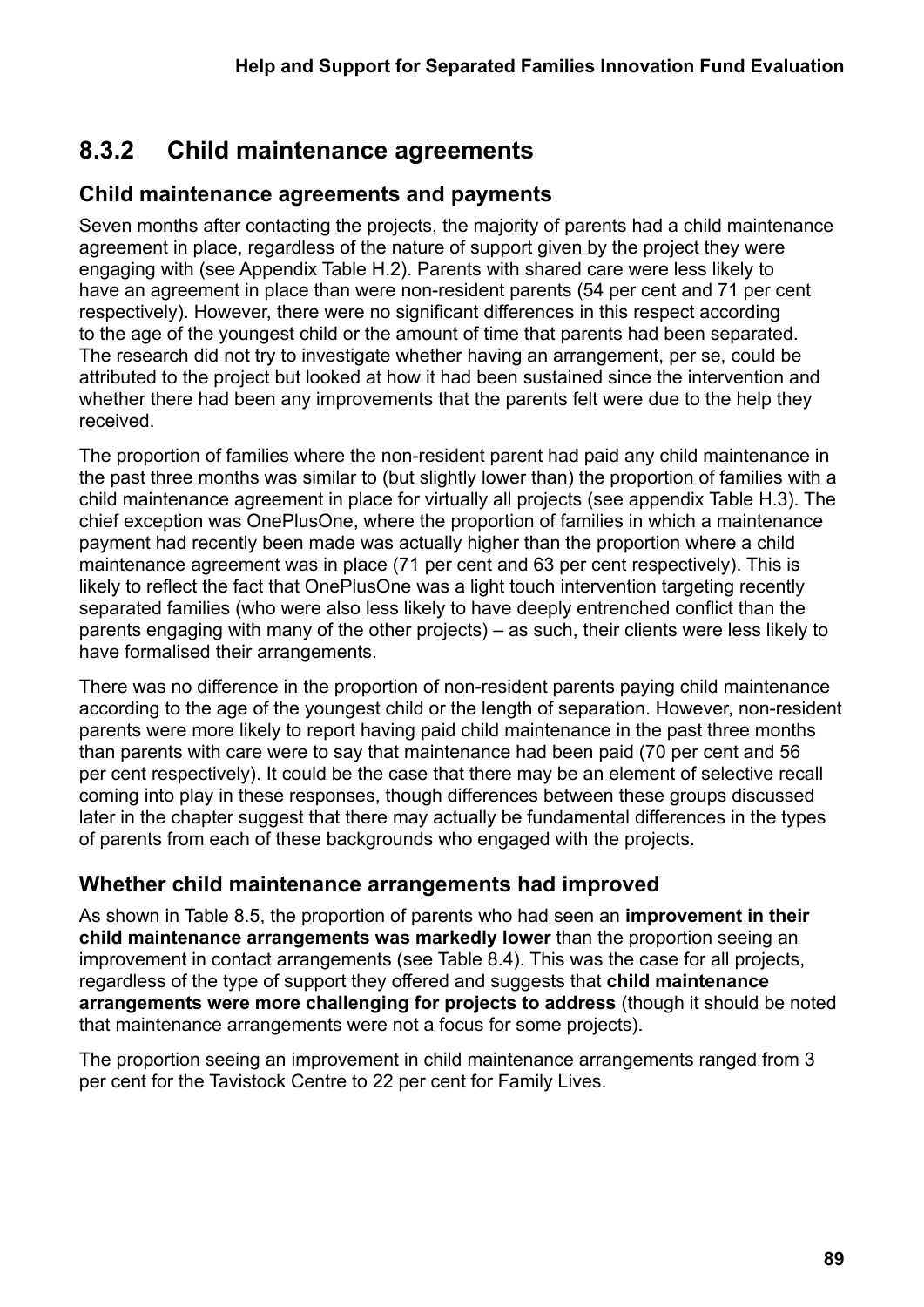#### **Help and Support for Separated Families Innovation Fund Evaluation**

Overall, the proportion of parents who felt that their child maintenance arrangements had worsened was broadly similar to the proportion feeling they had improved, though there was variation from project to project in this respect. Changing Futures (20 per cent) and Mediation Now (23 per cent) saw the highest proportion of parents reporting that their child maintenance arrangements had worsened.

National Family Mediation scored broadly in line with the average scores for these metrics (13 per cent of their parents saw an improvement in child maintenance arrangements and 18 per cent saw a deterioration in this respect). The contrast between these figures and those discussed earlier in Section 8.2.1 suggest that it is **more challenging to address financial issues for families with the most entrenched difficulties than it is to have a positive impact on their contact arrangements**.

Family Lives, which actively targeted Muslim families, saw the most positive results in terms of participants saying that their child maintenance arrangements had improved since contacting the project (22 per cent had seen an improvement). However, even after this progress, their former clients were still amongst the least likely to have an arrangement in place (54 per cent). This would seem to suggest that **cultural issues may be at play**, with Muslim families (at least in the target area) less likely than others to engage with child maintenance arrangements. As such, continuing attempts to normalise the adoption of such agreements would seem to be potentially valuable.

There was no significant difference in the proportion of parents seeing an improvement in their child maintenance arrangements according to their parental status or the age of their youngest child. However, parents who had been separated for less than a year were more likely to have seen an improvement than those who had been separated for a year or more (21 per cent and 14 per cent respectively). This suggests that it is **beneficial to intervene in maintenance arrangements at an early stage**, before any ad hoc arrangements become embedded.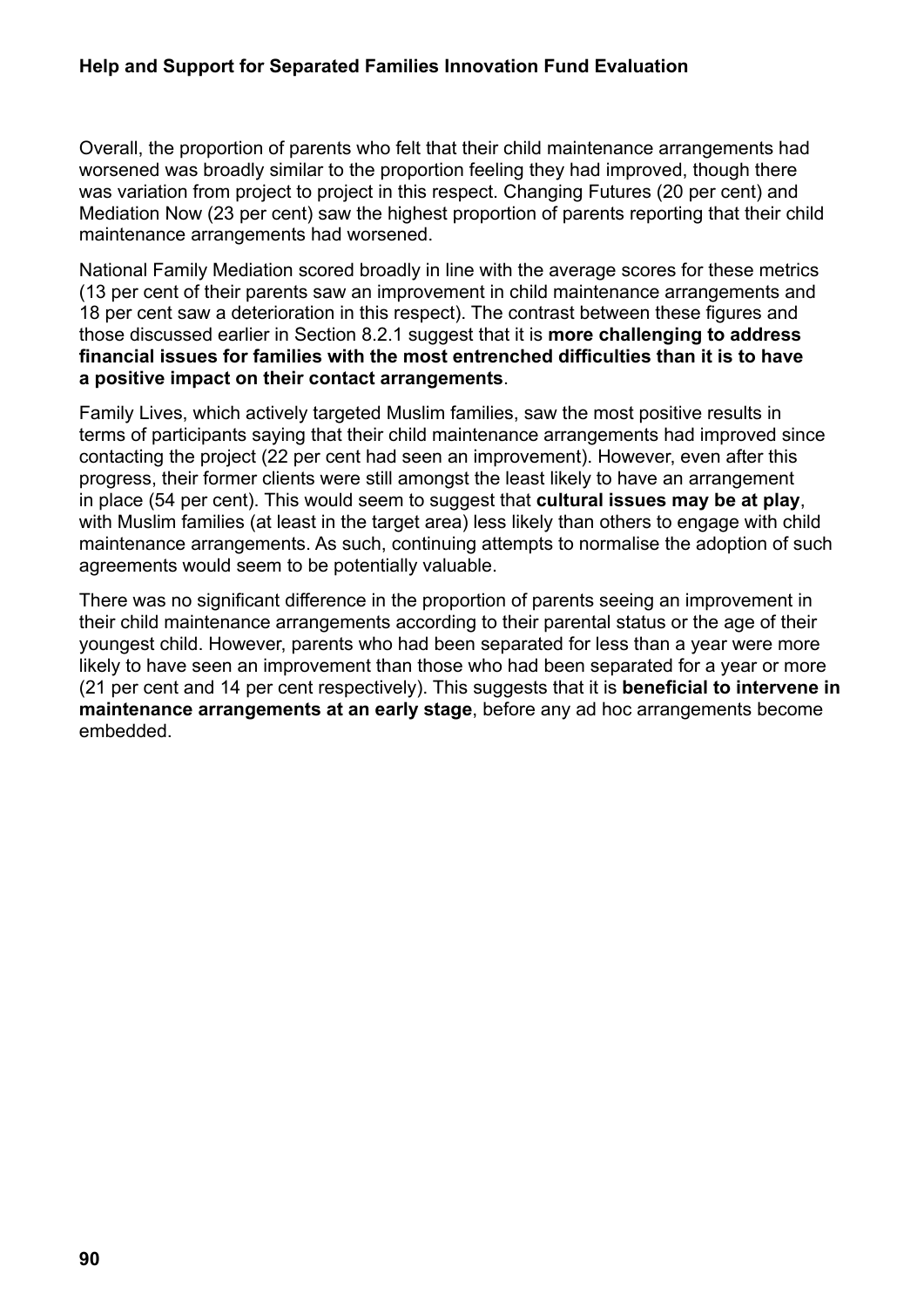| )<br>2                                                                    |  |
|---------------------------------------------------------------------------|--|
| relid majntanance arrangemente have improved eince contacting the plidor. |  |
| ч<br>ے۔<br>ہ                                                              |  |

|                                                  |                               |                                     | Mediation                         |                                                  |                      |                 | Therapeutic                                           | Contact          |                                |                                        | Information           |                          |
|--------------------------------------------------|-------------------------------|-------------------------------------|-----------------------------------|--------------------------------------------------|----------------------|-----------------|-------------------------------------------------------|------------------|--------------------------------|----------------------------------------|-----------------------|--------------------------|
|                                                  | Changing<br>Futures<br>(CATI) | Mediate<br><b>Matters</b><br>(CATI) | Family Mediation<br>(CATI)<br>MoN | <b>National</b><br>Mediation<br>Family<br>(CATI) | Resolution<br>(CATI) | (CATI)<br>Lives | Family Tavistock Pinnacle Howells<br>Centre<br>(CATI) | People<br>(CATI) | (CATI)                         | <b>Betteridge</b><br>Sills &<br>(CATI) | OnePlusOne*<br>(CANI) | Relate*<br>(CAWI)        |
|                                                  | ಸಿ                            | ಸಿ                                  | ಸಿ                                | $\infty$                                         | ೢೕ                   | ಸ್              | ೢೕ                                                    | ಸಿ               | ೢೕ                             | ಸಿ                                     | వి                    | $\zeta$                  |
| Better than<br>before                            | ග                             | 7                                   | ဇ္                                | <u>ლ</u>                                         | <u>ლ</u>             | 22              | 辷                                                     | Ĕ                | 7                              | $\widetilde{e}$                        | ĉ                     | Ł                        |
| Worse than<br>before                             | 20                            | 2                                   | ಔ                                 | $\overline{\mathbf{e}}$                          |                      | S               | Ł                                                     | 汇                | 4                              | $\tilde{c}$                            | ౖ                     | $\overline{\phantom{0}}$ |
| The same as<br>before                            | 57                            | 57                                  | 52                                | 8                                                | 58                   | 4               | 辷                                                     | Ĕ                | $\frac{3}{2}$                  | 46                                     | 54                    | $\overline{\phantom{0}}$ |
| UNPROMPTED<br>- No previous<br>arrangement       | 20                            | 3                                   | ∞                                 | ဖ                                                | S                    | 17              | 辷                                                     | Ł                | $\overset{\circ}{\rightarrow}$ | 20                                     | $\tilde{c}$           | 汇                        |
| Don't know/<br>refused                           |                               |                                     |                                   |                                                  | LO                   |                 | 辷                                                     | 辷                | $\mathbf{\sim}$                | ო                                      |                       | 辷                        |
| with ex-partner<br>Currently living              |                               |                                     | 0                                 | 0                                                | $\scriptstyle\sim$   |                 | 辷                                                     | Ĕ                | ∞                              | ო                                      | 4                     | 汇                        |
| <b>Base</b>                                      | 69                            | 76                                  | $\frac{8}{3}$                     | $\frac{6}{3}$                                    | 124                  | 4               | 32                                                    | <u>ဇု</u>        | 134                            | 426                                    | 550                   | $\frac{4}{4}$            |
| [*] Percentages not shown as base size below 40. |                               |                                     |                                   |                                                  |                      |                 |                                                       |                  |                                |                                        |                       |                          |

**Help and Support for Separated Families Innovation Fund Evaluation**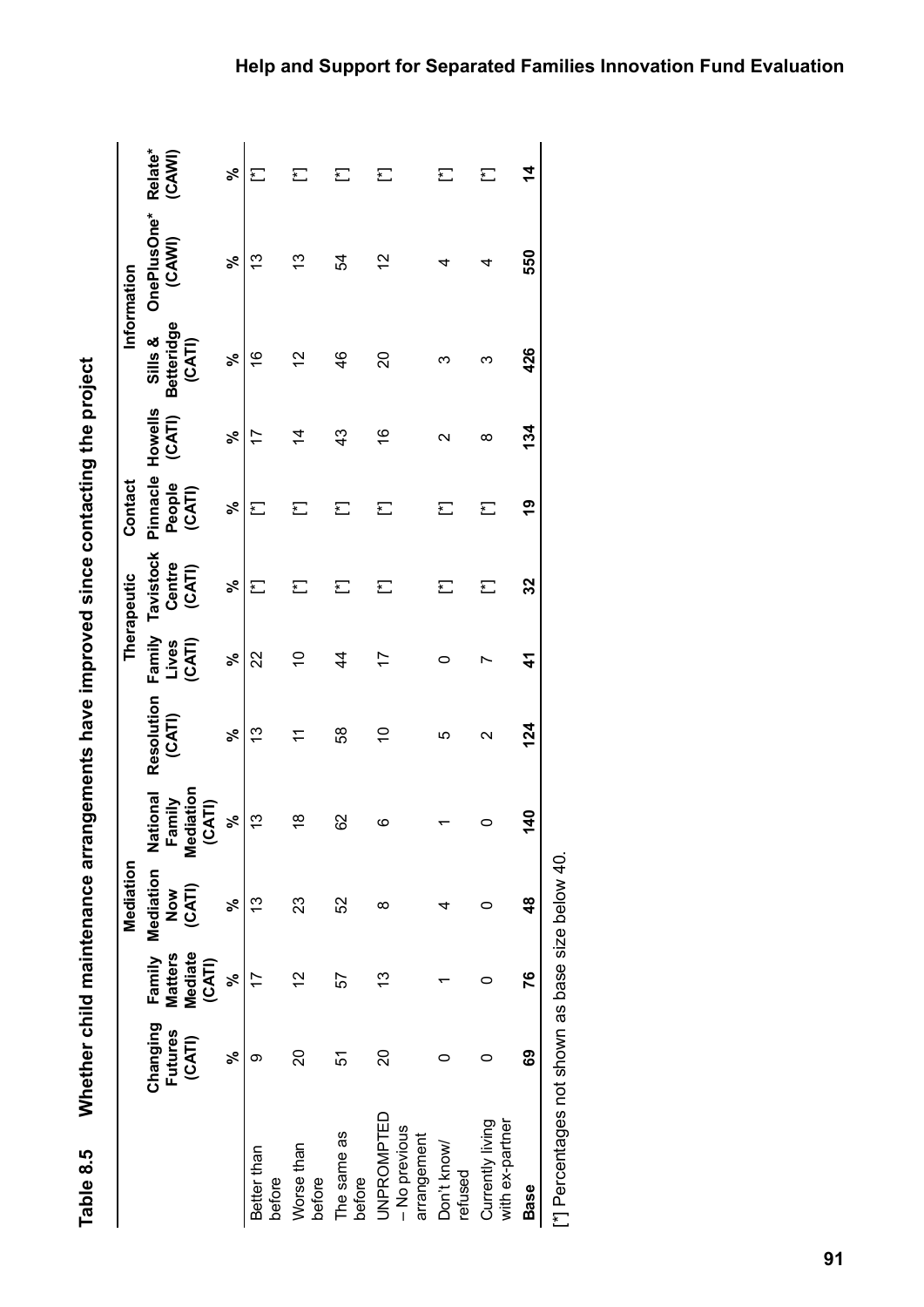## **8.3.3 Usage of courts**

#### **Past usage of courts**

There was significant variation in the extent to which families had contacted the courts prior to their engagement with the projects. This is to be expected due to the differing referral mechanisms of the projects, some of which relied heavily on court referrals as the means of recruiting parents.

Reflecting this, families using information-based projects were less likely to have already been to the courts than families using projects which focused on mediation or therapeutic approaches (see appendix Table H.4). In particular, only 12 per cent of the families engaging with Howells had previously been to court, compared to 94 per cent of those engaging with the Tavistock Centre.

Reflecting the relatively early stage of their separation journey, parents that had been separated for less than a year (12 per cent) were less likely to have previously been to the courts than those separated for one to five years (40 per cent) or for more than five years (51 per cent). While not unexpected, it does underline the point that **early intervention is helpful in avoiding the escalation of issues to the extent to that they involve legal action**.

There was a similar, and possibly related, pattern in terms of the age of the youngest child. Only 25 per cent of families whose youngest child was under 4 had been to court prior to contacting the projects, compared to 41 per cent of families whose youngest child was aged four to ten, and 35 per cent of families whose youngest child was aged 11 to 18.

Parents with care (30 per cent) were less likely than non-resident parents (40 per cent) to have come from a family where at least one member had been to court prior to contacting the project. This suggests that there are differences in the profile of parents engaging with the projects, with non-resident parents perhaps tending to come from a background where conflict has become more embedded or formalised.

#### **Planned future usage of courts**

Appendix Table H.6 shows that parents engaging with therapeutic projects (42 per cent for Family Lives and 56 per cent for the Tavistock Centre) were also more likely than others to intend to use the family courts in the future. Amongst projects which focused on mediation, there was significant variation in the extent of planned future court usage, ranging from 15 per cent for Mediation Now up to 46 per cent for Resolution.

Perhaps more importantly, Table 8.6 shows the extent to which projects had contributed to parents deciding not to go (back) to court. The majority of projects saw between 20 per cent and 30 per cent of parents saying that the project had played at least some role in a decision not to use the family courts in the future. As such, it does appear that the projects can play a highly significant role in reducing the use of the family courts.

The only exceptions to this were the Tavistock Centre (12 per cent – albeit on a low base size) and OnePlusOne (7 per cent). The relatively low scores for these providers is likely to be attributable to the entrenched conflict of the target families of the Tavistock Centre and the relatively light touch approach of OnePlusOne. It is, however, worth noting the 29 per cent of families engaging with National Family Mediation said that the project had played a role in a decision not to go back to court, in spite of the challenging nature of their target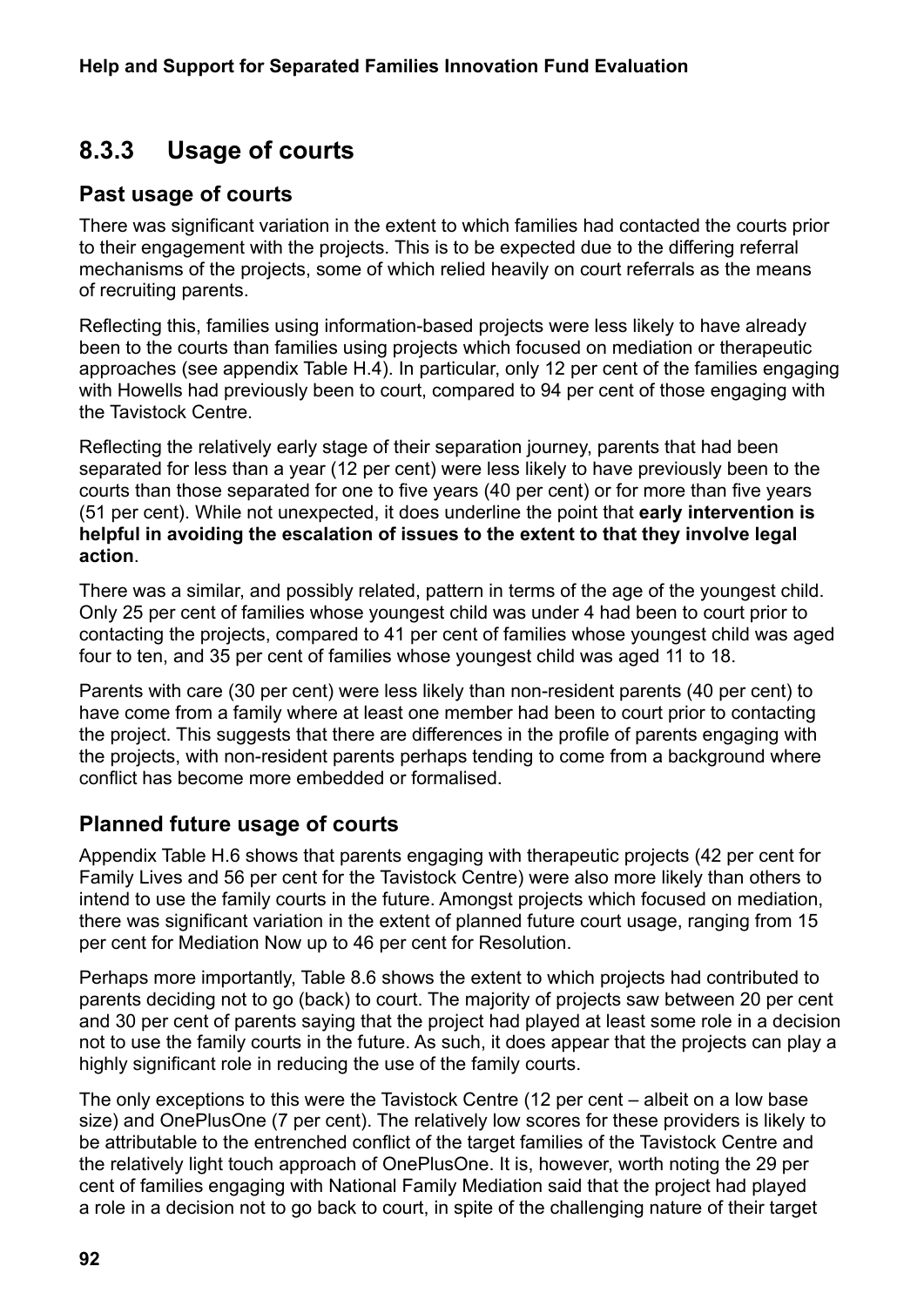#### group. As such, it would appear that **National Family Mediation's approach would merit further examination if the avoidance of court usage was to be a feature of any future activities**.

There were no differences in the proportion of parents saying that the projects had played a role in a decision not to use the family courts according to their parental status, length of separation, or age of youngest child.

Looking specifically at the information-based projects, it is very striking that projects with a legal background were far more successful than non-legal projects when it came to parents deciding against going to court. Twelve per cent of parents engaging with Sills & Betteridge and 11 per cent of parents engaging with Howells said the project had played 'a big role' in their decision not to go to court, compared to only 2 per cent for OnePlusOne. While it is likely that this is at least partly attributable to the mode of delivery (OnePlusOne being an online service), it seems highly likely that the gravitas of legal organisations in this field does have an impact.

In the qualitative research, Sills & Betteridge highlighted that even amongst parents who were only using the project for legal advice, court action became less of a knee-jerk reaction, with users taking a more considered view about whether they wanted to pursue outstanding issues in the courts.

The qualitative research also showed that where a couple seeks court action, immediate referral to a mediation service was thought by project staff to be helpful in avoiding future court action. Both Changing Futures and National Family Mediation noted that early intervention with talk-based approaches was more likely to reduce court action and, as one of their service users noted, '*avoided the awfulness of going to court*'.

The overall consensus was that the longer it takes for couples to seek mediation the more likely it appears that attitudes and behaviours will become entrenched and more and more negative such that only court action will suffice.

The proportion of parents saying that the projects had played a role in their decision not to go back to court showed only small differences between those who had been in touch with the courts prior to their involvement with the projects and those who had not.

#### **8.3.4 Other support services used**

Parents were also asked whether they had talked to any other organisations about their relationship since contacting the project (see appendix Table H.7).

Engagement with other organisations was, unsurprisingly, reflective of the nature of support given by the projects. For example, parents engaging with solicitor-led projects were less likely to seek support from other solicitors. In the same vein, those engaging with information-based projects were more likely to go on to speak to mediation services.

For all projects, with the exception of Pinnacle People, more than half of parents had been in touch with another support service<sup>39</sup>. Where parents had gone on to contact another support service, they had typically engaged with two or more other services, suggesting that the majority of parents who had interacted with the projects were genuinely engaged with the idea that support organisations could be of use to them.

<sup>&</sup>lt;sup>39</sup> The proportion for Pinnacle People was 33 per cent, albeit on a low base size.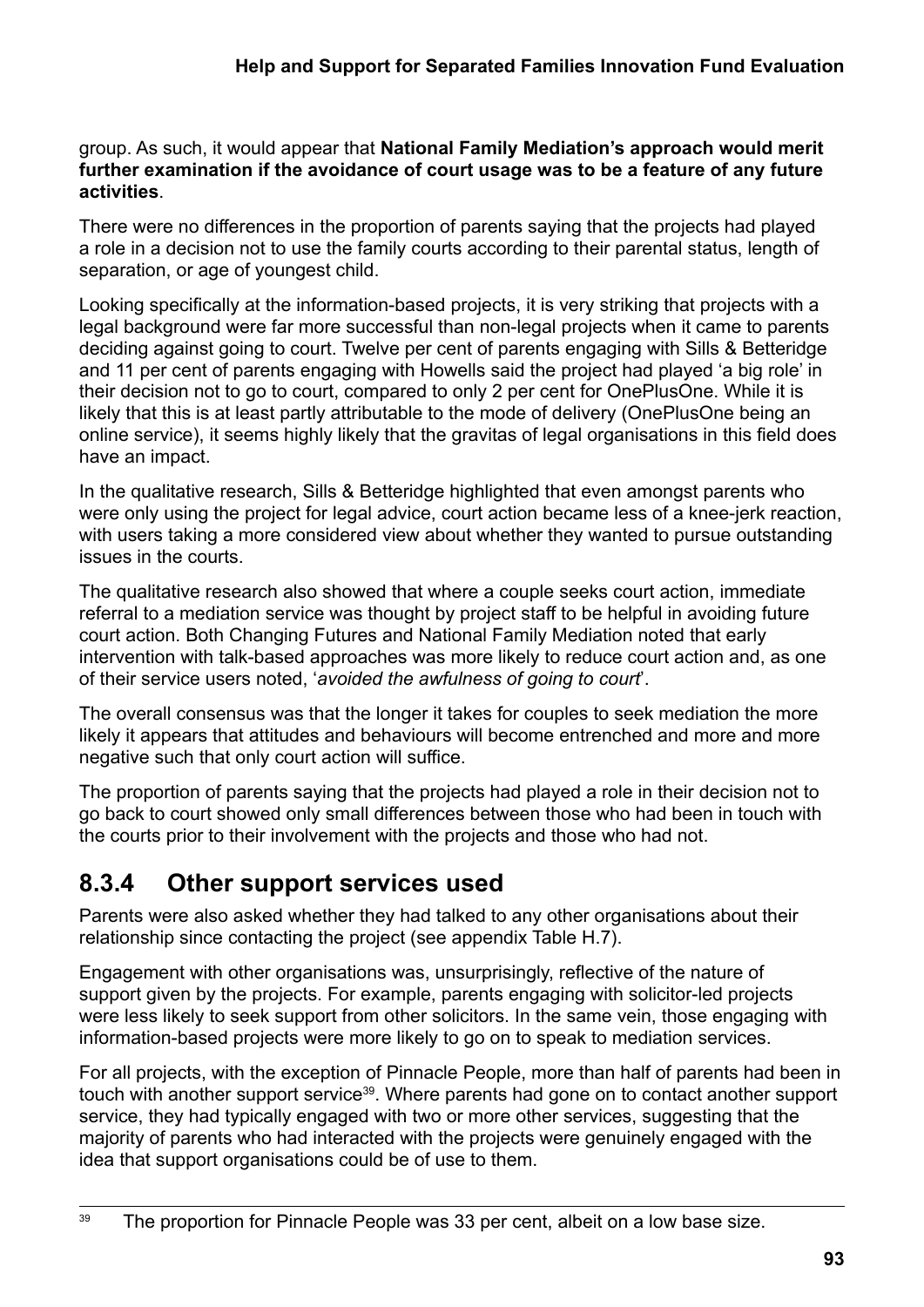Whether project played a role in decision not to go (back) to the family courts Table 8.6

|                                                                                   |                               |                                                      |                                                                                                                 |                                           | Table 8.6 Mhether project played a role in decision not to go (back) to the family courts |                           |                               |                              |                   |                                        |                       |                   |
|-----------------------------------------------------------------------------------|-------------------------------|------------------------------------------------------|-----------------------------------------------------------------------------------------------------------------|-------------------------------------------|-------------------------------------------------------------------------------------------|---------------------------|-------------------------------|------------------------------|-------------------|----------------------------------------|-----------------------|-------------------|
|                                                                                   |                               |                                                      | <b>Mediation</b>                                                                                                |                                           |                                                                                           |                           | Therapeutic                   | Contact                      |                   |                                        | Information           |                   |
|                                                                                   | Changing<br>Futures<br>(CATI) | <b>Mediate</b><br><b>Matters</b><br>Family<br>(CATI) | Mediation<br>(CATI)<br>Now                                                                                      | Mediation<br>National<br>Family<br>(CATI) | Resolution<br>(CATI)                                                                      | Family<br>(CATI)<br>Lives | Tavistock<br>Centre<br>(CATI) | Pinnacle<br>People<br>(CATI) | Howells<br>(CATI) | <b>Betteridge</b><br>Sills &<br>(CATI) | OnePlusOne*<br>(CAWI) | Relate*<br>(CAVI) |
|                                                                                   | వ్                            | వ్                                                   | న                                                                                                               |                                           | న్                                                                                        | న్                        | వ్                            | ೢೕ                           | వ్                | న్                                     | న్                    | న్                |
| A big role                                                                        | $\frac{2}{3}$                 | $\frac{6}{1}$                                        | 15                                                                                                              | $\frac{8}{1}$                             | ဖ                                                                                         | $\tilde{c}$               | 辷                             | 辷                            | $\tilde{t}$       | 2                                      | $\mathbf{\Omega}$     | 辷                 |
| Some role                                                                         | S                             |                                                      | $\tilde{c}$                                                                                                     | $\overline{\phantom{0}}$                  | $\overline{ }$                                                                            | ó                         | 汇                             | 辷                            | $\frac{8}{1}$     | Ξ,                                     | 5                     | 汇                 |
| Or no role<br>at all                                                              | $\frac{1}{4}$                 | 57                                                   | 52                                                                                                              | 32                                        | 27                                                                                        | 32                        | 汇                             | $\overline{\phantom{1}}$     | 26                | 28                                     | 32                    | 汇                 |
| refused<br>know/<br>Don't                                                         | ო                             | ო                                                    | $\mathbf{\sim}$                                                                                                 | ∞                                         | $\mathbf{\Omega}$                                                                         | $\mathbf{\sim}$           | 辷                             | $\overline{\phantom{1}}$     | ო                 | ო                                      | LO                    | 门                 |
| don't know<br>if planning<br>to go back<br>planning/<br>to court<br>$\frac{1}{2}$ | 26                            | 34                                                   | $\overline{2}$                                                                                                  | 36                                        | 53                                                                                        | 46                        | 辷                             | 汇                            | 42                | 42                                     | 55                    | 辷                 |
| <b>Base</b>                                                                       | 69                            | 76                                                   | $\frac{8}{4}$                                                                                                   | $\frac{40}{5}$                            | 124                                                                                       | $\mathbf{r}$              | 32                            | <u>စု</u>                    | 134               | 426                                    | 550                   | $\frac{4}{4}$     |
|                                                                                   |                               |                                                      | D AniOn Doctor and the part of the part of the part of the part of the part of the part of the part of the part |                                           |                                                                                           |                           |                               |                              |                   |                                        |                       |                   |

[.] Le Pelogne Sage Survers 1900 Sage Shore Show And Mondon State Shore Shore Shore Shore Shore Shore Shore Shore Shore Shore Shore Shore Shore Shore Shore Shore Shore Shore Shore Shore Shore Shore Shore Shore Shore Shore [\*] Percentages not shown as base size below 40.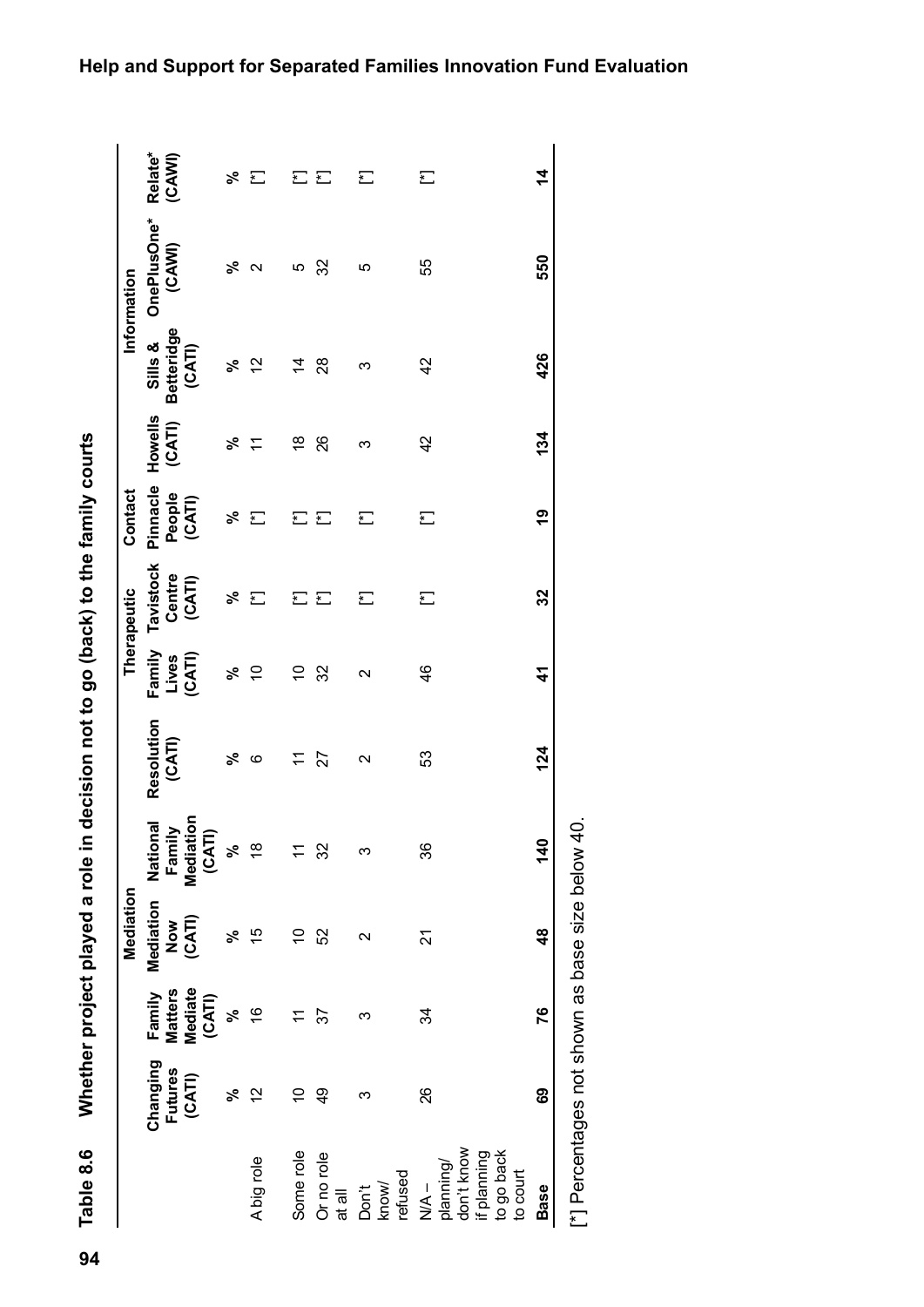## **8.3.5 Overall opinion of project**

As shown in Table 8.7, **projects were generally felt to have been helpful to parents**. For eight of the 12 projects participating in the survey, more than seven in ten parents said that the projects had been helpful to some extent (either 'very' or 'quite' helpful).

For the other four (Family Matters Mediate, National Family Mediation, the Tavistock Centre and OnePlusOne) at least half of the parents involved said that the project had helped.

**Projects with a legal focus had a very high proportion of parents rating them as 'very useful'** (63 per cent for Howells and 57 per cent for Sills & Betteridge), a markedly higher proportion than was seen for the other talk-based projects (19 per cent for OnePlusOne, 14 per cent for Relate). It is likely that this is at least partly due to the mode of delivery (as the lower scoring projects were delivered online), but the differing nature of the advice given is almost certainly also at play here and the legal-based projects also performed well compared to the mediation and therapeutic projects.

For talk-based projects, the proportion of parents rating them as 'very helpful' ranged from 58 per cent for Changing Futures to 25 per cent for the Tavistock Centre. The comparatively low score for the Tavistock Centre again underlines the challenges in dealing with those families which have the greatest needs and whose issues are deeply entrenched. It is striking that National Family Mediation, which also dealt with challenging families (and, as highlighted previously, had a relatively strong positive impact on contact arrangements and avoidance of court usage), also had a relatively low score in terms of the proportion of parents rating it as 'very helpful' (31 per cent). This suggests that for the most challenging families, successfully addressing issues such as the parental relationship (as discussed in Section 8.2.2) and child maintenance are key factors in their perceptions of the projects' value and addressing factors such as contact arrangements may not be enough to generate user satisfaction in isolation.

Non-resident parents were less likely than resident parents to say that the project had been 'very helpful' (43 per cent and 57 per cent respectively). As such, it would seem necessary to ensure that any future projects placed an emphasis on meeting the needs of the nonresident parent, though there are likely to be intrinsic challenges in this respect, due to their differing needs.

Those who had been separated for less than a year (58 per cent) were significantly more likely to have found the projects 'very helpful' than those separated for a year or more (48 per cent of those separated for 1-5 years and 47 of those separated for more than five years). **This again suggests the benefits of intervening before conflict becomes entrenched**.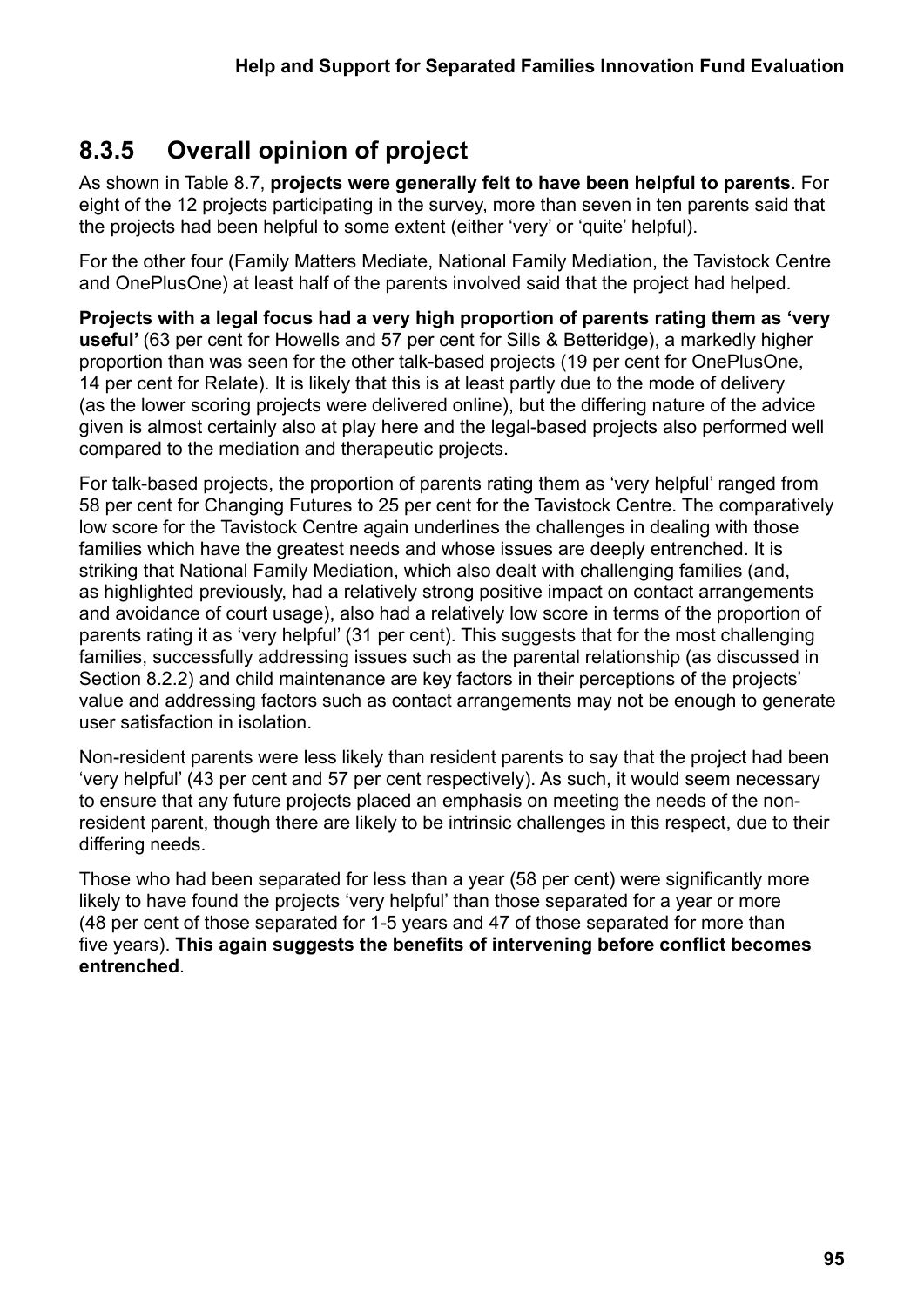| Caroline<br>」<br>5<br>2<br>2                             |
|----------------------------------------------------------|
| )<br>-<br>-                                              |
| act was halmti<br>- ^ Chan コンピュー<br>$\ddot{\phantom{a}}$ |
| )<br>پا<br>j<br>r telt cont<br>m<br>DD D                 |
| 7000                                                     |

| Table 8.7                        |                                                  |                                               | Whether felt contact with project    |                                              | was helpful overall  |                           |                                      |                                      |        |                                 |                       |                    |
|----------------------------------|--------------------------------------------------|-----------------------------------------------|--------------------------------------|----------------------------------------------|----------------------|---------------------------|--------------------------------------|--------------------------------------|--------|---------------------------------|-----------------------|--------------------|
|                                  |                                                  |                                               | Mediation                            |                                              |                      |                           | Therapeutic                          | Contact                              |        |                                 | Information           |                    |
|                                  | Changing<br>Futures<br>(CATI)                    | Mediate<br><b>Matters</b><br>Family<br>(CATI) | Mediation<br>(CATI)<br>$\frac{8}{2}$ | ξ<br>Nationa<br>Family<br>Mediatio<br>(CATI) | Resolution<br>(CATI) | Family<br>(CATI)<br>Lives | <b>Tavistock</b><br>Centre<br>(CATI) | Pinnacle Howells<br>People<br>(CATI) | (CATI) | Betteridge<br>Sills &<br>(CATI) | OnePlusOne*<br>(CAWI) | Relate*<br>(CAVI)  |
|                                  | ಸಿ                                               | ಽ                                             | వ్                                   | ಽ                                            | వ్                   | ೢೕ                        | ಸಿ                                   | వ్                                   | ಸಿ     | వ్                              | వ్                    | వ్                 |
| thing to do<br>helpful<br>A very | 58                                               | 39                                            | 4                                    | 31                                           | $\frac{2}{4}$        | 51                        | Ĕ                                    | 辷                                    | 63     | 57                              | ë                     | Ł                  |
| helpful<br>Quite                 |                                                  | Z                                             | 29                                   | 32                                           | $\frac{1}{4}$        | 57                        | 辷                                    | 辷                                    | 27     | 30                              | $\overline{a}$        | 门                  |
| Not very<br>helpful              | 3                                                |                                               | 15                                   | 20                                           | ဖ                    |                           | 辷                                    | 辷                                    | 4      |                                 | 17                    | ξ                  |
| Not at all<br>helpful            | 12                                               | 21                                            | 13                                   | $\overline{4}$                               | ග                    | ம                         | 辷                                    | 辷                                    |        | ம                               | S                     | 汇                  |
| refused<br>know/<br>Don't        | 0                                                |                                               | 0                                    | 4                                            | $\mathbf{\Omega}$    | 0                         | 汇                                    | 辷                                    |        |                                 | $\dot{4}$             | Ĕ                  |
| <b>Base</b>                      | 89                                               | 76                                            | $\frac{8}{3}$                        | 140                                          | 124                  | $\mathbf{r}$              | 32                                   | ღ<br>1                               | 134    | 426                             | 550                   | $\dot{\mathbf{z}}$ |
|                                  | [*] Percentages not shown as base size below 40. |                                               |                                      |                                              |                      |                           |                                      |                                      |        |                                 |                       |                    |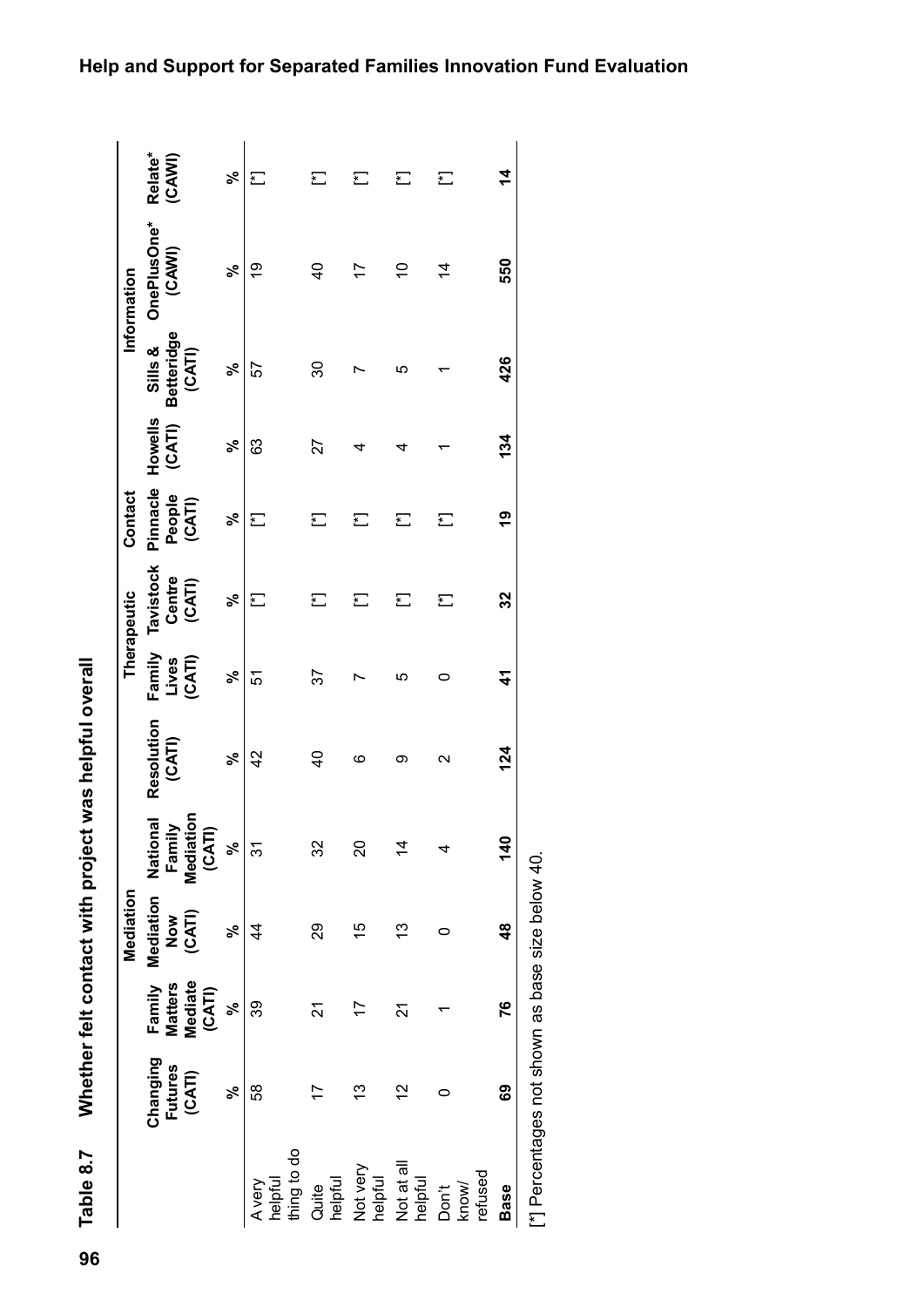# **8.4 Projects' self-perceived effectiveness**

Across the 16 projects that remained functioning to the end of their contracts there was a universal view from the qualitative research that the various interventions had been effective, despite any difficulties in obtaining sufficient referrals or cases where certain aspects of the intervention were little used. Project staff identified a wide range of ways in which projects had demonstrated their effectiveness, many of which overlap with the areas already discussed in Sections 8.1 and 8.2. These included:

• Reducing couple hostility.

*'Family Court Advisors have said the biggest impact, in a way because of how entrenched the hostility is…is parents actually meeting in a room together and it seems like a very very small thing but…they were using separate entrances in the court, they wouldn't look at each other…the outcome of that often is that arranging contact…just makes it easier.'* 

(Staff, the Tavistock Centre)

• Safer and more effective communication between partners.

*'A good stepping stone from being in a bad place where parents can't communicate…* [to being able to] *communicate in a safe and secure environment.'* 

(Staff, NACCC)

• An overall change in behaviour between ex-partners.

*'We've got some evidence that it changed behaviour in some people.'*

(Staff, Relate)

• Positive impact on children's behaviour.

*'*[She has told us] *she feels her boys are a lot calmer, especially* [the younger one]*…* [He] *can get very aggressive but now he's completely different. He's like a different person.'*

(Staff, Pinnacle People)

• Improved parenting and collaboration.

*'We are seeing improvements in parenting, self reports of how their relationship is working, improved collaboration, then that will lead to better outcomes for children and that's what effectiveness will mean.'* 

(Staff, OnePlusOne)

• Improved relationships between ex-partners.

*'We work with separated families, even some carers and grandparents…we have worked with mum and dad to improve relationships, we address finances, contact arrangements…it's a bespoke service.'*

(Staff, Malachi)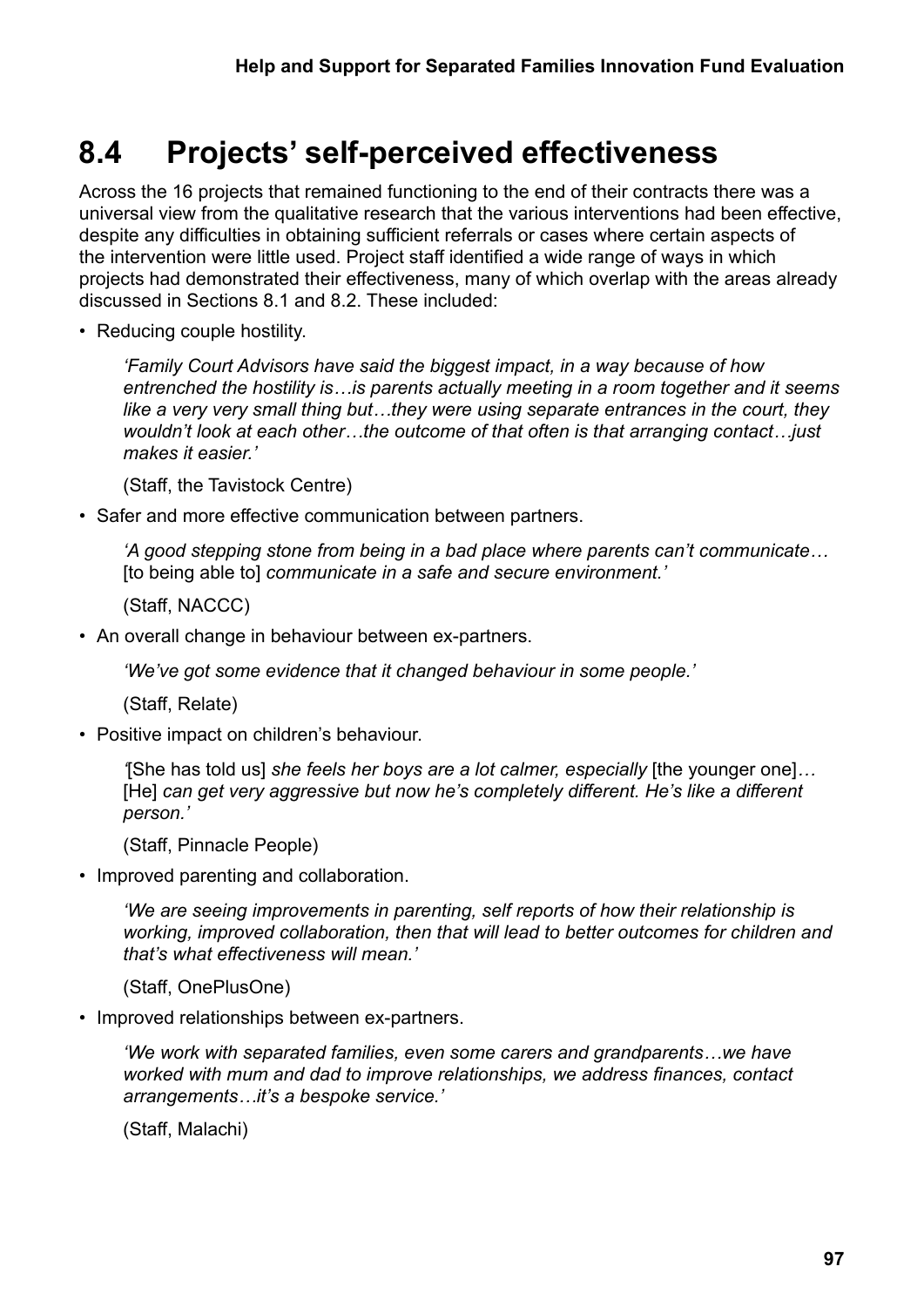• Reduced court time.

*'Five weeks of court time is a massive saving.'*

(Staff, Mediation Now)

• Greater community support.

*'Lots of people did not know that seeking advice and help from your neighbours and friends…especially those who are trained, is an Islamic thing to do…and that they could sort it out without paying a lot of money to solicitors.'*

(Imam, Family Lives)

• Arranging parenting plans.

Projects also noticed that clients generally benefited from the interventions by:

- gaining an increased knowledge of their legal situation, and the processes of mediation and court action;
- a noticeable increase in emotional wellbeing and confidence;
- being better able to remain calm in difficult situations; and
- improved communication and negotiation skills.

All of these observations are highly consistent with the positive reports from parents who took part in the projects and felt that the reduction in hostility and improved communication was benefiting both themselves and their children. The only notable difference was the greater insight staff had into the reduction in court time required as a result.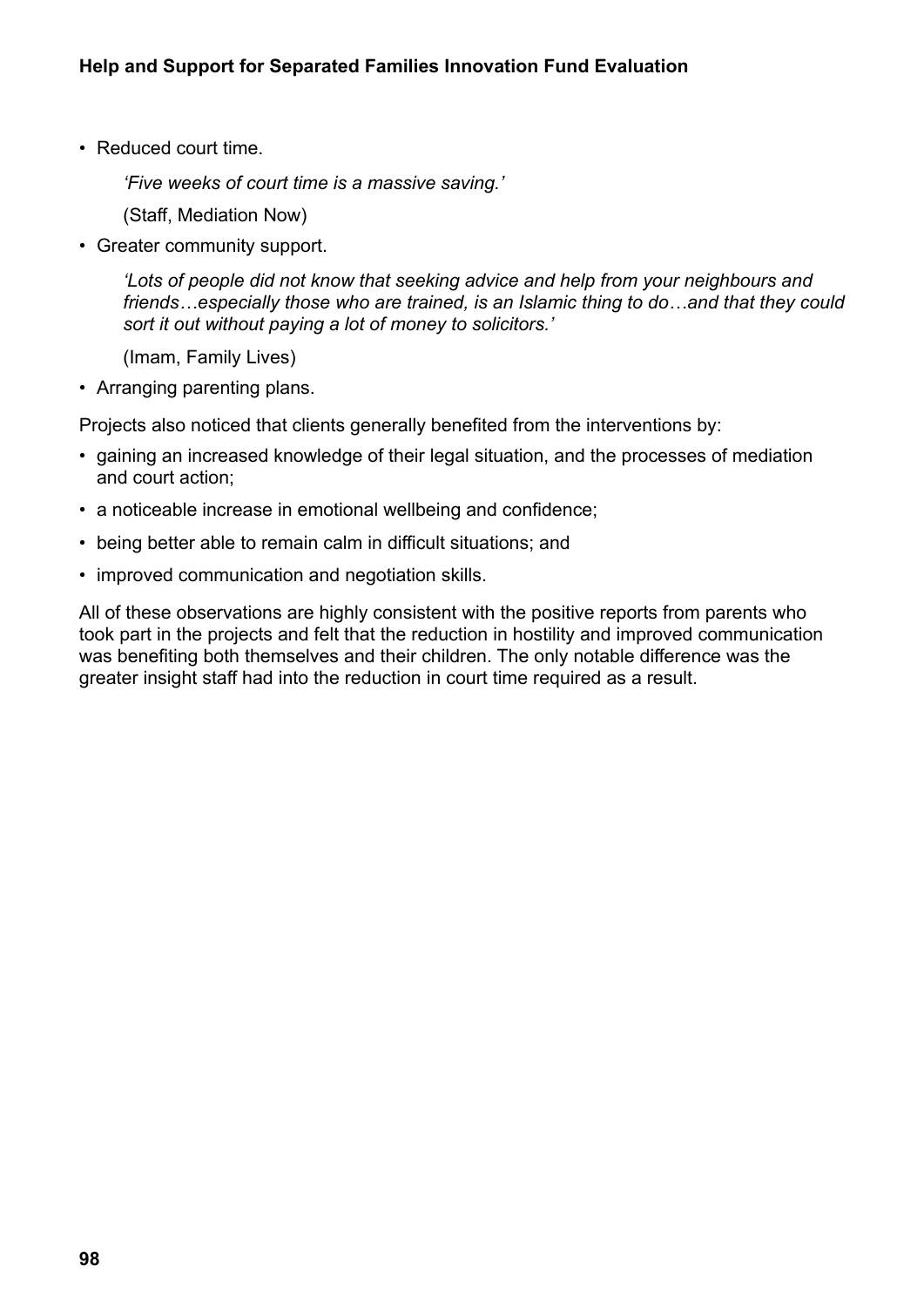# 9 Conclusions and scalability of projects

# **9.1 Improving service delivery**

The process of delivering a successful service for separating parents is highly complex and each project must tailor its content to meet the needs of its target group and the specific aims of the project. However, there were some common lessons learned to develop a service that is effective and viable.

**It was difficult for projects to estimate the likely number of referrals among their target population**. If demand is overestimated, the project can be slow to start and staff are underutilised, whilst if it is underestimated, clients may have to be placed on a waiting list which risks problems becoming more entrenched.

Projects should make every effort to research the size and needs of their target group before launching. They should aim to be up and running quickly with achievable targets to maintain staff motivation, but build in contingency for unexpected levels of demand and, given the difficulties making accurate predictions, allow for early review of referral levels before planning for the long term.

**The most successful referral processes leveraged established connections** either with the courts and Cafcass or other sources such as Malachi's existing links with schools. Service providers that were already known in their field (such as Sills & Betteridge's reputation in family law) and endorsed by local organisations (such as Family Lives and the Barefoot Institute) were in a better position to expand and develop their services than those developing a new service.

**Targeted marketing to parents, such as leaflets provided for clients of other relevant services, was more effective than blanket marketing** (local radio or newspaper adverts).

If connections with intermediaries were not already strong, **considerable resources were required to sustain marketing and continue to remind organisations of the project's services** to encourage referrals.

Before launching, projects should develop referral mechanisms with organisations that already have an established relationship with (or strong brand perception amongst) the target group. Services must also assess resources required for targeted marketing activities to reach intermediaries and parents directly.

It was also essential that there was **minimal delay between the initial referral and the first consultation**. The longer the delay, the more likely potential users of the service would lose interest or attitudes between the ex-partners would become more entrenched.

Projects need to be sure of sufficient resources to meet the likely flow of referrals, especially at the early stages, to prevent potentially harmful delays. There are inevitably inefficiencies during the set-up phase of an organisation and it can take time to ensure that resourcing levels match referral levels – much of the hardest work comes during the launch window for any project.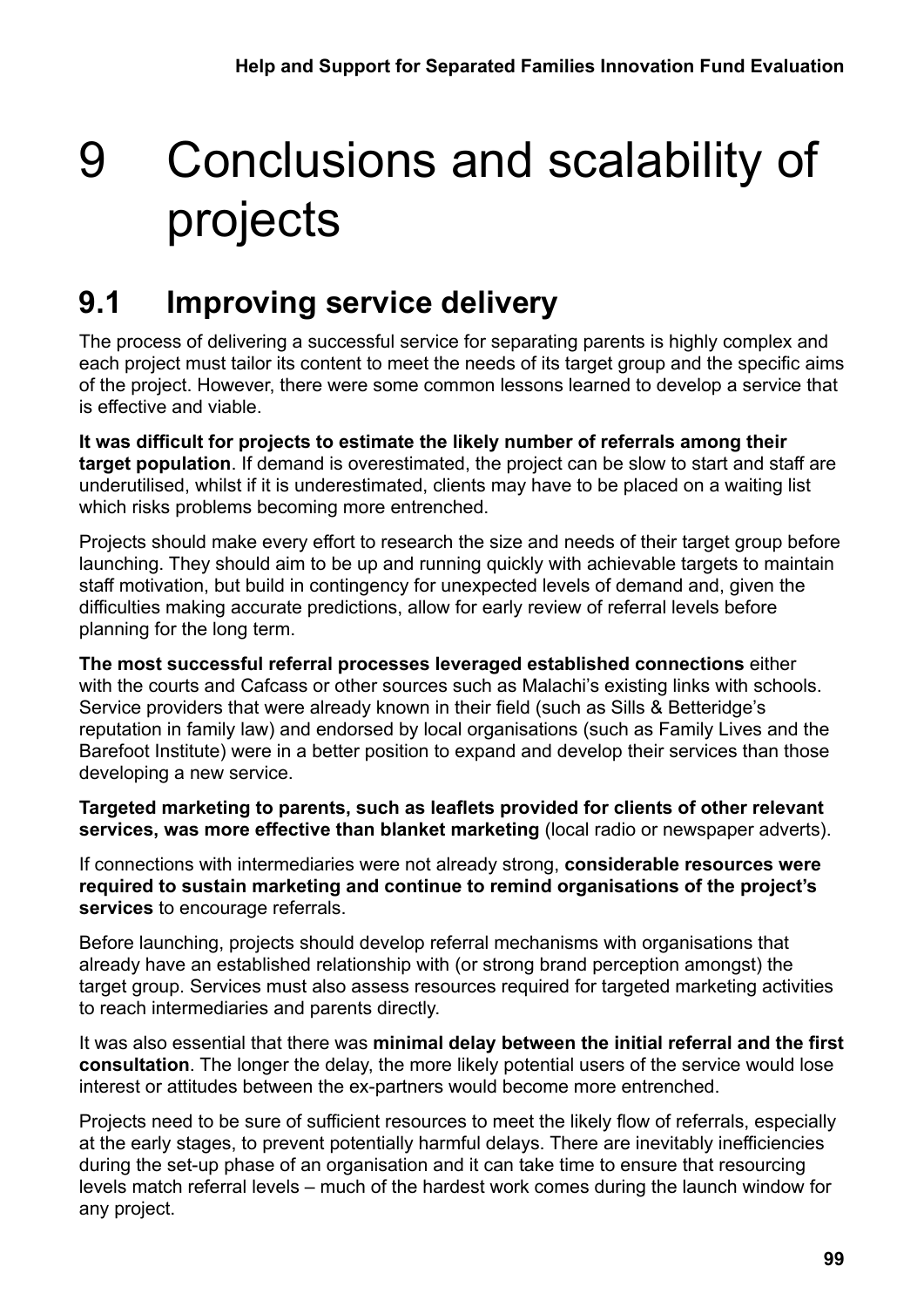It was important to promote the service with a **clear and transparent explanation of the offer** as couples seeking help were often unsure about the project aims.

Projects should have a description of their aims that can be clearly communicated to clients and assess whether each referral is genuinely suitable for their service. Projects should also consider the barriers to engagement (such as language difficulties, anxiety about the process or cultural factors)

The **skills of the support workers were paramount**. Project managers noted that support workers had a wide set of skills, often depending on the focus of the project. This would include: listening skills; empathy; befriending; independence and impartiality; negotiation skills; and managing difficult situations. Without the considerable skill of the support workers clients would not engage or their engagement would waver over time.

Additionally, a number of the projects benefited from staff with **highly specialised skills**, including providing legal advice (e.g. Howells and Sills & Betteridge) and psychiatric and psychological skills (e.g. the Tavistock Centre).

Services require sufficient support staff skills and time to ensure that both parents engage with the process and those who are reluctant to participate are aware of the benefits and that services are not trying to reconcile the ex-partners.

Services need to anticipate the full range of skills that will be required by staff, especially when dealing with parents with specific needs (e.g. abusive relationships; drug or alcoholrelated issues).

When discussing their experience of the projects, clients **offered a range of services, either in house or through close working with other agencies, were more likely to have their needs met effectively**. For example, projects that provided legal services together with mediation were highly valued, even though not all clients used both of the services. By contrast, clients found that projects offering only one service, while effective in delivery of that service, left them with unmet needs.

Projects should be clear about their remit and its boundaries and identify suitable onward referral organisations for cases where parents have needs that cannot be met.

While clients preferred services that provided more of a 'one-stop-shop' approach, there was also a **preference for flexibility**. Projects noted that where they had a fully prescribed service clients were less positive; introducing flexibility in terms of the ability to select different elements of a service, the ordering of the elements and the overall length of the intervention was very much appreciated.

Projects should develop a range of services in terms of the type and length of the intervention to respond to the varying needs of parents.

# **9.2 Could projects be replicated or scaled?**

In principle, projects did not feel that there were barriers to scaling or replicating their offers, although in practice there were challenges in terms of implementation.

These were:

• Funding arrangements, as there was little desire on the part of clients to pay for the service (see Section 5.3).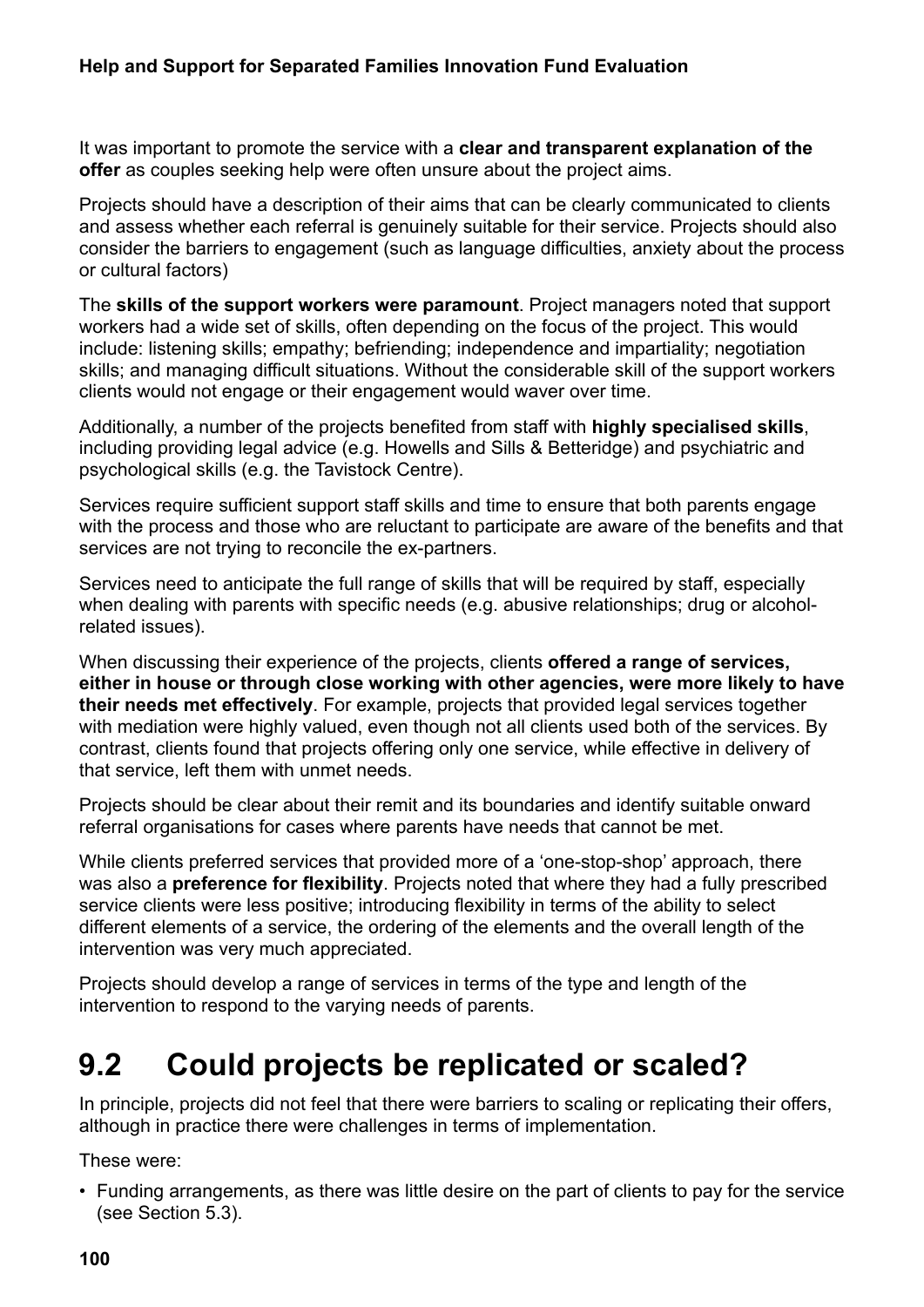- Ensuring a regular flow of clients through creating partnerships with appropriate partners or providers and setting up effective marketing strategies – as discussed in Chapter 3, ensuring adequate referrals would be critical to the long-term success of projects. In addition, as projects noted, professionals (especially those in the health and social services sectors) tended to forget the projects over time. This would require projects to maintain continuous marketing and networking approaches for which funding would need to be available.
- Employing appropriately trained and qualified staff projects worked with staff with wide range of skills: befrienders; counsellors; and clinical psychologists. In some cases, support staff and project workers were already fully trained, while others required some form of training before they could work with separating couples. In order to fully staff projects, there would need to be training available in order to ensure that, at a national level, there are a sufficient number of staff with the relevant skills to deal with the higher number of referrals. The Tavistock Centre, for example, thought that while there was an ample number of psychological clinicians nationwide, they too would need additional training to deal with couples with highly entrenched conflict.

*'People who are already trained, who are already mediators. You could then teach them these tools, follow the pro forma, adapt it to what the clients want to discuss.'*

(Project Manager, Mediation Now)

Sourcing suitable venues was seen as less of a problem for scaling up project services as many existing organisations in the health/social services may be able to provide rooms for consultations. It was also suggested that Relate and Citizens Advice may be able to provide suitable venues. Nevertheless, projects would need to ascertain – and build into their funding requirements – the costs of venue hire.

# **9.3 Considerations when replicating or scaling a project**

Several projects – including both those delivering online and face-to-face services – highlighted that they would make changes to their offering were they to scale or replicate their project. Proposed changes were dependent on projects' existing offerings, and were put forward with a view to increase the impact of their project or to act as guidance for those hoping to scale or replicate their project elsewhere. Projects considered that there were seven issues to consider:

• **Suitable referral channels**: Projects that were able to get up and running quickly and saw a regular flow of referrals were those that tapped into existing networks. This included organisations that already had effective working relationships with the courts and Cafcass, as well as other local organisations. Malachi for example, made use of existing links with referrers and families to secure a steady flow of clients. This came with the additional benefit of having a thorough understanding of their clients' needs from the outset and meant project sessions could be targeted at the intervention rather than discovering clients' contexts or backstories.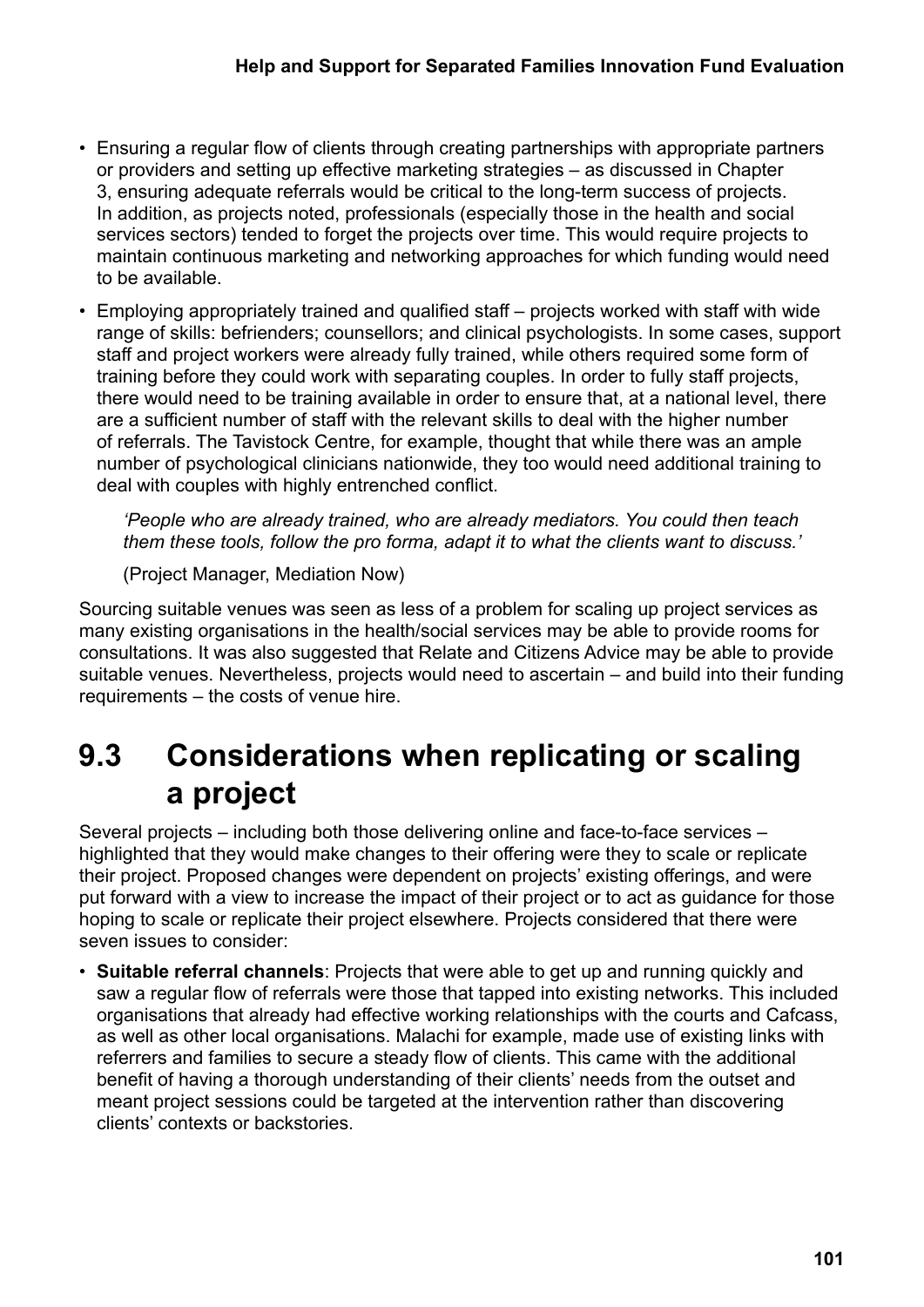#### **Help and Support for Separated Families Innovation Fund Evaluation**

Projects recognised that the referral process was key to their success. Ideally, projects would tap into their existing networks. Where these were not available, they would need to spend time working with local organisation (courts, health and social services, schools, etc.) to establish their credentials and encourage referrals – a process that would need to continue over time to ensure that organisations consistently refer. Projects recognised that where they do not have networks to tap into, it can take time for referrals to trickle through and for referral partners to ascertain whether the project meets their client's needs. This would also require initial up-front investment which could be substantial and may slow the replication and scaling process:

*'It would be replication plus – to copy what we have done before we would be missing a trick…we would want to do more.'*

(Project Manager, Pinnacle People)

- **Matching client needs**: Projects differed in the type of individuals that they were targeting (e.g. young people, long-term separated, specific demographic groups). Two issues arise. First, projects need to be very clear in their marketing and referral process about whom they are targeting; second, where clients are referred that do not meet the project specification, there needs to be a signposting process to allow these clients to be referred to a more relevant service.
- **The first consultation**: Clients often mentioned how they were nervous and sometimes reluctant – to seek help from the projects. It was essential therefore that once referred that there was minimum delay between referral and the first consultation. As the Tavistock Centre found, being over-subscribed meant that they had to use a waiting list, but this could have a deleterious effect on clients' views about the service.
- **Language of delivery**: Online projects generally offered services in English, and in one case, Welsh. Increasing the range of languages supported (i.e. translating existing website content; using staff with other language skills) could increase the numbers of people they could serve.
- **The nature of the service**: Projects found that in some circumstances it was more appropriate and effective to deal with the wider family. For instance, National Association of Child Contact Centres (NACCC) believed that although they would always engage with a child's parents, engaging with the wider family (e.g. grandparents) and particularly a new partner could add significant value and drive the project's impact. This however, has a significant impact on the work required by the support workers and requires additional funding.

In addition, projects found that the intervention could often be limited in impact as there were other issues that the parent(s) was dealing with. These could include housing and financial issues through to drug and alcohol dependency and domestic violence. Some projects were not geared up to deal with such issues, which limited the range of couples they could deal with successfully. Projects considered that was there was considerable merit in offering wraparound services. Pinnacle People believed that tying up their service offering in terms of employability services and support for substance abuse or debt, could enable underlying issues to be addressed. If this was not possible then referral to relevant services or contracting relevant professionals were seen as an alternative. It was essential, however, that there was no waiting for these additional services as they were often a significant issue in the couple's reason for conflict.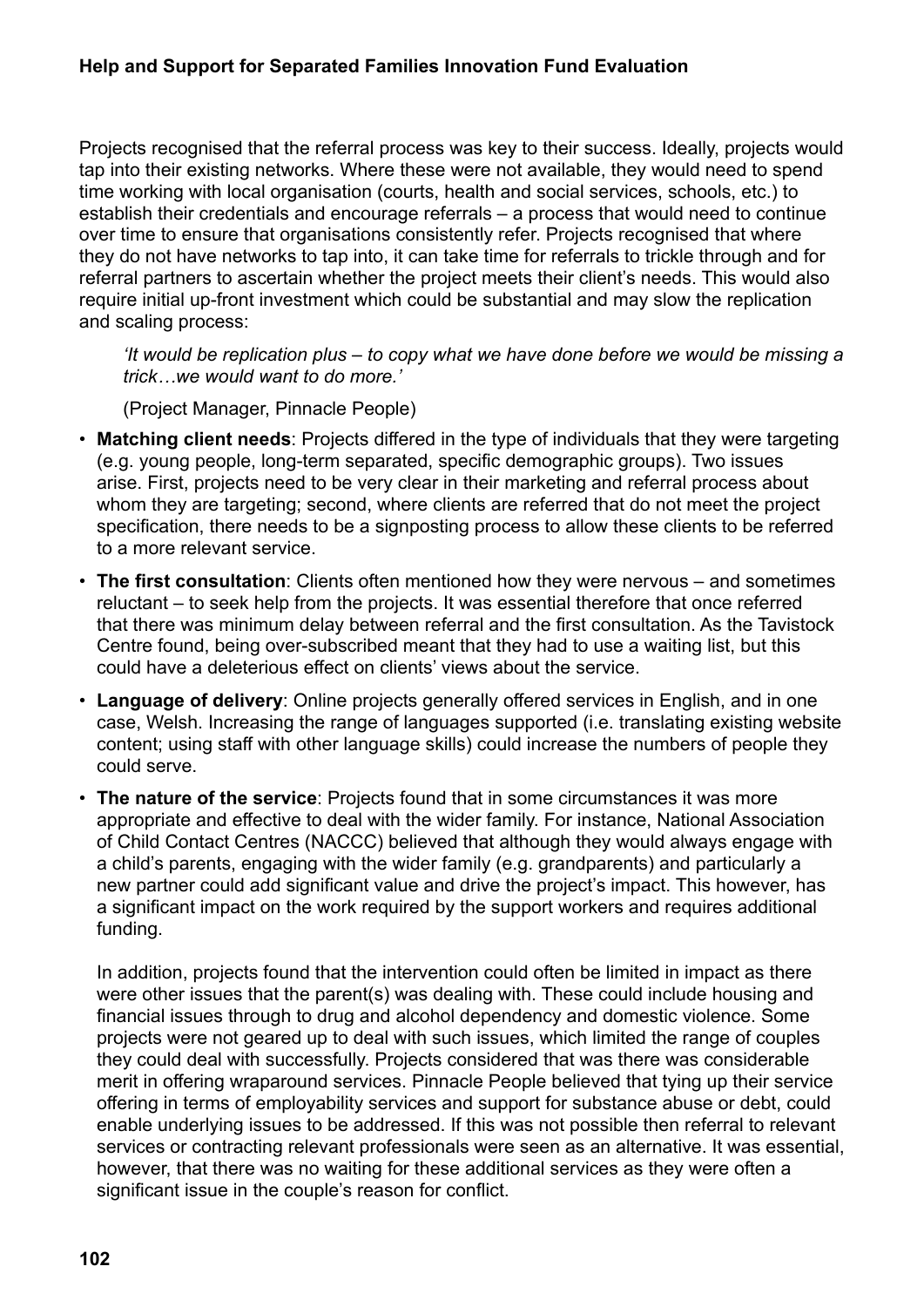- **Counselling and group work**: Projects found that couples could be suspicious of counselling services and group work. This was particularly the case for men. While there was not felt to be an easy solution to this issue, projects did note that it is essential that the project aims are completely transparent and that they are clear they are not trying to reunite ex-partners. Projects also found that by working very closely with each partner on an individual basis, once trust had been established, they would sometimes be more willing to work as a couple. However, the intensity of the work required was rarely factored into projects' estimates – an issue that would require attending to in future funding discussions.
- **Developing or tailoring website content**: Although projects with an online offering were typically targeting all separating couples, there was a potential opportunity to tailor website content to particular audiences or vulnerable groups (e.g. those not currently separating, but considering it). If this approach were to be adopted it would be particularly important to have suitable referral channels.

*'In terms of scalability I think there is an enormous opportunity, I think that's one of the absolute joys of working online in this way. Totally scalable.'*

(Project Manager, OnePlusOne)

# **9.4 Economies of scale**

Generally projects did not envisage there being significant economies of scale, although there were some differences between projects offering services face-to-face, compared to those offering online:

- Projects delivering services face-to-face (especially those relying on trained mediators, or therapists) did not expect there to be significant economies of scale in scaling or replicating their offers. This was due to the inherent staff and venue costs involved in most of these projects' offerings.
- Projects delivering online, however, generally believed they could be scaled easily and did expect there to be economies of scale, provided suitable infrastructure and payment triggers were implemented. This was because they would not need to make a further investment in project set up, providing they could use established technological systems.

# **9.5 Future funding**

Clients generally could not afford to pay for services, or in some cases were unwilling to do so without some form of guarantee (e.g. a legally-backed parenting agreement). While there were exceptions, even those who were willing to pay could only afford a very nominal sum. Consequently, projects were highly reliant on Department for Work and Pensions (DWP) funding in order to provide their services.

Projects were asked about alternative sources of funding. While a small minority of projects had prior experiences of seeking money from the European Union and grant making trusts, their view was that such funding took a great deal of time, effort and staff resource in order to apply for funds. They also highlighted the fact that there was no guarantee of success and that such funding was often short term. Others had no experience of seeking money other than from sources such as the health and social services (i.e. joint funding) and felt they lacked the knowledge and skills to fund raise in this manner.